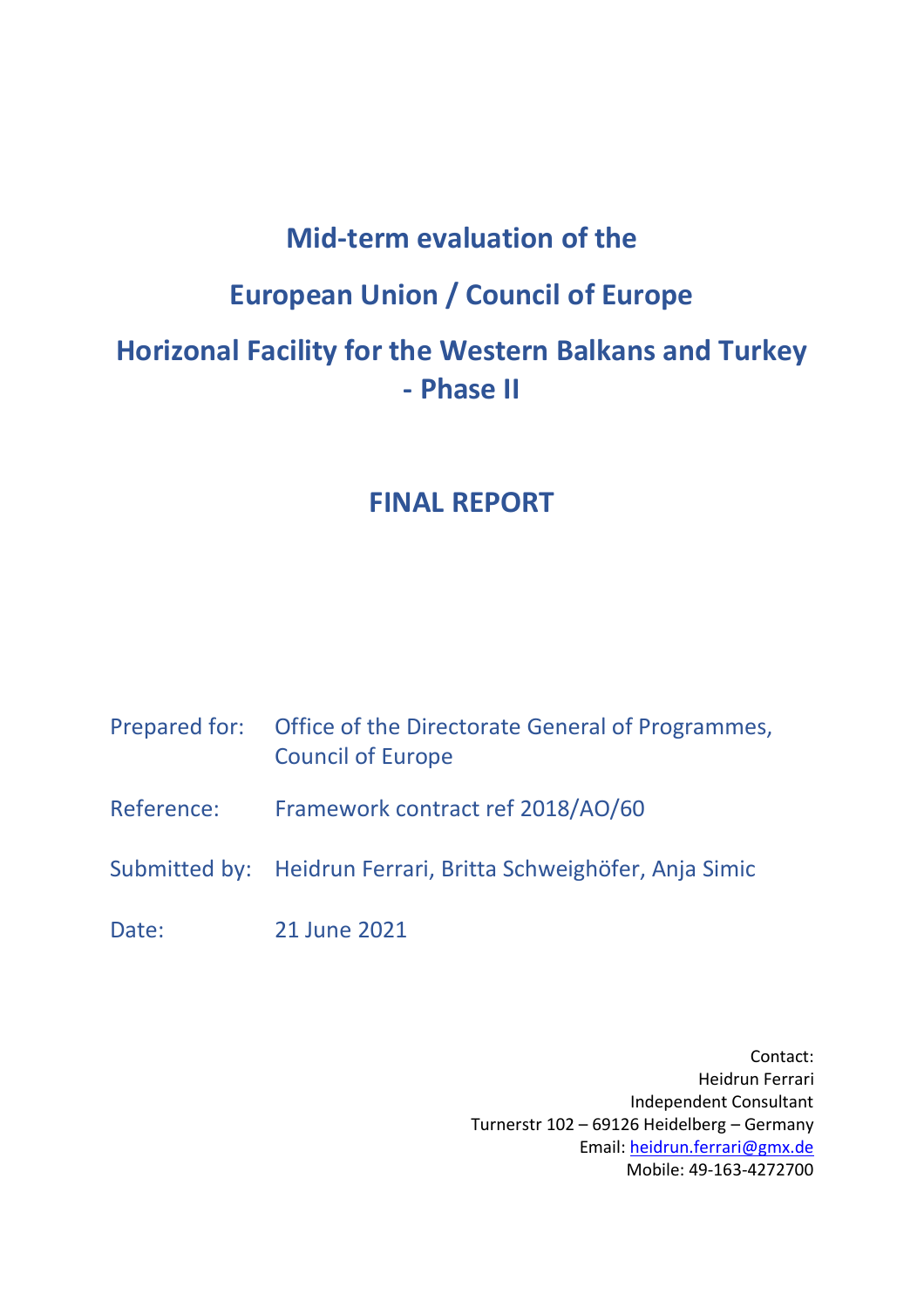### Abbreviations

| AML                        | Anti-Money-Laundering                                                              |
|----------------------------|------------------------------------------------------------------------------------|
| <b>BSC</b>                 | <b>Beneficiary Steering Committee</b>                                              |
| <b>CEC</b>                 | <b>Central Election Commission</b>                                                 |
| <b>CEPEJ</b>               | Council of Europe European Commission for the Efficiency of Justice                |
| <b>CFT</b>                 | <b>Combating Financing of Terrorism</b>                                            |
| CoE                        | Council of Europe                                                                  |
| <b>CSO</b>                 | Civil Society Organisation                                                         |
| <b>CPT</b>                 | European Committee for the Prevention of Torture and Inhuman or                    |
|                            | Degrading Treatment or Punishment                                                  |
| <b>DG NEAR</b>             | Directorate-General for Neighbourhood and Enlargement Negotiations                 |
| DH <sub>o</sub> O          | Deputy Head of Office                                                              |
| EC                         | <b>European Commission</b>                                                         |
| <b>ECM</b>                 | <b>Expertise Co-ordination Mechanism</b>                                           |
| <b>ECRI</b>                | European Commission against Racism and Intolerance                                 |
| <b>ECtHR</b>               | <b>European Court of Human Rights</b>                                              |
| EP                         | European Parliament                                                                |
| <b>EQUINET</b>             | <b>European Network of Equality Bodies</b>                                         |
| EU                         | <b>European Union</b>                                                              |
| <b>EUD</b>                 | <b>EU Delegation</b>                                                               |
| EU DICE                    | EU Developing Innovation and Creativity in Education                               |
| <b>EU TAIEX</b>            | EU Technical Assistance and Information Exchange                                   |
| <b>FATF</b>                | <b>Financial Action Task Force</b>                                                 |
| GD                         | General Directorate for the Prevention of Money Laundering                         |
| <b>FCNM</b>                | Framework Convention for the Protection of National Minorities                     |
|                            |                                                                                    |
| <b>GRECO</b>               | Group of States against Corruption                                                 |
| <b>GRETA</b>               | Group of Experts on Action against Trafficking in Human Beings                     |
| <b>HELP</b>                | European Programme for Human Rights Education for Legal Professionals              |
| HF                         | <b>Horizontal Facility</b>                                                         |
| <b>HIDAACI</b>             | High Inspectorate of Declaration and Audit of Assets and Conflicts of<br>Interests |
| <b>HJC</b>                 | High Judicial Council                                                              |
| <b>HRA</b>                 | Human Rights Approach                                                              |
| HoO                        | <b>Head of Office</b>                                                              |
| <b>Istanbul Convention</b> | Council of Europe Convention on preventing and combating violence against          |
|                            | women and domestic violence                                                        |
| <b>LGBTI</b>               | Lesbian-Gay-Bi-Transgender-Intersex                                                |
| ML/TF                      | Money Laundering/Terrorist Financing                                               |
| <b>MOJ</b>                 | Ministry of Justice                                                                |
| MONEYVAL                   | Committee of Experts on the Evaluation of Anti-Money Laundering Measures           |
|                            | and the Financing of Terrorism                                                     |
| MoU                        | Memorandum of Understanding                                                        |
| <b>NDI</b>                 | National Democratic Institute                                                      |
| <b>NPO</b>                 | Non-profit organisation                                                            |
| <b>NRA</b>                 | <b>National Risk Assessment</b>                                                    |
| <b>ODGP</b>                | Office of the Directorate General of Programmes                                    |
| OECD/DAC                   | Organisation for Economic Co-operation and Development/Development                 |
|                            | <b>Assistance Committee</b>                                                        |
| <b>OPCAT</b>               | Optional Protocol to the Convention against Torture                                |
| <b>OSCE</b>                | Organisation for Security and Co-operation in Europe                               |
| <b>PMM</b>                 | <b>Project Management Methodology</b>                                              |
|                            |                                                                                    |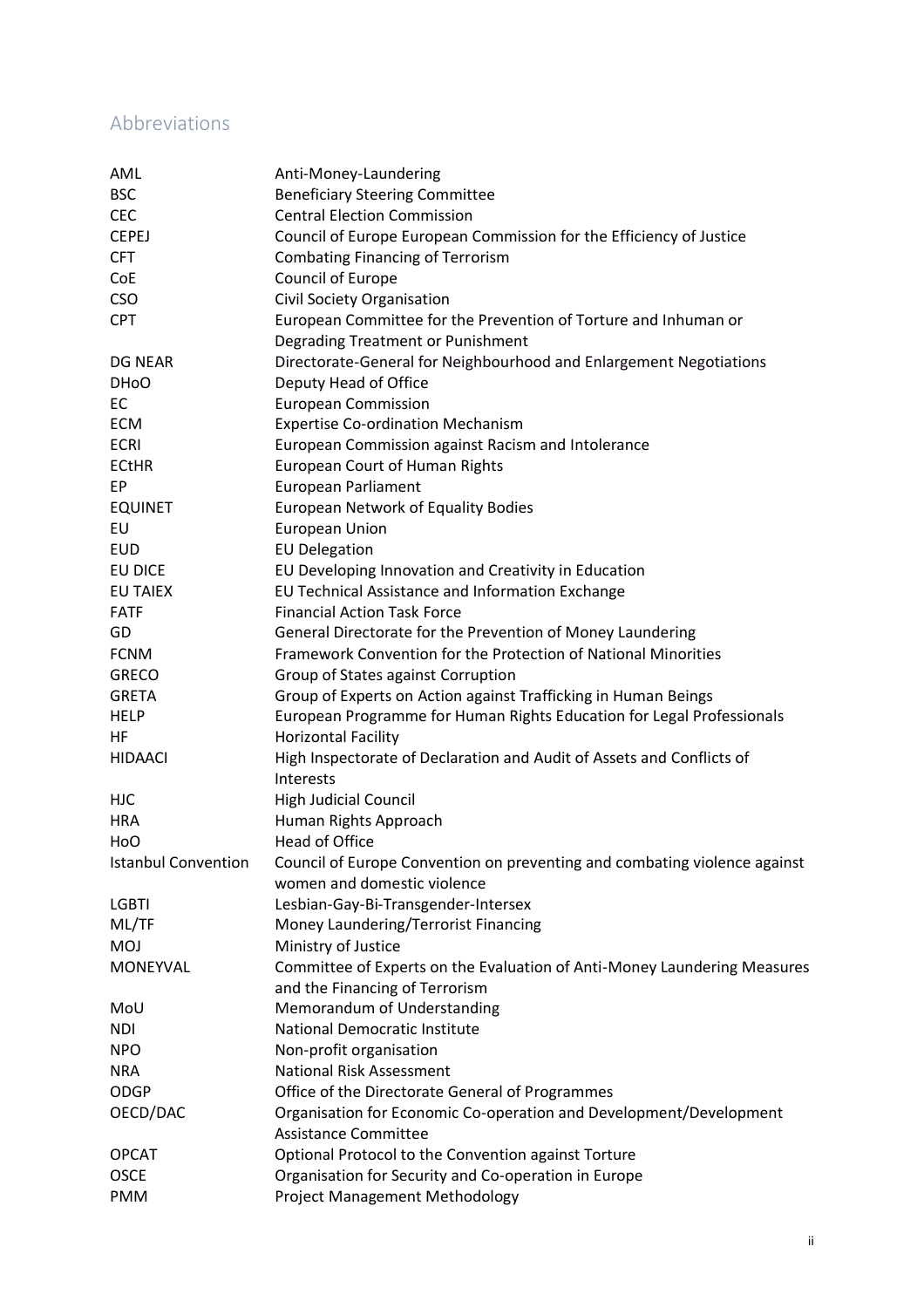| <b>RACER</b> | Relevance, Accepted by staff and stakeholders, Credible for non-experts, |
|--------------|--------------------------------------------------------------------------|
|              | Easy, Robust                                                             |
| <b>SAC</b>   | <b>State Cadastre Agency</b>                                             |
| SoM          | <b>School of Magistrates</b>                                             |
| <b>SC</b>    | <b>Steering Committee</b>                                                |
| <b>TAPA</b>  | Tri-Annual Plan of Action                                                |
| ToT          | Training of trainers                                                     |
| <b>VC</b>    | <b>Venice Commission</b>                                                 |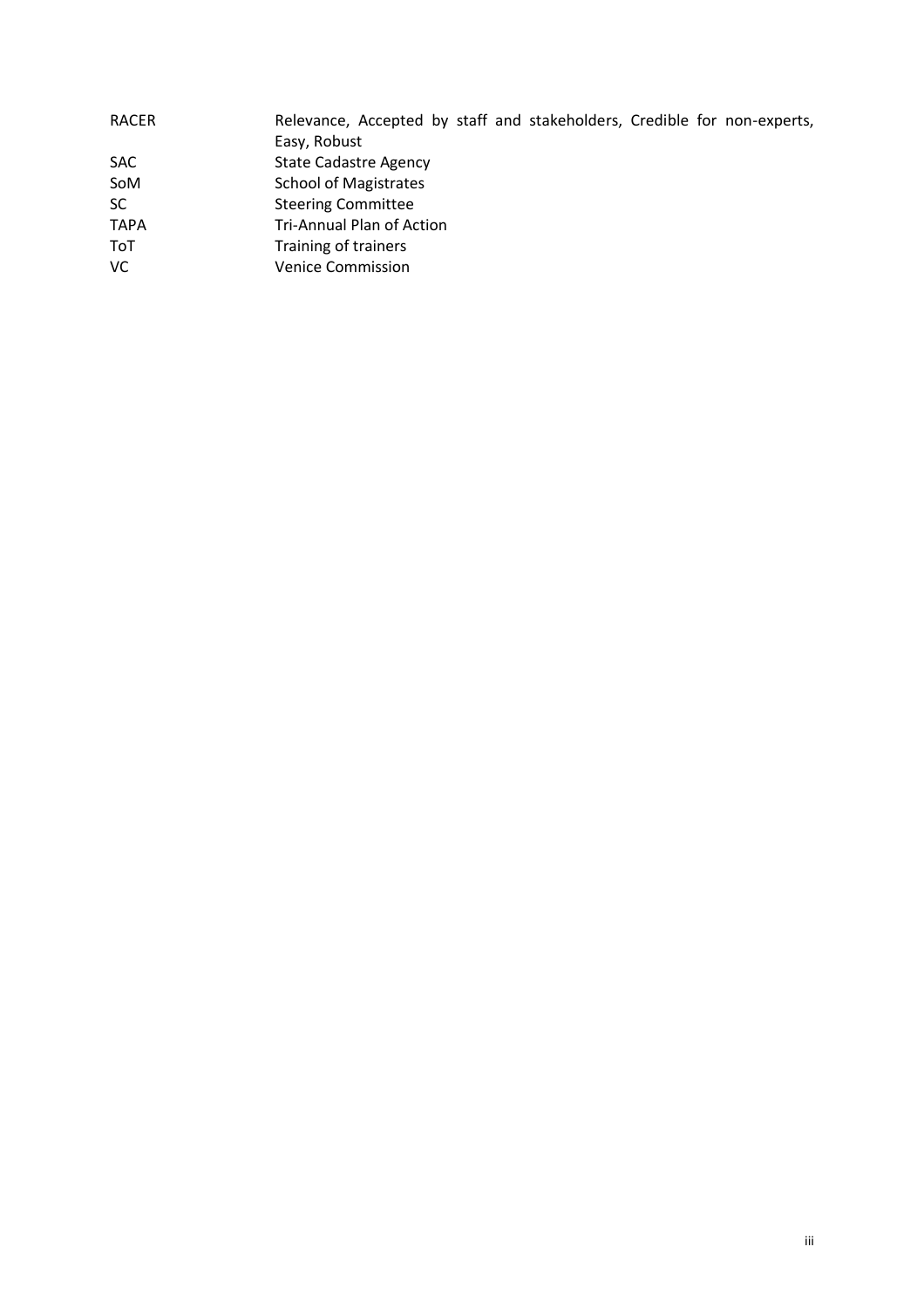### Table of Content

| <b>EXECUTIVE SUMMARY</b>                                                            | VI                      |
|-------------------------------------------------------------------------------------|-------------------------|
| <b>1. INTRODUCTION</b>                                                              | 1                       |
| <b>1.1 BACKGROUND AND CONTEXT</b>                                                   | $\mathbf{1}$            |
| 1.2 PURPOSE, OBJECTIVES AND SCOPE OF THE EVALUATION                                 | $\mathbf{1}$            |
| <b>1.3 METHODOLOGY</b><br><b>1.4 LIMITATIONS</b>                                    |                         |
|                                                                                     |                         |
| <b>2.1 RELEVANCE</b>                                                                | 4                       |
| 2.2 COHERENCE WITH THE EU STRATEGY FOR THE WESTERN BALKANS AND ITS FLAGSHIPS        | 5                       |
| <b>2.3 EFFECTIVENESS</b>                                                            | $\overline{\mathbf{z}}$ |
| 2.3.1 SURVEY DATA                                                                   | $\overline{7}$          |
| 2.3.2 ALBANIA                                                                       | 9                       |
| 2.3.3 MONTENEGRO                                                                    | 10                      |
| 2.3.4 SERBIA                                                                        | 11                      |
| 2.3.5 REGIONAL ACTIONS                                                              | 14                      |
| 2.3.6 ADAPTING WORKING METHODS AND APPROACH TO THE CONTEXT OF THE COVID-19 PANDEMIC | 15                      |
| 2.3.7 EXPERTISE CO-ORDINATION MECHANISM (ECM)                                       | 17                      |
| <b>2.4 EFFICIENCY</b>                                                               | 19                      |
| 2.4.1 STEERING AND MANAGEMENT                                                       | 19                      |
| 2.4.2 MONITORING                                                                    | 21                      |
| 2.4.3 REPORTING                                                                     | 22                      |
| 2.4.4 FOLLOW-UP ON HFI EVALUATION RECOMMENDATIONS                                   | 23                      |
| 2.5 ADDED VALUE OF THE COUNCIL OF EUROPE                                            | 24                      |
| <b>2.6 SUSTAINABILITY AND IMPACT PROSPECTS</b>                                      | 25                      |
| 2.6.1 SUSTAINABILITY PROSPECTS                                                      | 25                      |
| 2.6.2 IMPACT PROSPECTS                                                              |                         |
| <b>2.7 TRANSVERSAL ISSUES</b>                                                       | 30                      |
| 2.7.1 GENDER MAINSTREAMING                                                          |                         |
| 2.7.2 HUMAN RIGHTS APPROACH                                                         | 31                      |
| 2.7.3 VISIBILITY & COMMUNICATION WORK                                               | 33                      |
| 3. CONCLUDING REMARKS AND RECOMMENDATIONS                                           | 36                      |
| <b>RELEVANCE AND COHERENCE</b>                                                      | 36                      |
| <b>EFFECTIVENESS</b>                                                                | 36                      |
| <b>EFFICIENCY</b>                                                                   | 37                      |
| <b>ADDED VALUE</b>                                                                  | 39                      |
| <b>SUSTAINABILITY AND IMPACT PROSPECTS</b>                                          | 39                      |
| <b>TRANSVERSAL ISSUES</b>                                                           | 39                      |
| <b>ANNEXES</b>                                                                      | 42                      |
| <b>ANNEX I</b><br><b>EVALUATION MATRIX</b>                                          | 42                      |
| <b>ANNEX II</b><br><b>LIST OF SAMPLE ACTIONS</b>                                    | 46                      |
| <b>ANNEX III</b><br><b>LIST OF INTERVIEWEES</b>                                     | 47                      |
| <b>ANNEX IV</b><br><b>LIST OF DOCUMENTS</b>                                         | 50                      |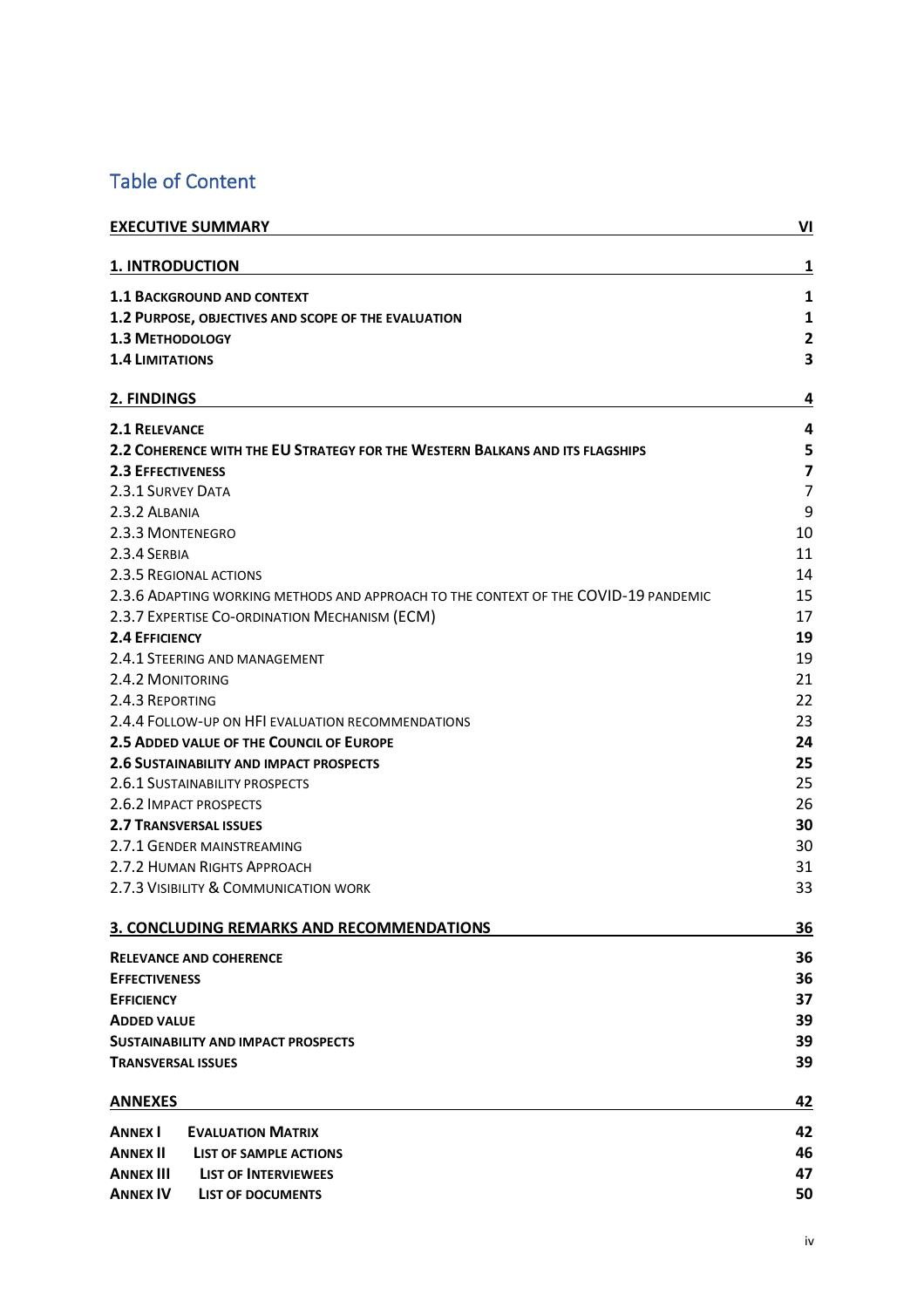| <b>ANNEX V</b>    | <b>OVERVIEW HEIL SAMPLE ACTION COHERENCE WITH EU FLAGSHIP INITIATIVES</b> | 51. |
|-------------------|---------------------------------------------------------------------------|-----|
| <b>ANNEX VI</b>   | <b>PROJECT BRIEFS</b>                                                     | 52  |
| ANNEX VII         | <b>CONFIRMED SAMPLE ACTION OUTCOMES</b>                                   | 67  |
| <b>ANNEX VIII</b> | <b>COVID-19 RELATED CHALLENGES AND MITIGATION</b>                         | 78  |
| <b>ANNEX IX</b>   | <b>ACTION SPECIFIC RECOMMENDATIONS BY INTERVIEWEES</b>                    | 80  |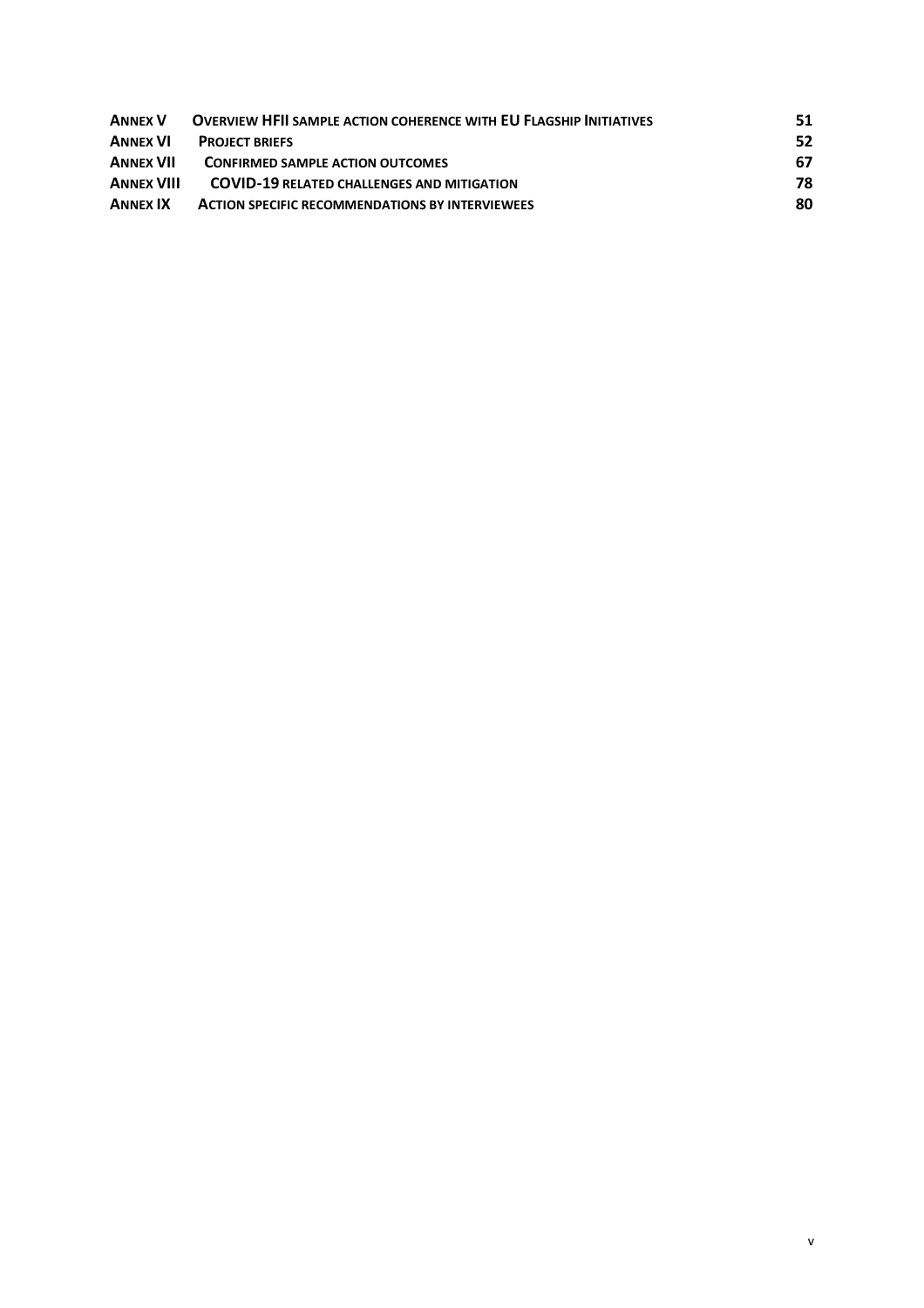#### Executive Summary

#### Background

The EU and the CoE have developed the EU/CoE "Horizontal Facility for the Western Balkans and Turkey - Phase II" (HFII) to support Albania, Bosnia and Herzegovina, Kosovo\*, Montenegro, North Macedonia, Serbia and Turkey (hereinafter referred to as Beneficiaries). The first phase of the Horizontal Facility (HFI) focused on three priority areas – ensuring justice; the fight against corruption and economic crime; and anti-discrimination and the protection of the rights of vulnerable groups. HFII also includes a fourth priority area - freedom of expression and freedom of the media. Specific HFII interventions are based on the recommendations of the CoE monitoring and advisory bodies, and prioritised according to the needs identified in the enlargement negotiations of the EU. The HFII provides a two-fold approach to Beneficiaries: technical assistance to support Beneficiary compliance with European standards, and legal/expert advice on priority area reforms, provided through the Expertise Co-ordination Mechanism (ECM) as well as directly under the actions.

#### Purpose and methodology

The purpose of this mid-term evaluation was to provide an independent assessment of the performance of HFII in achieving the anticipated outputs and outcomes, and to provide recommendations for the follow-up of the programme based on lessons learnt and identified best practices. A total of 16 sample actions were drawn from three Beneficiaries (Albania, Montenegro, Serbia) and the regional actions. The scope of the evaluation focused on the performance of the sample actions within the four HFII thematic areas. The methodology was based on the OECD/DAC evaluation criteria of relevance, coherence, effectiveness, efficiency, and impact and sustainability prospects. The Terms of Reference (ToR) also asked for the CoE added value and cross-cutting issues (gender mainstreaming, human rights approach and visibility and communication) to be included. The evaluators gathered data by means of a document review, 87 stakeholder interviews and an online survey which was responded to by 63 CoE staff and beneficiary representatives. All interviews were conducted remotely due to COVID-19 pandemic related restrictions during the evaluation period.

#### Conclusions

Relevance: HFII actions are in line with the needs and priorities of the Beneficiaries thanks, in large part, to the consultations conducted with a high number of stakeholders. Beneficiary institutions perceive the HFII priority areas and interventions to be relevant. HFII actions are also in line with relevant sectoral domestic policies, strategies or Action Plans. CoE standard-setting, advisory and monitoring bodies set the way to operationalise priorities and design respective actions, as outlined in the Tri-Annual Plans of Action (TAPAs). All actions involved - albeit to varying degrees - civil society actors *e.g.* in needs-assessments and Steering Committees. The use of different forms of data collection by a large number of actions during the inception phase and/or early implementation phases *e.g.,* full needs-assessments, fact-finding missions and baseline surveys, helps to ensure the relevance of interventions.

Coherence: The design of the HFII is based on the modalities of the EU accession negotiation process and the current EU Strategy for the Western Balkans. The evaluation found that HFII is coherent with and supports the objectives of five out of the six Flagship Initiatives set out by the European Commission as a framework for joint action. HFII is highly coherent with Initiative 1

<sup>\*</sup> *This designation is without prejudice to positions on status, and is in line with UNSCR 1244 and the ICJ Opinion on the Kosovo Declaration of Independence.*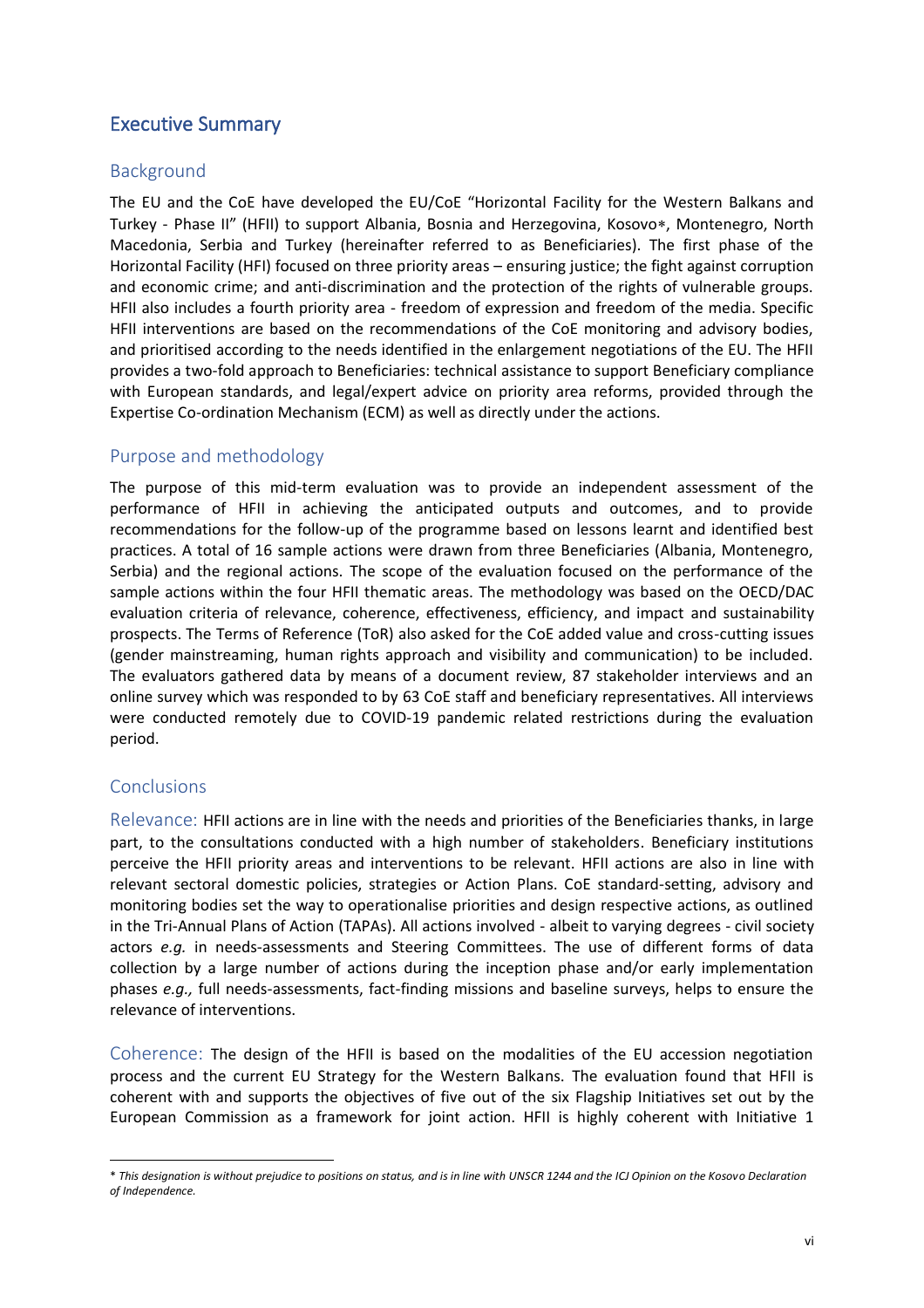(Strengthening the rule of law), and demonstrates some coherence with Flagship Initiatives 2 (Reinforcing engagement on security and on migration), 3 (Enhanced support for socio-economic development), 5 (Launching a Digital Agenda for the Western Balkans) and 6 (Supporting reconciliation and good neighbourly relations). Flagship initiative 4 (Increasing connectivity) is outside the scope of the Facility.

Effectiveness: There is evidence that HFII shows a high degree of effectiveness. Sample actions in all three Beneficiaries demonstrate some or good progress.<sup>1</sup> The evaluation found that numerous, concrete outcomes were achieved in the improvement of legislative and policy frameworks and in the strengthening of beneficiary institutions' capacities to execute their mandates in line with CoE recommendations and EU standards. Enhanced multi-stakeholder dialogue is an important achievement in its own right. The added value and complementarity of regional actions can be confirmed through, for example, their contribution to networking, joint learning and exchange of expertise and good practice. A consultative approach for the design of HFII actions has contributed to their effectiveness.

HFII actions have also responded well to the COVID-19 pandemic related constraints. There is evidence of adjustments - such as technical solutions and programming adaptations - being made in response to the restrictions. However, a number of challenges remain, for example, in evaluating the effectiveness of online processes and reprogramming postponed activities.

The ECM is the second component of the HFII, complementing HFII actions well. It allows HFII to flexibly expand beyond the objectives and thematic areas of the actions and brings in additional expertise on issues with a broader political dimension that cannot be solved through mere technical co-operation. However, the ECM as a mechanism is not well known to beneficiary institutions eligible to request its support.

Efficiency: The mid-term evaluation found the management and co-ordination of HF actions to be generally efficient and responsive to changing context or needs. HFII co-ordination has put in place a number of measures to communicate and streamline the multi-layer management structure, including financial management, and provides continuous guidance and support to the CoE Offices. Nonetheless, some CoE project staff based in the Offices<sup>2</sup> cited a lack of clarity at times about decision-making and approval responsibilities. Steering committees appear to be efficient instruments for the oversight, management and facilitating co-operation of relevant institutions. The mid-term evaluation considers monitoring and reporting to work well at action and Beneficiary level. At Beneficiary level, the TAPAs are an efficient tool for tracking the relevance of an HFII intervention and progress in implementing CoE monitoring bodies' recommendations. The Facility logframe document, comprising 13 pages currently, is perceived as not user-friendly, and the CoE and DG NEAR have different perceptions regarding its usability and validity.

Added value: There is evidence that the CoE offers added value for both beneficiary institutions and the EU. Partner institutions consider CoE to add value through its technical expertise and familiarity with regional context due to its long-standing presence in and engagement with the Beneficiaries. They perceive the CoE playing an important role as a neutral institution in bringing stakeholders to the table. The CoE is also recognised as a promoter of human rights and an enabler for civil society participation, an area in which the CoE could exercise more leverage. The EU recognises the CoE as a counterpart on standards in the rule of law and human rights fields contributing to the advancement of the accession process, in particular to Chapters 23 and 24, and

<sup>1</sup> Based on the CoE progress rating system. **Some progress** indicates that activities are being implemented as planned and have good prospects of bringing concrete results (outputs achieved, signs of outcomes). **Good progress** indicates that activities continued at a good pace with concrete results (legislative amendments, institution building incl. capacity building) having already been achieved during the period of reference.

<sup>&</sup>lt;sup>2</sup> Based on interviews with project staff excluding TAPA co-ordinators.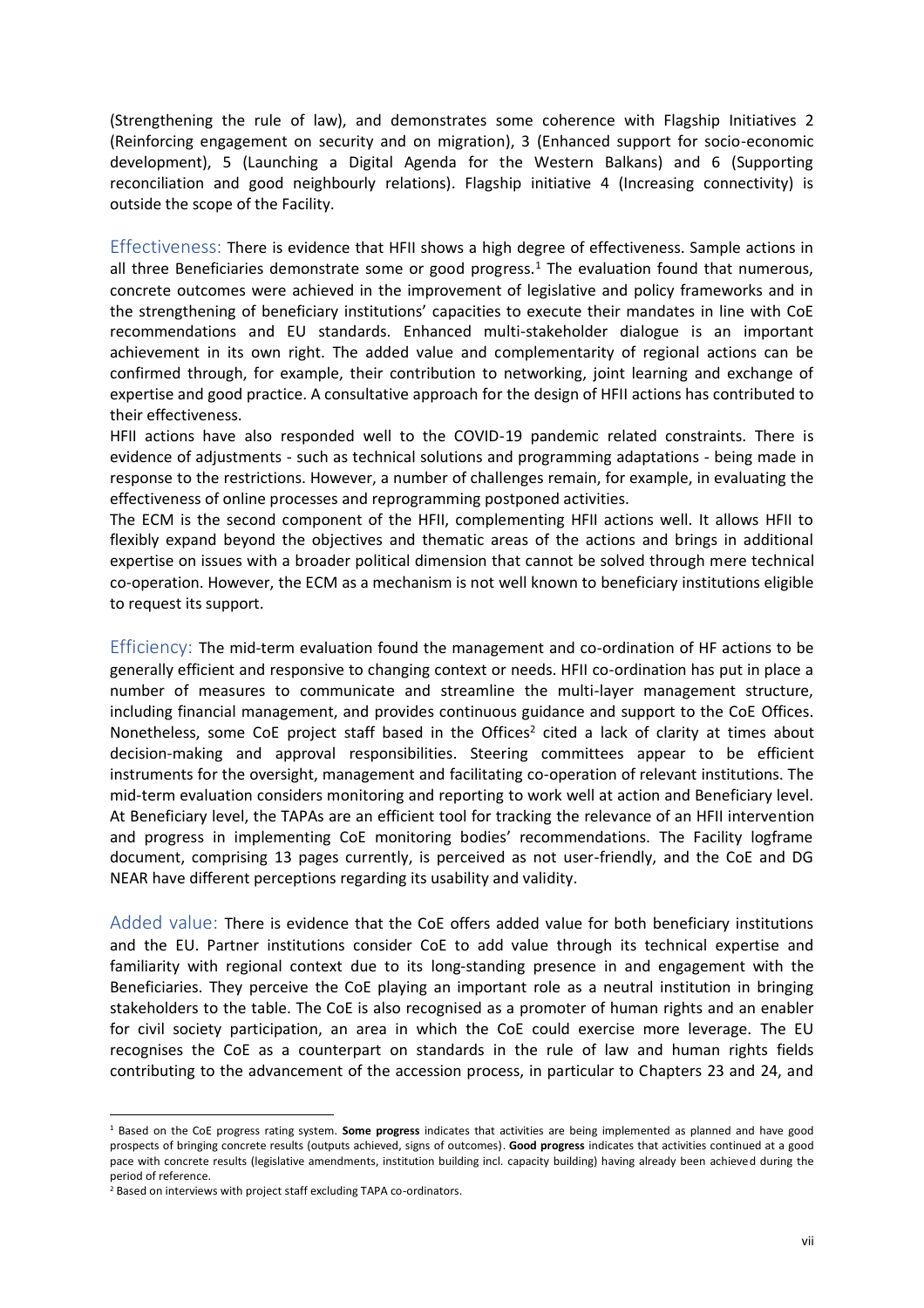highlights its technical expertise and role as a trusted interlocutor to local institutions as adding value. Conversely, the added value of the EU is the political leverage it can generate.

Sustainability and impact prospects: The mid-term evaluation considers that a number of outputs and outcomes of HFII interventions are likely to be sustained over time - in particular, legislative frameworks, policies and strategies. Capacity-building measures are likely to be sustained over time when they are integrated into the formal settings of beneficiary institutions *e.g.* through mandatory curricula and internal training schemes. Guidelines and other outputs designed to support beneficiary institutions to execute their mandate contribute to sustainability and do not normally require further input. The evaluation found that the long-term commitment of the CoE, in some cases exceeding the life-cycles of HFI and HFII, contributes to the long-term sustainability of partner institutions, *e.g.* the School of Magistrates in Albania. Both CoE and Beneficiary stakeholders are confident that the HFII will have an impact on reform processes and help to meet the EU accession criteria. The mid-term evaluation found first evidence of a HFII contribution to impact in all three sample Beneficiaries, as documented in EU Reports and CoE monitoring reports.

Transversal issues: Compared to its application under HFI, gender mainstreaming has become an integral part of the HFII action implementation cycle and more systematically implemented *e.g.* through the use of tools, trainings and the introduction of gender focal points in CoE offices. The Human Rights Approach (HRA) is also well integrated into HFII actions, in particular the inclusion of civil society in line with the principle of "participation and inclusion." "Equality and nondiscrimination" is the focus of all actions under the respective HFII thematic area. There is also evidence that equality and non-discrimination is addressed through actions of other thematic areas. Partner satisfaction with CoE communications and with their involvement in decision-making provides evidence of CoE's "accountability" towards Beneficiaries. However, CoE support to beneficiary institutions with regard to their "accountability" towards citizens lacks the systematic approach required to help build citizen trust in their institutions. A wide range of HFII communications activities support the "Transparency and access to information" principle. Overall, visibility work is strategically well positioned.

#### Key recommendations

- 1) HFII should continue its standard practice of following a participatory approach in design and implementation to ensure the relevance of the actions, and of the HFII overall.
- 2) The CoE should reassess whether goals/results in the area of anti-discrimination have been set realistically in light of external constraints and available budgetary resources.
- 3) The CoE should assess where regional action exchange can be expanded to generate learning from outside of the region.
- 4) The CoE should integrate citizens' awareness/involvement as a distinctive component into the HF.
- 5) The CoE and DG NEAR should consider expanding the utilisation of the ECM budget line to support wider dissemination and communication, in particular to CSOs and the broader public.
- 6) The CoE should continue its good practice in the management of its Steering Committees and press for the inclusion of civil society into action Steering Committees.
- 7) The CoE and DG NEAR should reassess the need for a Facility logframe and/or identify the exact purpose a Facility logframe should serve.
- 8) The CoE and DG NEAR should consider introducing a logframe at Beneficiary level.
- 9) CoE should increase efforts on the formulation of outcome indicators and on outcome monitoring and reporting.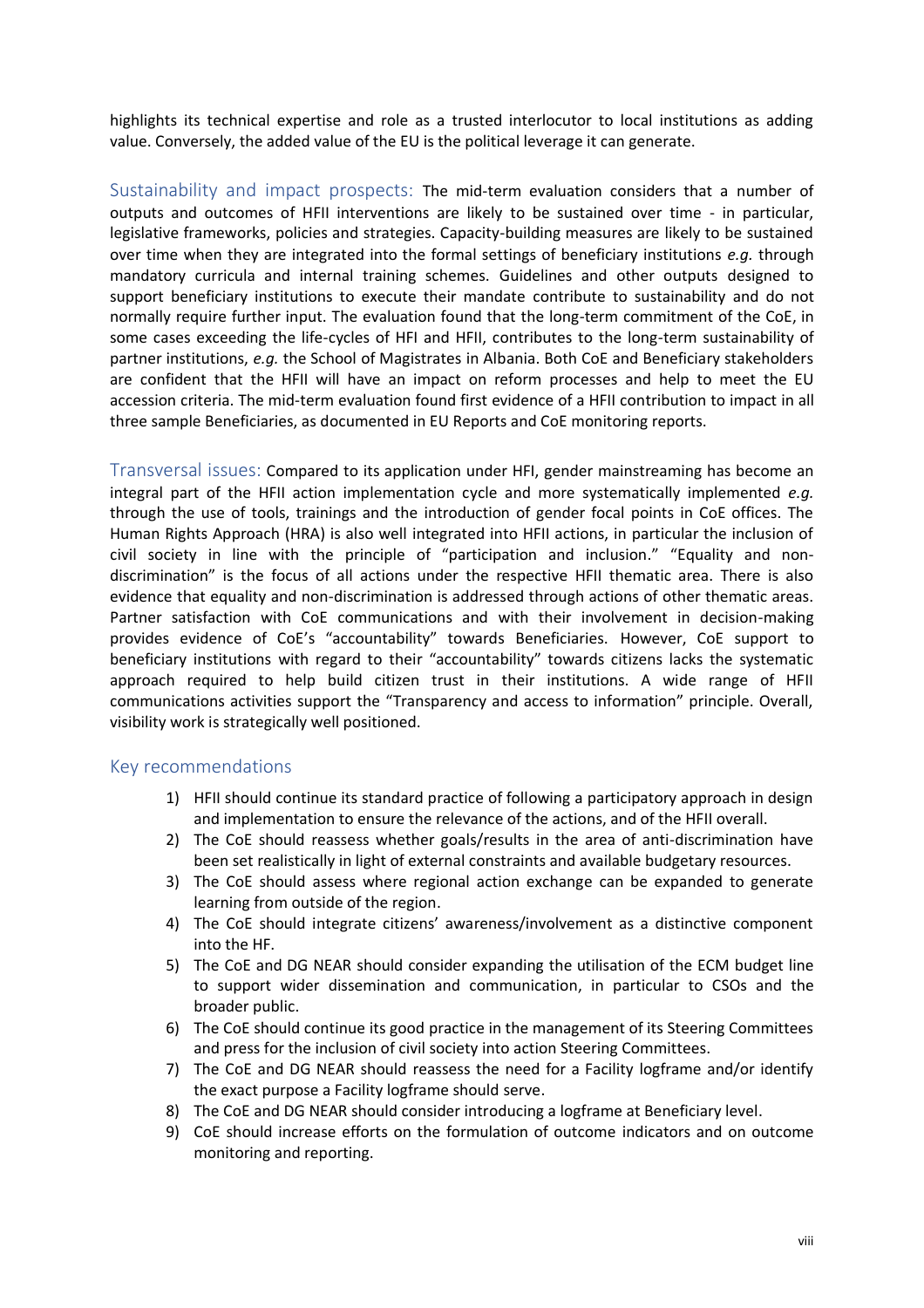- 10) The CoE should leverage its standing with institutions and civil society to promote increased civil society participation and facilitate collaboration of smaller, marginalised groups.
- 11) The CoE should strengthen the extent to which HFII actions include elements of accountability and citizen participation to contribute to the sustainability of actions and to achieve real impact in terms of citizen trust.
- 12) HFII actions that have not yet conducted a gender analysis should do so.
- 13) The CoE should continue the good practice to systematically review gender mainstreaming achievements and lessons learned at the end of HFII.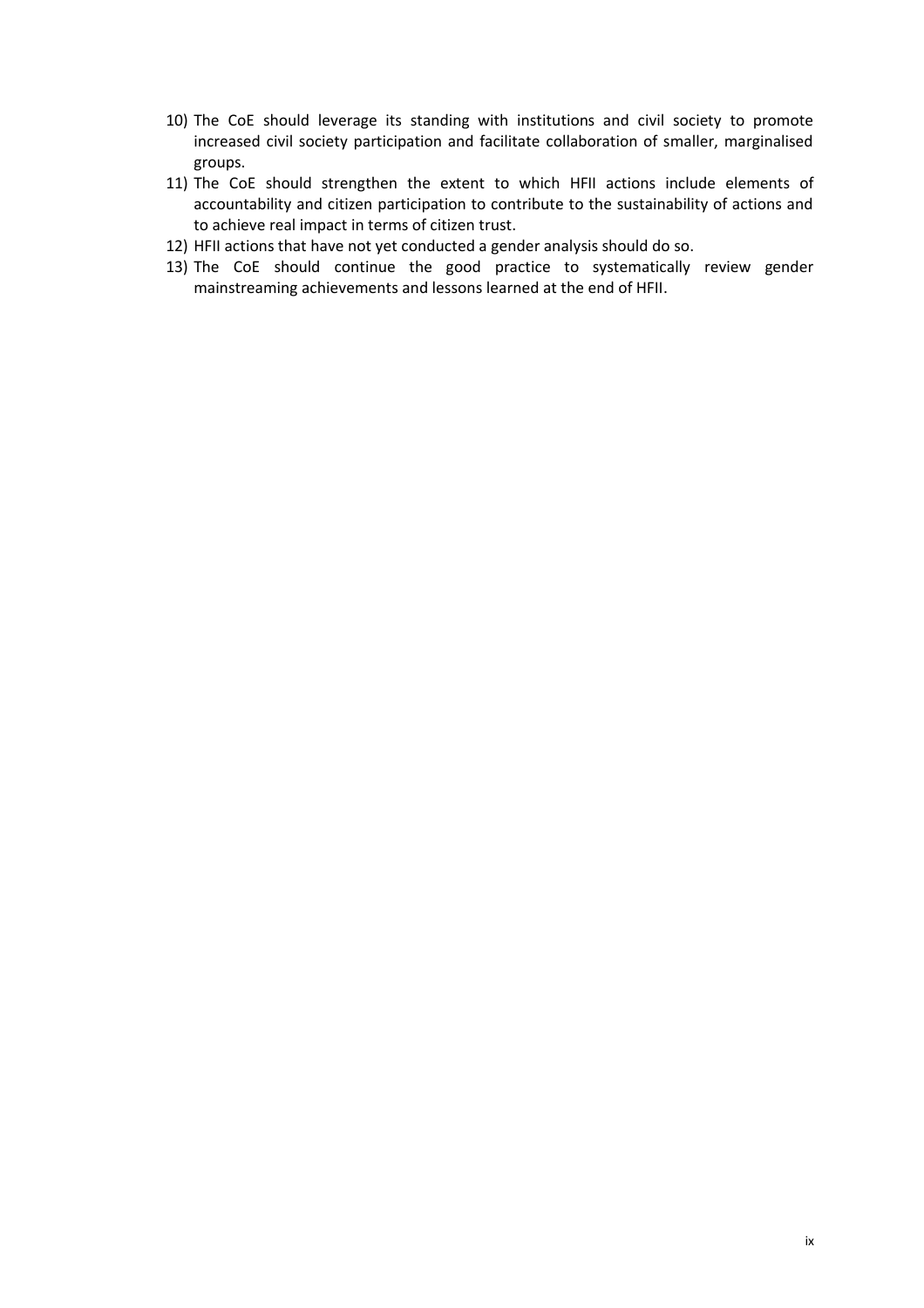# 1. Introduction

#### 1.1 Background and context

The European Union (EU) and the Council of Europe (CoE) are committed to supporting democratic governance, human rights and the rule of law in neighbouring and enlargement regions. To this end, the European Commission (EC) and the CoE have agreed to mobilise resources to co-ordinate the implementation of their policy goals in this area based on their respective strategic frameworks and the Memorandum of Understanding (MoU) between the CoE and the EU of 23 May 2007. The work of the CoE is based on legally binding instruments and convention-based monitoring mechanisms at a pan-European scale. The joint Statement of Intent signed on 1 April 2014 by the Secretary General of the CoE and the EU Commissioner for Enlargement and European Neighbourhood Policy identified the following priority areas to strengthen political and operational co-operation in the enlargement region:

- 1. Efficient and independent judiciary;
- 2. Fight against corruption and economic crime;
- 3. Anti-discrimination and protection of the rights of vulnerable groups (including the rights of lesbian, gay, bisexual, transgender and intersex persons (LGBTI) and protection of minorities;
- 4. Freedom of expression and freedom of the media.

To this end, the EC and the CoE have developed the EU/CoE "Horizontal Facility for the Western Balkans and Turkey - Phase II" (HFII) to support Albania, Bosnia and Herzegovina, Kosovo, Montenegro, North Macedonia, Serbia and Turkey (hereinafter referred to as Beneficiaries). The first phase of the Horizontal Facility (HF) focused on three priority areas - efficient and independent judiciary; the fight against corruption and economic crime; and anti-discrimination and the protection of the rights of vulnerable groups. HFII also includes a fourth priority area - freedom of expression and freedom of the media. Specific interventions are based on the recommendations of the CoE monitoring and advisory bodies, and prioritised according to the needs identified in the enlargement negotiations of the EU. The HFII has a two-fold approach: technical assistance to support Beneficiary compliance with European standards, and legal/expert advice on priority area reforms, provided through the CoE Expertise Co-ordination Mechanism (ECM). CoE Offices based in the HF Beneficiaries play an active part in co-ordinating the implementation of HFII actions. ODGP coordinates and reports on these co-operation activities to DG NEAR in co-operation with the CoE's Directorate General of Human Rights and Rule of Law and the Directorate General of Democracy.

#### 1.2 Purpose, objectives and scope of the evaluation

In October 2018 the CoE published a call for tenders for the establishment of a framework contract for Action Plan evaluations (2018/AO/60), by which it sought to establish a pool of a maximum of ten providers to carry out mid-term or ex-post evaluations of CoE Action Plans and EU/CoE joint programmes of the "Facility-type". In January 2019, the evaluation team was included in the pool of eligible providers and contracted in October 2020 by the ODGP to conduct this mid-term evaluation.

The Terms of Reference (ToR) stipulated two main purposes for this mid-term evaluation with a number of clear objectives:

**PURPOSE A**: Independently assess the performance of HFII in achieving the anticipated outputs and outcomes. To this end, the evaluation has the following objectives:

- 1. Assess the HFII outcomes achieved, and its contribution to domestic reform efforts;
- 2. Assess the HFII performance in light of the COVID-19 pandemic;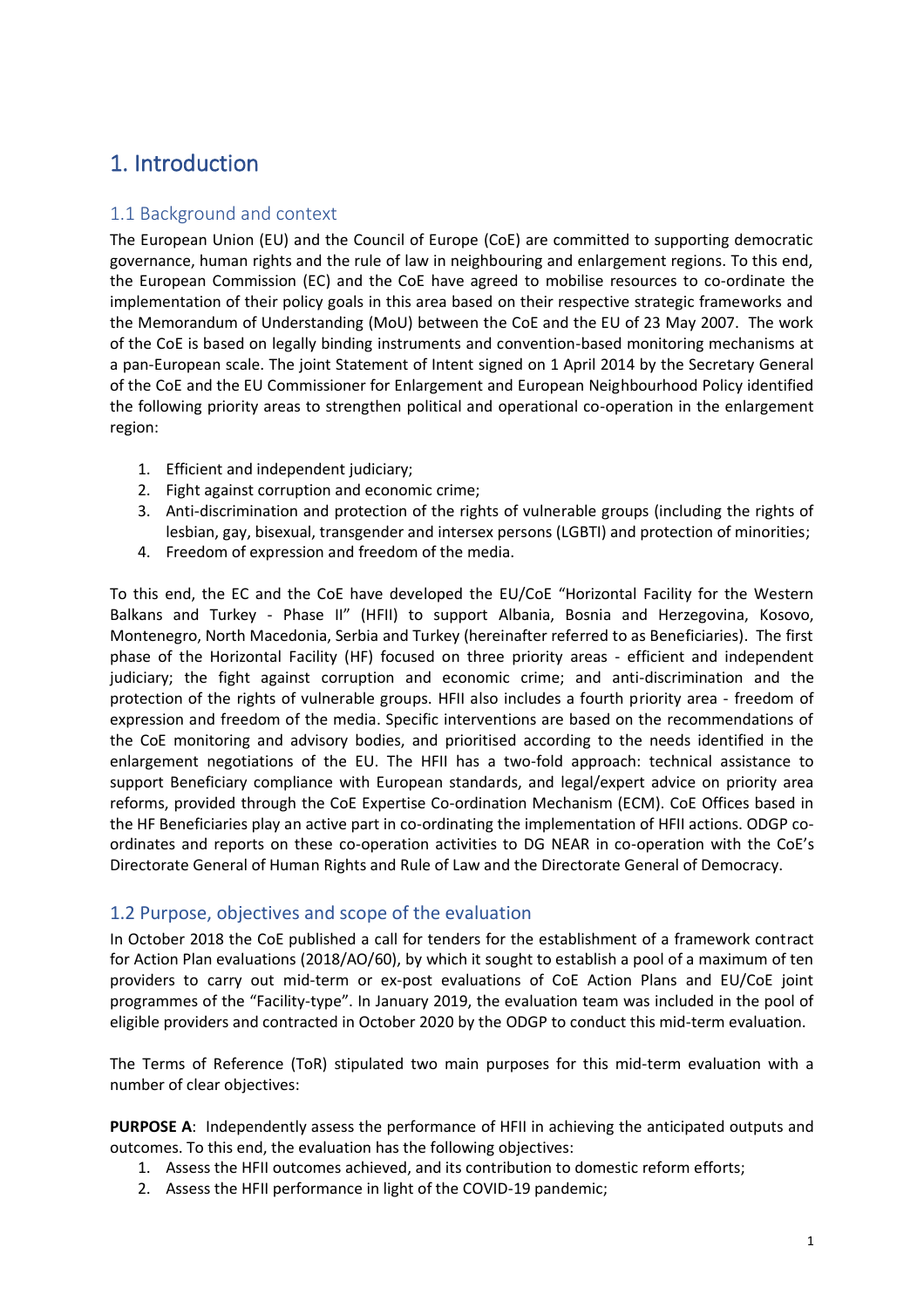- 3. Assess transversal issues, including mainstreaming of gender, integration of a human rightsbased approach and visibility;
- 4. Assess the added value of the CoE in the HF actions.

**PURPOSE B**: Provide recommendations for the follow-up of the programme based on lessons learnt and best practices identified in the first two phases of the Horizontal Facility:

- 5. Assess the extent to which HFI evaluation recommendations have been put into practice;
- 6. Assess the monitoring and evaluation methodology applied at action-level and overall HF level;
- 7. Formulate conclusions and recommendations on the monitoring and evaluation methodology, including on baselines and indicators to improve the assessment of the programme impact.

The scope of the evaluation focused on the performance of the sample actions within the four HFII thematic areas. Sample actions were drawn from three out of the seven Beneficiaries (Albania, Montenegro and Serbia) as well as regional initiatives.

#### 1.3 Methodology

The evaluation approach and methodology were based on the principles of transparency, confidentiality, cultural sensitivity and collaboration. The evaluation process was further guided by the CoE and other relevant evaluation guidelines.<sup>3</sup> The evaluation was based on a clearly defined evaluation framework which outlines evaluation questions and data gathering means and sources (see evaluation matrix in annex I). The questions were grouped around the evaluation criteria suggested in the ToR, including the OECD/DAC evaluation criteria of relevance, coherence, effectiveness, efficiency, impact and sustainabilty. The cross-cutting issues highlighted in the ToR were also included in the framework. All the evaluation questions suggested in the ToR were included in the framework though in some cases these were further refined.

The evaluation focussed on a sample of 16 out of the 46 HFII actions, including 4 actions from Albania and Montenegro, 5 actions from Serbia, 2 thematic and 1 specific regional intervention (see annex II for a complete list of sample actions). The proposed sample was identified with reference to four criteria: thematic representation, continuity, Beneficiary focus and regional synergy. With regard to the Expertise Co-ordination Mechanism (ECM) a qualitative analysis was carried out, looking in more detail at two ECM requests.

The evaluation used a variety of data gathering methods: (a) In-depth document review of HFII and sample Beneficiary-specific and relevant external reports, in particular EU reports and reports of CoE's monitoring and expert advisory bodies; (b) A total of 87 key stakeholders were interviewed, including relevant CoE staff in headquarters and in the three sampled Beneficiaries, as well as partners in the Beneficiaries; the European Union Delegations/Office; and DG NEAR in Brussels, beneficiary institutions and civil society stakeholders (see annex III) ; and (c) an online survey on the effectiveness of the HFII which was responded to by a total of 63 CoE staff and beneficiary representatives.

The effectiveness and progress of sample actions was assessed against the CoE progress rating system:

- **Very good progress** indicates that legislative amendments and/or institution building led to changes in the socioeconomic situation of end beneficiaries/target populations.
- **Good progress** indicates that activities continued at a good pace with concrete results (legislative amendments,

<sup>&</sup>lt;sup>3</sup> Including the Council of Europe Gender Equality Strategy 2018-223 and DG NEAR's Guidelines on planning/programming, monitoring and evaluation.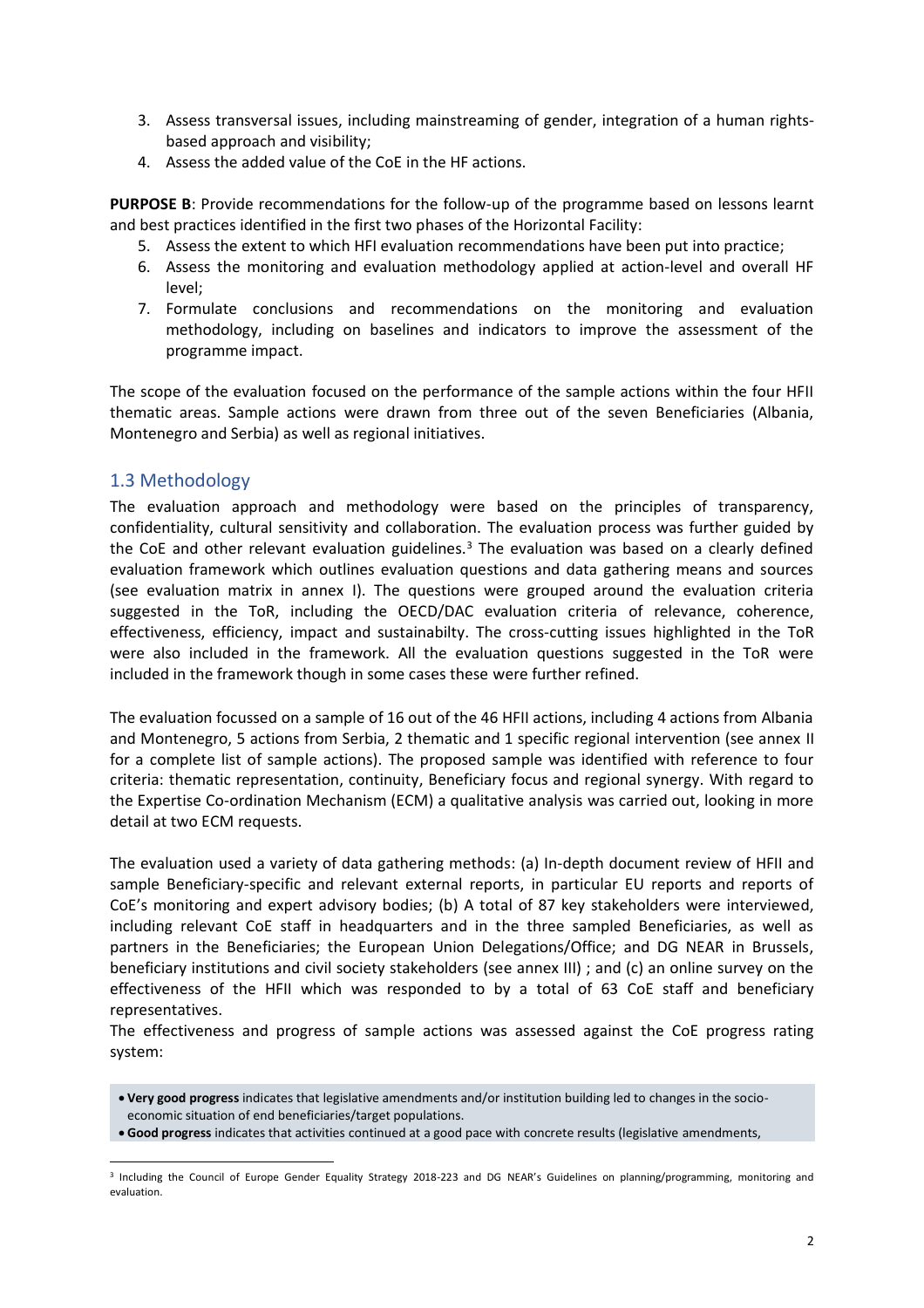institution building incl. capacity building) having already been achieved during the period of reference.

- **Some progress** indicates that activities are being implemented as planned and have good prospects of bringing concrete results (outputs achieved, signs of outcomes)
- **No progress** indicates that either the project did not progress, and therefore activities were not implemented, or that the activities with an expected result are planned for a later implementation stage.

#### 1.4 Limitations

The evaluation process as such went smoothly. The team did not encounter any specific limitations. COVID-19 related travel restrictions did not affect access to stakeholders. Online interviews were carried out as planned. The HFII Co-ordinator and the CoE Offices provided invaluable support throughout the process.

The consultants would like to point out that the focus of the selection of three sample Beneficiaries from the Western Balkans region can be seen as a sufficient sample coverage to allow conclusions on the HFII. However, there are at times specifics of other Beneficiaries which are not comparable to the sample Beneficiaries, *e.g.* although Turkey has not been a sample Beneficiary of this mid-term evaluation it has been highlighted in various interviews that the implementation of actions in Turkey is somewhat more challenging than in other Beneficiaries.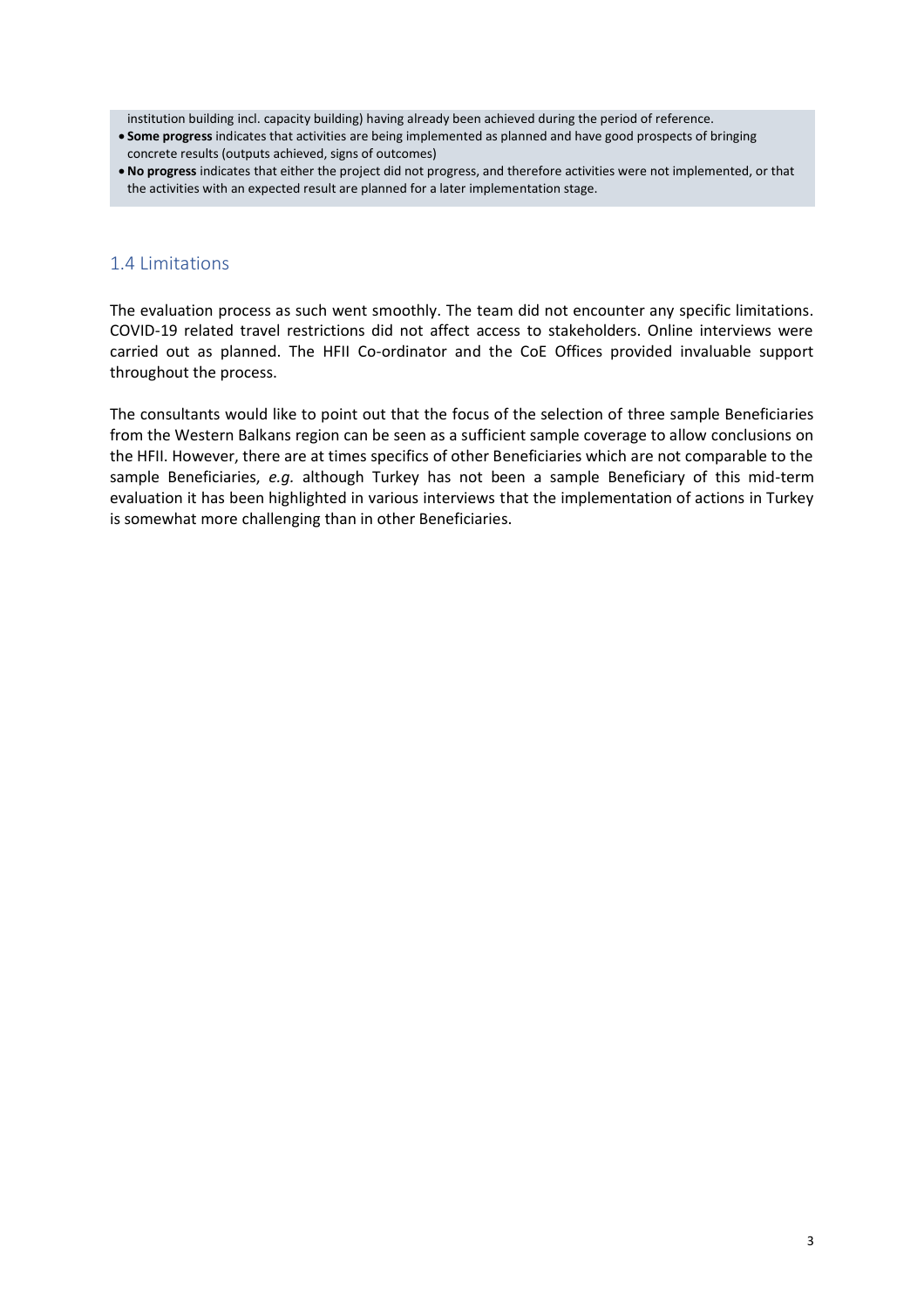## 2. Findings

#### 2.1 Relevance

This section eplores to what extent HFII actions are in line with needs and priorities of Beneficiaries, how adequate consultation processes with Beneficiaries have been and whether Beneficiaries perceive the HFII priority areas and interventions to be relevant.

HFII actions are **in line with needs and priorities of Beneficiaries** due to their extensive consultations with a high number of stakeholders. In some cases, tri-partite co-ordination meetings with a beneficiary Ministry, the EU and the CoE provided a means to facilitate the inception phase of a given action. Beneficiary institutions confirmed in interviews that their ideas and suggestions were taken on board. As one interviewee phrased it: *"CoE is very good in recognising actual needs and translating them into the action activities and results".* In some actions, the consultations resulted in changes to the original work plan and sometimes in the re-formulation of the intermediate objectives, which is reflected in the actions' inception reports. Action approaches and work plans are validated and if necessary, adapted during Steering Committee meetings. HFII actions are also **in line with relevant sectoral domestic policies, strategies or action plans**. **CoE standard-setting, advisory and monitoring bodies** such as the European Commission against Racism and Intolerance (ECRI), the Venice Commission, the European Committee for the Prevention of Torture and Inhuman or Degrading Treatment or Punishment (CPT) and the Group of States against Corruption (GRECO) **set the way to operationalise priorities** and design respective actions, as outlined in the Tri-Annual Plans of Action (TAPAs).

**All actions involved - albeit to varying degrees - civil society actors**, either in the needs assessment or at a later stage through grants, or through full membership in the Steering Committees. Multistakeholder consultations on needs proceeded with little friction in most cases as they were already able to draw on co-operation experiences from HFI. No interviewee indicated that they felt that their interests and concerns were not adequately addressed.

Furthermore, a large number of actions integrate as part of the inception phase and/or early implementation phases **different forms of data collection.** These include full needs assessments; *e.g*. HF10 needs assessment on the execution of the judgements of the European Court of Human Rights (ECtHR) in relation to Serbia; specific fact-finding missions as *e.g.* requested by DG NEAR for HF38 in Kosovo; gap reports on specific institutions and/or their capacities, *e.g.* in the frame of HF3 on the situation of prisoners in Montenegro; baseline and endline surveys; or the development of an assessment methodology from scratch as in the case of HF44 for assessing terrorist financing risks. Also, the gender-analysis carried out for a number of actions contribute to the knowledge base as they made action-specific recommendations.

However, **not all inception phases were without problems**: the action on anti-discrimination in Serbia had a somewhat more difficult start than most others, as there were different needs and priorities among the beneficiary institutions. While some would have liked to see the action focused on the issue of minority rights, others also wanted to see the issues of combating hate speech and promoting LGBTI persons' rights integrated. Although the conflict was resolved at the beginning of the action, in that both thematic aspects were covered, the different interests were made clear again during the interviews.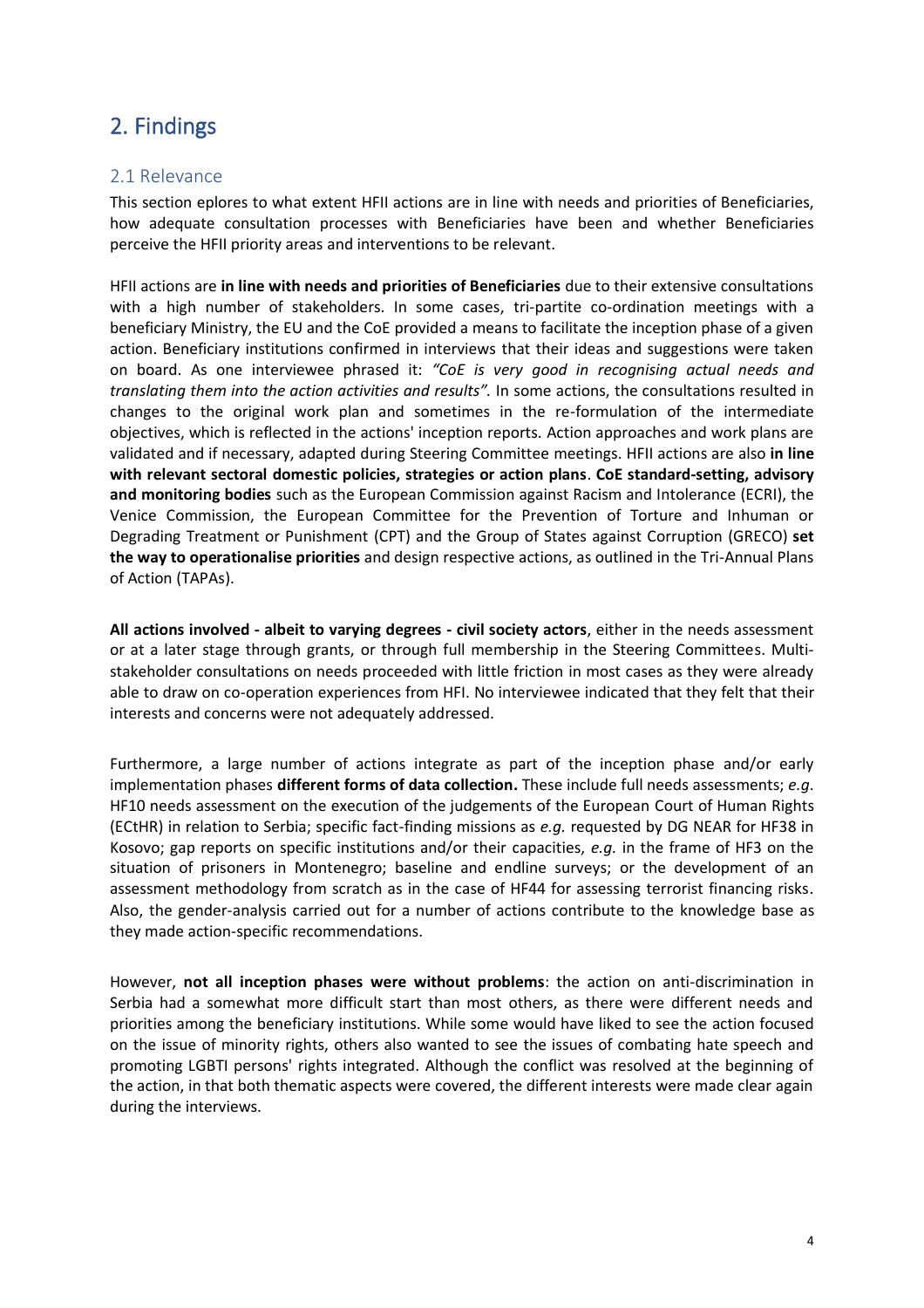This conflict illustrates that the prioritisation of an action can provide access to resources that are not adequately provided by the Beneficiary. The evaluators assume that there are more conflicts in the planning phases regarding the focus and scope of the actions, which are not significant enough to be reflected in reports and interviews. The decisive factor is whether an appropriate balance is achieved in the end between the interests of the beneficiaries and/or a single institution and the priorities and European values to which the Facility is committed. Overall, the evaluators gained the impression that CoE succeeds very well in mediating such multi-stakeholder processes.

Overall, **beneficiary institutions perceive the HFII priority areas and interventions to be relevant.** For example, one interviewee stressed the relevance of the HF10 action "Strengthening the effective legal remedies to human rights violation in Serbia", pointing out that Serbia is on the top ten list of applications to the ECtHR<sup>4</sup> while the execution of judgements is not regulated at all by law in Serbia. In addition, the office of the Government Agent to the ECtHR is small and understaffed, and it is questionable whether it could possibly function without external support. In Montenegro, under HF7 the interviewees stressed the importance of the inter-judicial dialogue. One interviewee pointed out that measures such as a structured dialogue between the Supreme and Constitutional Courts significantly reduce back and forth referral of cases to each other with no discernible added value for citizens. Interviewees highlighted that this has resulted in clear contributions to improved practice and better protection of human rights of the citizens. In Albania, interviewees from the action HF3 "Enhancing the protection of human rights of prisoners" confirmed that the action addresses key issues and challenges concerning human resources in the penitentiary system as a result of which adequate measures have been implemented, including the development of career plans and continuous capacity-building for prison staff.

#### 2.2 Coherence with the EU Strategy for the Western Balkans and its flagships

This section points out to what extent the implementation of HFII has been coherent with the EU Strategy for the Western Balkans. The coherency-related question whether Beneficiary-specific actions and regional interventions within HFII are in line is covered in 2.3.5 (regional actions).

HFII is designed around the modalities of the EU accession negotiation process and the current EU Strategy for the Western Balkans. The 2018 communication from the European Commission sets out the parameters for enlargement and enhanced EU engagement with the Western Balkans by defining a total of six Flagship Initiatives which provide a framework and building blocks for joint actions.<sup>5</sup>

On the whole, HFII is coherent with and supports objectives of five of the six Flagship Initiatives whereby HFII is highly coherent with Initiative 1, and demonstrates some coherence with Flagship Initiatives 2,3, 5 and 6. Flagship initiative 4 is outside the scope of the Facility:

#### • *Flagship initiative 1- Strengthening the rule of law*

Flagship initiative 1 aims to support initiatives strengthening judicial reforms; the fight against corruption and organised crime; and the strengthening of fundamental rights. HFII is highly coherent with this flagship initiative. As the table in annex V illustrates, coherency of 13 out of the 16 sample actions implemented under all four HFII themes was identified. A large number of actions are closely designed in line with judicial reforms and relevant strategies of the sample Beneficiaries, including the ongoing justice reform in Albania (HF1, HF3), the 2019-2024 Judicial Development Strategy in

<sup>4</sup> Interview data, also confirmed by the annual report of the European Court of Human Rights 2020 [https://echr.coe.int/Pages/home.aspx?p=court/annualreports&c=](https://echr.coe.int/Pages/home.aspx?p=court/annualreports&c)

<sup>&</sup>lt;sup>5</sup> European Commission (2018): A credible enlargement perspective for and enhanced EU engagement with the Western Balkans. COM(2018) 65 final. [https://ec.europa.eu/info/sites/default/files/communication-credible-enlargement-perspective-western](https://ec.europa.eu/info/sites/default/files/communication-credible-enlargement-perspective-western-balkans_en.pdf)[balkans\\_en.pdf](https://ec.europa.eu/info/sites/default/files/communication-credible-enlargement-perspective-western-balkans_en.pdf)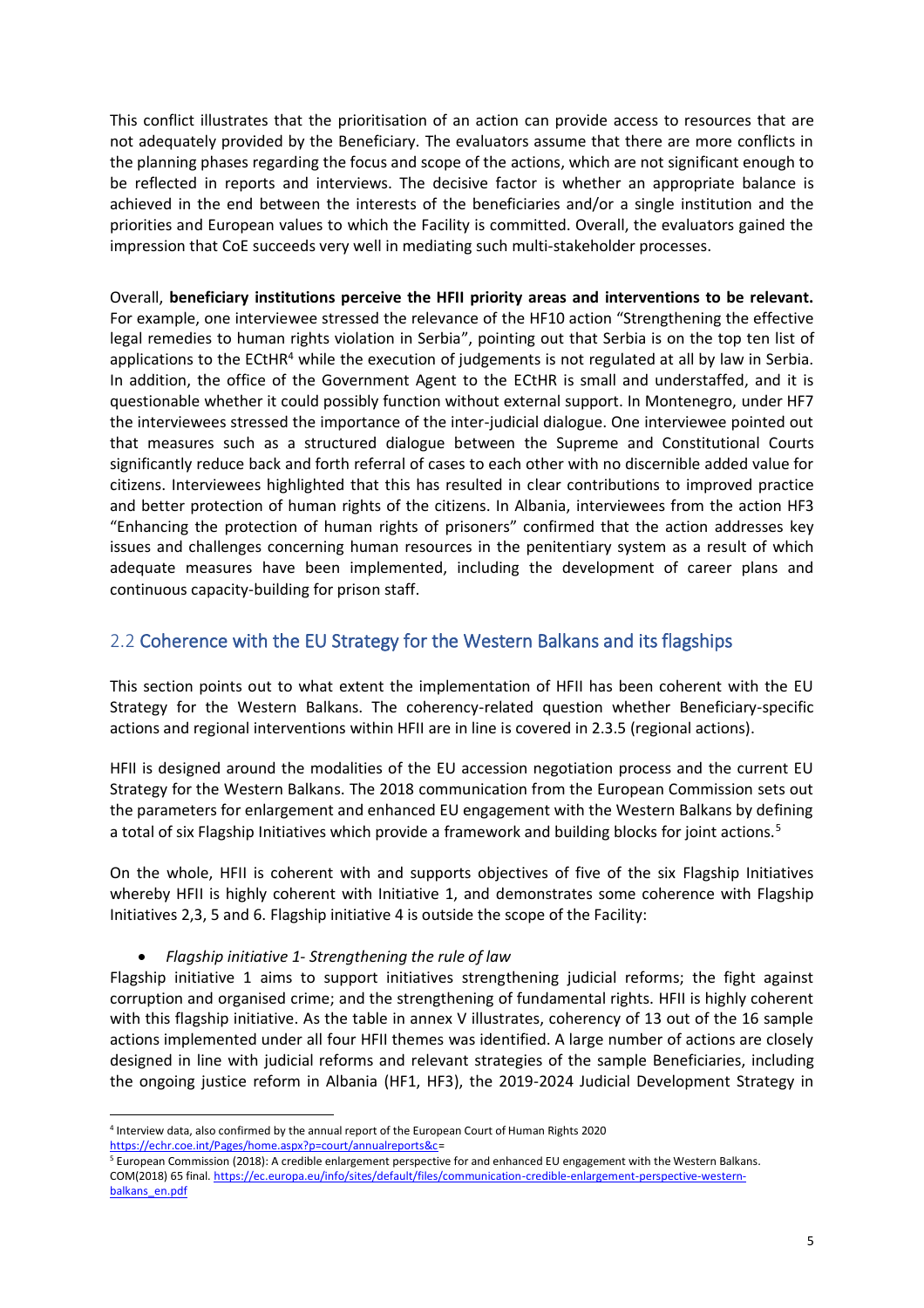Serbia (HF10, HF11) and the 2019-2022 Strategy for Judicial Reform in Montenegro (HF7). HFII actions are also specifically addressing corruption and organised crime or fundamental rights. In this context, objectives formulated for those actions are coherent with Negotiation Chapters 23 and 24 which all sample Beneficiaries work towards respective Actions Plans with clearly defined benchmarks.

#### • *Flagship initiative 2 - Reinforcing engagement on security and on migration*

This initiative addresses counter-terrorism and radicalisation; co-operation on countering various types of organised crime; and co-operation with the Western Balkans Beneficiaries on migration and border management. In particular, two regional sample actions are in line with this initiative, namely HF38 which addresses radicalisation in prisons in the Western Balkans and HF44 which addresses economic crime in the region including by improved capacities for the management of non-profit organisation (NPO) terrorism financing risks.

#### • *Flagship initiative 3 - Enhanced support for socio-economic development*

Flagship initiative 3 aims to reinforce the social dimension with a focus on employment and social policies as well as support to the social sector, in particular education and health. The sample action HF24 "Quality Education for All in Montenegro", in line with the 2019-2025 Inclusive Education Strategy and 2016-2020 Strategy for the development of higher education in Montenegro supports this initiative.

#### • *Flagship initiative 4 - Increasing connectivity*

This concerns co-operation on transport and infrastructure to foster connectivity between the EU and the Western Balkans which is outside the mandate of the CoE.

#### • *Flagship initiative 5 - Launching a Digital Agenda for the Western Balkans*

This initiative aims to support the development of a digital agenda, in particular in relation to eGovernment and the development of digital skills. A number of HFII actions contain relevant elements *e.g.* support to the establishment of an electronic case management system for the judiciary (HF1); strengthening of the High Inspectorate of Declaration and Audit of Assets and Conflicts of Interests (HIDAACI) capacity to implement an electronic asset declaration system (HF15) and the establishment of an online monitoring system to follow-up on the implementation of National Minorities Advisory Body recommendations (HF25).

#### • *Flagship initiative 6 - Supporting reconciliation and good neighbourly relations*

This initiative aims to support reconciliation including transitional justice and overcoming the legacy of recent conflict through co-operation in the field of education, culture, youth and sport. HF24 falls within the scope of this initiative by supporting a network of 40 schools in developing and implementing initiatives in fostering democratic school culture.

Regional actions directly support the building of good neighbourly relations. Interviews confirm, that all regional sample actions are very appreciated by the beneficiaries as they foster exchange between governmental entities of different Beneficiaries on technical know-how and development of the various sectors regardless of the relationships between them at governmental level.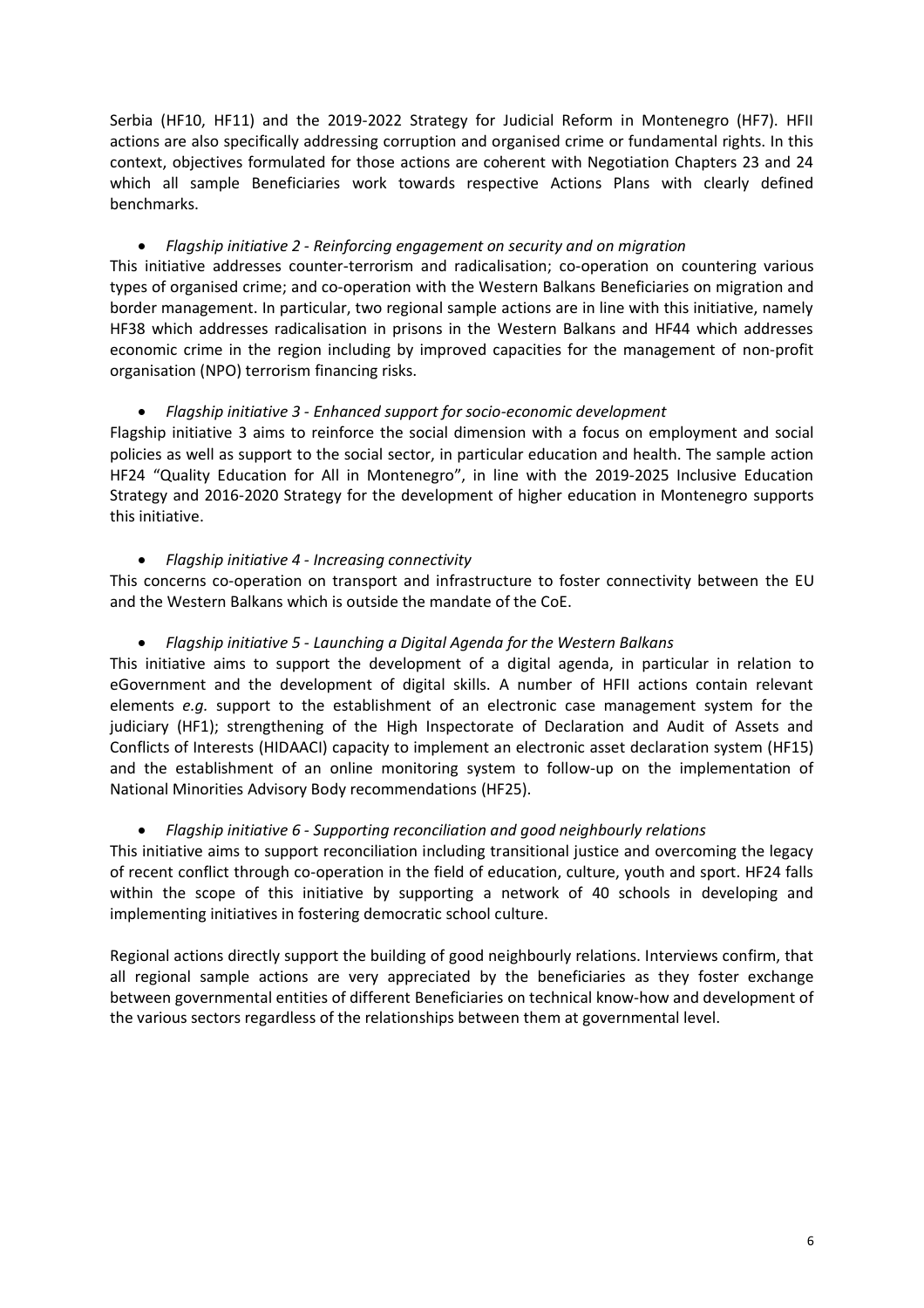#### 2.3 Effectiveness

This section summarises the main achievements of the sample actions. The section starts with a short summary of the results of the survey showing stakeholders' perceptions on outcomes. The section continues with a Beneficiary-specific summary and a complementary look at the regional actions. Further on it examines the impact of COVID-19 restrictions and how the sample actions have responded to these and on the specifics of the ECM. The section is complemented by three annexes providing more details. Annex VII shows outcomes per sample action by Beneficiary according to expected outcomes of Beneficiary TAPAs and HFII logframe; annex VI describes the individual actions in more detail and reflects on the processes that led to the results of the action as well as the factors that have supported or hindered progress in each case; and annex VIII provides further detail on aspects of COVID-19 related restrictions and mitigation measures.

#### 2.3.1 Survey Data

The survey, in which 17 CoE staff members and 46 representatives of beneficiary institutions participated, asked respondents to rate the extent to which the HF action they are familiar with has in their point of view already achieved its intended outcomes. Respondents could choose a scoring between 1 (not at all) and 5 (totally). Overall, more than 70% of respondents decided to score 4 or 5. However, 80% of beneficiary institutions respondents rated the achievement of outcomes at this level compared to slightly less than 60% of CoE staff.



*Chart 1: Rating of the extent to which the HFII actions have already achieved their intended outcomes*

When asked whether outcomes have built on achievements of preceding actions, 46 of 60 respondents said yes, confirming data collected in the interviews.

Furthermore, interviewees were asked to identify up to three most relevant outcomes of the action under the Horizontal Facility they are familiar with.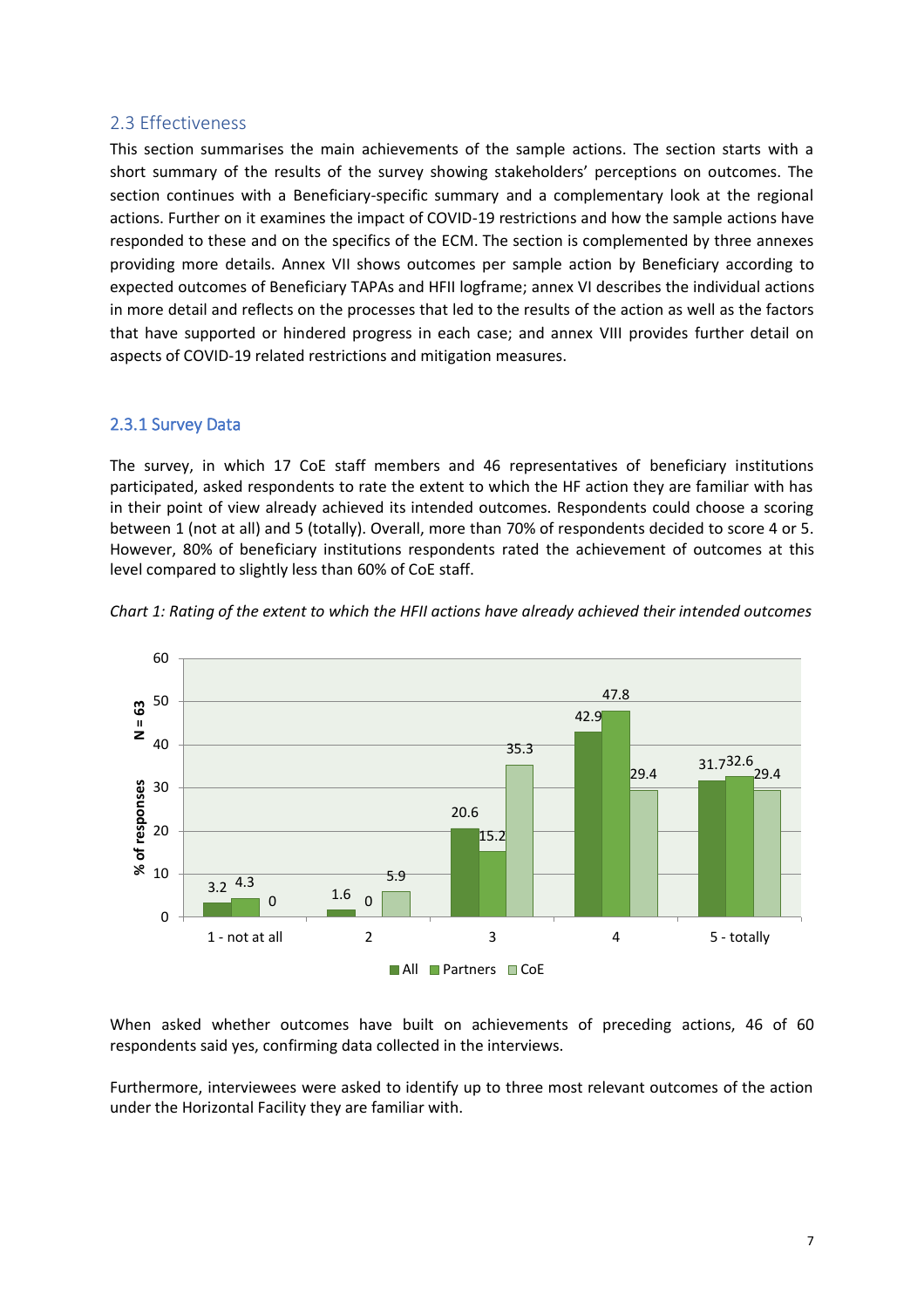Institutional capacitystrengthening clearly tops the list (approx. one third of the 147 responses to this question, which allowed multiple answers) and is rated almost equally by CoE staff as well as beneficiaries. CoE staff then chose "improved legal frameworks" and "enhanced understanding and awareness of the population" on position 2 and 3, while partners highlighted "improved practices of central institutions and bodies" as a more prominent outcome. While no CoE staff indicated that there are "no outcomes yet", almost 5% of partners responses do so. However, the vast number of respondents do believe that some outcomes have already been achieved, which is corroborated by interview data.





<sup>&</sup>lt;sup>6</sup> One responded stated as "other outcome" raised awareness on human trafficking including on labour exploitation.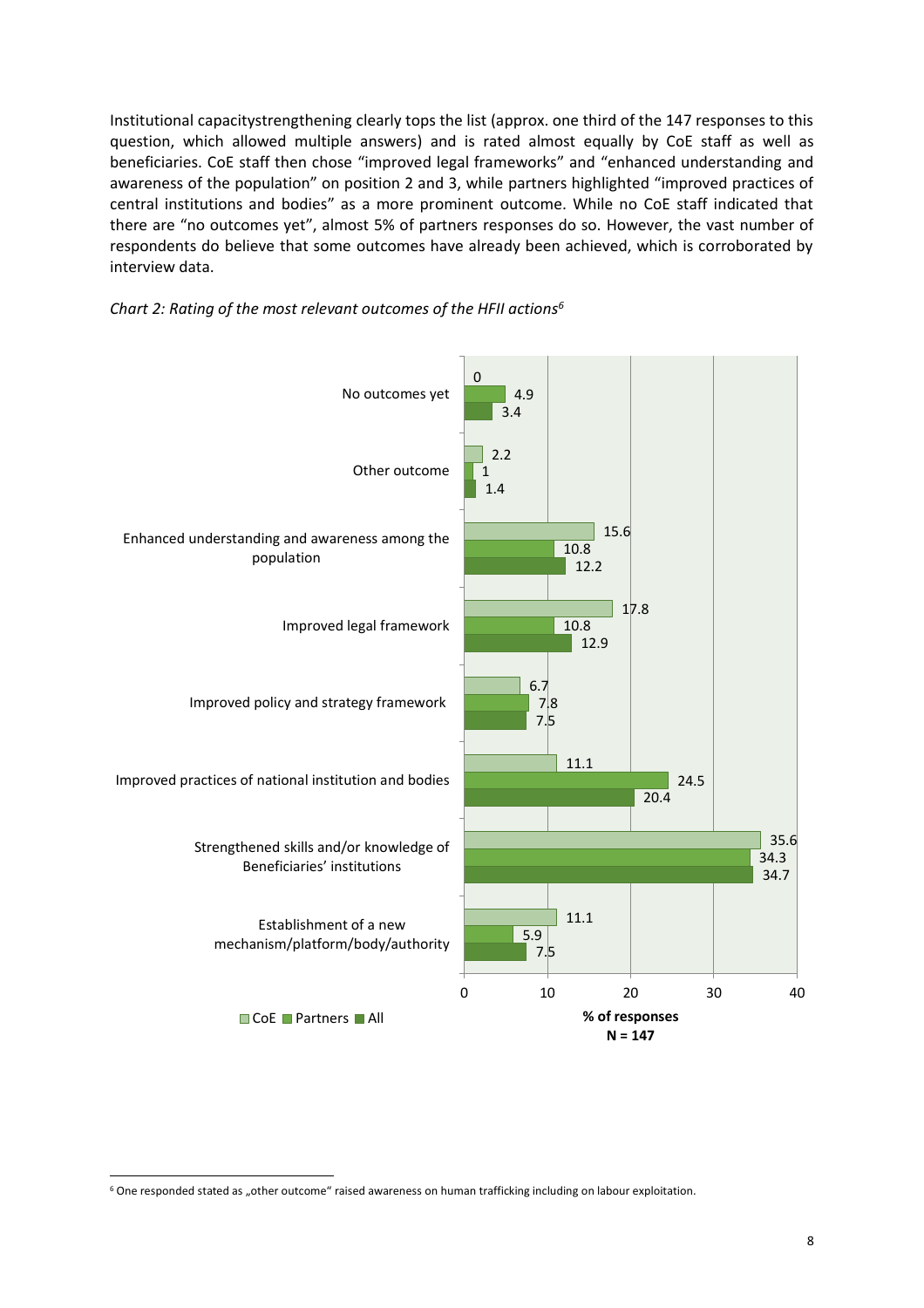The ratings are in line with stakeholders' interview findings. First of all, the strengthening of beneficiary institutions is at the heart of most sample actions. All of them have an institutional strengthening component, based on joint programming and needs assessment with targeted institutions at the initial stage of HFII implementation (see also 2.1 relevance). It is therefore not surprising that outcomes rate high in this area. Ratings also reflect that strengthened institutions do not automatically translate into improved practices. This matches theories of organisational change: while skills and know-how are often a necessary pre-condition for change, they are not sufficient on their own. Organisational culture plays a role, so do attitudes of decision makers, (political) peergroups and inter-personal relations within the organisation and different layers of hierarchy. Beneficiary institutions are not homogenous bodies and training activities (on certain topics for certain departments within an institution) can only be a contribution to change, not its sole or decisive force. The limited influence of actions on Beneficiary citizens' knowledge and awareness reflects the limited attention this aspect gets in programming and in beneficiary institutions' agenda as also pointed out in a number of interviews (explored further in section 2.7.2 human rights/accountability).

#### 2.3.2 Albania

**Rating:** All four sample actions demonstrate **some to good progress** within the first half of the implementation of the HFII in Albania. On the whole, outcome levels have been achieved according to work plans. In particular, there is evidence that results at the outcome level have been achieved with regard to strengthening relevant institutions and the improvement of the legislative and policy frameworks.

**Continuation of the HFI:** All sample actions build conceptually on preceding actions under the HFI and results achieved under the HFII have to be seen in light of preceding HFI work.

**Key factors:** The implementation of the HFII in Albania is viewed to have benefitted from a sound risk assessment being in place already during the inception period. Moreover, the Venice Commission through the ECM supported actions in working towards the Beneficiaries' reform objectives, *e.g.* through the provision of solutions to reform processes, including electoral reform, or the law on property rights which was highly controversial. However, the objectives of some of the actions are considered ambitious in terms of the timeframe of the HFII, the context and related constraints. The latter included the 2019 earthquake and the COVID-19-related restrictions. Respondents considered the CoE to have been relatively fast to adjust to the pandemic due to the fact that similar measures were taken following the aftermath of the earthquake. Pandemic-related restrictions slowed down the pace of implementation to some extent but did not change objectives of the actions. Moreover, the 2019 political turmoil which resulted in the opposition abandoning Parliament created a certain level of instability and slowed down reform processes which the CoE needed to work around. The CoE was also challenged by the far-reaching judicial reform, which was delayed by political disagreements and resulted in about 50% of judges and prosecutors leaving their posts.

**Legislative frameworks and policies:** Interviews confirm that the HFII actions have so far provided important support to the improvement of policy and legislative frameworks in line with relevant standards *e.g.* in the field of anti-discrimination, the revised Law on Protection from Discrimination which entered into force in November 2020 and the Census Law approved in November 2020. Two draft bylaws on the Law no 96/2017 "On protection of national minorities in the Republic of Albania" have incorporated CoE recommendations. The adoption of remaining by-laws was listed as key in the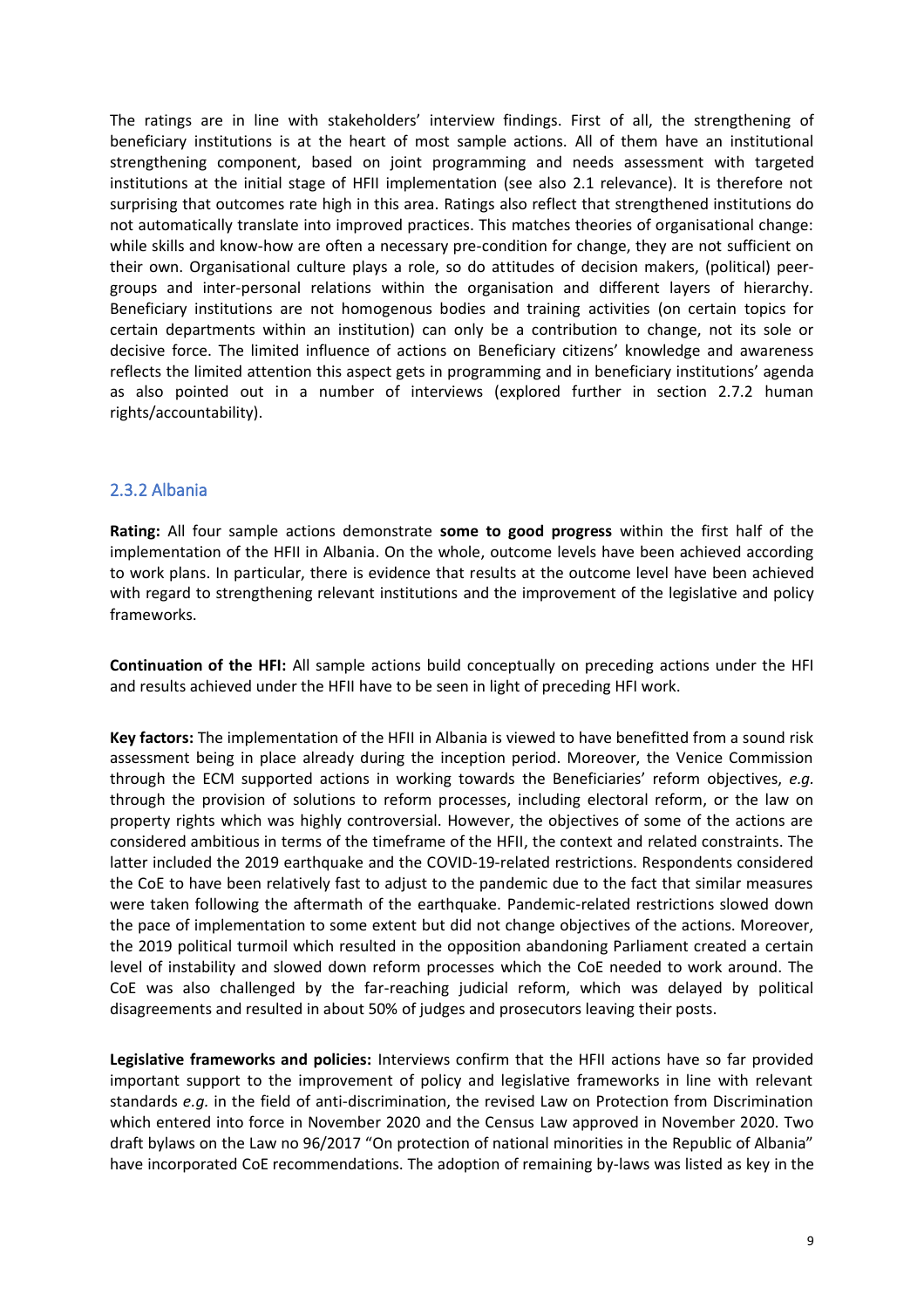Conclusions of the Council of the European Union in March 2020. 7 In the field of economic crime, around 90% of HFI and HFII recommendations on the Electoral Code and Political Party Financing were incorporated into the amendments to the Electoral Code and the Law on Political Party Financing. The sample actions also supported important strategies and Action Plans. This includes the new LGBT Action Plan 2021-2025 which has been drafted with a corresponding budget and is expected to be approved before mid-2021 as well as the Draft National Strategy for Education and Employment in Prisons.

**Institution strengthening:** In the justice sector HF actions achieved considerable progress. The School of Magistrates now functions sustainably, allowing the CoE to seek an exit strategy from the institution. CoE support to the drafting of the new Judicial Map will enable the Ministry of Justice (MoJ) to identify gaps related to the vetting processes and mitigate its impact on institutions. The High Judicial Council's (HJC) capacity to systematically monitor court performance was strengthened by the adaptation of CEPEJ methodology for data collection and future new case management system. The capacity of the newly established Training Center for the Prison Administration was built through curricula development followed by the first training of prison administration staff. Three penitentiary facilities were strengthened through piloting of tools for risk assessment, individual sentence planning and development of pre-release plans. In the field of fighting corruption, economic and organised crime, the capacities of the General Directorate for the Prevention of Money Laundering were strengthened through support to the updating of its ML/TF National Risk Assessment. The capacities of the newly reorganised Central Election Commission (CEC) to monitor election finances were enhanced by training of new on-site monitors. The new electronic Asset Declaration System for the High Inspectorate of Declaration and Audit of Assets and Conflicts of Interest (HIDAACI) has been a key concern for the EU and is expected to enhance transparency of the next round of asset declarations after the completion of current installation and training activities. Concerning the field of anti-discrimination, the Commissioner for Protection from Discrimination and People's Advocate capacity to respond to hate speech was strengthened through a study on hate speech and offensive language and development of a mobile app to report incidences of hate speech.

**Enabling co-operation:** The CoE has been able to bring relevant institutions together to develop a joint understanding and facilitate more systematic co-operation. For example, the interdisciplinary working group under the action 'Strengthening the quality and efficiency of justice in Albania' (HF1), which brings the MoJ, the High Judicial Council (HJC) and different courts to the table, is seen by stakeholders as an important step to ensure further progress in this area.

#### 2.3.3 Montenegro

**Rating:** The four sample actions implemented under HFII indicate **that some or good progress has been achieved** in light of the targets set for the first half of implementation and the challenges posed externally. Overall, the evaluation findings indicate that HFII actions have been effective in keeping Montenegro on the reform path, promoting human rights, and assisting beneficiary institutions in meeting the EU accession requirements. The added value of the HFII is seen in the promotion of CoE standards, especially in terms of its expertise in support of legal reforms and in the promotion of structured dialogue, partnership and local ownership.

<sup>7</sup> <https://data.consilium.europa.eu/doc/document/ST-7002-2020-INIT/en/pdf>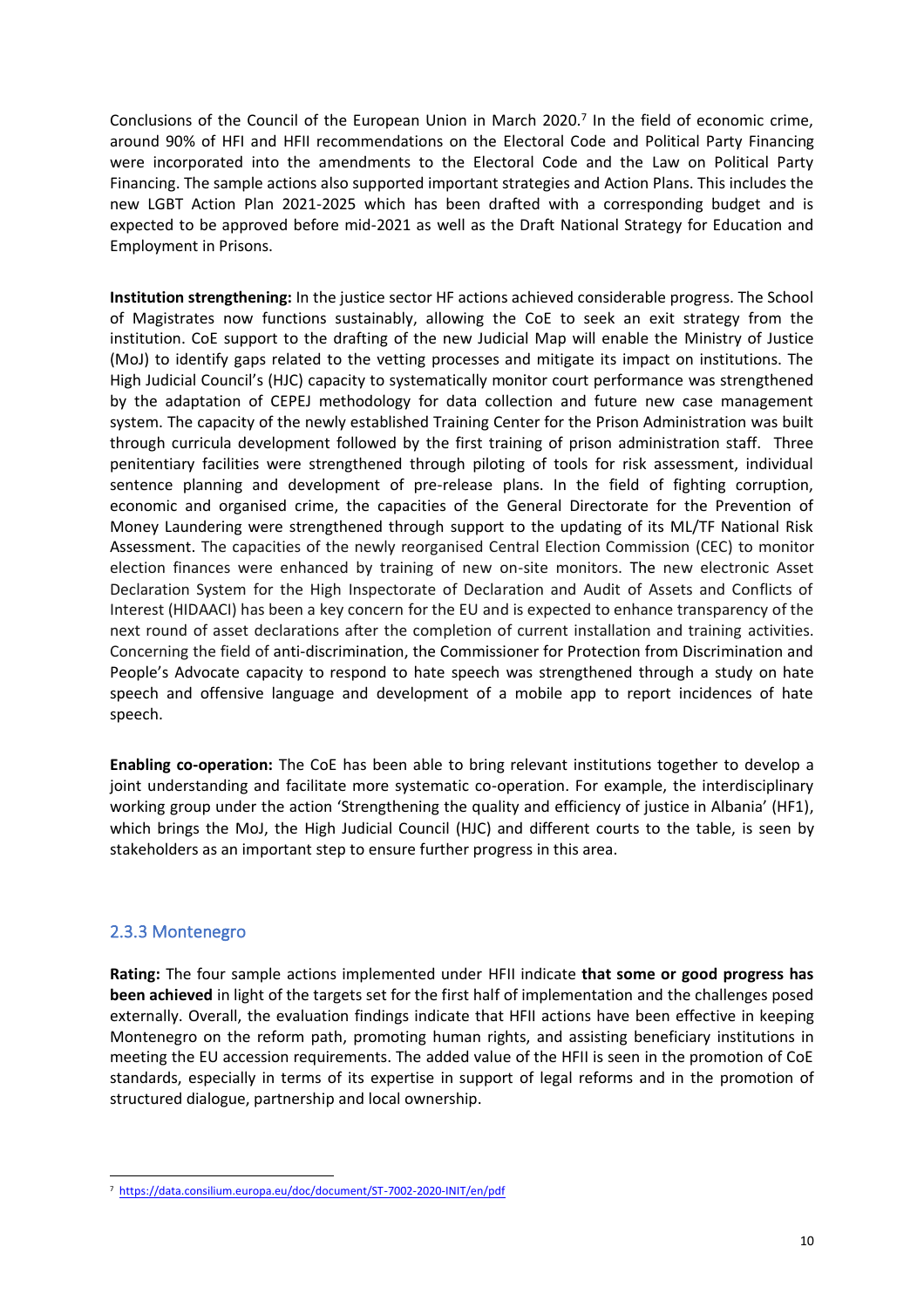**Continuation of the HFI:** The majority of outputs build on the actions of HFI. HFI investments in sustaining the momentum of legislative reform processes and supporting trustful relationships with beneficiary institutions have contributed to achievements at outcome level under HFII. In this way, HFII has benefited from the earlier achievements with regard to legal reforms on academic integrity, civil partnership, education reforms, the promotion of democratic culture and reforms of the media sector. Although no specific regional actions were implemented under HFI, synergies with a number of HFI regional activities have also also contributed to some of these results.

**External factors:** On the whole, the CoE managed to implement actions according to work plans and targets despite the dynamic, complex context in Montenegro during the first half of HFII implementation. This included anti-corruption protests and a wave of protests against the newly adopted and controversial religion law in 2019 which brought political turmoil. The start of the election campaign prior to the August 2020 elections was marked by the high polarisation of the electorate. The outcome of the elections led to the installation of a completely new Government in December 2020. COVID-19 related restrictions constituted an additional challenge to implementation to which, as interviews confirmed, the CoE and beneficiary partners quickly adapted, demonstrating a certain degree of flexibility. Other factors affecting the implementation of a number of actions included the situation of the Supreme Court Presidency and sanctions on the media.

**Legislative frameworks and policies:** HFII directly contributed to the adoption of the Law on Samesex Partnership, making Montenegro the only Beneficiary in the region to have this matter regulated. Further achievements included addressing legal reform benchmarks with improvements to procedural rights and the implementation of the Academic Integrity Law. HFII also contributed to the media reform process, in particular with regard to the Law on Audio Visual Media Services (whose adoption is pending) and the Laws on Media and Public Broadcasting Service, which have already been adopted. Interviews highlighted the need to monitor the translation of legislative reforms into practice and to track implementation.

**Institution strengthening:** A number of beneficiary institutions have been strengthened in the execution of their mandates through the delivery of capacity-building activities to civil servants, members of the judiciary, police, and media representatives, and the production of handbooks and manuals. On the whole, gender and human rights perspectives have been integrated into various measures. Partnership and capacity-strengthening of domestic training institutions contributed to increased ownership and sustainability. Elements of sustainability can also be found in the HFII support to the establishment of the legal clinic and to education on human rights.

**Enabling co-operation:** Multi-stakeholder dialogue was an important component contributing to achievements in all four sample actions. CoE promotion of local and regional expertise, including the inclusion of and partnership with CSOs representing the needs of citizens and contributing to a human rights perspective, fostered synergies and coalition-building as well as ownership of the HFII actions and their contributions to the reform agenda. For example, this has been a decisive factor to ensure the adoption of the Law on Civil Partnership. The inter-judiciary dialogue with the Supreme and Constitutional Courts contributed to bringing court practice closer to the ECtHR standards.

#### 2.3.4 Serbia

**Rating:** All sample actions in Serbia made **some to good progress** in terms of concrete results such as legislative amendments and/or institution and capacity-building achieved during the period of reference. Overall, the actions show a degree of implementation that is appropriate in terms of time (mid-term) and all actions show first results at outcome level.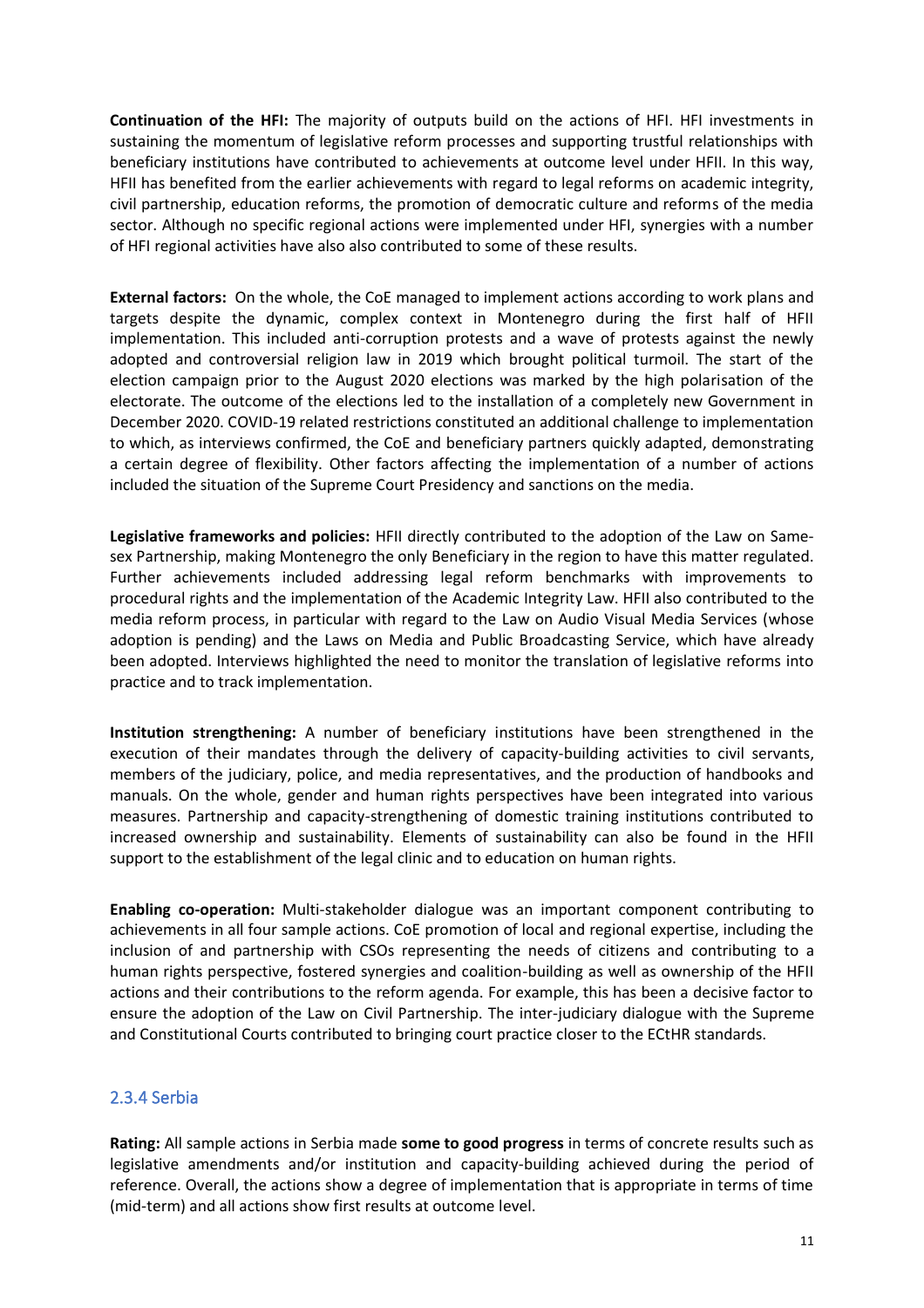**Continuation of HFI:** Sample actions build conceptually on preceding actions under the HFI; *e.g*. the adoption of the Mental Health Strategy (HF11), which was **developed under HFI** or the capacitybuilding of labour inspectors (HF26), based on the development of a methodology and initial training carried out under HFI.

Looking at **external conditions**, the COVID-19 pandemic was the strongest influencing factor, affecting the actions to varying degrees. The interviewees had different views on other influencing factors. Some emphasised that the elections, for example, had no influence at all on HFII implementation, while others described the election campaign period as a politically more tense which required a more cautious approach and led to slower implementation, in particular with regard to the establishment of new action partnerships. Several interviewees described the restriction of media freedoms and the lack of an open political debate as an inhibiting factor, not only for media actions but more broadly regarding democratic practice.

**Legislative frameworks and policies:** In addition to the Mental Health Strategy mentioned above, actions under HFII contributed to the development of the first draft of the 2021-2027 Prison Strategy. More prominent was the long-awaited adoption of the Law on "missing babies" by the Serbian Parliament; a step towards the execution of the ECtHR judgment "Zorica Jovanovic v. Serbia". At its March 2020 session, the Committee of Ministers in its human rights format decided to move the supervision of the case from enhanced to standard supervision procedure, thus, reflecting the progress achieved.

**Institution strengthening:** Actions work with a high number of institutions across all the sectors. This led, for example, to the introduction of a number of (mandatory) trainings in different fields: the Judicial Academy introduced a mandatory Human Rights Education for Legal Professionals (HELP) course on ECtHR and later introduced trainings or integrated training on freedom of expression and protection and safety of journalists into its programme; training on prevention of ill-treatment and torture became mandatory for police officers; and the Ministry of Justice introduced the newly developed treatment programmes as mandatory for prison treatment staff. Furthermore, the capacities of 90% of the labour inspectors were enhanced on basics of identification, prosecution and prevention of trafficking in human beings. Capacity-building was also successful using locally based strategies *e.g.* in the fields of combating trafficking in human beings (local cross-sectorial multistakeholders teams qualified and piloted) and anti-discrimination (local action plans in local selfgovernment units). Interviewees describe the local approach as particularly promising with potential to make a difference on the ground.

**Enabling co-operation:** For Serbia in particular, some interviewees emphasised that political and multi-stakeholder dialogues, especially inter-ministerial, are important outcomes in their own right. Some even stressed that in their point of view this exchange was much more important than results in terms of logframe indicators, as *"the alternative to a political dialogue in the framework of HFII was having no dialogue at all."* Many interviewees were of the opinion that despite an unfavourable political framework, set by political decision-makers, there are committed counterparts at working/middle management level in all thematic fields.

Different interviewees of beneficiary institutions came to different assessments with regard to a contribution of the sample actions to **changed practices** and the concrete benefits for the population. Some were of the opinion that there had been progress in the judiciary, for example, with regard to the references to human rights principles in the judgements. Others judged these changes to be comparatively technical or cosmetic and do not yet see a real shift towards human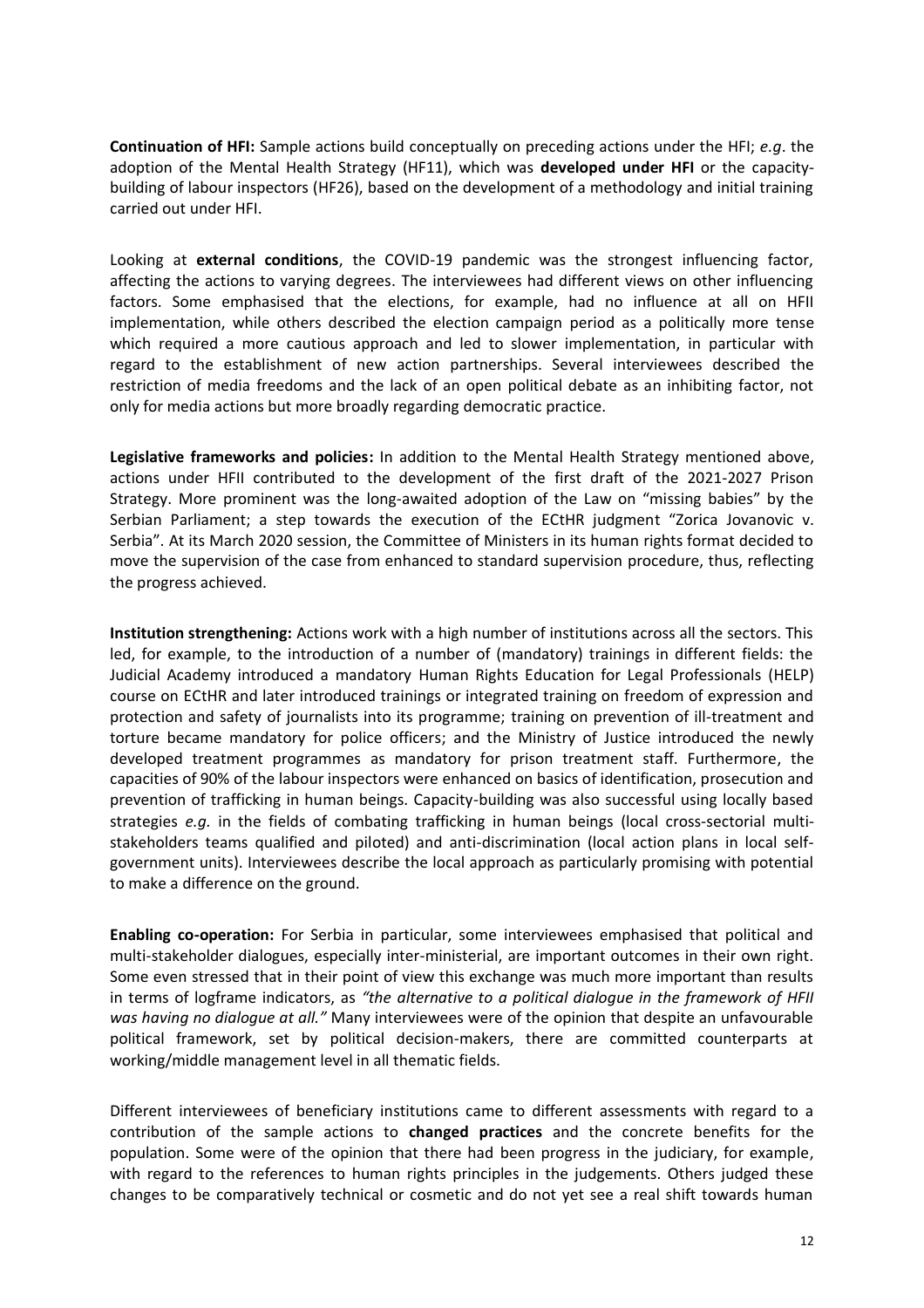rights-based values. One interviewee summarised the assessment of progress as follows: "We don't see this project as a separate entity, we see the intention of CoE and the strategic involvement through many different projects. So don't give up on us and don't leave us at this point."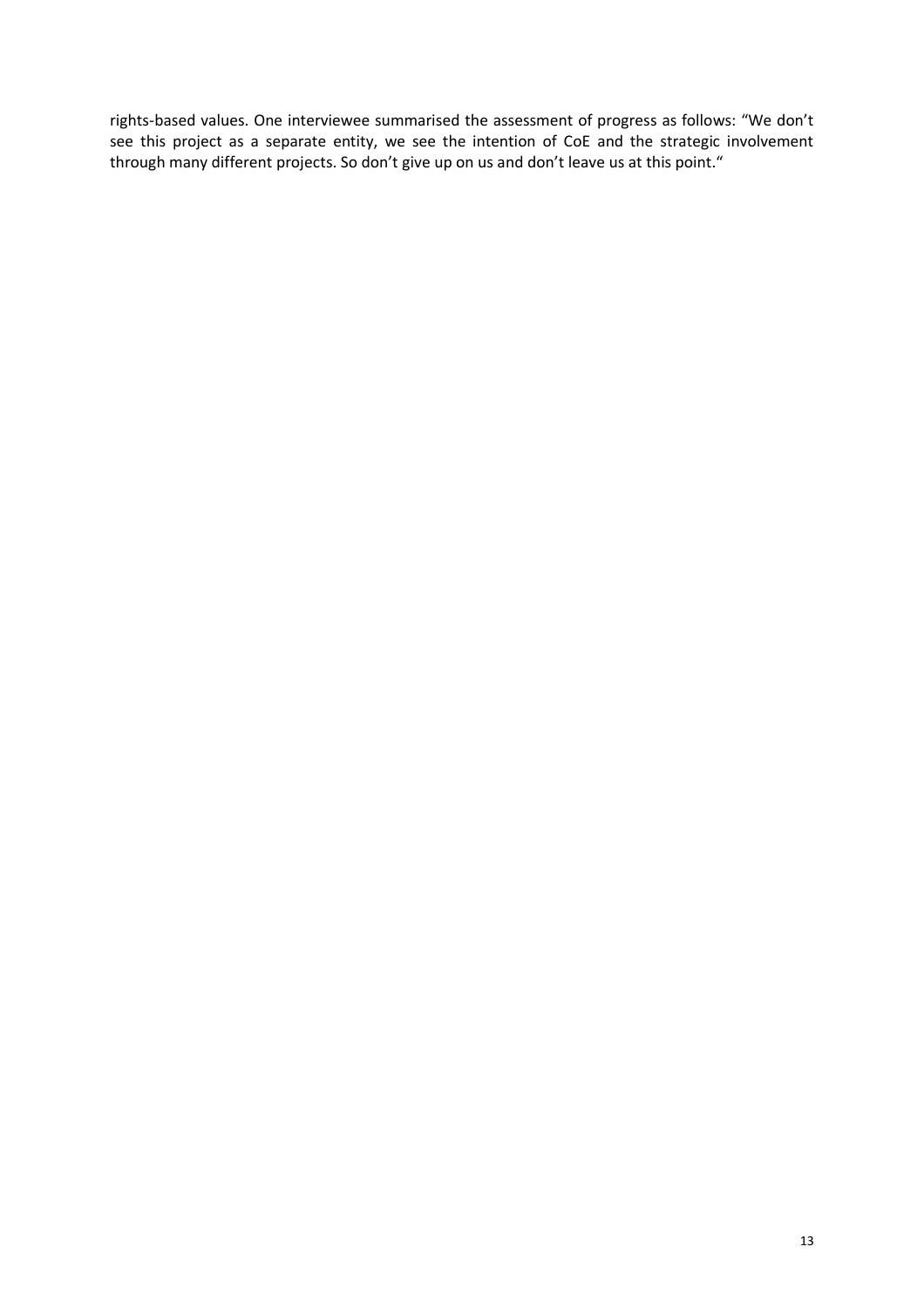#### 2.3.5 Regional actions

All three regional sample actions made **some or good progress**. Interviews suggest that, on the whole, regional actions (a) add value and are complementary to Beneficiary-specific actions, and (b) provide a platform for networking, joint learning and exchange of expertise and good practice.

The CoE does not systematically assess "softer" outcomes of regional exchange, such as increased networking. Nevertheless, there is anecdotal evidence of increased one-to-one informal contacts between participating beneficiary institutions. Regional approaches do not exclusively focus on exchange and joint learning, but are designed in different ways and contain different key features:

- 1. In some themes, the regional approach is chosen to complement Beneficiary-specific actions; *e.g.* HF38, which does not serve to pool experiences from the actions on human rights protection for detained and sentenced persons, but deals with the complementary theme of radicalisation.
- 2. In some topics, the regional action is used as a think-tank which develops content for all Beneficiary-specific actions, which can be subsequently adapted to to Beneficiary-specific contexts. *E.g.* the regional action on freedom of expression and freedom of the media (HF46) developed a common Monitoring and evaluation (M&E) methodology which was subsequently adapted by all other Beneficiary-specific actions under Theme 4, including in Serbia (HF36).
- 3. In another case, the regional level is explicitly used to shift issues that are comparatively politically sensitive from the Beneficiary-specific level to a regional level that is perceived as more politically neutral *e.g.* the rights of LGBTI persons (HF45).
- 4. All regional actions promote the exchange and accessibility of good practice approaches. Some offer specific tools for comparatively small professional communities on relatively highly specialised topics *e.g.* the web-based collaboration platform on radicalised offenders and radicalisation in prison, which can be used by prison and probation staff and other practitioners (HF38). One interviewee pointed out that in her point of view another highly specialised platform is the collection of judgments of the European Court of Justice in local languages of the region, which according to interviewees greatly facilitates access to such judgments (and the related legal argumentation). Other examples highlight *e.g*. parts of training content from a regional action (under HF45) being directly transferred to the Beneficiary-level trainings.
- 5. A number of interviewees also mentioned "healthy competition" as an important and relevant factor of regional exchange. Often, participants are not so much motivated by the idea of learning together, but rather by a sense of competition in fulfilling certain benchmarks of Chapters 23 and 24 of the accession process. This factor will hardly be measurable by robust indicators, but may be more powerful for some participants than the emphasis on common challenges and strategies.
- 6. Beneficiaries are also able to access good practice and compliance to international standards through the pilot interventions of regional actions *e.g*., HF44 which provided a legal opinion on the compliance of the Draft Public Procurement Law of Albania and a technical paper on compliance of the Rulebook setting up Beneficial Ownership Registry in Montenegro.

**Constraining factors:** All regional actions were particularly affected by the restrictions due to the COVID-19 pandemic (for details see chapter 2.3.6). From the point of view of networking and mutual support, attention should be paid in individual cases to whether a specific added value is always achieved. For example, it was not entirely clear in the interviews whether the equality bodies, which are all also represented in EQUINET Europe, need another specific exchange platform within the framework of HFII, or what this platform provides over and above the services of EQUINET Europe. At the practical implementation level, various interviewees described the need for translation into many different languages as a challenge for regional activities.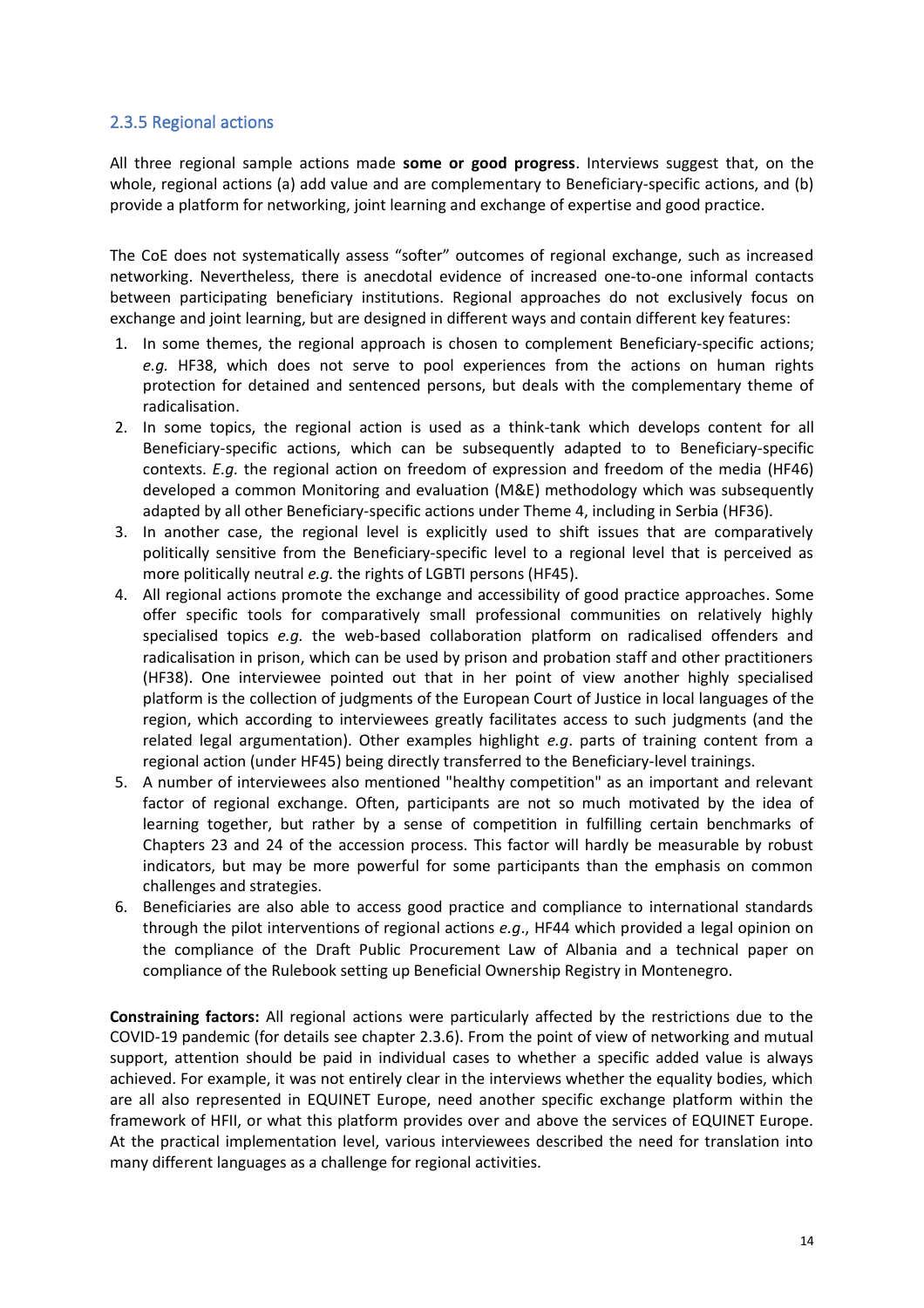**Overall assessment:** The regional approaches are consistently appreciated by the interviewed partners and provide specific services that are positively reflected in the Beneficiary-specific implementation.

#### 2.3.6 Adapting working methods and approach to the context of the COVID-19 pandemic

#### **COVID-19 pandemic related restrictions and mitigation**

All actions have responded creatively and flexibly to the COVID-19 related restrictions but have not been able to address all of them. Overall, regional actions have been more affected by restrictions than Beneficiary-specific actions, as on-site exchange accounts for a larger share of regional activities. The main strategies/adjustments to pandemic-related restrictions can be summarised as follows:

- − **Technical solutions**, such as limiting the number of participants for on-site meetings; moving to an online or hybrid/semi-presential format (HELP being an essential feature); postponing activities; increasing the use of local experts, and providing international expert support remotely.
- − **Programming adaptations**, such as an increased focus on the production of analytical documents and guidelines or dedication of funds to CSOs to support vulnerable groups or to partners to address the COVID-19 health crisis.

However, **putting the mitigation strategies into practice faced a number of challenge**s, such as:

- − Lack of technical equipment and software services, in particular interpretation services.
- − Lack of technical skills: some partners lacked the necessary technical skills to take advantage of online activities.
- − Reluctance to switch to online activities for reasons of confidentiality: a number of interviewees stressed that sensitive issues cannot be dealt with in a meaningful way online and that confidentiality as well as trust-building play a major role and can be established only through personal contact.
- − In some cases, a perceived lack of effectiveness of online activities: there was different acceptance of online formats by the different partner institutions. This included *e.g*. a lack of experience of some trainers to deliver online training and the phenomena of "fake" participation, in which a participant is online, but works on a different task.
- − Increased burden on some partners due to increased/new tasks: *e.g*. the Ministry of Health, enforcement staff (due to hygiene measures) or restricted access due to quarantine *e.g.* in mental health facilities.

Interviewees were asked about the **positive and negative aspects of these adaptations** and annex VIII gives a more detailed overview of positive and negative areas and activities identified by them. It can be concluded that while the pandemic triggered or accelerated some innovations in the area of IT-based solutions, and despite the above-mentioned adaption measures the overall feedback by interviewed partners was decidedly negative, as personal contacts of on-site activities cannot be compensated for. Despite the creativity in dealing with the restrictions so far, **challenges remain in the following areas**, which the actions must continue to address:

- − The implementation of some postponed and/or reduced activities is still pending (see annex VIII for further details).
- − The quality and impact of some online-processes *e.g.* meetings and trainings, still needs to be evaluated and reflected on. While some activities could be converted relatively easily to an online format, there remains a doubt whether the same quality can be maintained. This requires follow-up.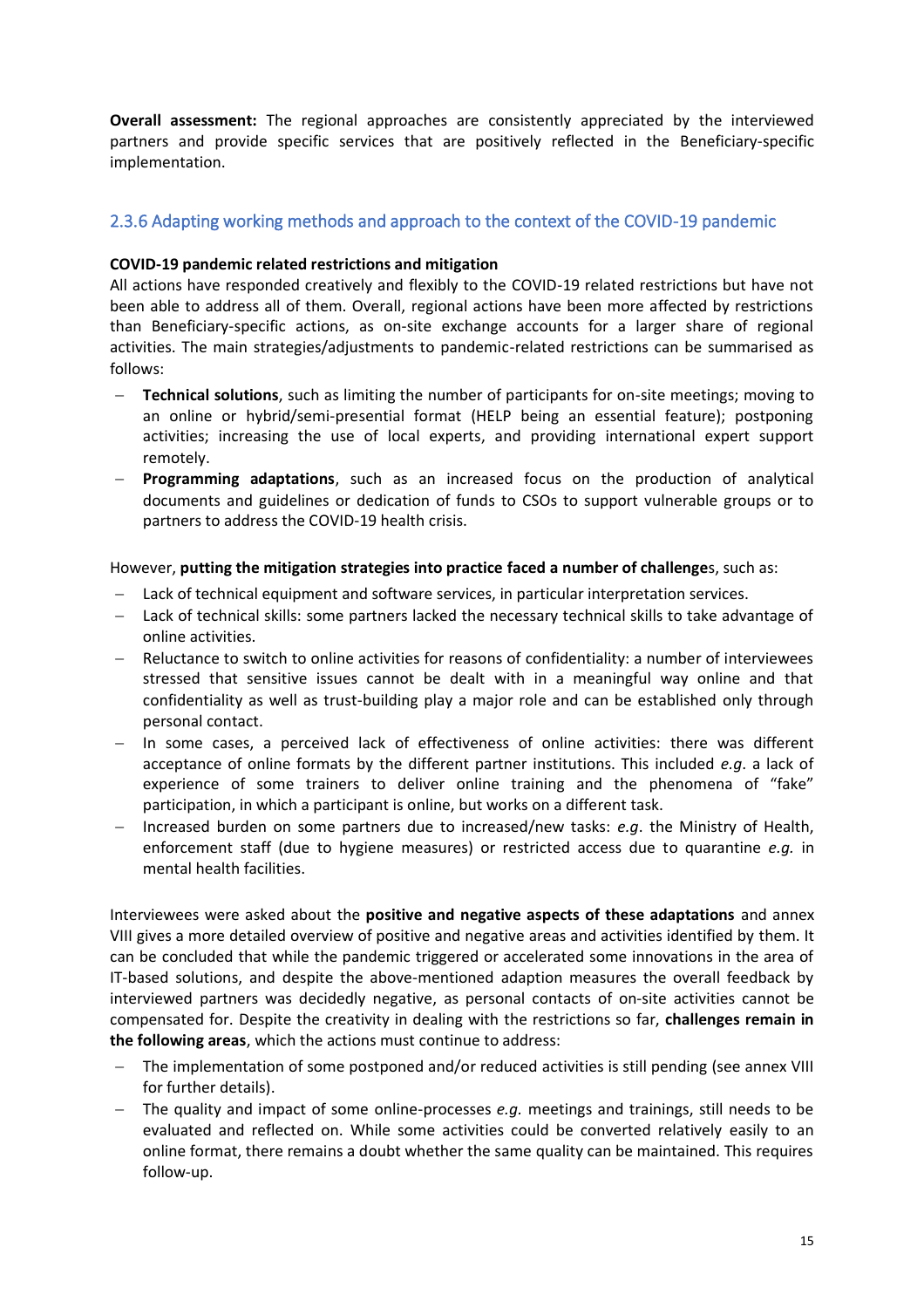#### **Vulnerable populations**

In terms of **impact of the pandemic on the vulnerable populations,** interviewees highlighted the following:

- − **Serbia was in a state of emergency for two months** and, in the point of view of one interviewee, this increased the visibility of the overall human rights situation and the weakness of institutions in this regard. According to the interviewee there was *"hardly an institution defending the legal system and questioning the proportionality of measures"*. There was no review concerning the state of emergency and lessons have yet to be systematically learned.
- − Partners in Serbia believe that **the pandemic had also an impact on trafficking** and that traffickers used the online environment massively to recruit victims. The pandemic also affected the support in response to victims of trafficking *e.g.* the state-run shelter did not have the funds to function properly and meet, for example, requests for PCR tests. Hence, the centre was not fully operational. Though alternative solutions were found for individual cases, the system was clearly challenged and highly depended on civil society services.
- − **Prisoners in Serbia also faced some challenges.** In March 2020 contacts and visits were limited and family contacts had to be realised through phone, Skype or other online services. This was particularly difficult for minors. In May 2020, the system allowed again visits under hygienic measures.
- − **In Albania** interviewees pointed out that the pandemic affected **a number of economically and psychologically vulnerable groups**, especially **minorities and LGBTI communities**. For example, in the framework of HF18, a CSO carried out a survey amongst 300 LGBTI community members on COVID-19 impact. This indicated that 50% had lost their jobs, 25% could not cover their basic needs and/or lost housing and thus had to move back to their unaccepting families resulting in psychological and physical violence and deterioration of mental health. One interviewee pointed out that in particular **Roma children's access to education** was hampered by the lack of access to IT equipment in their homes.
- − In **Montenegro**, according to interviews, **low-income households** could not afford IT equipment to attend online school education and subsequently these **childrens´ access to education** was limited. Online education was also very difficult for children with disabilities who particularly depend on personal contacts and non-verbal communication.

Interviewees also pointed out that CoE has not limited itself to developing strategies to implement the planned programme, but has also responded to the particular vulnerability of certain groups with new activities that were not previously planned. Some of these **COVID-19 related additional activities**, include the following:**<sup>8</sup>**

- − The production of material on COVID-19 related safety measures in minority languages;
- − Small grants to CSOs including the distribution of hygienic materials;
- − The distribution of hygiene kits for schools and prisons;
- − A toolkit for legal professionals on response to extraordinary circumstances caused by the COVID-19 pandemic covering the right to liberty and security and to a fair trial; the right to the protection of privacy, including the protection of personal data; and the right to freedom of expression;
- − A toolkit for legal practitioners on how to apply human rights standards in criminal proceedings during extraordinary circumstances;
- − Guidelines for police and prosecutors on how to protect the victims of gender-based violence during extraordinary circumstances;
- Guidelines for schools addressing the vulnerability of students with disabilities during the COVID-19 pandemic;

<sup>8</sup> List not comprehensive.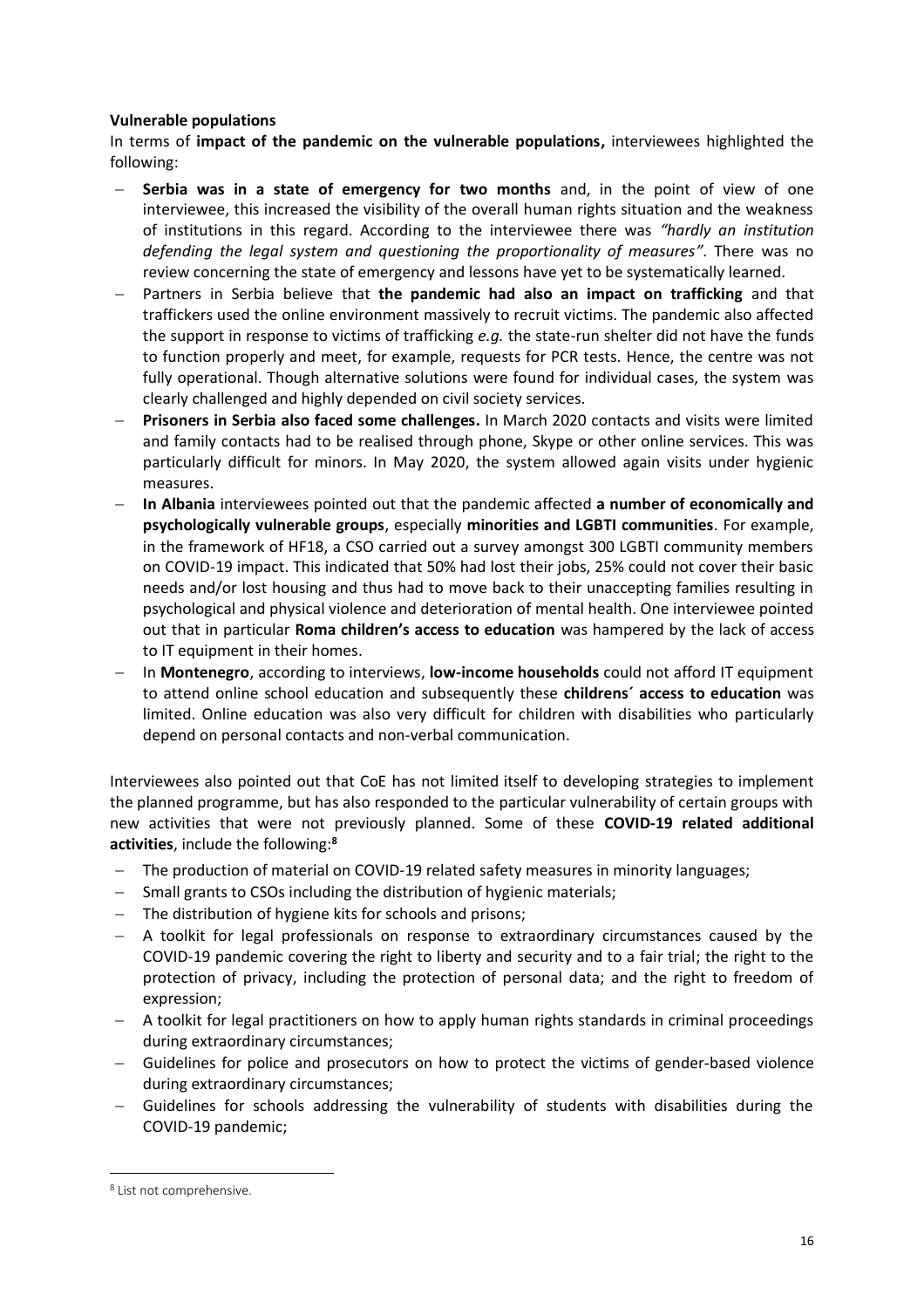- − An awareness-raising campaign on freedom of expression in times of pandemics implemented on social media and through a grant scheme for media;
- − Translation into local languages of the CoE toolkit "Respecting democracy, rule of law and human rights in the framework of the COVID-19 sanitary crisis".

#### 2.3.7 Expertise Co-ordination Mechanism (ECM)

As part of the HFII, the Expertise Co-ordination Mechanism (ECM) is designed to provide legal expertise and policy advice on specific issues that fall within the HFII thematic areas but which are not covered through ongoing HFII actions. Between May 2019 and March 2021, the ECM received a total of 13 requests: four for Albania, four for Kosovo, two for Bosnia and Herzegovina, one for North Macedonia, one for Montenegro, one for Serbia. Out of these, 12 requests led to the activation of the ECM. Interviews suggest that the common practice of informal discussions between the EUDs/EUO and CoE offices before submitting a formal request has contributed to this high approval rate.

For the VC Secretariat the ECM constitutes an additional funding option to the CoE ordinary budget and voluntary contributions. Incoming requests are first checked as to whether the ECM can be applied; if not requests may be funded by the other sources. With the VC issuing around 30 Opinions per year, the ECM would cover around 20% of them. The level of engagement with the VC under the ECM varies amongst Beneficiaries. Interviews indicate that there is good co-operation with Albania and Montenegro. Both Beneficiaries are seen as active members which "routinely follow VC recommendations." In the case of Albania, due to the absence of the Constitutional Court for over three years, the VC filled a gap and therefore a high number of requests for legal clarifications by the institutions were directed to the VC. There is an expectation that now that the Constitutional Court is functioning, fewer requests to the VC will be made. Kosovo officially became a full member of the VC in 2014 and hence was enabled to directly issue requests for assistance to the VC.

Concerning Serbia, the Minister for Human and Minority Rights and Social Dialogue issued a first request for legal expertise on the draft Law on Gender Equality earlier this year (ECM II/13/DGII/2021) which will be provided as part of an HFII action.

On the whole the ECM can be viewed as an integral part of the HFII which supports Beneficiaries to achieve compliance with European standards. Interviews indicated a number of advantages concerning the inclusion of the ECM as a distinctive element of the HFII:

- The ECM provides some flexibility to the HFII to expand beyond the objectives covered by the actions;
- The ECM brings in expertise on issues with a broader political dimension that cannot be solved through mere technical co-operation on legal matters;
- The ECM and Beneficiary-specific actions can be seen as complementary tools of the HFII to move accession priorities and a reform agenda forward.

There are equally a number of challenges concerning the use of the ECM:

- Beneficiary institutions eligible to request ECM support are not familiar with or have not heard about this mechanism at all.
- The ECM process to approve requests for legal expertise appears to be more time-consuming than going through ordinary budget as it contains an additional layer of approval through DG NEAR. When very urgent requests are received, they will be financed through the ordinary budget.
- The ECM is not utilised for the provision of policy advice. Access to other instruments such as the EU Technical Assistance and Information Exchange (TAIEX) Instrument can respond to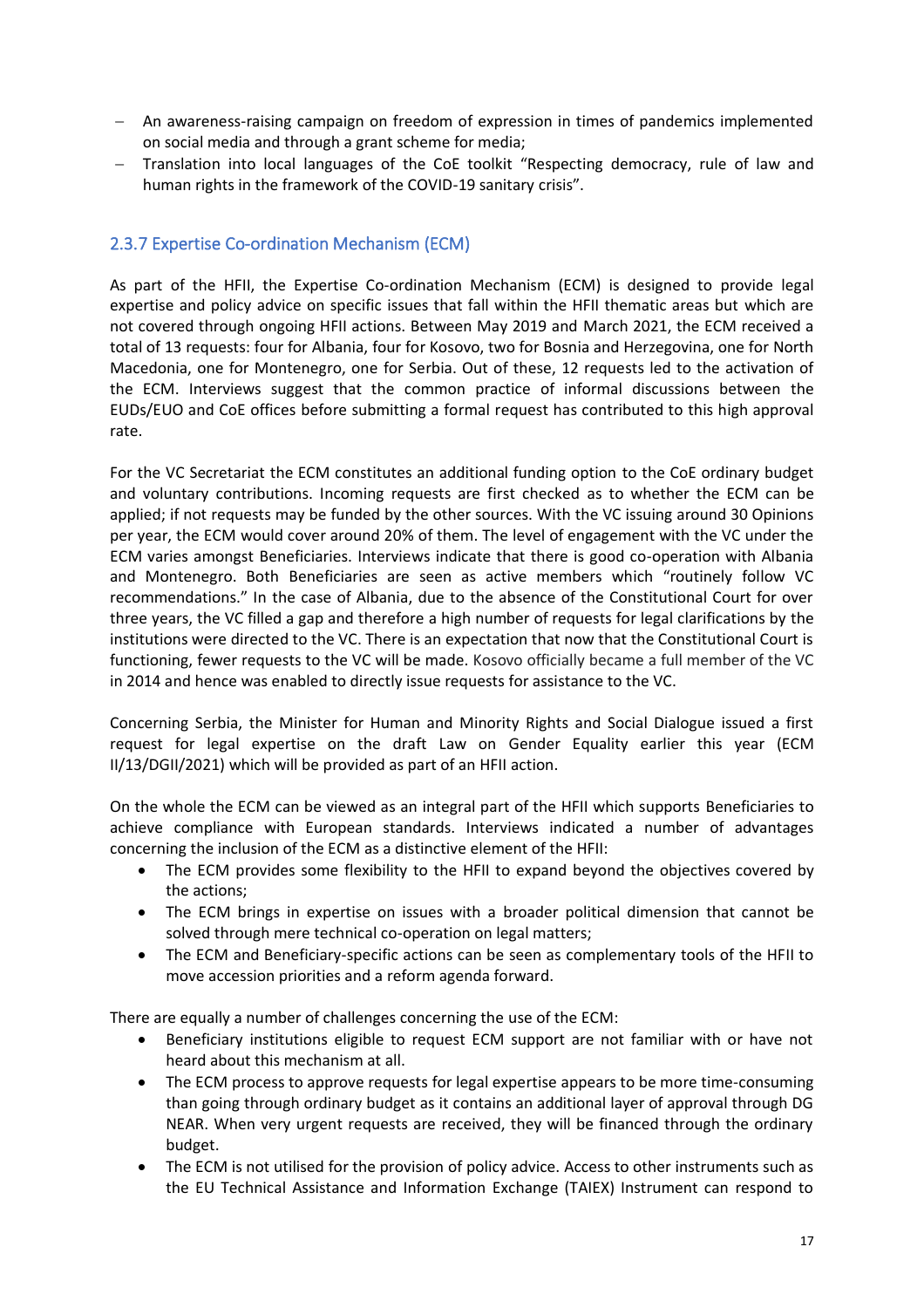requests for support relatively quickly at operational level since they do not require a request from the official line Ministry or Speaker of Parliament.

• In this context, several interviews highlighted that the right to request ECM support should be extended to non-institutional stakeholders such as CSOs and Ombudspersons.

The mid-term evaluation looked at two VC opinions in more detail and concluded the following:

• *2019 VC Opinion on the draft Law on the finalisation of the transitional processes of the property in Albania (ECM II/1/VC/2019)*

Interviews suggest that the draft Law was well discussed with relevant stakeholders including property owners and civil society. Nevertheless, due to the complexity of the issue and the challenge to balance public interest with those of property owners, a VC opinion was seen as important. Stakeholders saw both the exchange with the VC during their mission and the subsequent establishment of a working group to follow-up on VC recommendations as key. The Law was adopted in 2020 and so far the Parliament received positive feedback on its implementation which enhanced the transparency of property transition processes and ensured reliable standards for citizens. To assist implementation of the Law the action "Supporting enforcement of the judicial decisions and facilitating the execution of ECtHR judgements in Albania" extended its support to the State Cadastre Agency (SAC).

• *2020 VC Opinion on the appointment of judges of the Constitutional Court in Albania (ECM II/6/VC/2020)*

This 2020 VC Opinion can be seen as a good example of how the VC, in particular on politically controversial issues, can provide balanced reasoning and a point of reference for many reform processes, including on the judiciary, the media and elections. The appointment of judges on the Albanian Constitutional Court has been an issue that required political will to compromise between different institutions and VC recommendations concerning the co-operation of institutions on the appointment of judges were taken into account.

The VC systematically follows up within a period of three to six months to establish the utilisation of the recommendations. In the case of Kosovo, it was noted that a mechanism to systematically followup on VC recommendations from the side of the beneficiary institutions would be beneficial. Such a mechanism is established in Albania, where the parliamentary working group which consists of a group of experts including members of the Law Committee, representatives from the EUD, the OSCE, the CoE and civil society at times was highlighted as good practice. The working group produces a report with justification on which recommendations were taken on board and which were disregarded. This is seen as essential for transparency towards the public.

Interviews highlight that the VC is widely recognised by beneficiary institutions as a neutral authority. The familiarity of VC rapporteurs with the legal and political context of Beneficiares is particularly valued. VC opinions also provide guidance and learning for academia and practitioners. Relevant publications regularly reflect on VC opinions. In terms of challenges, interviews indicated that at times media and political parties refer to VC opinions out of context, and thus give way to misinterpretation. In particular, the EU perceives the ECM to be underutilised.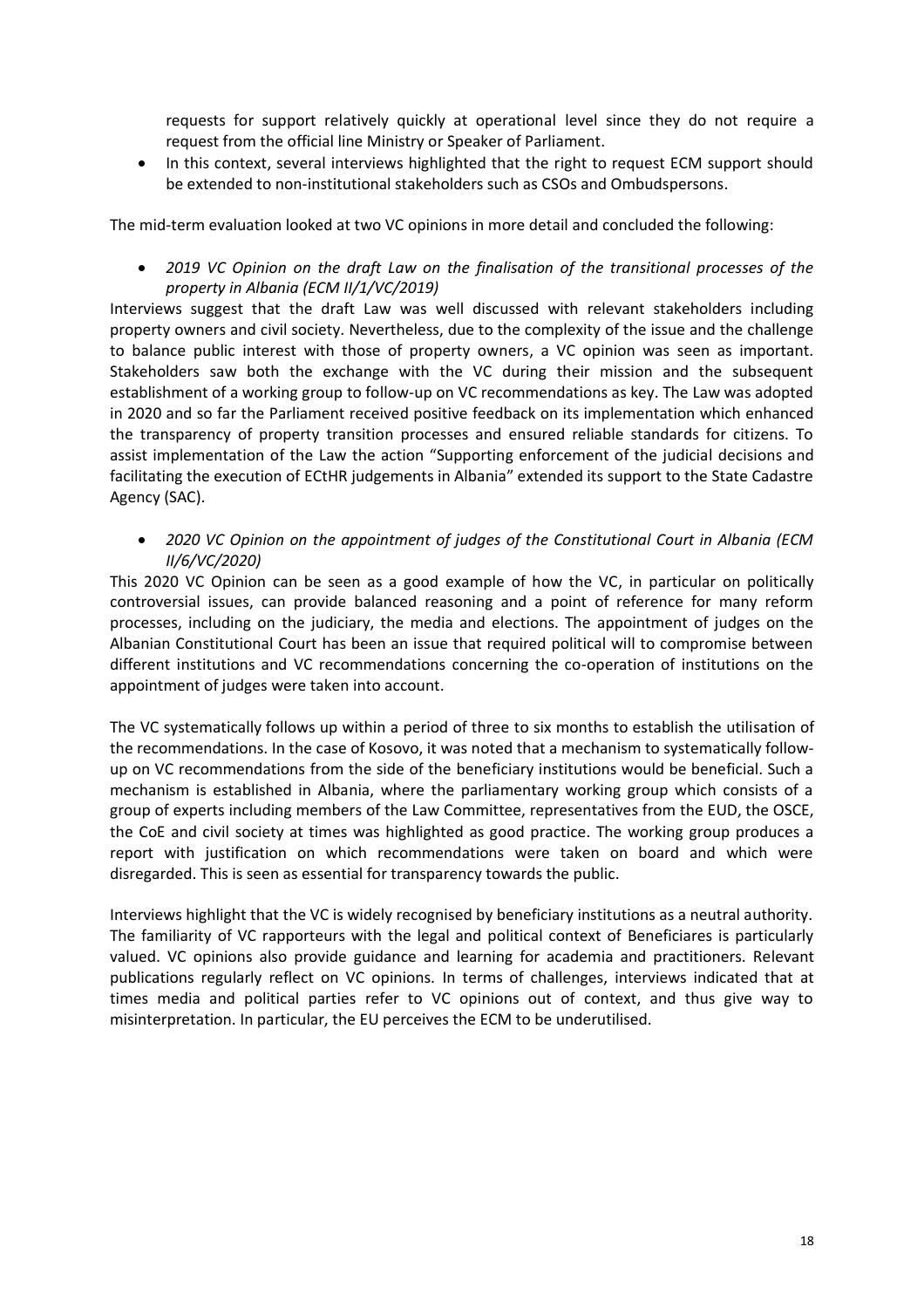#### 2.4 Efficiency

This chapter explores a number of different issues: it first looks at the steering and management at Facility, Beneficiary and action level and at the adequacy of monitoring and reporting systems, including the question to which extent RACER indicators are used to measure progress. Furthermore the chapter explores to what extent recommendations of the evaluation of HFI have been implemented.

#### 2.4.1 Steering and management

#### **Facility and Beneficiary level**

The HFII management and co-ordination structures are set out in the Implementation Guidelines document.<sup>9</sup> The overall coordination of the Horizontal Facility lies with DG NEAR and ODGP, which co-chair the HF Steering Board. The TAPA Co-ordinator, usually the Deputy Head of CoE Office (DHoO) of Head of Operations (in case of Podgorica and Skopje) oversees HF implementation and compliance with EU and CoE standards at Beneficiary level. In each Beneficiary implementation is monitored by a Beneficiary Steering Committee (BSC), co-chaired between EUDs/EUO and CoE offices. BSC meetings are organized jointly by the CoE Office and the HF Co-ordination team. Coordination between HQ and the CoE offices seems to work well. HFII actions in Montenegro were managed by the HF co-ordination team in Strasbourg.<sup>10</sup> For the CoE Offices, support of HQ adds value as programme managers are acknowledged for their expertise in their respective fields and/or have relevant regional experience or come from the region.

Interviews suggest that, on the whole, the joint management and steering structure at Facility and Beneficiary level works well. CoE local staff noted that the differing status of the Beneficiaries vis-àvis the EU (accession candidate) and the CoE (member states) at times affects the approach to the implementation of the HFII. Whereas the CoE has the understanding to interact within a common framework with Beneficiaries as CoE member states,<sup>11</sup> for the EU these Beneficiaries are accession candidates, whom it needs to support to fulfil set benchmarks in order to achieve membership. As the HF is a direct contribution to the EU accession process, at times CoE staff has a perception that the EU pushes for certain issues to be advanced through individual action level. A number of CoE staff, in turn, sometimes feel that they have to ensure not to be constrained in carrying out their CoE mandate.

EU interviewees proposed a number of measures to further develop co-operation. These concern the inclusion of a broader forum of stakeholders to discuss the Facility as highlighted by DG NEAR. EUD feedback underlined increase the focus of BSCs on technical/operational issues such as the exploration of increased linkages and cross-cutting issues affecting actions.

Several interviews point out the complex, multi-layer management structure in comparison to other instruments of similar size such as the EU Developing Innovation and Creativity in Education (DICE), which inhibits its ability to respond urgently when required. At times there is a certain degree of unclarity for CoE offices about the extent to which decisions on actions need to be approved at EUD and CoE office level before seeking the DG NEAR and ODGP approval. Furthermore, as one interviewee pointed out overlapping or shared competencies of two different CoE Directorates might sometimes result in more lengthy processes.

<sup>9</sup> European Union/Council of Europe Horizontal Facility for the Western Balkans and Turkey II (2019-2022), Implementation Guidelines, July 2020.

<sup>&</sup>lt;sup>10</sup> With one exception as the action on anti-discrimination was managed by from Belgrade and Strasbourg.

<sup>11</sup> With the exception of Kosovo.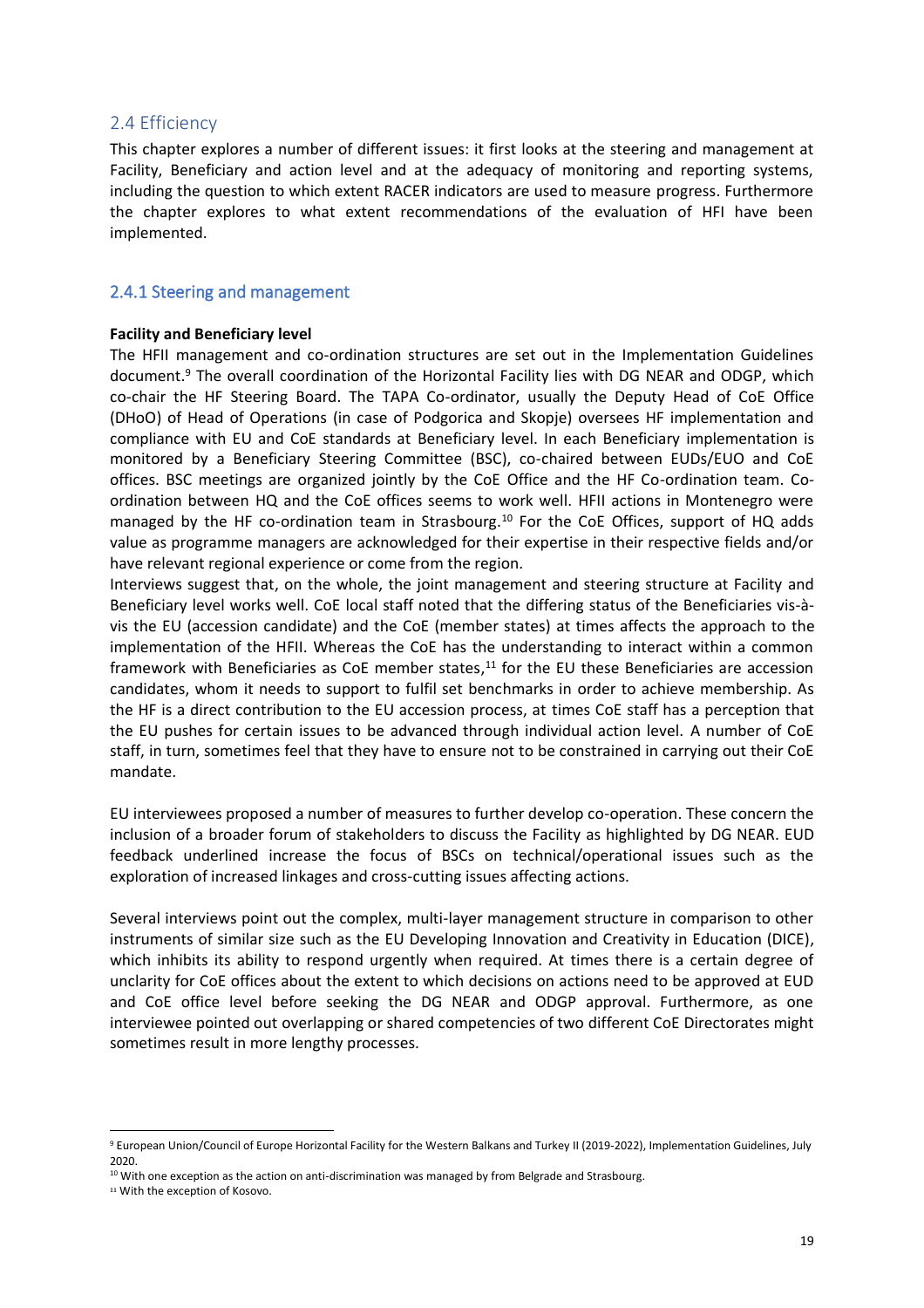#### **Action level**

Steering Committees (SC) at action level provide a platform for discussion on implementation and achievements, reflections on lessons learned and future planning. Often SCs are used to work on content and themes relevant to the actions. On the whole, SCs seem to work well and both CoE and beneficiary institutions stressed good co-operation and trustful working relationships. Both CoE offices and EUDs see SCs as an efficient instrument for steering and oversight, ensuring the timely development and adoption of work plans. SC meetings also proved to be essential to circumvent political stalemates which can hinder implementation. SCs continued to function during COVID-19 related restrictions. Mitigating measures such as the collection of written consultations and online meetings proved to work well.

Several interviews highlighted the importance of SCs for bringing together relevant stakeholders working on Chapters 23 and 24 and strengthening inter-ministerial co-operation, leading to personal commitment of participants and their co-operation outside the SC. Interviews suggest that the SCs also contribute to improved civil society/governmental relations although the inclusion of civil society into the SC has been a particular challenge in Serbia where there has been one incident of intimidation by governmental participants and one attempt of censoring a CSO input during a SC meeting. For several actions in Serbia, the large number of beneficiaries included into the SC constituted a challenge. Under HF10 this issue was addressed through the establishment of an advisory board which focusses more on thematic issues and includes external stakeholders. On the other hand, in Montenegro as well as in Albania, the inclusion of the civil society representatives as members of SCs works well: co-operation is constructive; mutually beneficial across the stakeholders' inputs; contributes to the overall transparency; and contributes to the actions' "reality check".

Both CoE offices and EUDs stressed that they co-operate well through regular consultations and through informal communication channels whenever needed. Joint CoE office and EUD efforts are seen of particular importance when managing politically sensitive processes *e.g.* on the judicial map under HF1. In Albania, difficulties of the EUD to find the right balance of involvement at action level seem to have been overcome. A large number of beneficiary institutions and CSOs both stressed good communication and co-operation with CoE staff and highlighted the trustful working relationship which had been built over the years starting with HFI or even earlier. Informal exchange, flexibility and hands-on support are highly appreciated. For the CoE, local staff in CoE offices are invaluable to establish trustful communication with partner beneficiary institutions.

#### **Regional action level**

In terms of SCs for regional actions, interviews convey a mixed picture. One interviewee stressed that they provide a good platform to discuss common issues and explore regional dimensions. Several interviews pointed towards unclarity about the participants' responsibilities of regional SCs, as there is direct communication between the ODGP and DG NEAR on all regional actions. As a "specific regional intervention" HF38 has its own steering committee. The HF Co-ordinator underlined that also regional sample actions complementing Beneficiary-specific actions under the HF thematic areas have co-ordination processes in place. However, these still lack sufficient communication flow between HQ operational managers and local staff which is not fully involved in the implementation of the regional actions.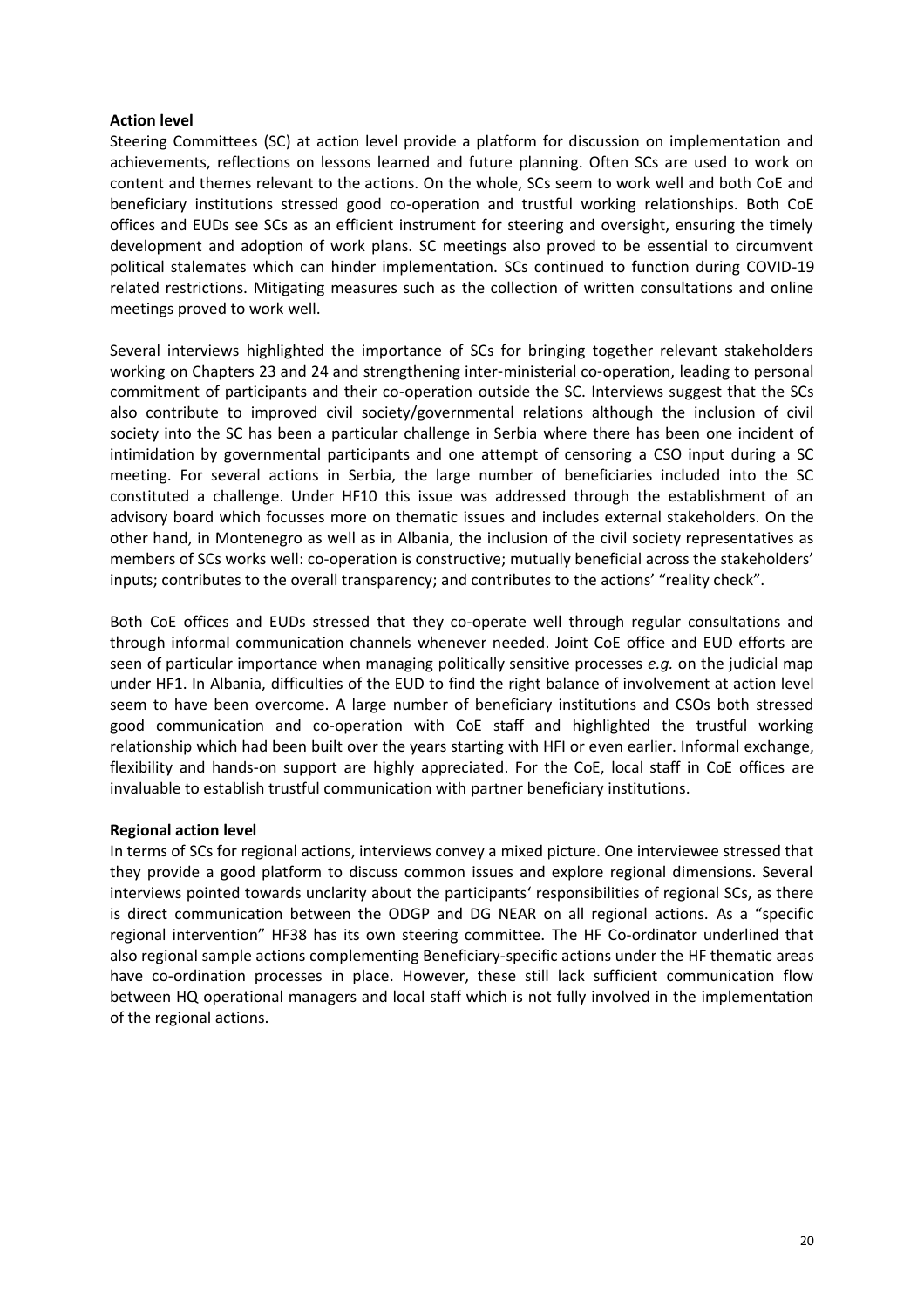#### 2.4.2 Monitoring

Monitoring of HFII is based on three instruments *i.e,* action-specific logframes, Tri-Annual Plans of Action and a Facility-level logframe.

**Action specific logframes** are used to monitor progress at action level. On the whole, the formulation of the immediate and intermediate outcomes in the action logframes correspond to those in the TAPAs. The logframes are used throughout implementation of the actions, mainly for reporting and to a lesser extent for steering. At times the CoE and partners have adjusted logframes during the inception phase *e.g.* by stronger weighting of a specific action component or inclusion of new institutions. CoE staff views it as important to be able to change or adjust logframes to better respond to evolving contexts, opportunities and constraints such as, *e.g*. the COVID-19 pandemic.

At Beneficiary level **Tri-Annual Plans of Action** (TAPAs) are the planning instrument to ensure compliance with and monitoring of recommendations of CoE monitoring bodies. TAPAs subsume HFII actions under the respective four HFII thematic areas formulating for each action an impact goal and specific outcomes with corresponding recommendations of the CoE monitoring bodies assigned to the individual outcomes. CoE TAPA Co-ordinators (usually the Deputy HoO or Head of Operations) are using TAPAs throughout HFII implementation and carry out an annual update.

Upon request of the EU, a **Facility level logframe** was developed. It contains eight outcomes which further specify the four thematic areas. The Facility level logframe was part of the first HFII annual report. However, it is not self-explanatory for the reader how the narrative directly corresponds to the logframe and its indicators, which is annexed.

According to interviews with the DG NEAR and one of the EUDs, Facility level monitoring needs improvement as the current version of the Facility logframe is seen as complex and not being userfriendly. This would include the generation of baseline data other than those extracted from the monitoring bodies' findings.

**Inclusion of RACER indicators in the Facility level logframe:** CoE aims to follow the principles of RACER indicators as outlined in the DG NEAR Guidelines on linking planning/programming, monitoring and evaluation. On the whole indicators included into the Facility level logframe demonstrate relevance, acceptance by staff and stakeholders and a certain degree of robustness. Weaknesses are evident with regard to credibility for non-experts and "easiness" of monitoring.

#### *Relevance*

The indicators of the HFII logframe are linked to recommendations by the respective sector or topicspecific CoE monitoring bodies. As the key objective of the Facility is to support Beneficiaries and EU accession candidates in their compliance with CoE standards and the EU *acquis,* the linkage between indicator and objective is evident. In a number of actions this is further broken down to action level as the design of individual action often picks up monitoring bodies recommendations directly. For the most part indicators as formulated in the logframe are not overambitious as many of them are formulated in a qualitative way (so are the recommendations by the monitoring bodies). The downside are challenges in specificity and measurability.

#### *Accepted by staff and stakeholders*

Judging from the interviews, there is clarity on roles and responsibilities for fulfilment of indicators as they mostly directly refer/are linked to specific institutions and specific actions contributing to one of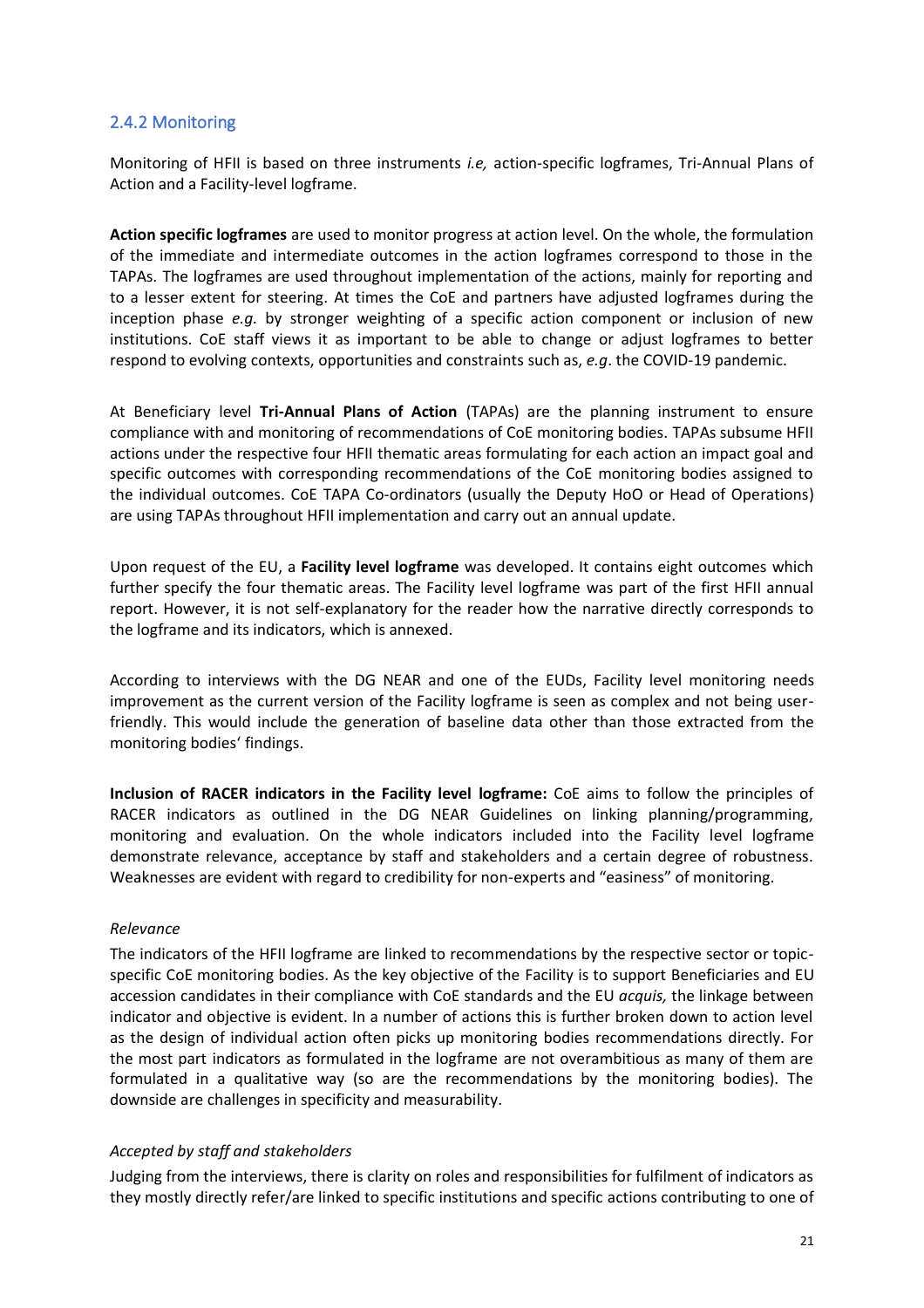the indicators of the Facility logframe. However, there is little track record of reporting consistently against the logframe, which would put the roles and responsibilities under a real test. Nevertheless, looking at TAPAs and at action level, the evaluators believe that roles and responsibilities are quite clearly understood by staff and stakeholders.

#### *Credible for non-experts*

Indicators on Facility outcome level cannot be labelled as "unambigious" or "easy to interpret" for non-experts and hence lack credibility for non-experts. As indicators are linked to recommendations of the various CoE monitoring bodies, one needs to have a good understanding of their mandates and, to a certain extent, of the technicalities of a certain sector to be able to assess successful outcomes. However, indicators at the level of Facility impact are much easier to understand by nonexperts as these pick up on Beneficiary ratings and the level of trust by citizens in various institutions.

#### *Easy*

Monitoring and data collection can be labelled as "easy" with regard to legislative change including its drafting and approval processes, which can be easily followed and documented. Monitoring and data collection is not as straight forward in the areas of capacity building and awareness raising. Outcomes of capacity building measures often lack consistent reporting in terms of scope *e.g.* when police training takes place there is often no data on the ratio of trained/untrained staff or unit numbers, and time horizon (utilisation/full utilisation of trained trainers might only kick-in after completion of the action).

#### *Robust*

Data is hardly ever completely robust in the sense of the definition being "reliable, statistically and analytically validated". However, it is questionable whether the intended outcomes of the Horizontal Facility II are measurable in a robust way. For example, a functional judiciary evolves from the interplay of legislation, a functional institutional setting and citizen's awareness and trust. The collection, aggregation and analysis of data from these different elements is challenging.

#### 2.4.3 Reporting

At Facility level narrative synopsis reports are produced on a bi-monthly or quarterly basis as outlined in the HFII contract. They outline progress grouped around HFII thematic areas and by Beneficiary in single narrative paragraphs, describing activities and achievements for each action under the given two or three-months' time frame. The first annual (May 2019-May 2020) report is structured in a similar way. At action level narrative synopsis and annual reports are being produced through the CoE IT-based Project Management Methodology (PMM). Narrative synopsis reports cover those outputs and, if already visible, outcomes on which progress has been made during the specific reporting period. Annual reports aim to report against outputs and outcomes.

Interviews suggest that to a certain extent the CoE is unclear about EU (DG NEAR; EUDs) reporting needs and whether the main interest relates to thematic areas or to Beneficiary-specifics. Narrative synopsis reports are appreciated by the EU, but also create some workload for CoE staff. Some interviewees question their relevance. According to CoE, some EU Delegations/EUO have pointed to need for monthly Beneficiary-specific reports as a complementary source of information, partly due to COVID-19 pandemic and the reduction of direct informal communication with beneficiary institutions. CoE actively facilitates these information needs to the extent possible and beyond contractual obligations. On the other hand, interviews suggest that the EU views reporting against the HFII logframe as weak, as it provides a narrative but no reporting on progress against targets stipulated in the logframe.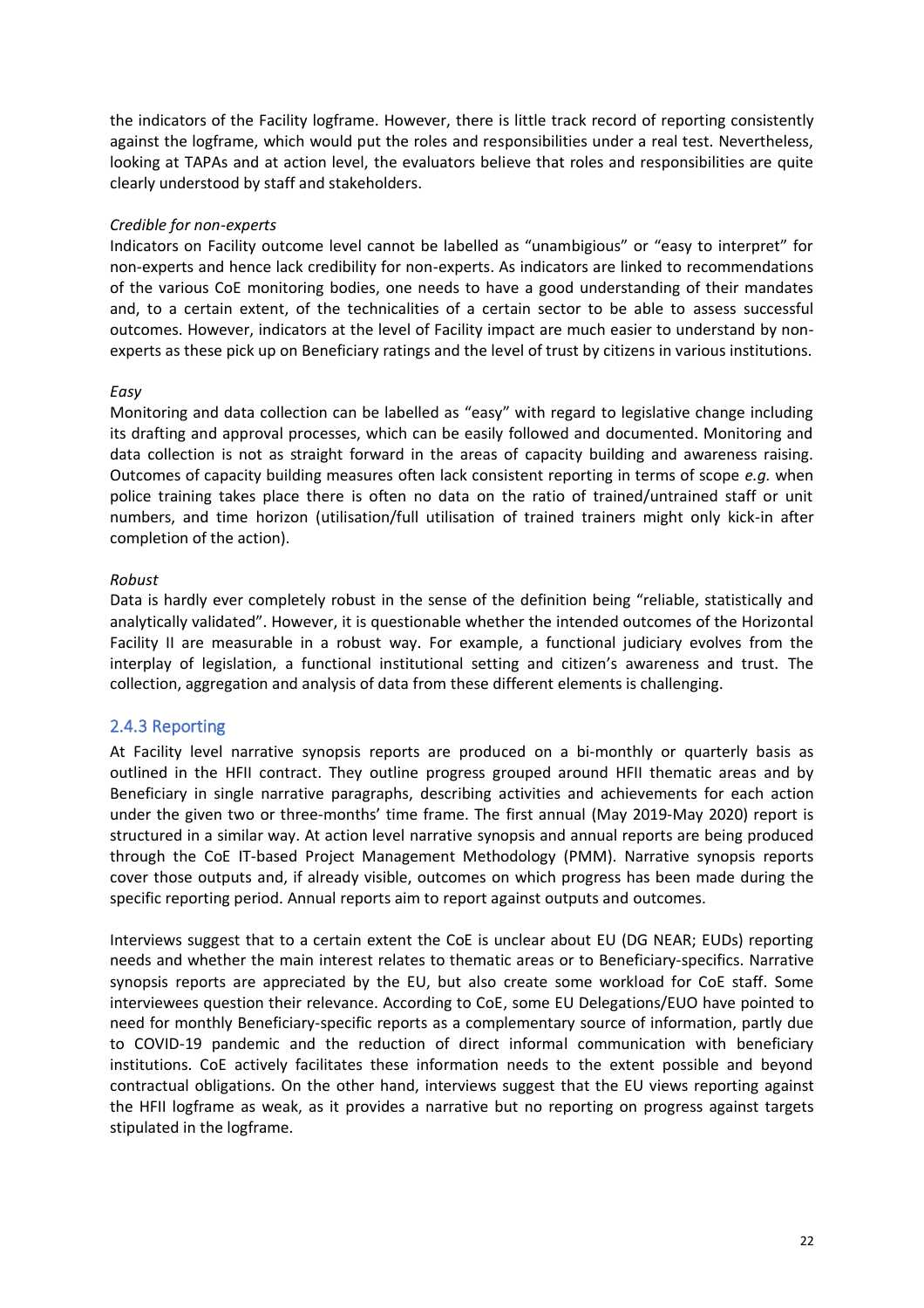Based on the interviews and the analysis of reports evaluators conclude that monitoring, reporting and steering work well at both action and Beneficiary levels. At Facility level actors appear to have different needs. Interviewees express that in their point of view co-ordination and steering at Facility level is working well, despite the fact that the HF logframe (and hence its intervention logic) are not used in practice. According to beneficiary institutions interviewed in Albania, Montenegro and Serbia TAPAs are the most relevant instrument as they reflect the basis of their CoE membership and steps towards EU accession.

#### 2.4.4 Follow-up on HFI evaluation recommendations

A final evaluation of HFI was carried out in September 2019. The evaluation produced 22 recommendations which concerned broadly the following areas: (a) promotion of exchange between and involvement of relevant actors; (b) enhancement of action design and promotion of synergies; (c) communication; (d) measuring of progress and (e) other areas (inc. financial guidance and planning of phase II). The CoE accepted all recommendations albeit not through a formal management response, and produced a document to systematically track the follow-up of recommendations. During the first HFII Steering Board meeting in June 2020, a joint assessment of ODGP and DG NEAR concluded that on the whole follow-up of recommendations was on track.

#### *(a) Promoting exchanges between / involvement of relevant actors*

Overall findings confirm that recommendations in this area have been taken on board. Exchange at regional level is ensured through the implementation of regional actions complementary to Beneficiary-specific actions in all four thematic areas of the HFII (see chapter 2.3.5 on regional interventions). Local experts have been increasingly involved in a number of actions, partly due to COVID-19 related restrictions which did not allow international expert travel. CSOs have been involved in a large number of actions (see chapter 2.7.3 on human rights).

#### *(b) Enhancement of action design and promotion of synergies*

The CoE considers that the relevant recommendations have been acted upon. This is confirmed by the findings of this evaluation. On the whole, actions under HFII are clearly framed within the relevant thematic areas. The number of actions has increased under HFII as freedom of expression and freedom of the media have been added as a fourth thematic area and actions in Turkey as well as regional actions have been added. Interviews indicate that three-year time frames of sample actions allow for thorough follow-up on issues and thus enable real change. Sample actions reveal a number of examples with synergies between HFII actions and other initiatives, including instruments of the EU and other bilateral donors. A large number of beneficiary institutions highlighted the flexibility of the actions and of CoE staff to utilise windows of opportunity or to respond to emerging needs.

#### *(c) Communication*

Interviews suggest that although recommendations concerning communication have been addressed, there is still room for improvement. Concerning improved distribution of monitoring reports, the CoE shares systematically narrative synopsis reports and annual reports with DG NEAR and EUDs. Information notes based on narrative synopsis reports are shared with HF Beneficiary coordinators and NIPACs in all the seven Beneficiaries. One EUD suggested sharing of work plans more ahead of time and systematic distribution of technical papers. For improved internal communication a Communication Co-ordination Matrix was developed. Generally, both CoE offices and EUDs/EUO noted a good and trustful co-operation. At the same time several interviews pointed out to lengthy decision-making involving ODGP and DG NEAR and unclarity on decision-making power of the EUDs/EUO, e.g. on budgetary issues. The evaluation considers that the recommendations on visibility and external communication are only partially addressed and this is an ongoing process by the CoE.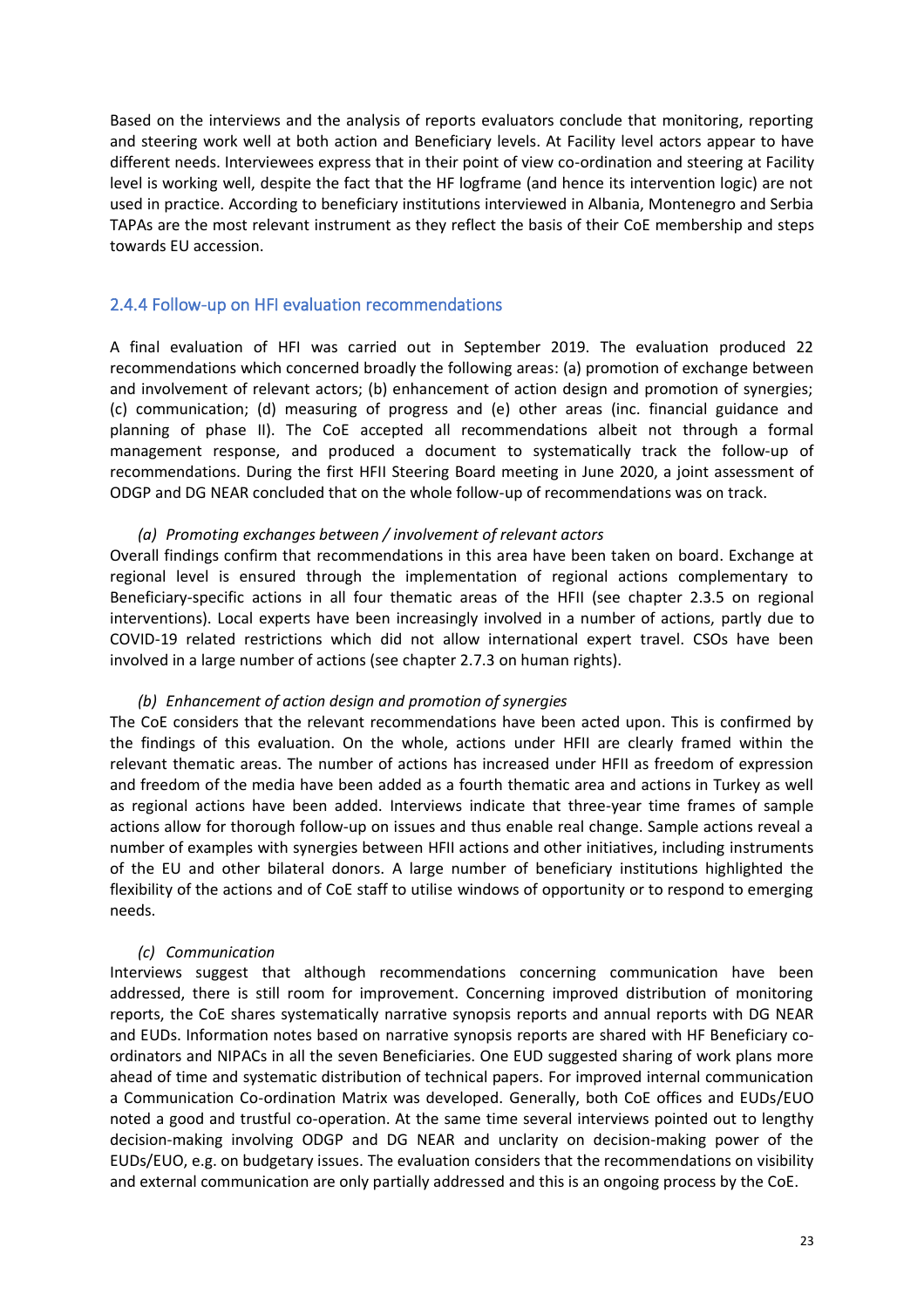#### *(d) Measuring of progress*

With regard to how progress is measured, the HFI evaluation provided a set of recommendations on the review of the HF level logframe; the harmonisation of log-frames and assessment reports at action level; the review of indicators at action level; and the improvement of the monitoring system. The findings of this mid-term evaluation acknowledge that these issues have started to be addressed by the CoE but do not consider them as being solved satisfactorily. For DG NEAR monitoring at Facility level could be improved as they view HFII not sufficiently linked to logframe indicators which makes it difficult to track progress at Facility level (see chapter 2.4.2).

#### 2.5 Added value of the Council of Europe

The evaluation findings confirm that the CoE represents added value for both beneficiary institutions and the EU in a number of dimensions within the HF framework and its actions, and beyond.

**CoE technical expertise and familiarity with regional context:** For institutions in all Beneficiaries, CoE expertise is crucial with regard to adherence to international standards and support to reform processes. Institutions acknowledge the high levels of expertise of CoE staff as well as contracted experts. The facilitation of access to related institutions such as the ECtHR is seen as an important added value. CoE is also acknowledged to be familiar with regional contexts due to its long-standing presence in and engagement with the Beneficiaries.

**CoE as a neutral broker** is seen as a key strength. Institutions stressed that the CoE is unique in its ability to facilitate discussion and decision processes amongst beneficiary institutions and stakeholders even when politically sensitive issues are concerned. As one interviewee put it, the *"CoE has been in the country for years, but there has not been one single article in the media that pictured CoE as politically driven or bias. That is a very good card to play."*

**CoE as a promoter of human rights and enabler for civil society participation:** Beneficiary institutions in Albania, Montenegro and Serbia have highlighted the CoE as one of the most visible actors promoting human rights through its standard setting and monitoring bodies as well as technical support, working with all relevant institutions. For CSOs the CoE is often key to their participation in policy processes and holds a sort of watch dog role. In this context it was also highlighted that the CoE increases the visibility of certain issues among a broader public.

By and large, all stakeholders acknowledge that the goals of EU accession and those of the CoE engagement in the sample Beneficiaries Albania, Serbia and Montenegro are congruent. The CoE is recognised as a counterpart of the EU on rule of law and human rights standards, and contributes to the advancement of the accession process in particular with regard to Chapters 23 and 24. The EU acknowledges CoE expertise including those of respective monitoring bodies on the rule of law and other themes. Interviews indicate that for the EU the CoE is also an interlocutor to local institutions with CoE offices having established sound modes of co-operation with institutions as a trusted international organisation. On the other hand the added value of the EU is the political leverage it can generate.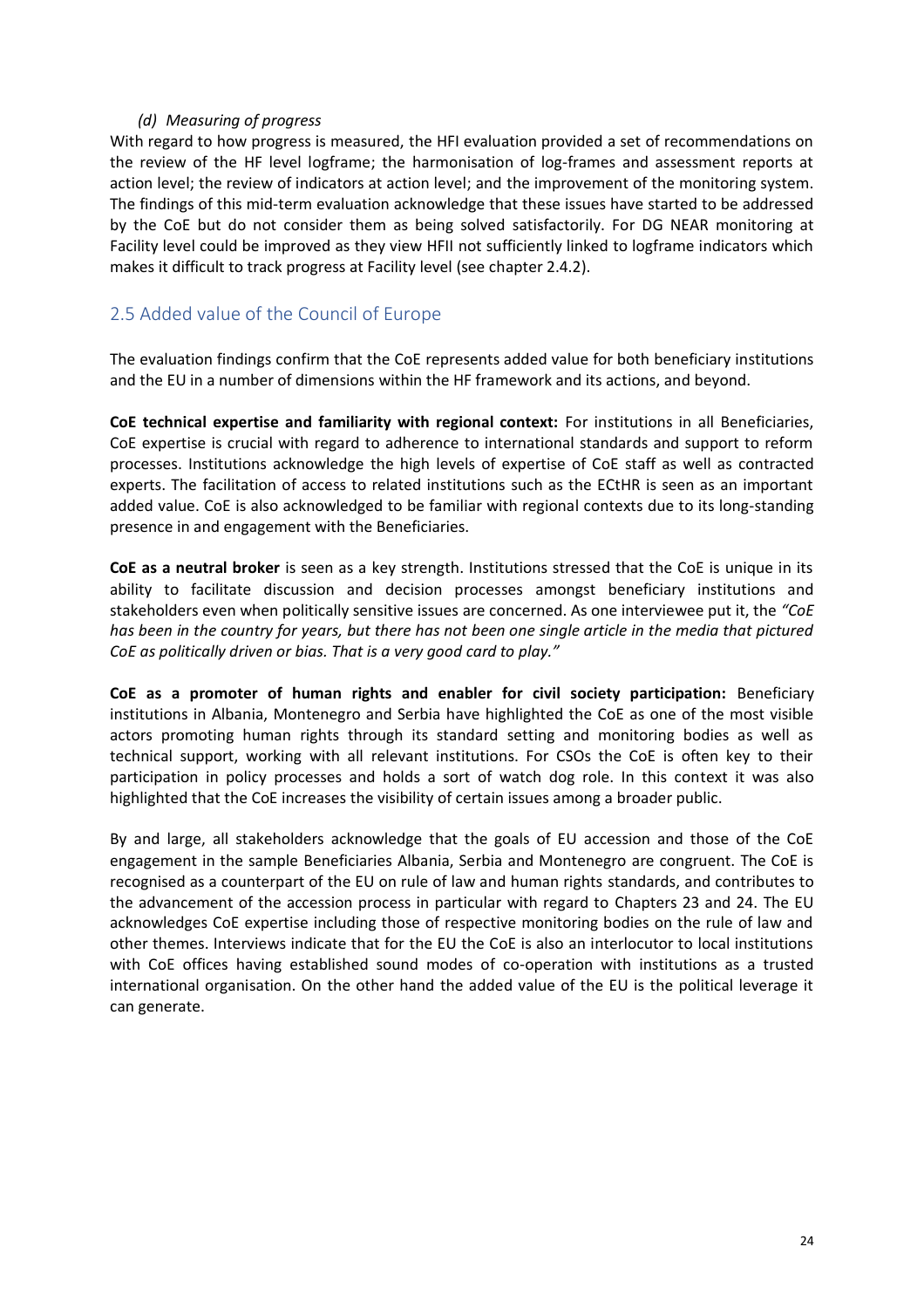#### 2.6 Sustainability and impact prospects

#### 2.6.1 Sustainability prospects

This section explores the extent to which achievements of sample actions are likely to be sustainable over time and the factors which determine sustainability prospects. As this is a mid-term evaluation, findings are based to a large extent on the analysis of processes, working modes and usage of tools. On this basis, the evaluation concludes that a large number of outputs and outcomes of **sample actions are likely to be sustained.** For example**:**

- **Legislative frameworks and policies:** Interviews pointed out that the alignment of legislation and policies with respective EU Directives and CoE standards ensures their sustainability;
- **Strategies and Action Plans:** In Albania the LGBTI Action Plan developed with HFII support has been accompanied by budgetary provisions which ensure the implementation of planned interventions;
- **HFII capacity-building measures** are likely to be sustained either by means of integrating training modules into formal (and mandatory) curricula of beneficiary training institutions or into the internal training schemes of institutions through training of trainers (ToT) components and availability of training material;
- **Execution of institutional mandates** which has been supported by HFII through the development of internal rules and guidelines or tools such as National Risk Assessments have been endorsed by the relevant institutions and will not require further technical or financial input.
- **Sustainability of institutions** in the sense that no further support from the CoE is required can be identified also. For example, in Albania the School of Magistrates has been strengthened in a way that ensures sustainable functioning and allows CoE to seek an exit strategy from the institution. However, this has been the result of long-term CoE engagement, prior to HFI and HFII.

A number of **favourable factors** contributing to the sustainability of achievements have been identified:

- **International policy environment:** Interviews emphasised the EU accession process as an incentive for the Beneficiaries in determining the sustainability of achievements. Beneficiaries also aim to achieve positive assessments through the various CoE monitoring bodies or the Financial Action Task Force. Equally, the high visibility of cases before the ECtHR and its high credibility also contributes to sustainable change. On the other hand, interviews also suggest that for certain areas such as the protection of rights of specific groups *e.g.* LGBTI, the CoE will continue to be a crucial factor in the absence of a stable protection system and a lack of solidarity in the population;
- **Ownership** of beneficiary institutions over HFII achievements is seen as a key factor regarding sustainability. The role of Steering Committees and various working groups is a contributory factor in establishing a sense of ownership;
- **Utilisation of local or regional expertise** *e.g.* by contracting local experts or involving local CSOs to introduce local data and a broader civil society perspective;
- **Institutionalised follow-up/response processes** can be seen as an enabling factor for effective implementation of CoE advisory/monitoring body recommendations, as illustrated by Albania's Parliamentary working group on VC opinions, or by ECtHR rulings, as illustrated by Montenegro's Government Agent which oversees implementation of the rulings;
- **Inclusion of piloting** into HFII actions to test the viability of new approaches, concepts or tools before full-scale roll-out is important to ensure that end-users *e.g.* courts or schools fully comprehend and are able to apply these concepts or tools;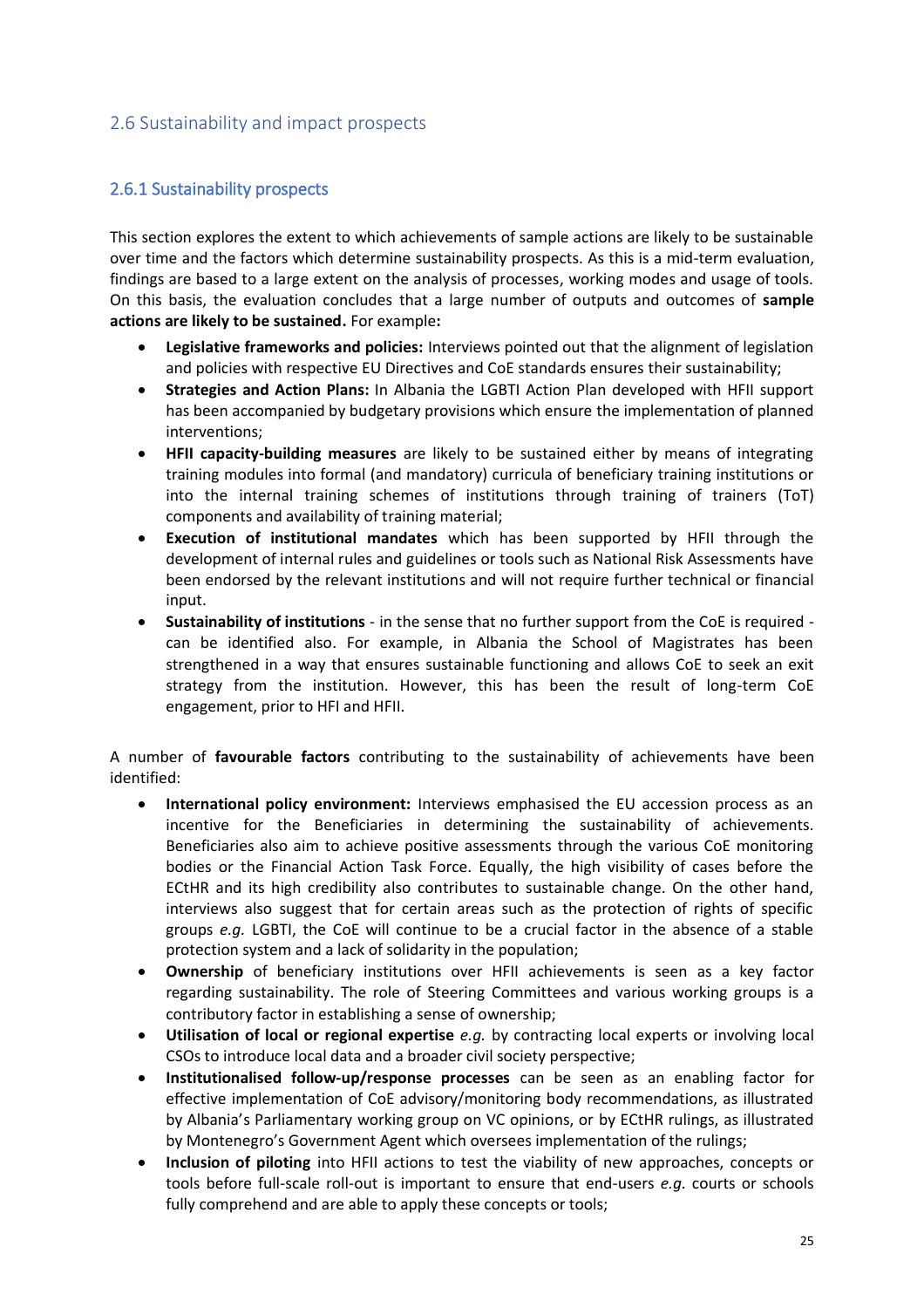• **Standard instruments such as CEPEJ tools, HELP training as well as the inclusion of user satisfaction surveys** contribute to the performance of institutions and thus support sustainability.

#### **Challenges**

Interviews also suggest a number of challenges to sustainable changes. These include:

- Sensitive issues which touch upon traditional norms and values of the Beneficiary societies, such as the right to same-sex marriages, cannot be enforced through legislative change alone and require **multi-track processes** combining legislative, institutional changes and broad awareness processes;
- **Prioritisation within the EU accession agenda:** Some interviewees do not see the human rights agenda as being on the priority list.
- **Preventive approaches** are seen as undervalued, *e.g.* compared to responding to offences in the field of anti-trafficking.
- **The long-term training needs of beneficiary institutions** due to staff turn-over are addressed only partially.
- **Lack of staff** is a crucial factor, which is usually not to be solved within the framework of an action.
- **Limitation of piloting initiatives** due to lack of available funds for a broad roll-out, which again, is often connected to a lack of staff.
- **Putting knowledge into practice**: Interviews indicated that while knowledge of judicial institutions on international standards has improved through a particular HFII measure, its application in practice, and hence sustainable outcome, does not necessarily follow.

#### 2.6.2 Impact prospects

As HFII implementation is still in progress, this mid-term evaluation assesses primarily the likelihood of Facility impact on the reform processes in the Beneficiaries and the EU accession process, and highlights interviewees' perceptions on impact. The survey carried out as part of this mid-term evaluation reveals that both CoE and institutional partners in the Beneficiaries rate the extent to which HFII actions are likely to contribute to domestic reforms as very high. Almost 75% of CoE and partner institutions respondents rated the likelihood 4 or 5 on the scale.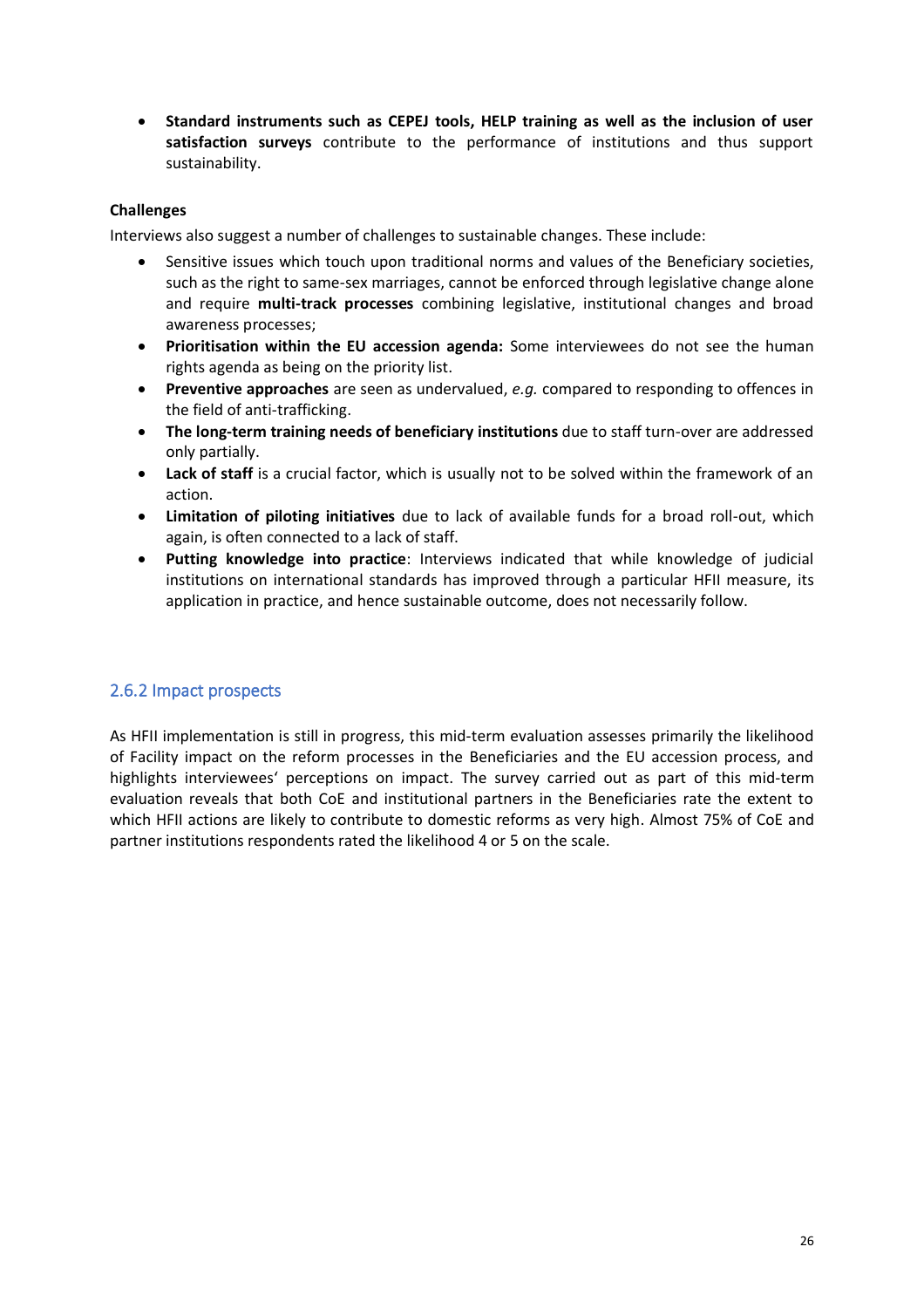

*Chart 3: Likelihood of HFII actions to contribute to domestic reforms (in percent; N=53)*

Equally both CoE and institutional partners rate the extent to which HFII actions are likely to contribute to Beneficiaries' compliance with CoE standards and the EU acquis as very high, with 90% of CoE and beneficiary institutions respondents rating the likelihood 4 or 5 on the scale.

*Chart 4: Likelihood of HFII actions contribution to Beneficiary compliance with CoE standards and the EU acquis (in percent; N=60)*



Overall, stakeholders confirm that CoE expertise delivered through HFII as well as through advisory and monitoring bodies is key to Beneficiaries' reform processes, and thus provides steps towards meeting various criteria in relation to the EU accession process, in particular with regard to Chapters 23 and 24. The contribution of HFII in this respect can already be identified in all three sample Beneficiaries.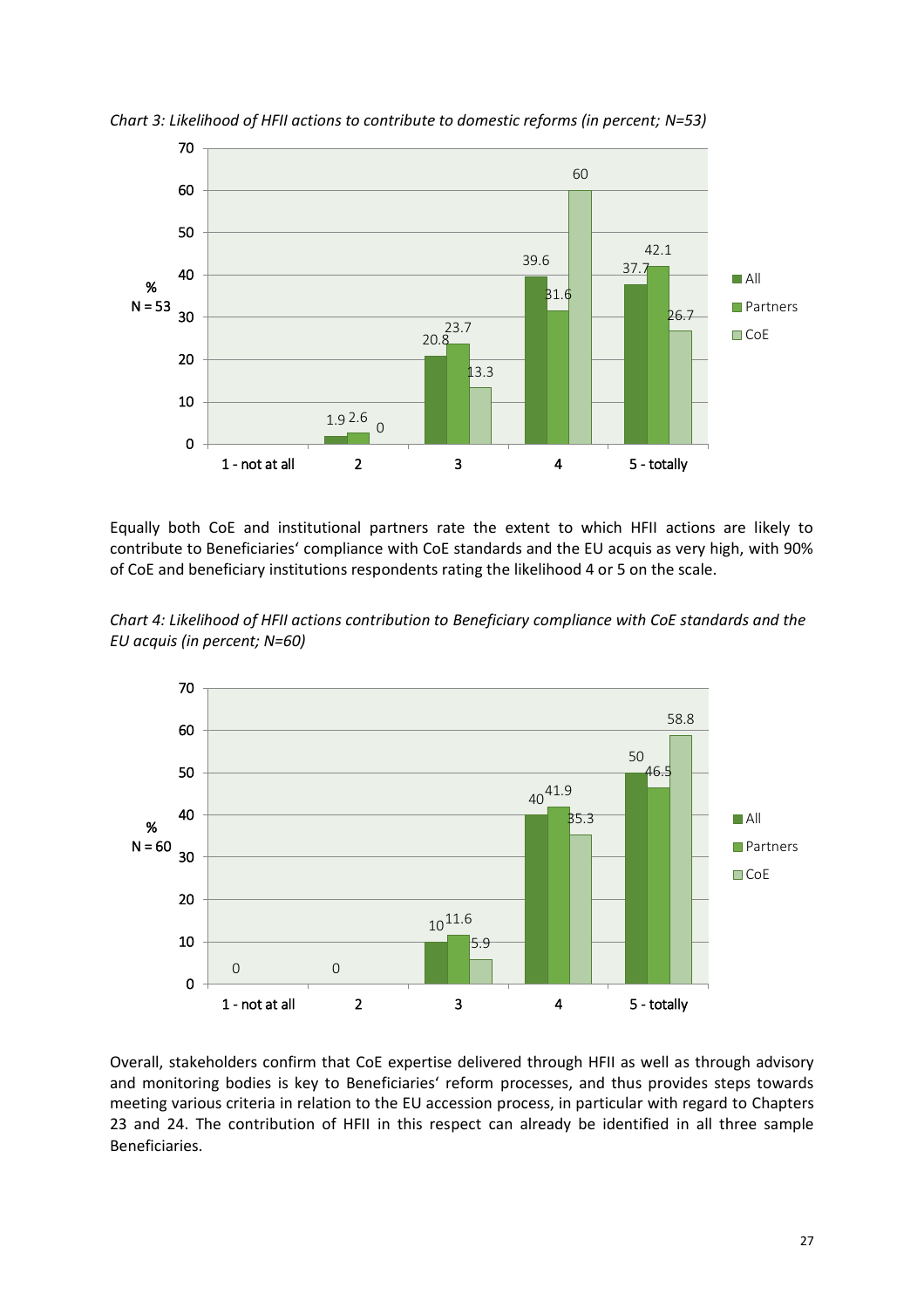# **Albania**

Stakeholder interviews confirmed the importance of the HFII contribution to relevant reform processes in Albania and the fulfillment of CoE standards, thus helping to progress towards EU accession. In particular, under the HFII thematic area "Ensuring Justice" actions have supported the ongoing reform processes outlined under the 2017-2020 Justice Strategy and Action Plan including, for example, support to new judicial governance bodies such as the High Judicial Council.

The 2020 EU Albania Report confirms that "good progress was made in strengthening the fight against corruption", highlighting amongst other achievements the amendments to the Law on Political Financing and Electoral Code to which HFII support contributed significantly, as stakeholder interviews point out. Progress is also acknowledged by several CoE monitoring bodies.

Albania has successfully implemented two measures from the Action Plan agreed with the Financial Action Task Force in the frame of the International Cooperation Review Group process. The MONEYVAL's second enhanced follow up report identifies few positive steps taken by the authorities concerning targeted financial sanctions, which prompted the rating for the FATF Recommendation 6 to change from "non-compliant" to "partially compliant". Other ratings remain unchanged. Moreover, Albania fulfilled nine out of ten GRECO recommendations in the area of corruption, following the 2020 4<sup>th</sup> round.

HFII contribution to addressing key issues on fundamental rights is also evident according to stakeholders. This includes, for example, the preparation of the new and costed LGBTI Action Plan. This has been an issue of concern highlighted by the European Parliament (EP) in March 2021.<sup>12</sup> The adoption of remaining by-laws for the implementation of the 2017 Law on the Protection of National Minorities has also been underlined by the EP as necessary work in progress. Under HFII, the CoE has so far provided recommendations on two of the five by-laws which were subsequently adopted.

# **Montenegro**

With regard to fundamental rights the EU 2020 Montenegro Report takes note that "the legislative and institutional framework in the area of fundamental rights is now largely in place. In July 2020, the Law on Life Partnership of Same-sex Couples was enacted by Parliament, making Montenegro the first Beneficiary in the region to regulate the status of same-sex couples". Stakeholders point out that CoE support provided under HFII to the drafting and adoption of this law had been key, building directly on the work of HFI.

Interviews suggest that reforms concerning freedom of expression and freedom of the media are strongly driven by the EU - in particular with regard to the protection of journalists, combatting hate speech, and legislation reform. The 2020 EU Montenegro Report notes that although Montenegro has made no progress on freedom of expression overall, progress on media legislation has been achieved. Stakeholder interviews highlighted that HFII expertise was crucial for the adopted laws on media and on public broadcasting service as well as for the draft Law on Audio-visual Media Services, directly translating the relevant EU Directive into domestic legislation. This is seen by stakeholders as an important step forward in the media reform process.

In the area of education the 2020 EU Montenegro Report notes "a good level of preparation." The report refers to the development of the new draft Strategy on Higher Education 2020-2025 and implementation of the new Law on Academic Integrity. Stakeholders confirm that support and expertise provided under the HFII has been crucial to achieve progress.

<sup>&</sup>lt;sup>12</sup> European Parliament resolution of 25 March 2021 on the 2019-2020 Commission Reports on Albania [\(2019/2170\(INI\)](https://oeil.secure.europarl.europa.eu/oeil/popups/ficheprocedure.do?lang=en&reference=2019/2170(INI))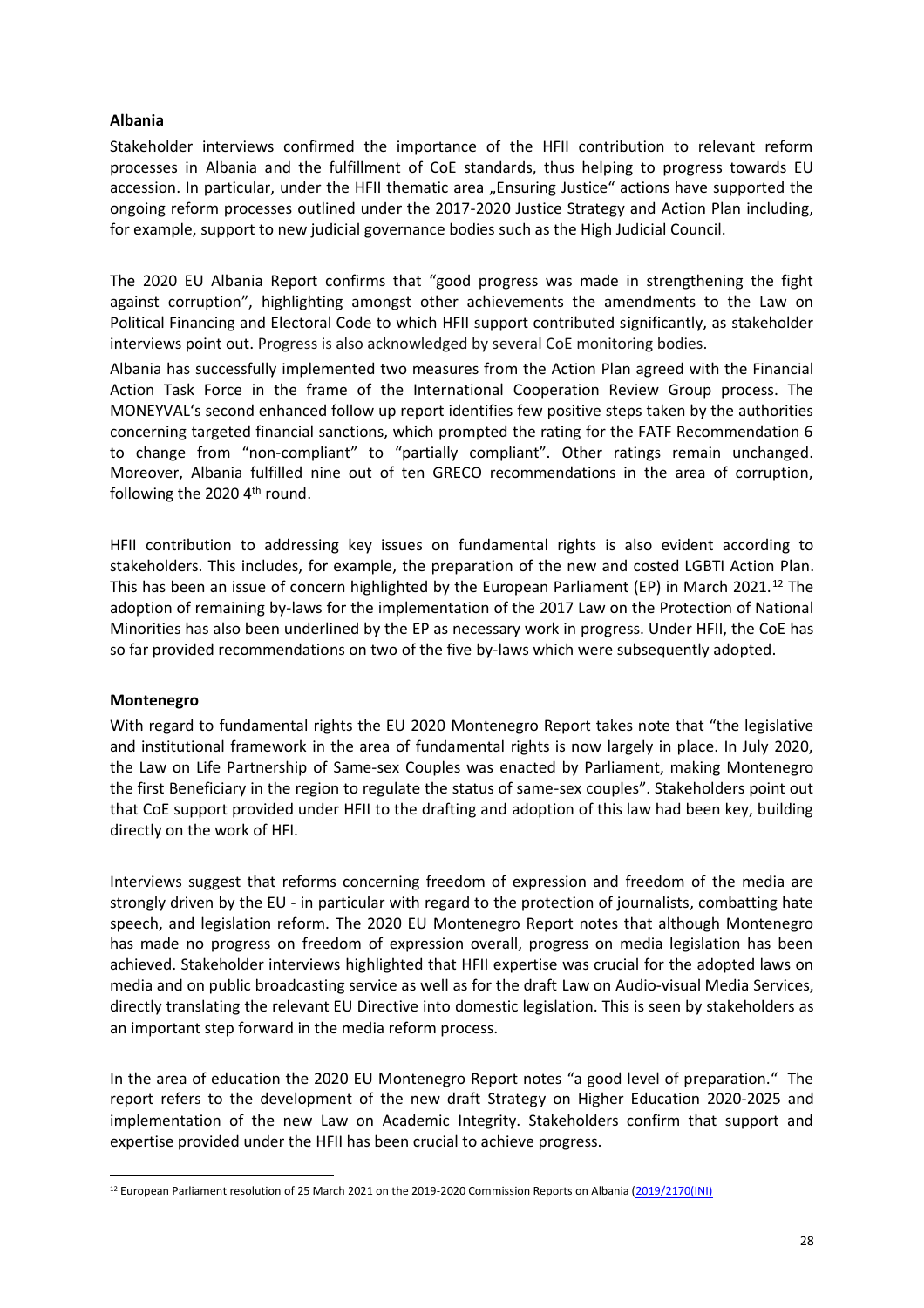#### **Serbia**

In the case of Serbia interviews suggest that HFII provided a key contribution to bring the Beneficiary on the course of co-operation with the EU. This is partially due to the fact that HF - through implementation of its first two-phases implementation and the outlook towards a third phase brought a long-term perspective to build co-operation and work on relevant reforms. HFII support to institutions contributed to the execution of ECtHR case law *e.g.* the adoption of the Law on "missing babies" in response to the 2013 ECtHR judgement on "Zorica Jovanovic v. Serbia". At its March 2020 session, the Committee of Ministers in its human rights format decided to move the supervision of the case from enhanced to standard supervision procedure, thus, reflecting the progress achieved. On 15 April, the European Court decided to strike out two applications against Serbia concerning the disappearance of the applicants' newborn children in State-run maternity wards in the 1980's.<sup>13</sup> The execution of the ECtHR judgement is further followed-up at case-level with activities laying the ground for a law on the creation of a DNA database (with the Ministry of Interior on board) and structurally through the continued work with the Government Agent before the ECtHR, the Judicial Academy and the University of Belgrade.

Beneficiary institutions understand that the process aims far beyond the individual case; value CoE's and EU's engagement; and clearly see it as a continuous process towards reforms. As one interviewee put it "Many individuals are trying to do their best, but the political system and weak institutions are in their way." The European Parliament in its 2021 resolution on the Commission's report on Serbia notes that there is an urgent need to engage with Serbian citizens beyond the major cities and calls on the EU to further increase its support for grassroots civil society.<sup>14</sup> This approach to work on the local level and to engage civil society is already realised in a number of HFII actions, namely in anti-trafficking (local multi-stakeholder teams) and in anti-discrimination (local Action Plans) and is envisaged for further activities *e.g.* in local campaigning on anti-discrimination and in the localised strategies for rehabilitation of (extremist) ex-prisoners which involves multiple stakeholders at community level. These localised approaches are still hampered by COVID-19 restrictions but will soon pick-up. It remains to be seen how much momentum can be built up through the continuous work with people, institutions and decision makers alike.

<sup>13</sup> <https://www.coe.int/en/web/execution/-/missing-babies-in-serbia-european-court-takes-stock-of-progress>

<sup>14</sup> European Parliament resolution of 25 March 2021 on the 2019-2020 Commission reports on Serbia [\(2019/2175\(INI\)\)](https://oeil.secure.europarl.europa.eu/oeil/popups/ficheprocedure.do?lang=en&reference=2019/2175(INI)) [https://www.europarl.europa.eu/doceo/document/TA-9-2021-0115\\_EN.html](https://www.europarl.europa.eu/doceo/document/TA-9-2021-0115_EN.html)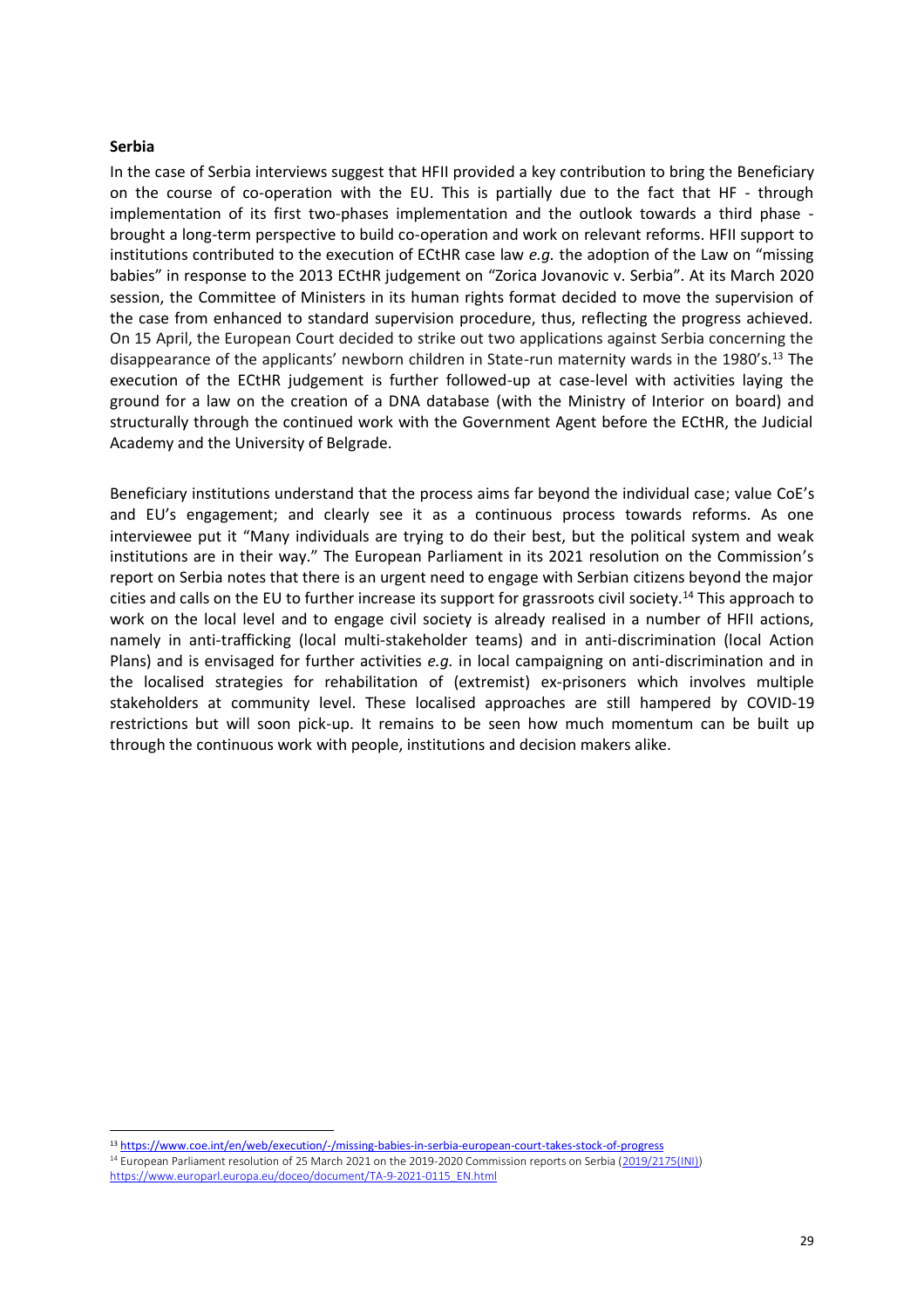# 2.7 Transversal issues

# 2.7.1 Gender mainstreaming

**Key findings:** Gender mainstreaming was implemented within the framework of HFII through a number of different measures. These include various training sessions for CoE staff; the use of tools such as a gender toolkit and a checklist for gender sensitive communication; gender analyses; and the ongoing support by the Gender Advisor covering the region. In addition, gender focal points were recently introduced in the CoE offices. Gender aspects are included in all planning and reporting formats in order to strengthen continuous reflection on the topic.

Out of 46 actions under HFII, a total of 15 have produced a full gender analysis, each of which provides action-specific recommendations. For all 16 sample actions, interviewed partners were able to elaborate on gender-specific aspects or gender mainstreaming activities. These range from less complex measures such as the consideration of gender specifics in manuals or a gender balance of participants in trainings to the more complex implementation of the recommendations from the gender analyses in the actions' overall intervention logic.

**Gender analysis in the mainstreaming approach**: Gender analyses were carried out on a voluntary basis by a total of 15 actions, a portfolio of actions which roughly reflects the Beneficiary as well as the thematic coverage of the HFII. The 15 initial analyses were implemented in time to be incorporated into a review of the intervention logic, activities and indicators during the inception phase. For other actions, gender aspects have been taken up in the ongoing implementation. At the thematic level, parts of the gender analyses can also be used for other beneficiaries in the region, as the initial needs analysis, gender stereotypes or unequal access to services within the region are often comparable. The Regional Gender Advisor encourages the remaining actions to start their gender analysis in preparation for HFIII.

**Specific challenges** in gender mainstreaming exist in different areas: The introduction of gender analysis and mainstreaming in underexplored thematic areas is faced with a lack of know-how. Thematic areas such as economic crime have in the past not been the focus of gender analysis and gender mainstreaming. In that sense CoE touches new ground. This is challenged by the lack of available combined expertise. Certain professional areas show a strong gender imbalance, which results in challenges to integrate gender mainstreaming in a number of actions in thematic areas which are either strongly dominated by women or by men.

Various interviewees highlighted the following **strengths** of gender mainstreaming at CoE:

- Looking back compared to HFI, gender mainstreaming has become much more systematic in HFII. What was previously taken up *ad hoc* is now implemented in a stable system.
- Both within CoE and at the partner institutions, awareness of gender mainstreaming has increased significantly and has become an integral part of the implementation cycle. It is increasingly perceived less as a technical tool and more as an approach and attitude.
- The benefits and results of gender-sensitive work have become more visible. To this end, some interviewees also pointed to a number of examples where HF actions specifically addressed gender concerns within the COVID-19 emergency situation. One example is the development of the guidelines for police and prosecutors for intervention in cases of all forms of violence against women (in the framework of HF7). The guidelines focus on victims' safety. Attention is given to interventions of law enforcement agencies during self-isolation measures introduced during the COVID-19 outbreak, which exacerbated the risk of violence at home. As one interviewee pointed out, cases of violence against women during the COVID-19 period had increased by 40% in their area of service provision; adding to the relevance of this gender-specific measure.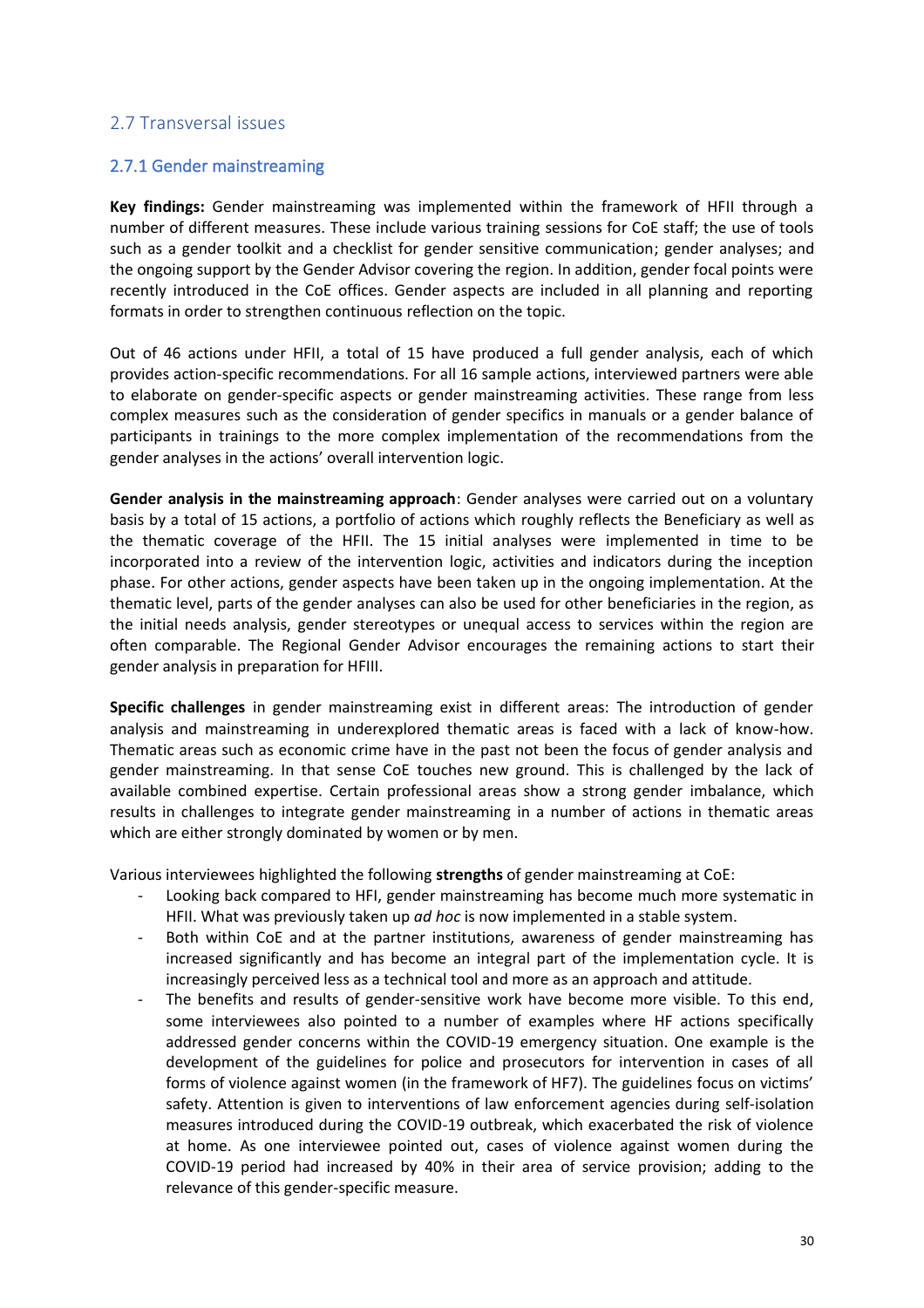# 2.7.2 Human Rights Approach

The Human Rights Approach (HRA) was introduced to the CoE's technical co-operation in 2016. Its core elements are outlined in the Human Rights Approach Practical Guide for Co-operation Projects. A Human Rights Advisor was seconded from Norway and is based in Sarajevo. Her current assignment phases out in June 2021. At the time of writing this report it was not clear whether an extension can be expected. The HR Advisor has provided support to COE staff in

the implementation of the HRA by means of training, facilitation of good practice exchange and development of tools. Reporting on HRA is mandatory in the PMM and respective HRA reporting guidelines are in place. About half of the actions consistently report on HRA.

The CoE HRA stipulates four interconnected principles when implementing actions: (a) Participation and inclusion; (b) Equality and non-discrimination; (c) Accountability; and (d) Transparency and access to information. Interviews and document review confirm that the principles of participation and inclusion, and equality and non-discrimination are well covered by HFII Beneficiary-specific and regional actions. However, this



are tracked and followed-up as none were identified in reports or interviews. The inclusion of the principle of transparency and access to information is supported by CoE general visibility guidelines and measures that are implemented at HFII and at action levels. The principle of accountability is not very systematically applied.

More detailed findings on principles at action level reveal the following:

# **Participation and inclusion**

A total of 15 out of the 16 sample actions have integrated the principle of participation and inclusion in some form and to some degree, including:

- a) Participation of CSOs in the Steering Committees of the actions (HF3, HF18, HF23, HF25, HF26, HF35);
- b) Inclusion of CSOs into the planning of the action including development of logframe and workplan (*e.g*. HF18);
- c) Direct financial support mainly through action-specific grant schemes (HF38 and sample actions covering anti-discrimination and the protection of rights of vulnerable groups), occasionally CSOs as a direct beneficiary *e.g*. HF18: the Academy for Political Studies;
- d) Utilisation of CSO expertise, at times also as consultants, *e.g.*
	- HF7: participation of a CSO in the development of guidelines for police and prosecutors for intervention in cases of gender-based violence
	- HF11: CSOs delivered post-release programmes for prisoners;
	- HF23: input of 15 CSOs in the anti-discrimination report for Montenegro;
	- HF26: CSOs developed curricula for an online training and workshop on preventing trafficking in human beings;
- e) In turn CSOs also benefitted from capacity-building components of various actions, *e.g*.
	- HF10: inclusion of CSOs in HELP training programme;
	- HF11: capacity-building of CSO members of the Optional Protocol to the Convention against Torture and Other Cruel, Inhuman or Degrading Treatment or Punishment (OPCAT) National Preventive Mechanism in Serbia;
- f) CoE promoting greater CSO involvement towards governmental stakeholders in a number of areas *e.g.* HF15 concerning political party and election financing;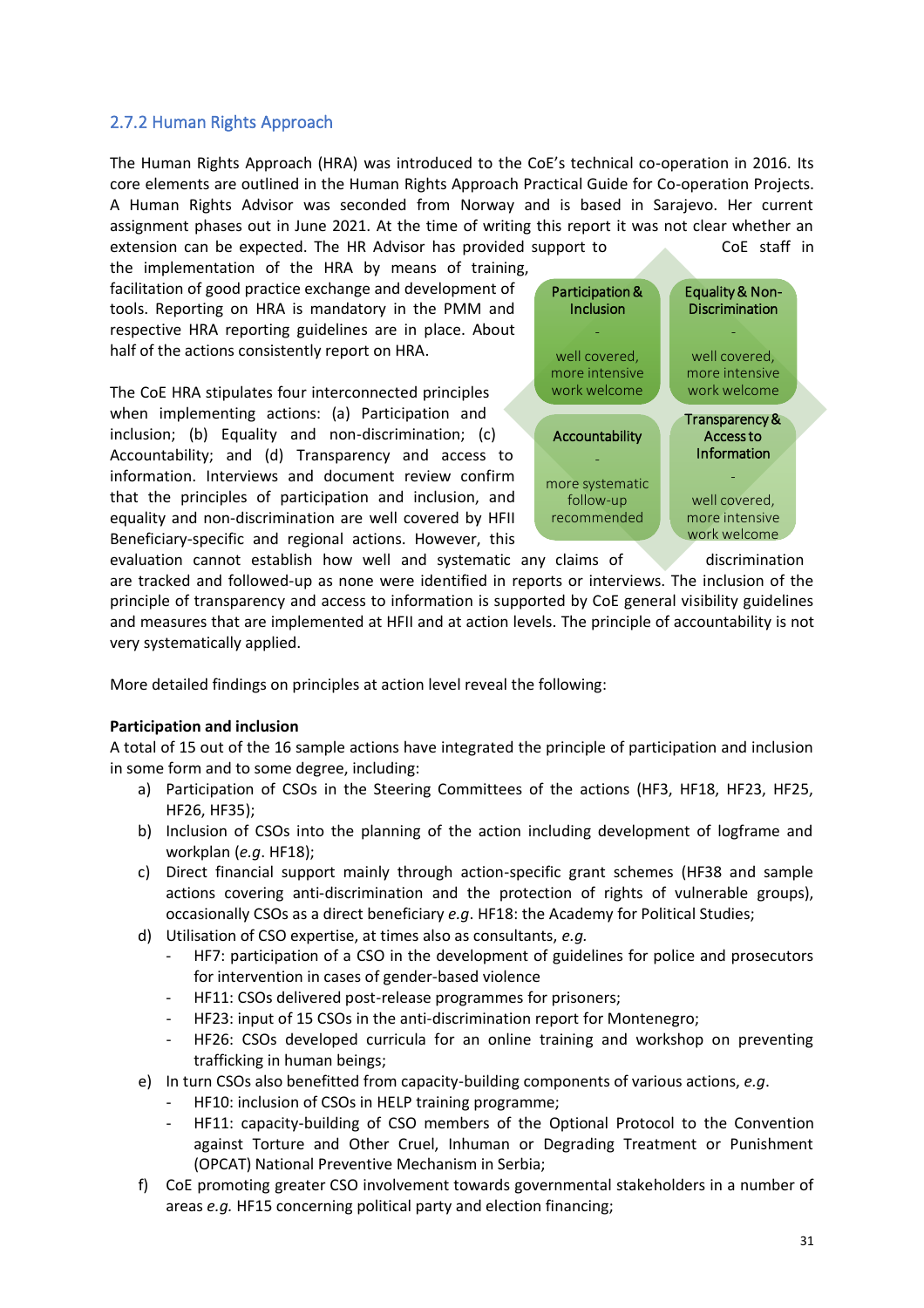- g) Finally, actions supporting co-operation between CSOs and institutional stakeholders include:
	- HF18: No Hate Speech Alliance includes relevant stakeholders such as the People's Advocate, Audio-visual Media Authority, Media Council, the Commissioner for Protection from Discrimination and CSOs. The action also supported the creation of a CSO/police working group on hate crime;
	- HF23: Joint police/CSO "Trust Teams" as first responders on LGBTI hate crimes.

Interviews confirm that inclusion of CSOs into Beneficiary-specific actions on the whole works well in Albania and Montenegro. In light of a "shrinking space" for CSOs in Serbia, the CoE feels that it needs to make greater efforts to ensure that civil society is systematically included into Beneficiary-specific actions. Here Steering Committee meetings have their limitations in terms of fostering trustful relationships between civil society and governmental stakeholders. For example, interviews point out that governmental partners are reluctant to criticise their own government in the presence of a high number of CSOs. There is some degree of confidence that, with the new Minister heading the Ministry of Interior, governmental – civil society relations could possibly improve.

The extent of co-operation with civil society also depends on the thematic area concerned. Interviews suggest that in areas such as trafficking, media or anti-discrimination civil society is well integrated into Beneficiary-specific actions, and through the provision of grant schemes. In other areas, such as rule of law and functioning of the judiciary, it is more difficult to identify relevant CSOs as partners who have relevant capacities.

# **Equality and non-discrimination**

Under theme III, Promoting Anti-Discrimination and Protection of the Rights of Vulnerable Groups, HFII implements a total of 15 Beneficiary-specific and regional actions to promote equality and nondiscrimination. Inclusive approaches can also be found in sample actions under the other HFII thematic areas:

- Theme I, Ensuring justice:
	- The action HF3, Enhancing the protection of human rights of prisoners in Albania, supported the drafting of the National Strategy on Education and Employment in Prisons which addresses key human rights concerns of prisoners. Component 4 of the action focuses exclusively on vulnerable groups including women and high-risk prisoners;
	- The action HF7, improved procedural safeguards in judicial proceedings in Montenegro, includes victims of violence, in particular women, the LGBTI community and minorities;
	- The action HF10, Strengthening the effective legal remedies to human rights violations in Serbia, aims to establish remedies and timely access to court proceedings for all citizens.
- Theme II, Fighting corruption, economic crime and organised crime:
	- HF15, Action against economic crime in Albania ensures minority inclusion through television spots and information material in minority languages in awareness campaigns of the electoral stakeholders and general public.
- Theme IV, Freedom of expression/media:
	- The action HF35, Freedom of expression and freedom of the media in Montenegro (JUFREX), works towards inclusion of minorities and minority languages into the media sphere.
	- Within HF36, Freedom of expression and freedom of the media in Serbia (JUFREX), access to information for persons with disability is addressed through capacity-building for the Regulatory Authority for Electronic Media.

# **Accountability**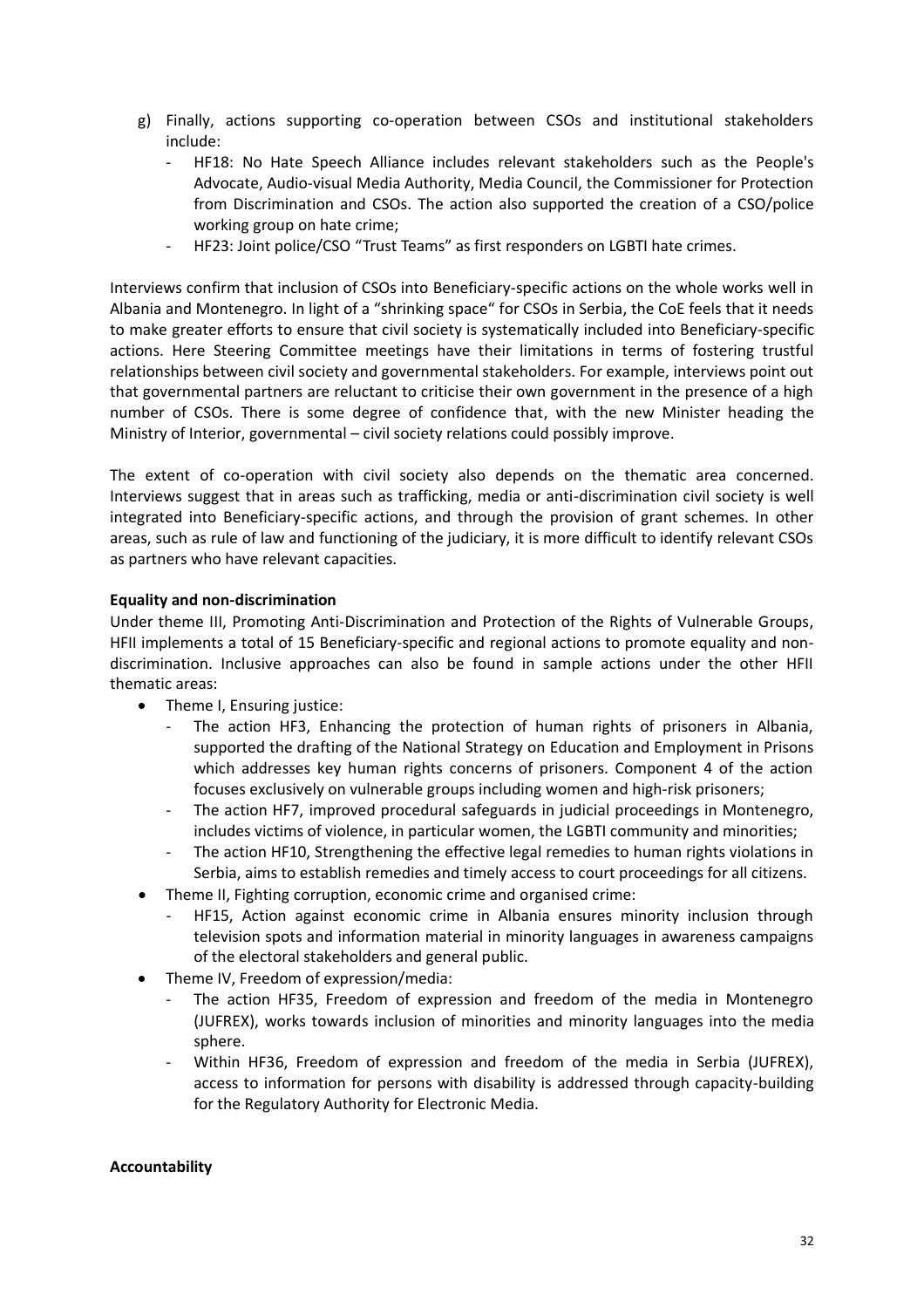The CoE HR Practical Guide states that "the Council of Europe is accountable to its partners, beneficiaries and the public for its projects" and it points out that actions should "emphasise the information sharing and responsibilities of the duty-bearer towards the rights holder."

Accountability towards beneficiaries is practically pursued through day-to-day communication with CoE staff as well as through the BSCs and SCs of the actions. Interviews suggest that on the whole partners are satisfied with regard to their involvement via the SCs. No formal mediation or complaint mechanism in case of dispute between CoE and partner institutions is in place. Information notes based on the bi-monthly and quarterly reports are shared with Horizontal Facility Beneficiary Coordinators and NIPACs. However, all reporting is done in English and hence limits the number of staff in beneficiary institutions making active use of these reports considerably. Language does create a barrier.

There are a number of actions aiming to strengthen accountability of beneficiary institutions, in particular the judiciary. However, a systematic approach to support the beneficiaries of HF actions in being more accountable to citizens as end beneficiaries and rights-holders was not apparent in interviews. Communication staff pointed to a lack of motivation by many beneficiary institutions to even communicate the results of actions systematically to citizens. While evaluators understand that the continued support of CoE to civil society may contribute to mid-term accountability of beneficiary institutions, efforts should be made to ensure that beneficiary institutions address their accountability responsibilities with regard to citizens.

# **Transparency and access to information**

In terms of transparency and access to information the Practical Guide states "decision-making within the project should strive to be transparent. Information about projects should be made available and accessible." Concerning the availability and accessibility of information, please see chapter 2.7.3 below.

In one case an interviewee critically pointed to a lack of transparency and in his/her point of view questionable priority setting stating that *"It is not very clear which criteria and objectives are used to distribute CSO grants for COVID emergency. People need humanitarian assistance, not the awareness raising campaigns on hate speech."* The statement underlines the importance of transparency especially with regard to the allocation of funds.

# 2.7.3 Visibility & Communication work

The visibility activities within the Horizontal Facility are manifold and cover different areas, such as establishing a visual identity, co-ordination and planning of communication work, provision of training and guidance to programme staff members, website and social media, media relations & public relations and campaigns & awareness raising.

Some of the **key quantitative figures** can be summarised as follows:

- HF website: more than 50.000 visitors in the second phase of the programme, with 463 news items posted;
- Facebook: posts have reached more than 1.5 million Facebook users only on HF II page and has gained 5.778 followers;
- Twitter: posts have gained more than 600.000 impressions and more than 1.000 followers;
- Increased use of online campaigning *e.g.* on anti-discrimination, anti-trafficking, freedom of expression, free legal aid and on the promotion of specific tools or mechanism;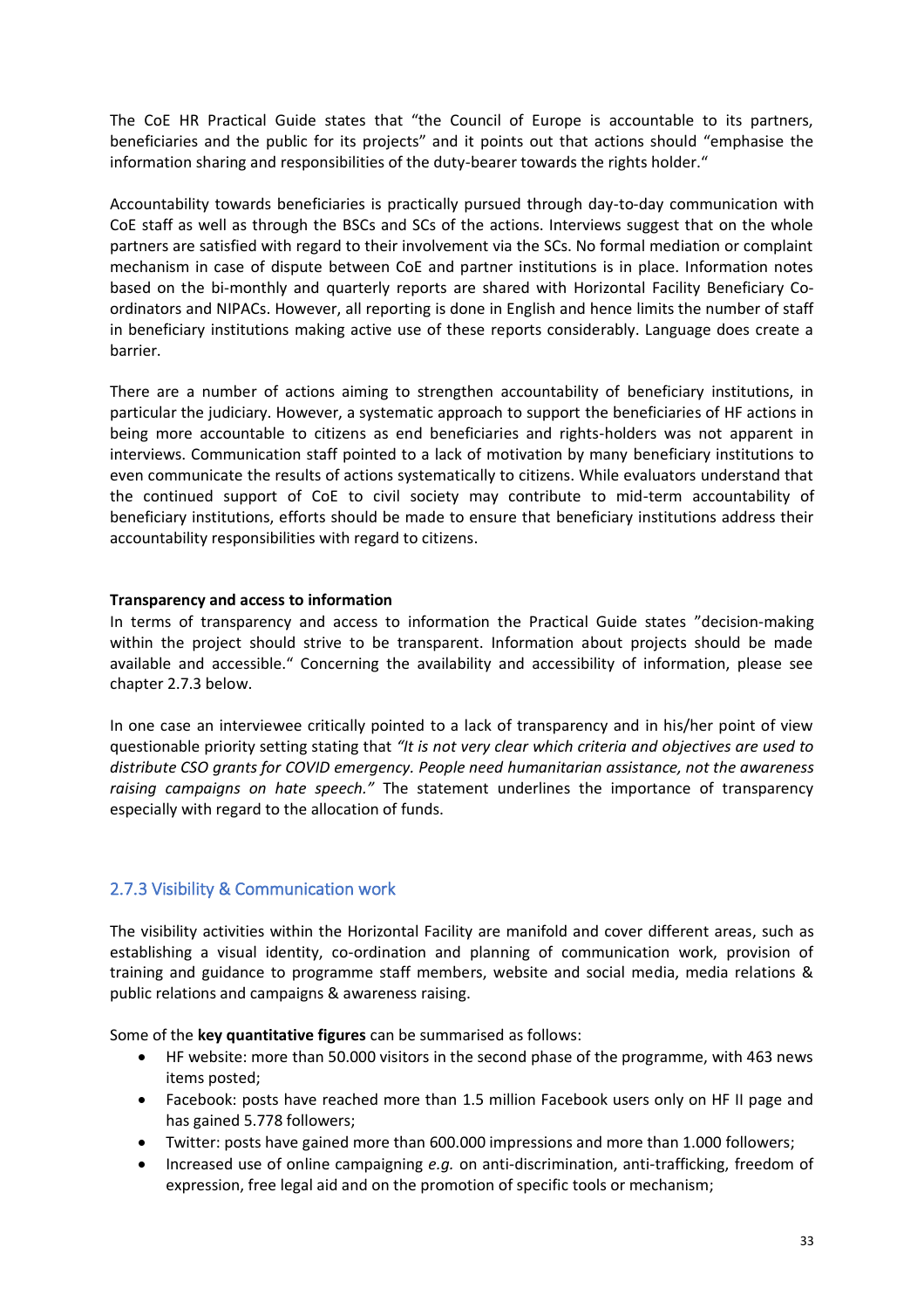- Traditional media: 715 articles on the HF activities published in total since the beginning of HFII, covering all Beneficiaries. Most articles noted in Bosnia and Herzegovina (155) and Serbia (153);
- Traditional media: 24 HF events and activities have attracted wide media attention;
- Newsletters: Since the beginning of the HFII the number of subscribers to the HF newsletter has increased (in the period May 2019-December 2020 it has increased for 95% and the latest newsletter was delivered to a distribution list of 1.198 subscribers). An average opening rate of the newsletter is 31%.

Some of the **key challenges** in the field of visibility can be summarised as follows:

In terms of content, interviewees pointed out that communication-specific activities of actions are generally aimed at experts and/or a specialised audience. Successes of an action, such as a draft law or the strengthening of the expertise of an institution, usually have no immediate significance for the individual citizen. The contents must therefore be "translated" into something tangible, which is not always obvious at first glance. Furthermore, in most actions there is no direct interaction with the public, so there is always some intermediary needed. For Albania one interviewee pointed out that, for example, relevant parliamentary debates in the media mention the Venice Commission rather than the Council of Europe.

Many Beneficiary institutions make only limited efforts to communicate results of the various actions. The CoE does offer action briefs in local language, but often feels that beneficiary institutions could make more use of it.

To a certain extent, visibility work depends on external political circumstances. For example, it is always easier to secure good media coverage for events attended by government ministers, while it is more difficult to get mainstream media coverage for issues focusing on European values. Also, during times of election campaigns and/or government formation, these issues demand wide media space, making it more difficult to place other content. Overall, however, the political environment and current events tend to influence the timing of some content.

Some **key responses** to these challenges and success factors that have had a positive impact on the further development of visibility include the following aspects:

- − Staffing has been significantly increased and two Communication Officers (based in CoE Offices in Belgrade and in Tirana) are able to establish and support visibility on the ground much more extensively;
- − A more intensive planning process as well as closer integration of the work of communications officers with programme officers was realised. In addition to the central communication plan (which is part of the contract), a separate communication plan was developed for each of the 46 actions. This has significantly strengthened the ownership as well as the awareness of the programme officers for communication goals and activities and allows for better planning. The communication officers can therefore better support the processes;
- − Based on the good co-operation with the EUDs/EUO and DG NEAR synergies between actions of the Horizontal Facility and other EU funded programs could be realised in some cases;
- − The team has consistently focused on spreading the slogan "For your rights: towards European standards" as the central message rather than the more technical title of the Horizontal Facility. All further messages for the public are based on the question "what's in it for me?" and strive to concretise action results to the end benefit for the citizens.
- The communication work is carried out in local languages, as well as in some minority languages. For example, information on anti-discrimination was also published in Romani. Interviews in Albania and Montenegro confirmed that there is a good amount of information available in minority languages combined with a good outreach and awareness raising in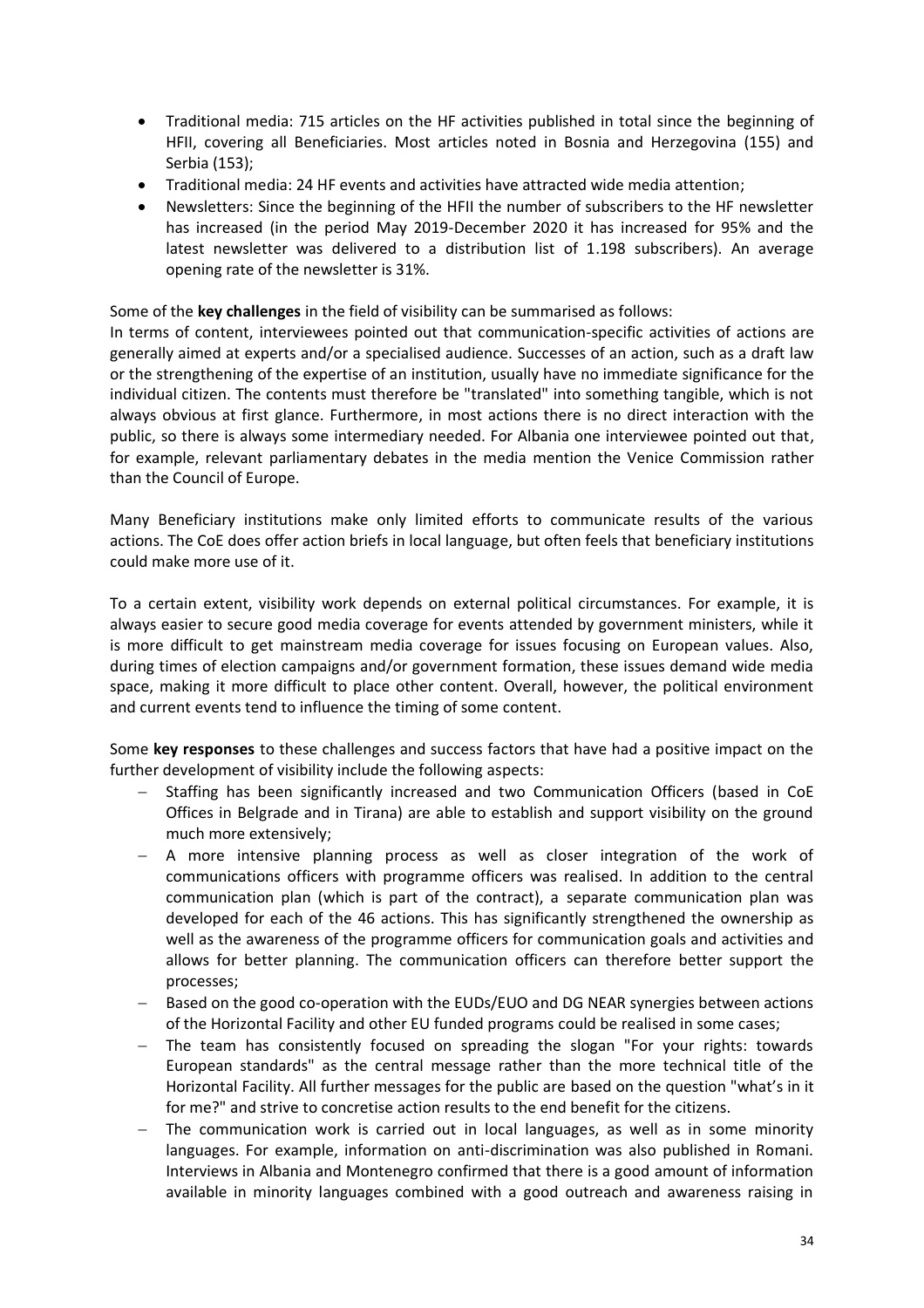several languages, incl. *e.g.* invitations to trainings etc. However, one interviewee felt this is not done systematically and highly depends on the good will of project officers;

- − One response to the lack of direct proximity of the actions to the end users is the increased co-operation with civil society organisations. These reach certain groups of the public directly and better and contribute to the overall visibility of the activities. From the CoE's point of view this strategy to co-operate closer with CSOs has provided for the biggest leap forward when comparing performance of HFI and HFII in terms of communication. Campaign work has increased and this too is often implemented in co-operation with civil society, also through sub-grant components of various actions;
- The COVID-19 pandemic has shown to be a positive factor for visibility. Numbers of followers, website visitors as well as the frequency of interaction on social media have increased due to the increased time spent online. This has, for example, worked in favour of the regional dimension of the no-hate-speech campaign (HF45);
- − Furthermore, the CoE reaches out to additional audience through documentaries. Examples include personal testimonies and stories of people who have experienced discrimination or been victims of trafficking. Such documentaries with a human dimension were placed at the Sarajevo Film Festival, for example the 2019 edition with the documentary "When we are fewer". The documentary was also broadcast in schools.
- − Also the communication team makes increasingly use of local PR-agencies, has established contacts and in cases entered into framework agreements, which facilitate the use of PRservices. This has strengthened capacities to deliver content on various channels.

**Reporting** on visibility activities is comprehensive and there is a lot of data available. Media clippings are systematically compiled and reports are made available on a bi-monthly basis. The communications team itself uses the data to keep up to date. One challenge in reporting is the fact that most print media and also many television channels<sup>15</sup> do not collect their own data on user numbers or do not disclose it. It is therefore impossible to deduce the size of the audience from the media clippings and TV reports.

Data on the use of posts on facebook show that, on the one hand, user data is increasing, but on the other hand, there are definitely many "dropouts" among the users who, for example, watch a video for less than 3 or less than 10 seconds. CoE sees this, on the one hand, as feedback that the content must be made even more attractive and creativity is called for. On the other hand, a more selective approach must be taken, as not every content is also suitable for social media.

Overall, visibility work is strategically well positioned, the team actively pursues learning and improvement of processes and systematically documents its work.

<sup>15</sup> Public polls show that the majority of the population receives information by TV and print media, which is related to the age structure of the beneficiaries' population.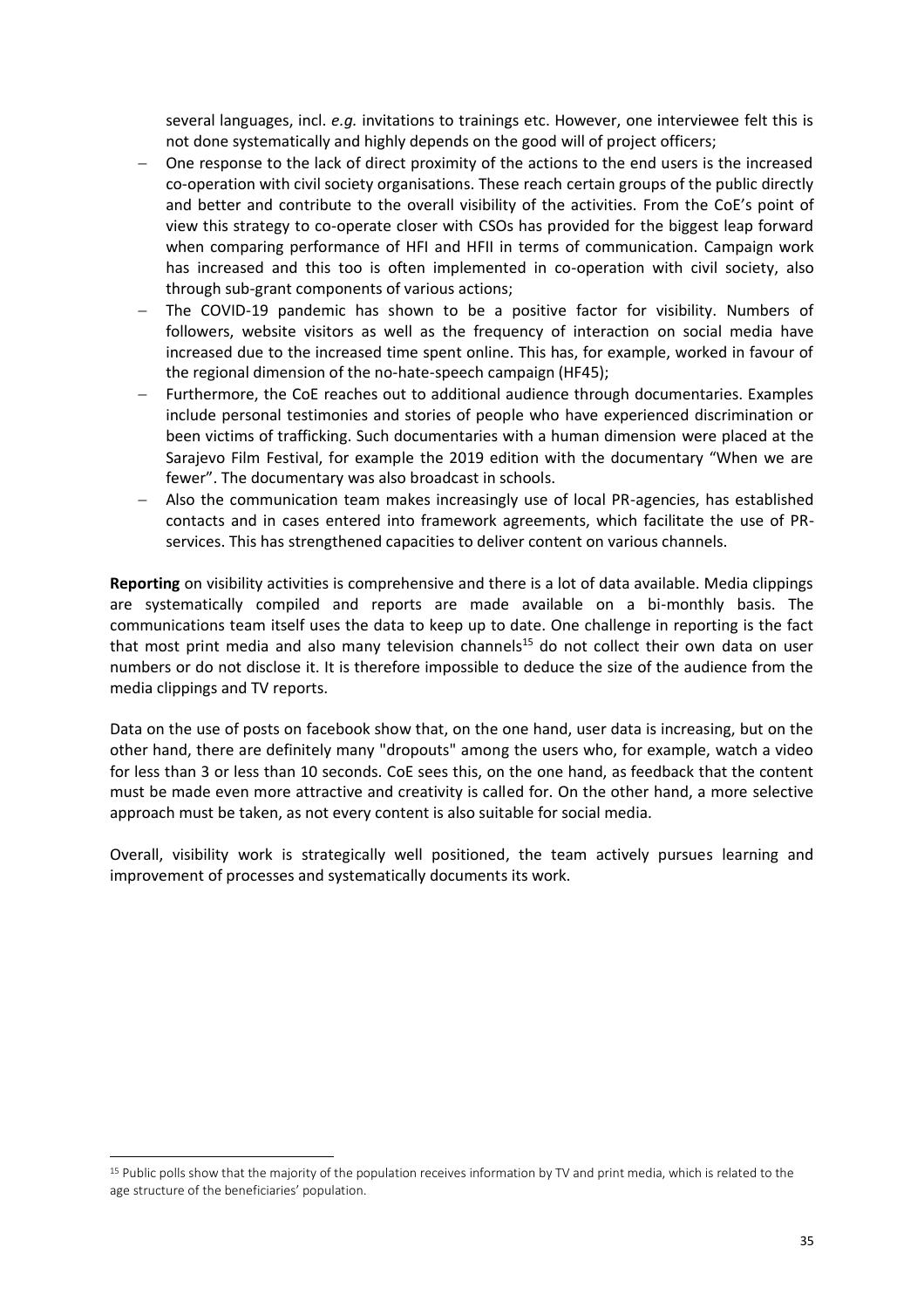# 3. Concluding Remarks and Recommendations

# Relevance and coherence

#### **Conclusions**

The mid-term evaluation confirms that the HFII focus and priorities are relevant to the priorities and needs of the Beneficiaries. Actions are in line with current or planned relevant sectoral policies, strategies or Action Plans. CoE standard-setting, advisory and monitoring bodies pave the way to operationalise priorities and design actions, as outlined in the Tri-Annual Plans of Actions (TAPAs). Knowledge gaps are addressed, prior to or during inception phase of an action, through needs assessments and/or expert input. The development and implementation of HFII actions are based on extensive stakeholder consultation and negotiation. Civil society actors are involved to varying degrees. The CoE facilitates consultative and steering processes of HFII actions well, including cases of disagreement between institions of the Beneficiaries. The mid-term evaluation further established coherence of HFII with five of the six EU Flagship Initiatives that guide the framework of engagement under the EU Strategy for the Western Balkans, in particular Flagship Initiative 1, addressing the rule of law.

#### **Recommendations**

1) HFII should continue its standard practice of following a participatory approach in design and implementation to ensure the relevance of the actions, and of the HFII overall.

# Effectiveness

#### **Conclusions**

There is evidence that HFII shows a high degree of effectiveness. Sample actions in all three Beneficiaries demonstrate some or good progress. Concrete outcomes were achieved in the improvement of legislative and policy frameworks and in the strengthening of beneficiary institutions' capacities to execute their mandates in line with CoE recommendations and EU standards. An important achievement in its own right is multi-stakeholder dialogue which was key to the development of the high level of trust characterising its co-operation with beneficiary institutions and the implementation of its actions. The added value and complementarity of regional actions can be confirmed as well as their contribution to networking, joint learning and exchange of expertise and good practice. On the whole actions have been well designed to ensure effectiveness. Actions with smaller financial envelopes such as in the area of anti-discrimination have formulated ambitious objectives and the expected results are covering thematic areas that could be developed into separate actions in order to achieve progress.

Although the Facility logframe formulates "citizen trust" as part of the desired final impact, increasing citizen awareness and involvement is insufficiently prominent and integrated as a specific component in HFII actions, complementing support to legislative reforms and strengthening of institutions. Such a third component could contribute to support broader societal change, thus ensuring the sustainability of action outcomes.

On the whole HFII actions have responded well to the COVID-19 related constraints. Regional actions have been more affected by restrictions than Beneficiary-specific actions. There is evidence that adjustments made in response to pandemic-related restrictions included technical solutions and programming adaptions. Certain challenges remain, including the implementation of some postponed or reduced activities as well as the effectiveness of IT-based/online implementation of activities.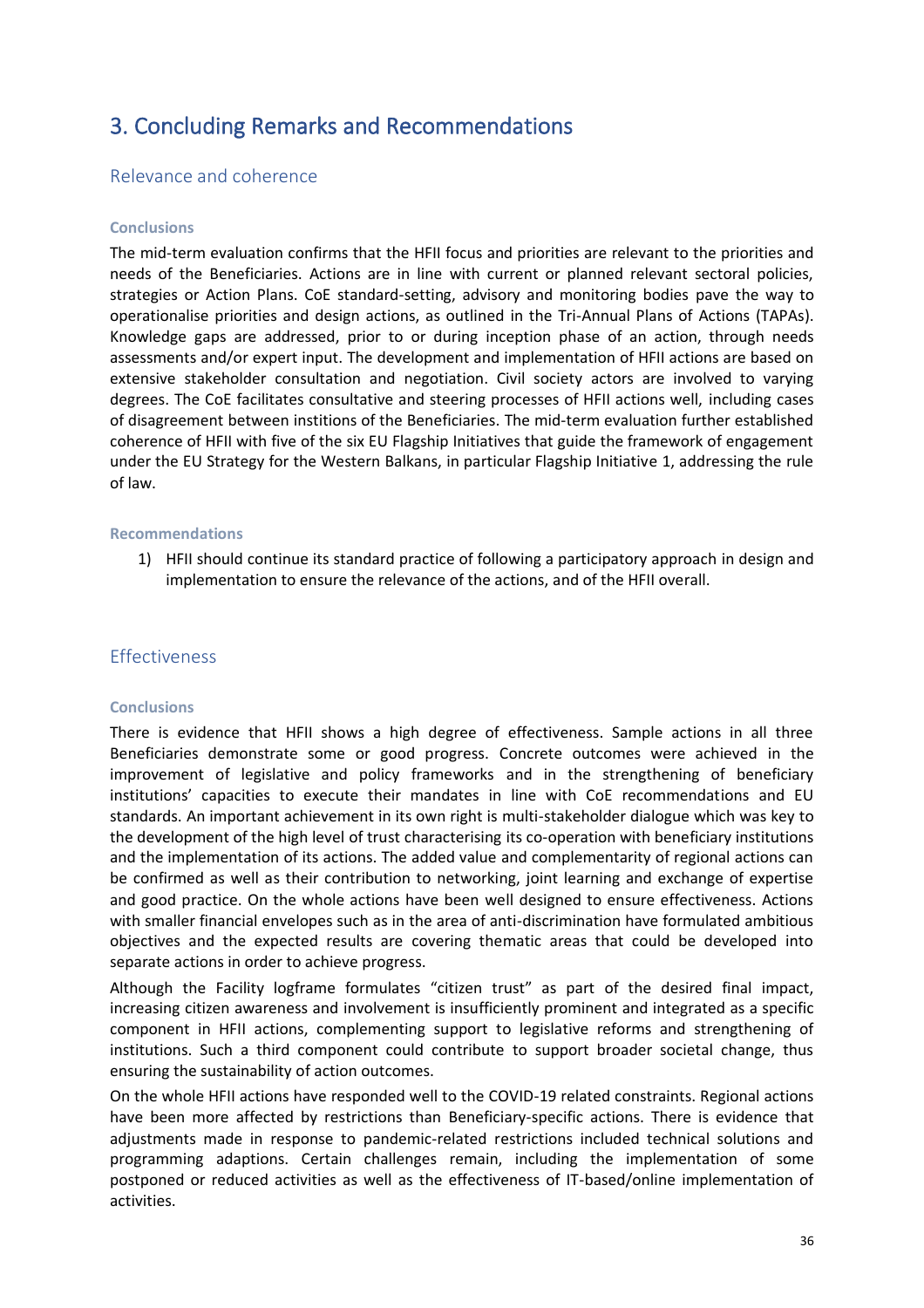The ECM can be seen as complementary to HFII actions. It allows HFII to flexibly expand beyond the objectives covered by the actions and brings in additional expertise on issues with a broader political dimension that cannot be solved through mere technical co-operation on legal matters. Interviews confirm that Venice Commission opinions delivered under the ECM were invaluable for reform processes, in particular in the absence of a functioning Constitutional Court in Albania. Beneficiary institutions appear not to be familiar with the ECM but request VC support directly through its Secretariat.

#### **Recommendations**

- 2) The CoE should reassess whether action goals and expected results in the thematic area of anti-discrimination have been set realistically in light of external constraints and, based on this, take the available budgetary resources into consideration.
- 3) Concerning regional actions, the CoE should assess where exchange can be expanded to generate learning from good practice from outside of the region *e.g.* on hate crime. Furthermore, CoE should review the added value of regional action exchange where relevant regional or European networks are already in place, in order to avoid duplication of efforts.
- 4) The CoE should integrate citizens' awareness and involvement as distinctive third component into the HF, complementing support to legislative reforms and institution strengthening. At action level this could be operationalised, for example, through the inclusion of linkages with the Education for All actions and/or by means of partnerships with other actors with campaigning expertise.
- 5) The CoE and DG NEAR should consider expanding the utilisation of the ECM budget line to support wider dissemination and communication of VC opinions to relevant stakeholders, in particular CSOs and the broader public; *e.g.* continue with translations of VC opinions into local languages or provide user-friendly digest/summary of the opinions and recommendations. This would increase transparency and avoid misinformation in the media and misuse by political interests.

# **Efficiency**

# **Conclusions**

The evaluation found that management and co-ordination of HF actions is efficient and responsive to changing context or needs. HFII co-ordination has put in place a number of measures to communicate and streamline the multi-layer management structure, including financial management and provides continuous guidance and support to the CoE Offices. Nevertheless, for some CoE Office staff there is at times a lack of clarity about decision-making and approval competences. Steering committees appear to be efficient instruments not only for oversight and management but for bringing the actions forward in terms of content and fostering co-operation of relevant partner institutions, including civil society actors. Monitoring and reporting works well at action and Beneficiary level. At action level, logframes are utilised by CoE staff across all sample Beneficiaries and provide a basis for monitoring progress of the actions. Some redundancies in reporting on activities and outputs are evident. At Beneficiary level, the TAPAs are an efficient tool for tracking the relevance of HFII intervention as well as progress of implementation on CoE monitoring bodies' recommendations. The Facility logframe is work in progress. The thematic grouping of the eight outcomes is understandable but complicates the monitoring of the Facility, in particular since it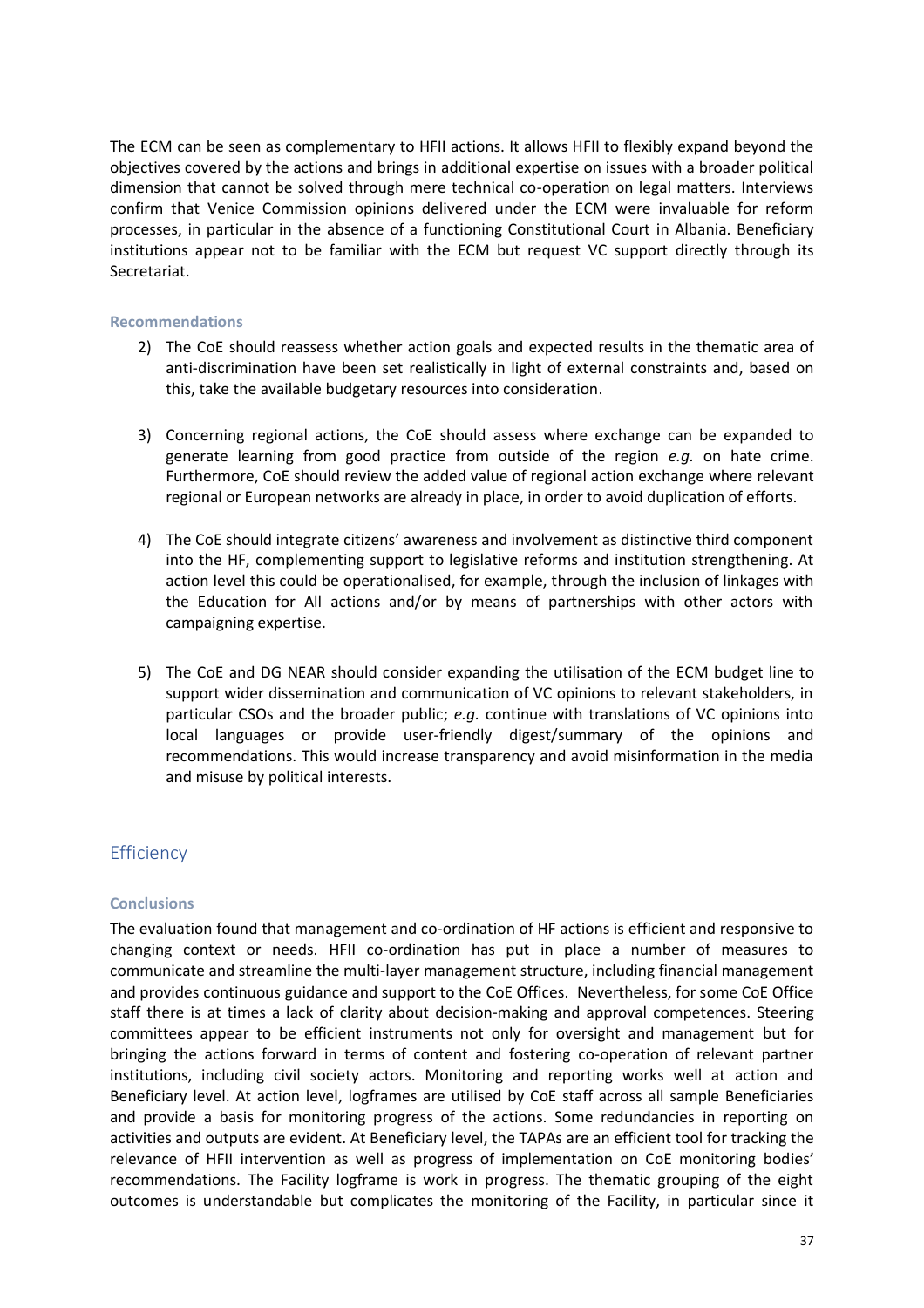concerns a total of seven Beneficiaries. Hence, the logframe document, which comprises currently 13 pages, is perceived as not user-friendly. There is unclarity on the utilisation of the logframe at Facility level.

# **Recommendations**

# *On steering:*

6) The CoE should continue its good practice in the management of its Steering Committees and press for the inclusion of civil society into action Steering Committees.

# *On monitoring:*

- 7) The CoE and DG NEAR should reassess the need for a Facility logframe and/or identify the exact purpose a Facility logframe should serve so that its design ensures easy utilisation.
- 8) In lieu of a Facility level logframe, the CoE and DG NEAR should consider introducing a logframe at Beneficiary level, with specific objectives to contribute to Beneficiary reform processes and outcomes on the basis of the thematic HFII areas. This logframe would be prepared in complementarity to TAPAs, to avoid any potential overlaps.
- 9) The CoE should systematically formulate indicators for each outcome along the core areas of intervention: (a) Legislation/policies in place, draft stage; (b) Institutions strengthened; (c) Facilitation of multi-stakeholder processes; (d) Citizen involvement and awareness-raising.
- 10) The CoE should aim to monitor outcomes of capacity-building and training components more systematically, applying a common monitoring approach across HFII. To that end, CoE should consider (a) developing practical guidelines for CoE staff and (b) supporting partner institutions in assessing the mid- to long-term training outcomes as part of their human resource management.

# *On reporting:*

- 11) The CoE should streamline its reporting template through the PMM in order to avoid repetitive description of outputs in annual and bi-monthly reports.
- 12) CoE should increase efforts on outcome reporting. Concerning annual reports this should include accumulative reporting: (a) the status of each expected outcome should be captured from its point of departure and subsequent progress, followed by (b) short indication of contribution of HFII and (c) a short indication of factors influencing the status of each outcome.
- 13) Reporting on outputs of training measures should not be based solely on absolute numbers but on percentages in order to get clarity on the coverage rate of the target groups.
- 14) Beyond the Horizontal Facility, CoE should aim for reporting of mid- to long-term approaches on certain sectors or themes. This concerns for example how institution building/strengthening might build on legislative changes which had been supported before. This would make long-term impact more visible and easier to understand for external stakeholders/donors, even if this is done exemplary or case based.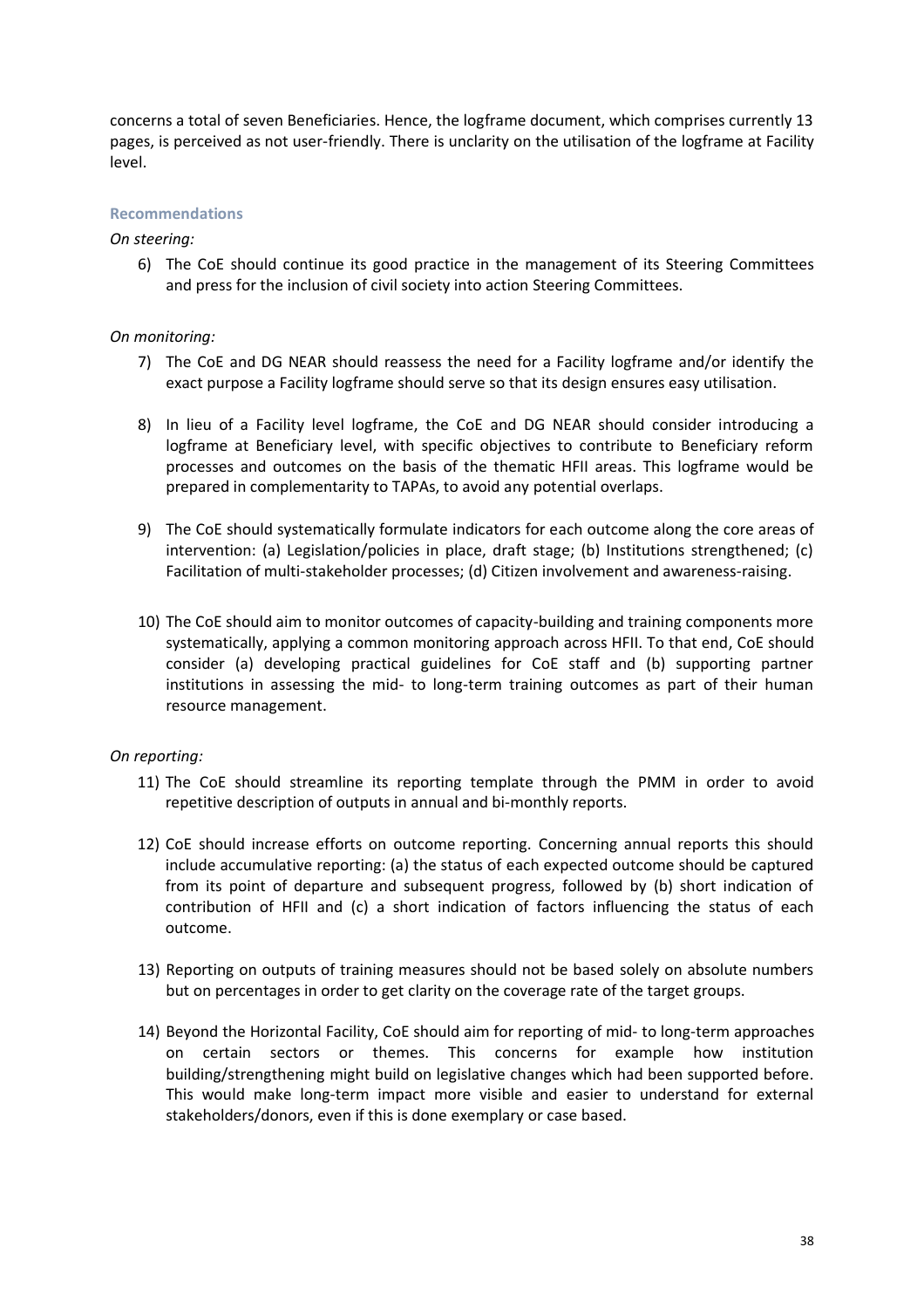# Added value

#### **Conclusions**

The CoE offers added value for both beneficiary institutions and the EU in a number of dimensions within the HF framework, its actions and beyond. The added value of the CoE for partner institutions encompasses CoE technical expertise and familiarity with regional context due to its long-standing presence in and engagement with the Beneficiaries. Equally important is that the CoE is seen as a neutral institution which puts it into the unique position to bring stakeholders to the table. The CoE is seen as a promoter of human rights and enabler for civil society participation, an area in which the CoE could generate further leverage, in light of the need to promote citizen participation and the accountability of beneficiary institutions.

The EU recognises the CoE as a counterpart on standards on the rule of law and human rights, who contributes to the advancement of the accession process in particular with regard to Chapters 23 and 24 with its expertise and as interlocutor to local institutions.

#### **Recommendations**

15) The CoE should leverage its good standing with beneficiary institutions and civil society to promote increased civil society participation; facilitate the collaboration of smaller, marginalised groups; and initiate a review of the 2010 recommendations of the Committee of Ministers to member states on measures to combat discrimination on grounds of sexual orientation or gender identity.

# Sustainability and impact prospects

#### **Conclusions**

A number of outputs and outcomes under HFII are likely to be sustained, in particular new or amended legislative frameworks and policies as well as domestic/sectoral strategies and Action Plans. Sustainability of capacity-building measures is likely in those cases when they are integrated into formal settings of beneficiary institutions, such as e.g. mandatory curricula. Products to support beneficiary institutions to execute their mandate contribute to sustainability and do not normally require further input. All in all sustainability prospects of institutions is the result of long-term commitment of the CoE which exceeds the life-cycles of HFI and HFII. Both CoE and beneficiary stakeholders are confident that the HFII will impact reform processes and help to meet the EU accession criteria. For stakeholders, the HFII is a key instrument to meet EU accession criteria, in particular with regard to Chapters 23 and 24. First evidence of HFII contribution to impact can be identified for all three sample Beneficiaries as documented in EU Reports and CoE monitoring reports.

#### **Recommendations**

16) The CoE should strengthen the extent to which HFII actions include elements of accountability and citizen participation to contribute to the sustainability of actions and to achieve real impact in terms of citizen trust.

# Transversal issues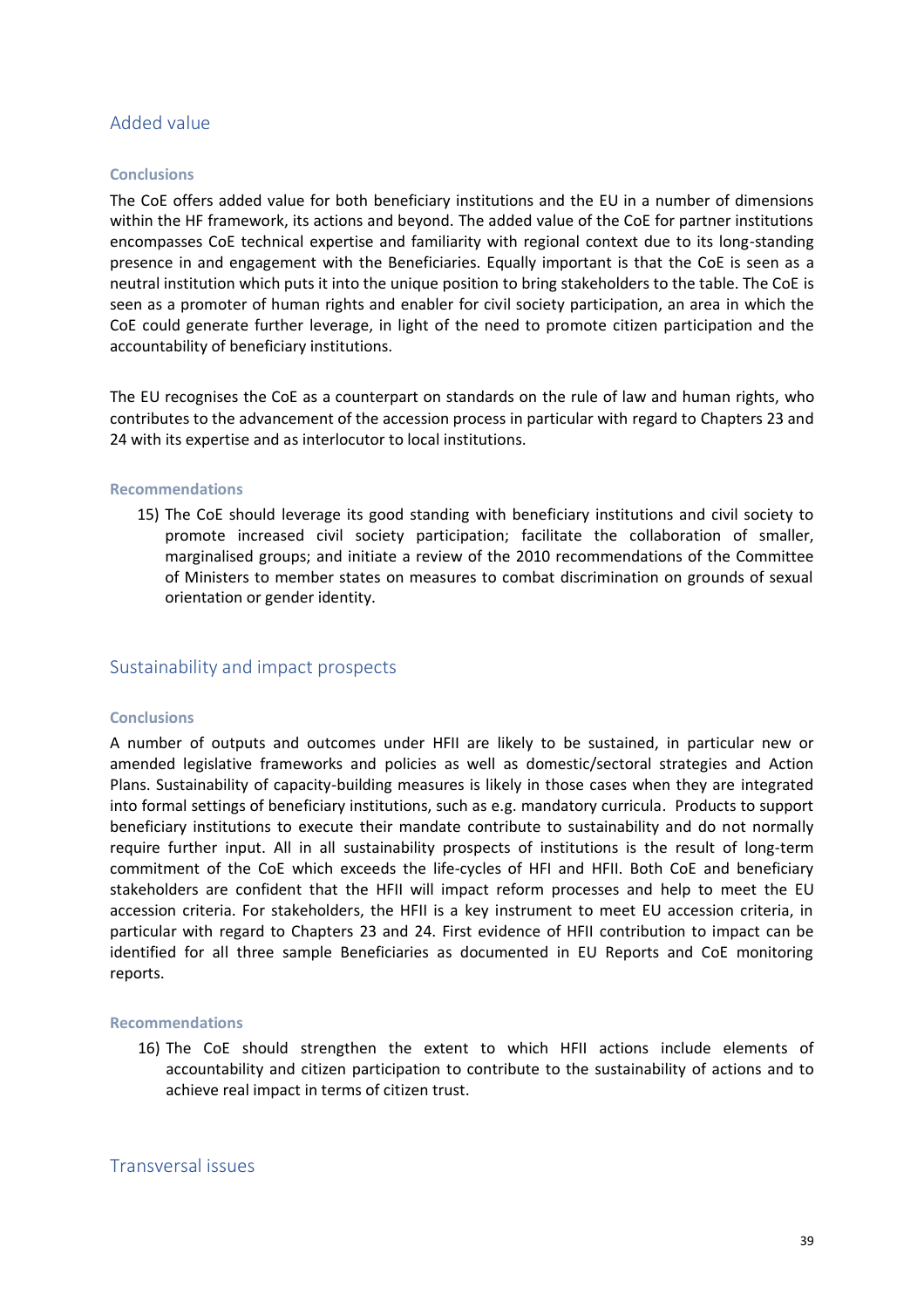#### **Conclusions**

Gender mainstreaming has been an integral part of the HFII through a set of different measures including 15 gender analyses. Compared to its application under HFI, gender mainstreaming has become a more systematic approach and integral part of the HFII action implementation cycle. Consequently, results have become more visible for partner institutions.

The HRA is integrated as transversal issue along the four principles of participation and inclusion; equality and non-discrimination; accountability; and transparency and access to information. Participation and inclusion are well covered through HFII, in particular through the various forms of CSO involvement. Equality and non-discrimination are not only addressed in actions with a direct focus on anti-discrimination but also through actions of other thematic areas. The inclusion of the principle of transparency and access to information is supported by CoE general visibility guidelines and measures that are implemented at HFII and actions' levels. Accountability, which is primarily understood as beneficiary relations in the context of CoE, can be seen as the principle which is not very systematically applied. Only a few actions pursue concrete measures to address accountability responsibilities of beneficiary institutions towards their citizens. On the whole HFII staff has benefited from the support provided by the Human Rights Advisor and respective capacities to apply a HRA have been strengthened since the start of HFII.

Measures on visibility within the Horizontal Facility are manifold and cover different areas such as establishing a visual identity, co-ordination and planning of communication work, provision of training and guidance to programme staff members, website and social media, media relations and public relations and campaigns and awareness raising. Overall, visibility work is strategically well positioned, the team actively pursues learning and improvement processes and systematically documents its work.

# **Recommendations**

# *On gender:*

- 17) Actions that have not yet conducted a gender analysis should do so, also in view of a forthcoming HFIII which will build on the current actions.
- 18) The CoE should continue the good practice to systematically review gender mainstreaming achievements and lessons learned at the end of HFII as an internal exercise in preparation for HFIII.

# *On human rights approach:*

- 19) The CoE should consider dedicating HFII funds to the continuation of Human Rights Advisor post to support the ongoing actions under HFII and to input into the systematic mainstreaming of human rights into the design of the future HFIII. This would also be of importance in light of recurring staff changes.
- 20) In order to strengthen the accountability component of the HRA the CoE should consider supporting beneficiary institutions to strengthen their accountability towards rights holders which is currently not a very prominent element in the Beneficiary-specific actions; *e.g.* carry out an analysis of levels of citizens access to information of Beneficiary institutions; include a distinctive component on communication with citizens into the planning of actions, or support the development of communication strategies.
- 21) For actions which have included local institutions or local multi-stakeholder mechanisms, the CoE should consider strengthening accountability through citizens' involvement through *e.g*.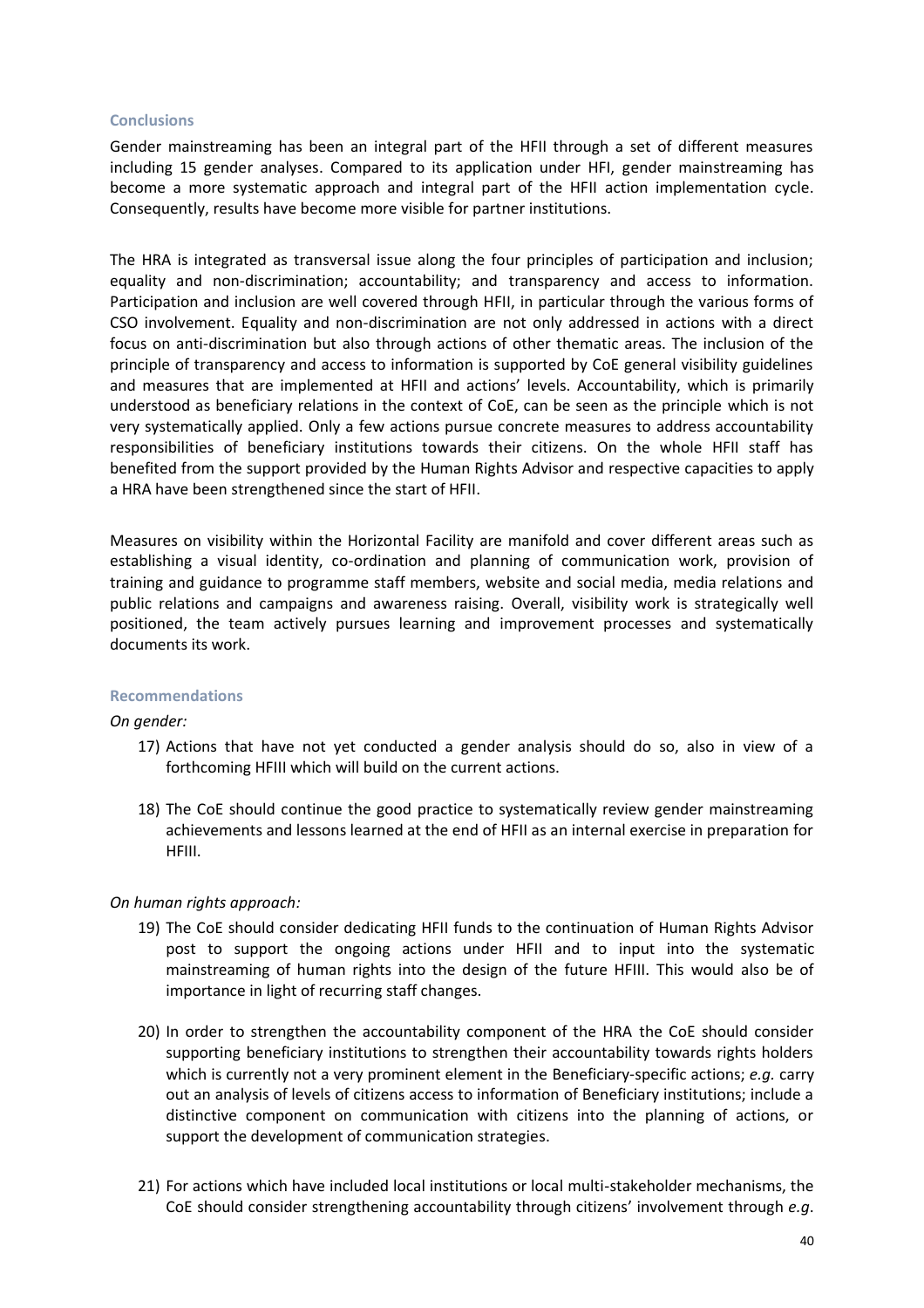the introduction of participatory budgeting approaches, by which citizens contribute to the design of budgets for local Action Plans or monitor budgeting and spending at local level. The participatory budgeting approach could be piloted in some communities where the CoE can build on good experience in the co-operation with CSOs. It is particularly relevant to action at the local level.

# *On visibility:*

22) CoE should consider organising visibility reporting in an accumulative way rather than stating bi-monthly figures. Relevant data on visibility - such as user figures, social media visibility, press releases, and newsletters - contributes to visualisation and analysis of processes and progress if presented in an accumulative report. No additional data needs to be collected, but data can be presented accumulative.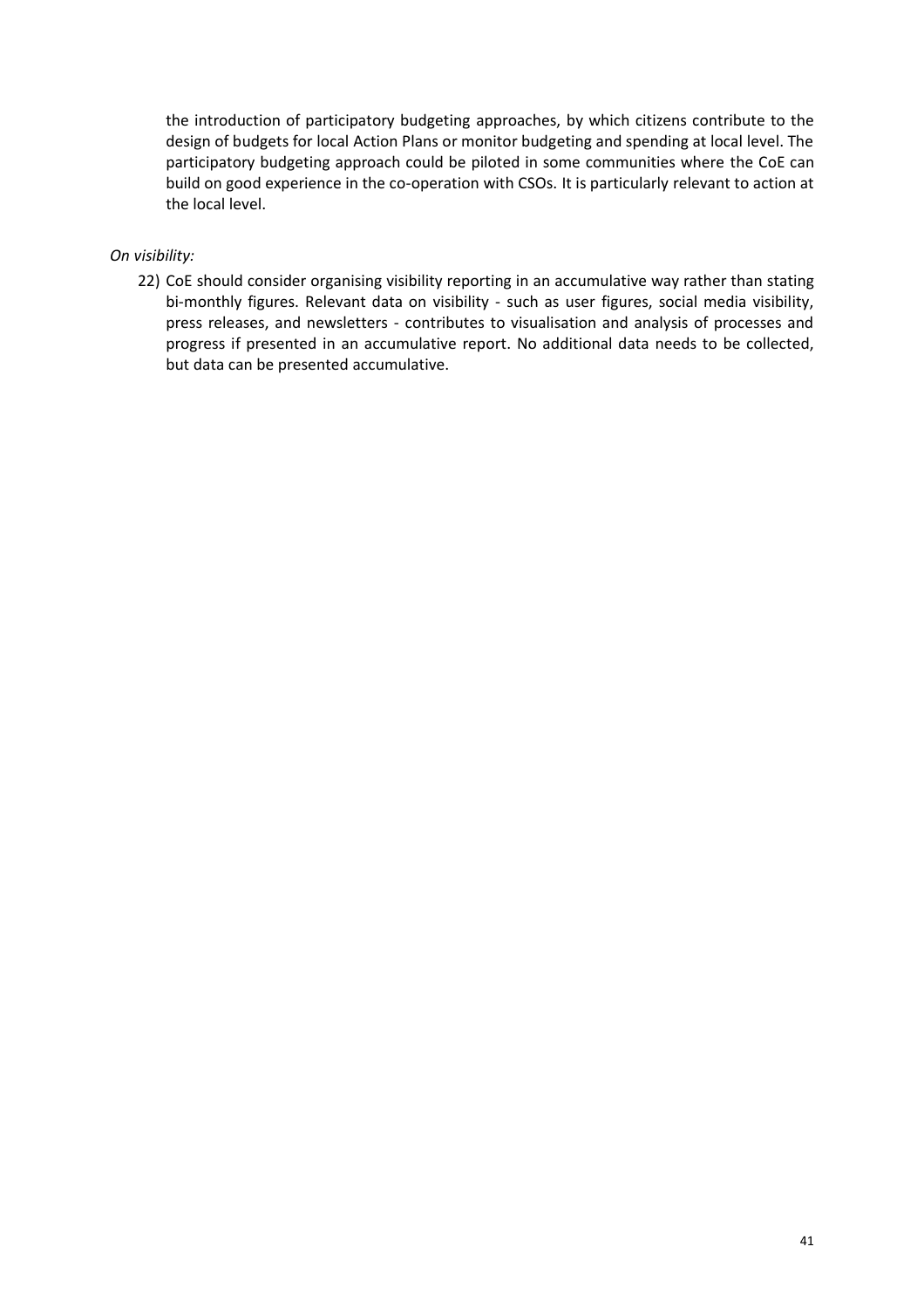# Annexes

# Annex I Evaluation Matrix

| <b>LEAD QUESTIONS</b>                                                                                                                                                                                           | <b>SUB-QUESTIONS</b>                                                                                                                 | <b>MEASURES/INDICATORS</b>                                                                                                                                                                                                               | <b>DATA COLLECTION</b><br><b>INSTRUMENT(S)</b>                          | <b>DATA SOURCES</b>                                                                                                      |
|-----------------------------------------------------------------------------------------------------------------------------------------------------------------------------------------------------------------|--------------------------------------------------------------------------------------------------------------------------------------|------------------------------------------------------------------------------------------------------------------------------------------------------------------------------------------------------------------------------------------|-------------------------------------------------------------------------|--------------------------------------------------------------------------------------------------------------------------|
| <b>EVALUATION CRIERIA: RELEVANCE</b>                                                                                                                                                                            |                                                                                                                                      |                                                                                                                                                                                                                                          |                                                                         |                                                                                                                          |
| 1. To what extent are<br>HFII actions in line with<br>needs and priority of<br>Beneficiaries?                                                                                                                   | 1.1 How adequate have the<br>consultation processes with<br>Beneficiaries been to identify<br>their needs and priorities?            | Scope and methodology of context<br>$\bullet$<br>analysis<br>Nature and extent of stakeholders' input<br>$\bullet$<br>into analysis<br>Extent to which relevant data was<br>$\bullet$<br>available and incorporated into the<br>analysis | Document review<br>$\bullet$<br>Stakeholder<br>$\bullet$<br>interviews  | Action, external<br>$\bullet$<br>policy/sector reports<br>CoE project staff,<br>$\bullet$<br><b>Beneficiary partners</b> |
|                                                                                                                                                                                                                 | 1.2 Do Beneficiaries perceive the<br>HFII priority areas and<br>interventions to be relevant?                                        | Stakeholders perceive HFII actions to be<br>relevant to sector/Beneficiary priorities                                                                                                                                                    | Stakeholder<br>$\bullet$<br>interviews                                  | <b>Beneficiary partners</b><br>$\bullet$                                                                                 |
| <b>EVALUATION PRIORITY: COHERENCE</b>                                                                                                                                                                           |                                                                                                                                      |                                                                                                                                                                                                                                          |                                                                         |                                                                                                                          |
| 2. To what extent has the<br>implementation of HFII<br>been coherent with the<br>EU Strategy for the<br>Western Balkans and<br>Beneficiary-specific<br>actions coherent with<br>HFII regional<br>interventions? | 2.1 To what extent has the<br>implementation of HFII been<br>coherent with EU Strategy for the<br>Western Balkans and its flagships? | Evidence of alignment of HFII priorities<br>$\bullet$<br>and actions with EU Strategy for the<br>Western Balkans and its flagships.                                                                                                      | Document review<br>$\bullet$<br><b>Interviews</b><br>$\bullet$          | HF II reports at action and<br>$\bullet$<br>overall HF levels<br>CoE/EU staff, Beneficiary<br>partners                   |
|                                                                                                                                                                                                                 | 2.2 To what extent are the<br>Beneficiary-specific actions of HFII<br>coherent with the regional ones?                               | Evidence of coherence and synergy of<br>$\bullet$<br>HFII Beneficiary-specific actions with HFII<br>regional interventions.                                                                                                              | Document review<br>$\bullet$<br>Stakeholder<br>$\bullet$<br>interviews. | HF II reports at overall HFII<br>framework and action<br>levels;<br>CoE staff, Beneficiary<br>partners                   |
| <b>EVALUATION PRIORITY: EFFICIENCY</b>                                                                                                                                                                          |                                                                                                                                      |                                                                                                                                                                                                                                          |                                                                         |                                                                                                                          |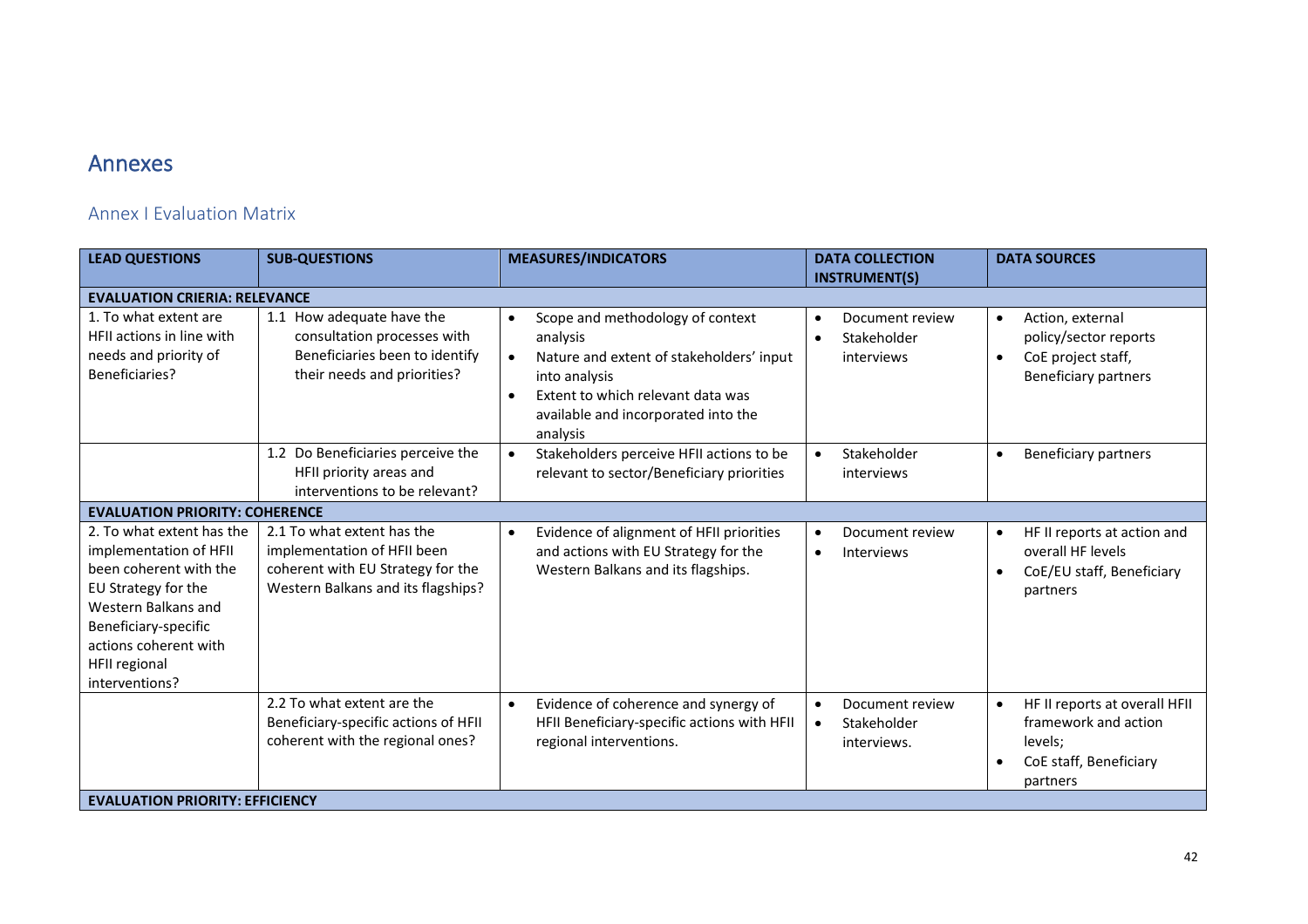| 3. Are HFII interventions<br>implemented efficiently?              | 3.1 Is the management and<br>oversight of HFII sample<br>actions appropriate to their<br>purpose and domestic<br>context? How might this be<br>improved?                                         | $\bullet$                           | Extent to which management and<br>oversight of HFII actions (e.g. Steering<br>Committees) is perceived as responsive<br>and efficient by stakeholders.                                                        | $\bullet$<br>$\bullet$              | Document review<br>Stakeholder<br>interviews            | $\bullet$              | HF II reports at framework<br>and action levels;<br>CoE, ODGP staff,<br><b>Beneficiary partners</b> |
|--------------------------------------------------------------------|--------------------------------------------------------------------------------------------------------------------------------------------------------------------------------------------------|-------------------------------------|---------------------------------------------------------------------------------------------------------------------------------------------------------------------------------------------------------------|-------------------------------------|---------------------------------------------------------|------------------------|-----------------------------------------------------------------------------------------------------|
|                                                                    | 3.2 Are monitoring and reporting<br>systems adequate for HFII<br>management and oversight?                                                                                                       | $\bullet$<br>$\bullet$              | Sound monitoring systems in place and<br>contribute timely, appropriate data to<br>HFII reports.<br>HF reports contribute to the effective<br>management and oversight at<br>framework and actions levels.    | $\bullet$<br>$\bullet$              | Document review<br>Stakeholder<br>interviews            | $\bullet$<br>$\bullet$ | HF II reports at framework<br>and action level<br>CoE, ODGP staff,<br><b>Beneficiary partners</b>   |
|                                                                    | 3.3 To what extent does the<br>monitoring mechanism and<br>logframe of HFII include RACER<br>indicators to measure progress<br>towards objectives?                                               | $\bullet$                           | Extent to which HFII logframe/sample<br>action logframes include RACER<br>indicators                                                                                                                          | $\bullet$                           | Document review                                         | $\bullet$              | HFII project management<br>documents at framework<br>and action levels                              |
|                                                                    | 3.4 To what extent have the<br>recommendations of the<br>Evaluation of HFI been<br>implemented?                                                                                                  | $\bullet$<br>$\bullet$<br>$\bullet$ | Management response produced<br>Follow-up plan for accepted<br>recommendations<br>Extent to which there is evidence that<br>accepted recommendations of HFI<br>evaluation have been implemented.              | $\bullet$<br>$\bullet$              | Document review<br>Stakeholder<br>interviews.           | $\bullet$<br>$\bullet$ | HF II reports at framework<br>and action levels;<br>CoE staff, Beneficiary<br>partners.             |
| <b>EVALUATION CRITERIA: EFFECTIVENESS</b>                          |                                                                                                                                                                                                  |                                     |                                                                                                                                                                                                               |                                     |                                                         |                        |                                                                                                     |
| 4. To what extent has the<br>HFII been implemented<br>effectively? | 4.1 To what extent have the<br>sample interventions achieved<br>results with regard to strengthened<br>institutional capacities and practice<br>and/or improved policy/legislative<br>framework? | $\bullet$                           | Evidence of sample actions having<br>achieved legislative/policy change,<br>institutional strengthening and/or<br>adopting practice<br>Extent to which results build on<br>achievements of HFI                | $\bullet$<br>$\bullet$<br>$\bullet$ | Document review<br>Stakeholder<br>interviews.<br>Survey |                        | HFII reports at framework<br>and action level;<br>CoE staff, Beneficiary<br>partners                |
|                                                                    | 4.2 Does HFII provide effective<br>support to Beneficiaries to respond<br>to CoE monitoring<br>recommendations?                                                                                  | $\bullet$<br>$\bullet$              | Extend to which CoE monitoring<br>recommendations are reflected in the<br>action design<br>Extent to which stakeholders confirm<br>that actions contribute to address CoE<br>monitoring body recommendations. | $\bullet$<br>$\bullet$              | Document review<br>Stakeholder<br>interviews            | $\bullet$              | CoE/EU project<br>management<br>documentation<br><b>Beneficiary partners</b>                        |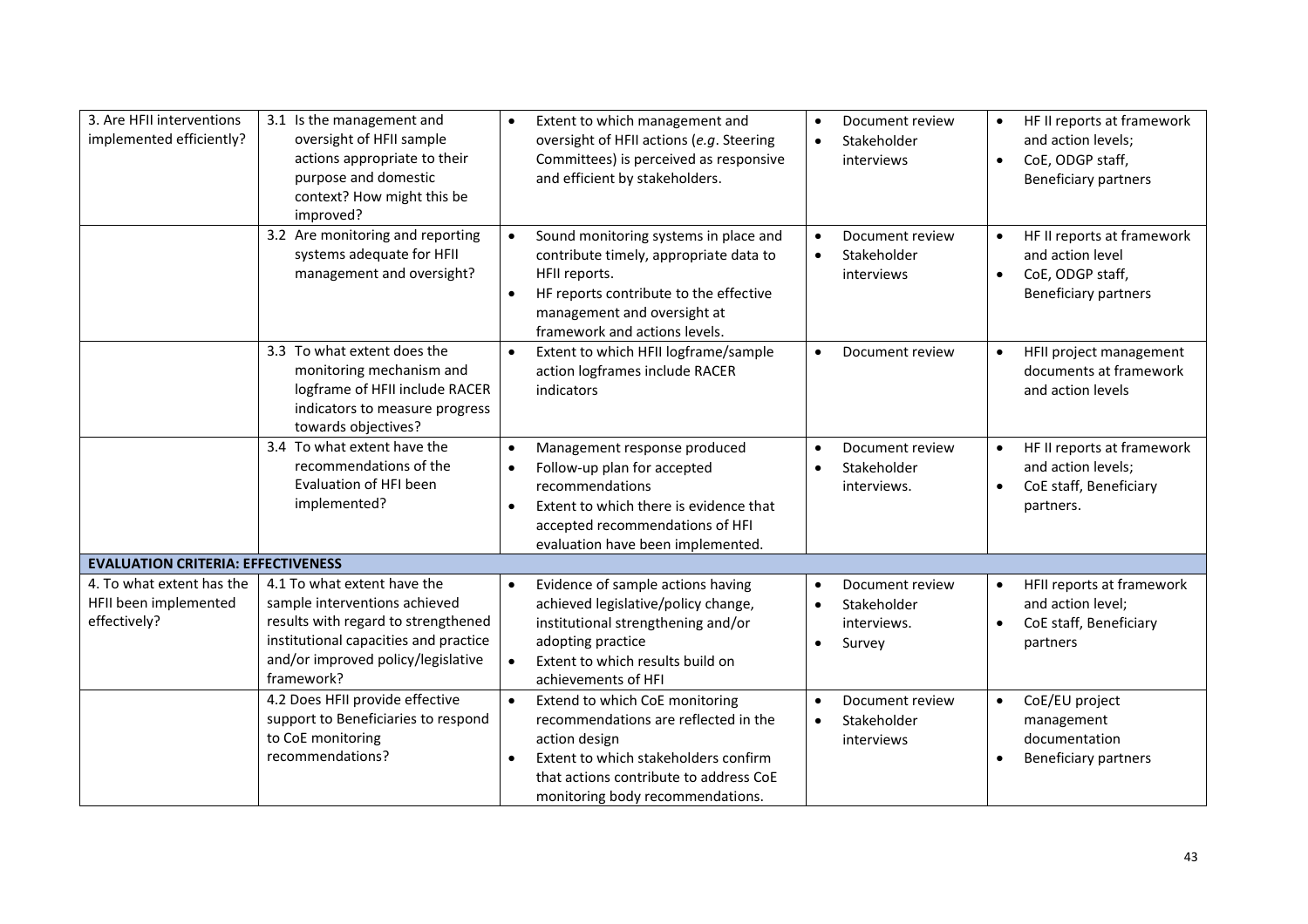|                                                                                                                                                                                                                                           | 4.3 To what extent has the sample<br>action been able to adapt its<br>working methods and approach to<br>the context of the COVID-19<br>pandemic related restrictions?<br>What was the impact of the COVID-<br>19 pandemic related restriction<br>measures on the programme's<br>implementation? | Evidence of effects of COVID-19 related<br>$\bullet$<br>restrictions on the implementation and<br>outcomes of sample actions.<br>Evidence of adaptation of HFII actions.<br>$\bullet$          | Document review<br>Stakeholder<br>$\bullet$<br>interviews               | CoE/EU project<br>$\bullet$<br>management<br>documentation<br>CoE project staff;<br>$\bullet$<br><b>Beneficiary partners</b> |
|-------------------------------------------------------------------------------------------------------------------------------------------------------------------------------------------------------------------------------------------|--------------------------------------------------------------------------------------------------------------------------------------------------------------------------------------------------------------------------------------------------------------------------------------------------|------------------------------------------------------------------------------------------------------------------------------------------------------------------------------------------------|-------------------------------------------------------------------------|------------------------------------------------------------------------------------------------------------------------------|
|                                                                                                                                                                                                                                           | 4.4 Which other internal and<br>external factors enhanced or<br>hindered the performance and<br>results of HFII actions?                                                                                                                                                                         | Identification of factors that have<br>$\bullet$<br>influenced the performance and<br>effectiveness of HFII actions.                                                                           | Document review<br>Stakeholder<br>interviews.                           | HF II reports at framework<br>$\bullet$<br>and action levels;<br>CoE staff, Beneficiary<br>partners                          |
|                                                                                                                                                                                                                                           | 4.5 What are the strengths and<br>weaknesses of the ECM<br>component of HFII?                                                                                                                                                                                                                    | Identification of factors influencing the<br>$\bullet$<br>effective deployment and use of ECM<br>legal/expert advice.<br>Stakeholder recommendations to<br>$\bullet$<br>improve the mechanism. | Document review;<br>Stakeholder<br>$\bullet$<br>interviews.             | HF II reports at action level<br>CoE staff, Beneficiary<br>$\bullet$<br>partners                                             |
|                                                                                                                                                                                                                                           | 4.6 To what extent have regional<br>interventions improved the<br>exchange of learning and best<br>practice in thematic areas?                                                                                                                                                                   | Evidence of regional interventions<br>$\bullet$<br>contributing to shared learning and good<br>practice.                                                                                       | Document review<br>$\bullet$<br>Stakeholder<br>$\bullet$<br>interviews. | HF II reports at framework<br>$\bullet$<br>and action levels;<br>CoE staff, Beneficiary<br>$\bullet$<br>partners             |
| <b>EVALUATION CRITERIA: ADDED VALUE</b>                                                                                                                                                                                                   |                                                                                                                                                                                                                                                                                                  |                                                                                                                                                                                                |                                                                         |                                                                                                                              |
| 5. To what extent was<br>the Council of Europe<br>able to demonstrate its<br>added value in providing<br>technical assistance<br>tailored to help<br>Beneficiaries in achieving<br>an increased compliance<br>with European<br>standards? | 5.1. How do Beneficiary partners<br>and the EU perceive the added<br>value of co-operation with the CoE<br>in increasing compliance of<br>Beneficiaries with European<br>standards?                                                                                                              | Evidence of Beneficiary and EU partners<br>$\bullet$<br>identifying CoE added value.                                                                                                           | Beneficiary partner<br>interviews.                                      | Beneficiary and EU<br>partners                                                                                               |
|                                                                                                                                                                                                                                           | <b>EVALUATION CRITERIA: IMPACT AND SUSTAINABILITY PROSPECTS</b>                                                                                                                                                                                                                                  |                                                                                                                                                                                                |                                                                         |                                                                                                                              |
| 6. Are results of the HFII<br>actions likely to be                                                                                                                                                                                        | 6.1 To what extent are the<br>achievements of the sample                                                                                                                                                                                                                                         | Stakeholders' appraisal on the<br>$\bullet$<br>extent to which results of the                                                                                                                  | Document review<br>Stakeholder<br>$\bullet$                             | HF II reports at framework<br>and action levesl; EU                                                                          |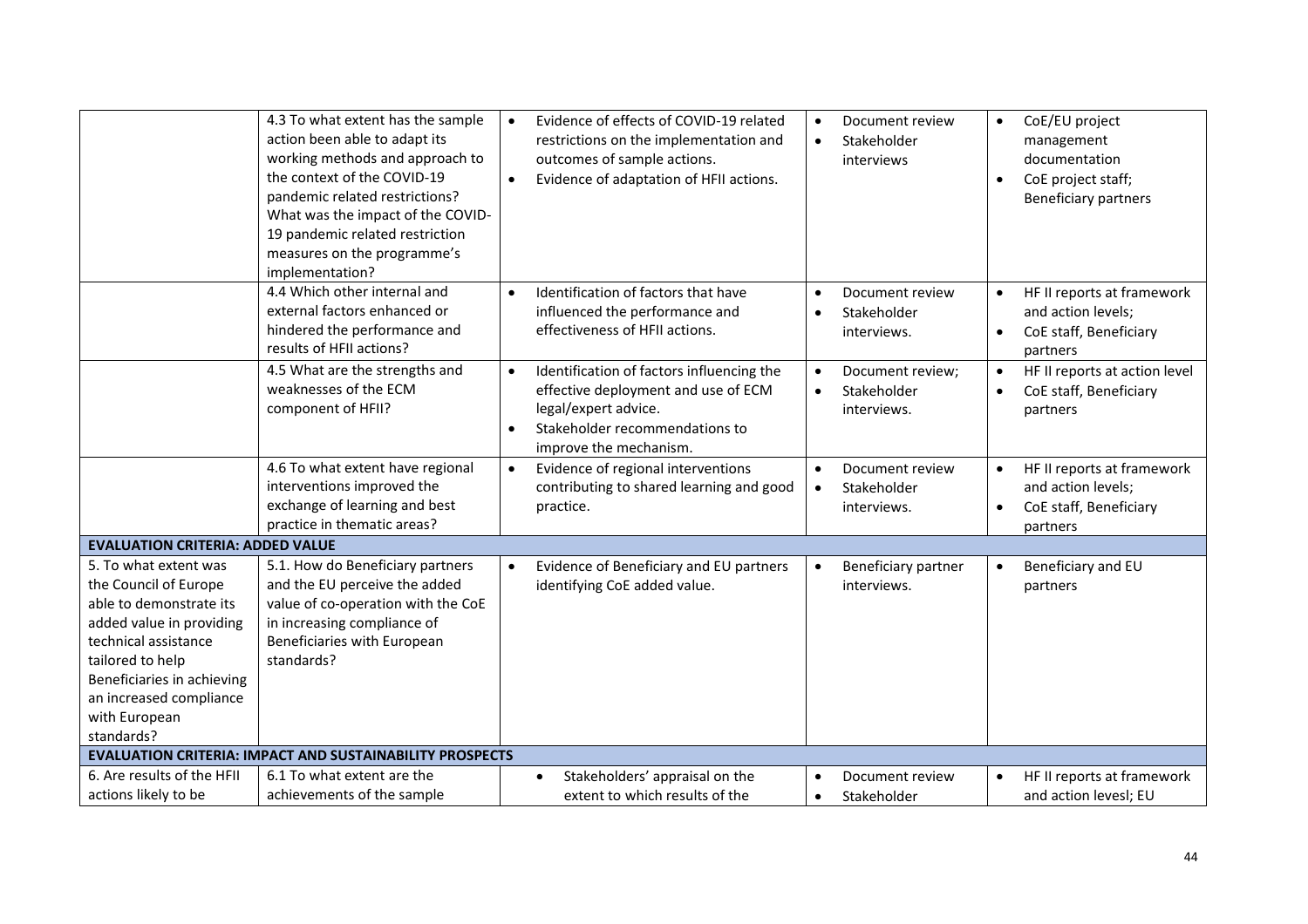| sustainable and<br>contribute to reform<br>processes (specific<br>objective) and<br>compliance with CoE<br>standards and the EU<br>acquis? (Impact) | actions likely to be sustainable<br>over time?                                                                                                     | sample actions are likely to be<br>sustainable without further financial<br>or technical support.                                                                                                                                 | interviews                                                             | progress reports; CoE<br>monitoring reports.<br>CoE staff, Beneficiary<br>partners; resource persons.                                                                                  |
|-----------------------------------------------------------------------------------------------------------------------------------------------------|----------------------------------------------------------------------------------------------------------------------------------------------------|-----------------------------------------------------------------------------------------------------------------------------------------------------------------------------------------------------------------------------------|------------------------------------------------------------------------|----------------------------------------------------------------------------------------------------------------------------------------------------------------------------------------|
|                                                                                                                                                     | 5.2 To what extent is the sample<br>actions likely to contribute to<br>reform processes and compliance<br>with CoE standards and the EU<br>acquis? | Stakeholders' appraisal on the<br>$\bullet$<br>extent to which sample actions is<br>likely to contribute to reform<br>processes and compliance with CoE<br>standards and the EU acquis                                            | Stakeholder<br>$\bullet$<br>interviews<br>Survey<br>$\bullet$          | HF II reports at framework<br>$\bullet$<br>and action levels; EU<br>progress reports; CoE<br>monitoring reports.<br>CoE staff, Beneficiary<br>$\bullet$<br>partners; resource persons. |
| <b>EVALUATION CRITERIA: TRANSVERSAL ISSUES</b>                                                                                                      |                                                                                                                                                    |                                                                                                                                                                                                                                   |                                                                        |                                                                                                                                                                                        |
| 6. Do the sample actions<br>effectively integrate<br>transversal issues?                                                                            | 6.1 Do HF actions effectively<br>integrate civil society perspectives<br>and participation?                                                        | Evidence of consultation with and<br>$\bullet$<br>participation of civil society in the<br>development and implementation of<br>HFII actions.<br>Civil society perception on their<br>$\bullet$<br>involvement into HFII actions. | Document review<br>Stakeholder<br>$\bullet$<br>interviews.             | HF II reports at action level;<br>CoE staff, Beneficiary<br>$\bullet$<br>partners; civil society                                                                                       |
|                                                                                                                                                     | 6.2 Do the design and<br>implementation of HFII actions<br>mainstream gender, and<br>incorporate gender analyses?                                  | Evidence of gender mainstreaming in<br>$\bullet$<br>HFII actions;<br>Evidence of gender analyses<br>$\bullet$<br>incorporated in HFII actions.<br>Evidence of gender disaggregated<br>$\bullet$<br>outcomes in HFII reports.      | Document review<br>Stakeholder<br>$\bullet$<br>interviews              | HF II reports at framework<br>and action levels;<br>CoE staff, Beneficiary<br>partners                                                                                                 |
|                                                                                                                                                     | 6.3 To what extent have the design<br>and implementation of HFII actions<br>incorporated a human rights<br>perspective?                            | Evidence of a human rights perspective<br>$\bullet$<br>being incorporated in HFII actions.                                                                                                                                        | Document review<br>$\bullet$<br>Stakeholder<br>$\bullet$<br>interviews | HF II reports at framework<br>$\bullet$<br>and action levels;<br>CoE staff, Beneficiary<br>partners; civil society                                                                     |
|                                                                                                                                                     | 6.4 To what extent has the<br>implementation of HFII been made<br>visible to relevant stakeholders?                                                | Communication plans with clear aims,<br>$\bullet$<br>channels and target audiences in place;<br>Evidence of HFII actions communicating<br>$\bullet$<br>through electronic media, press etc;                                       | Document review<br>Stakeholder<br>$\bullet$<br>interviews.             | HF II reports at framework<br>$\bullet$<br>and action levels;<br>CoE staff, Beneficiary<br>$\bullet$<br>partners; civil society                                                        |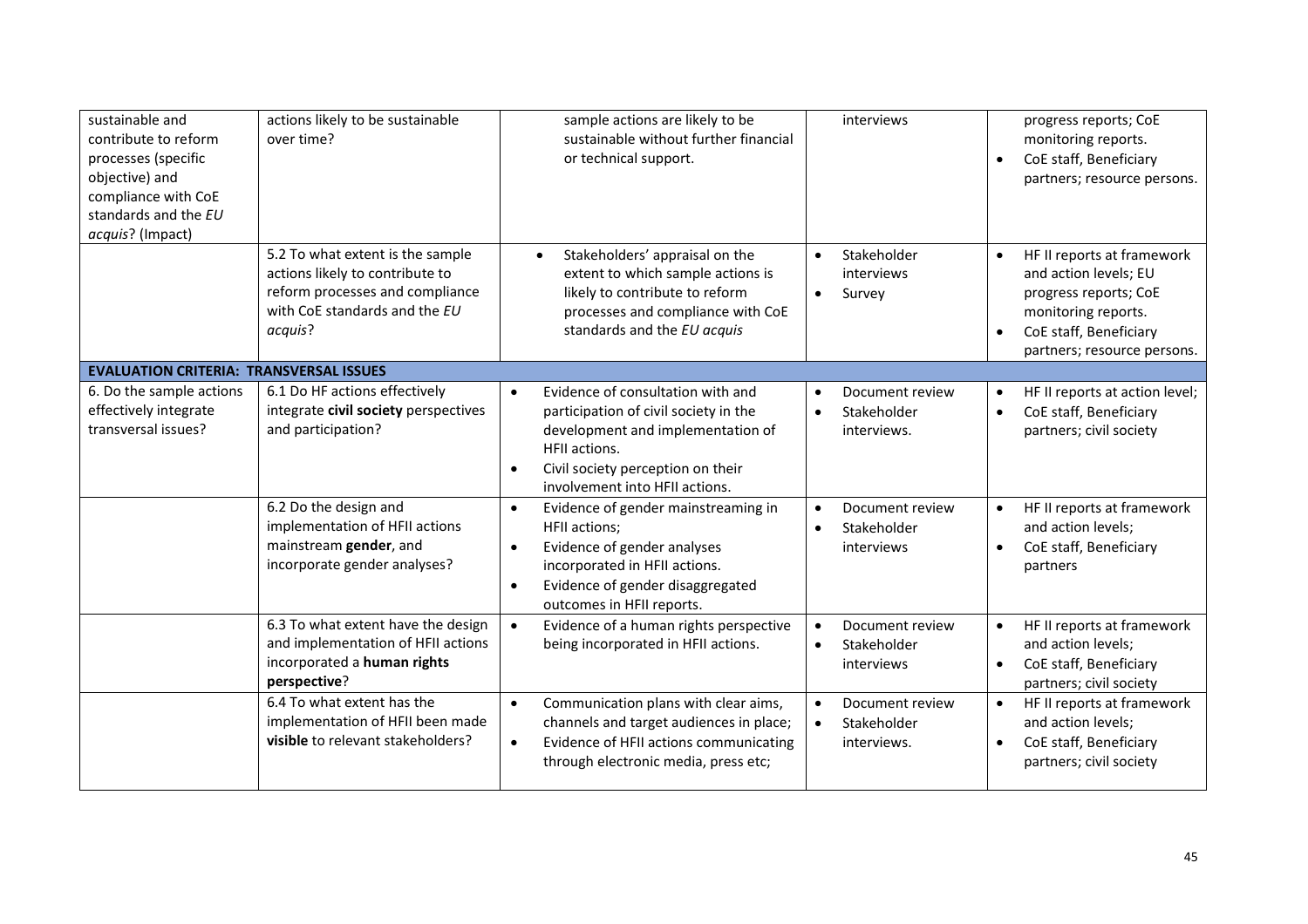# Annex II List of sample actions

| Id              | Action                                                                                              | Beneficiary                          | Regional<br>Dimension |
|-----------------|-----------------------------------------------------------------------------------------------------|--------------------------------------|-----------------------|
|                 | THEME 1: ENSURING JUSTICE                                                                           |                                      |                       |
| HF1             | Strengthening the quality and efficiency of justice in Albania (SEJ III)                            | Albania                              | <b>HF39</b>           |
| HF3             | Enhancing the protection of human rights of prisoners in Albania                                    | Albania                              | <b>HF38</b>           |
| HF7             | Improved procedural safeguards in judicial proceedings in Montenegro                                | Montenegro                           | HF42,43               |
| <b>HF10</b>     | Strengthening the effective legal remedies to human rights violations in<br>Serbia                  | Serbia                               | HF41,42,43            |
| <b>HF11</b>     | Enhancing the human rights protection for detained and sentenced<br>persons in Serbia               | Serbia                               | <b>HF38</b>           |
|                 | THEME 2: FIGHTING CORRUPTION, ECONOMIC & ORGANISED CRIME                                            |                                      |                       |
| <b>HF15</b>     | Action against economic crime in Albania                                                            | Albania                              | <b>HF44</b>           |
| HF44            | Action against economic crime in South East Europe - Regional                                       | <b>Western Balkans</b><br>and Turkey |                       |
|                 | THEME 3: PROMOTING ANTI-DISCRIMINATION & PROTECTION OF RIGHTS<br>OF VULNERABLE GROUPS               |                                      |                       |
| <b>HF18</b>     | Promoting diversity and equality in Albania                                                         | Albania                              | <b>HF45</b>           |
| <b>HF23</b>     | Promotion of diversity and equality in Montenegro                                                   | Montenegro                           | <b>HF45</b>           |
| HF24            | Quality education for all (QUALITY ED - MONTENEGRO)                                                 | Montenegro                           |                       |
| <b>HF25</b>     | Promotion of diversity and equality in Serbia                                                       | Serbia                               | <b>HF45</b>           |
| <b>HF26</b>     | Preventing and combating trafficking in human beings in Serbia                                      | Serbia                               |                       |
| <b>HF45</b>     | Promotion of diversity and equality in the Western Balkans                                          | <b>Western Balkans</b>               |                       |
|                 | THEME 4: FREEDOM OF EXPRESSION/MEDIA                                                                |                                      |                       |
| <b>HF35</b>     | Freedom of expression and freedom of the media in Montenegro<br>(JUFREX)                            | Montenegro                           | HF41,46               |
| <b>HF36</b>     | Freedom of expression and freedom of the media in Serbia (JUFREX)                                   | Serbia                               | HF41                  |
|                 | SPECIFIC REGIONAL INTERVENTIONS                                                                     |                                      |                       |
| <b>HF</b><br>38 | Enhancing penitentiary capacities in addressing radicalisation in prisons in<br>the Western Balkans | Western Balkans                      |                       |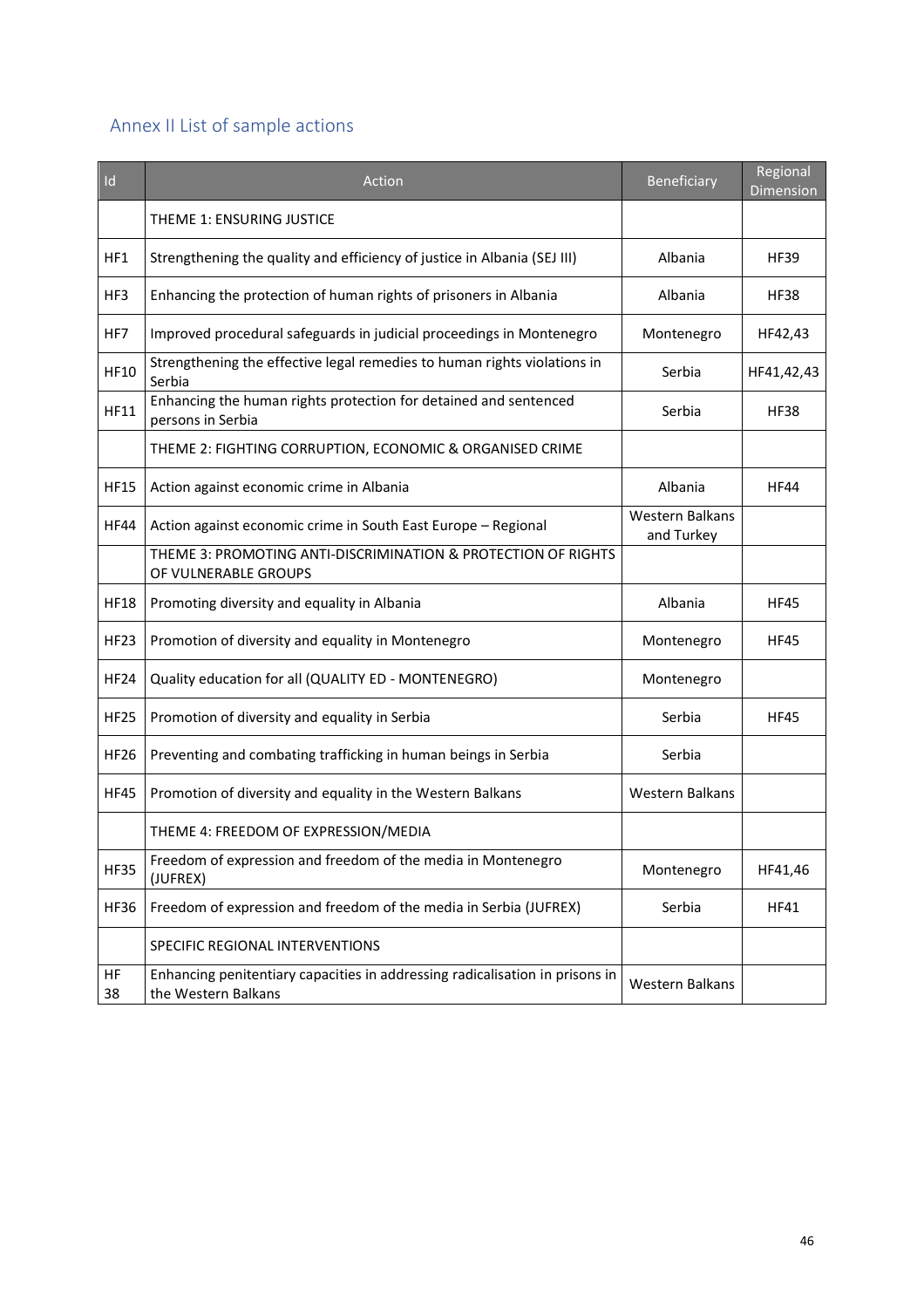# Annex III List of Interviewees

#### **EU EUD**

- 1. Silvija Panovic Diuric, HF Focal Point EUD Serbia
- 2. Alessandro Angius, HF Focal Point EUD Albania
- 3. Lenka Vitkova, Head of Section for Rule of Law and Good Governance, EUD Albania
- 4. Annelies Vanwymelbeke, Programme Officer, Good Governance and Rule of Law, EUD Albania
- 5. Artes Butka, Policy Officer, EUD Albania
- 6. Mladenka Tesic, EUD HFII Co-ordinator (EEAS-PODGORICA), Montenegro

#### **DG NEAR:**

- 7. Kay Binder, Horizontal Facility focal point, DG NEAR (D5), European Commission,
- 8. Emma Asciutti, former Programme Manager Rule of Law, Migration, DG NEAR (D5), European Commission

#### **CoE Co-ordination & Cross-Cutting Themes**

#### **HF Co-ordination:**

9. Katerina Markovova, HF Co-ordinator

#### **Gender:**

10. Arezo Banafsheh, Gender mainstreaming Advisor

**Human Rights:**

11. Jennifer Jokstad, Human Rights Advisor

#### **Visibility**

- 12. Besnik Baka, Regional Communication Officer
- 13. Marija Simic, Regional Communication Officer
- 14. Pauline Cadeac, Communication Officer

#### **PMM:**

15. Izabela Chabrowska, Senior Project Officer

# **Expertise Co-Ordination Mechanism (ECM):**

- 16. Simona Granata-Menghini, Secretary of the Commission a.i. Secretariat of the Enlarged Agreement on Democracy through law (Venice Commission), Council of Europe
- 17. Vasilika Hysi, Deputy Speaker of the Parliament of Albania
- 18. Dr. Mentor Borovci, Director of the Legal Office in the Office of the Prime Minister of Kosovo
- 19. Krenare Bektashi-Muçolli, Senior Development Assistance Officer, Development Co-operation Office, Office of the Prime Minister, Kosovo

# **ALBANIA**

**CoE**

- 20. Jutta Gutzkow, Head of Coe Office in Tirana
- 21. Olsi Dekovi, TAPA Co-ordinator, Deputy Head of CoE Office in Tirana
- 22. Roland Gjoni, Project Co-ordinator (HQ)
- 23. Laura Muca, Senior Project Officer (Tirana)
- 24. Larisa Bykova, Programme Co-ordinator (HQ)
- 25. Antuen Skenderi, Senior Project Officer (Tirana)
- 26. Evgeni Evgeniev, Programme Manager (HQ)
- 27. Liljana Kaci, Senior Project Officer (Tirana)
- 28. Angela Longo, Programme Co-ordinator (HQ)
- 29. Iva Coku, Project Officer (Tirana)

# **Beneficiary Institutions**

**HF1**

- 30. Helena Papa, Chief of Staff of High Judicial Council
- 31. Sokol Berberi, Head of continuous training, School of Magistrates

**HF3**

- 32. Edis Ibrahimi, Advisor to the Minister of Justice
- 33. Ermonela Xhafa, Commissioner at People's Advocate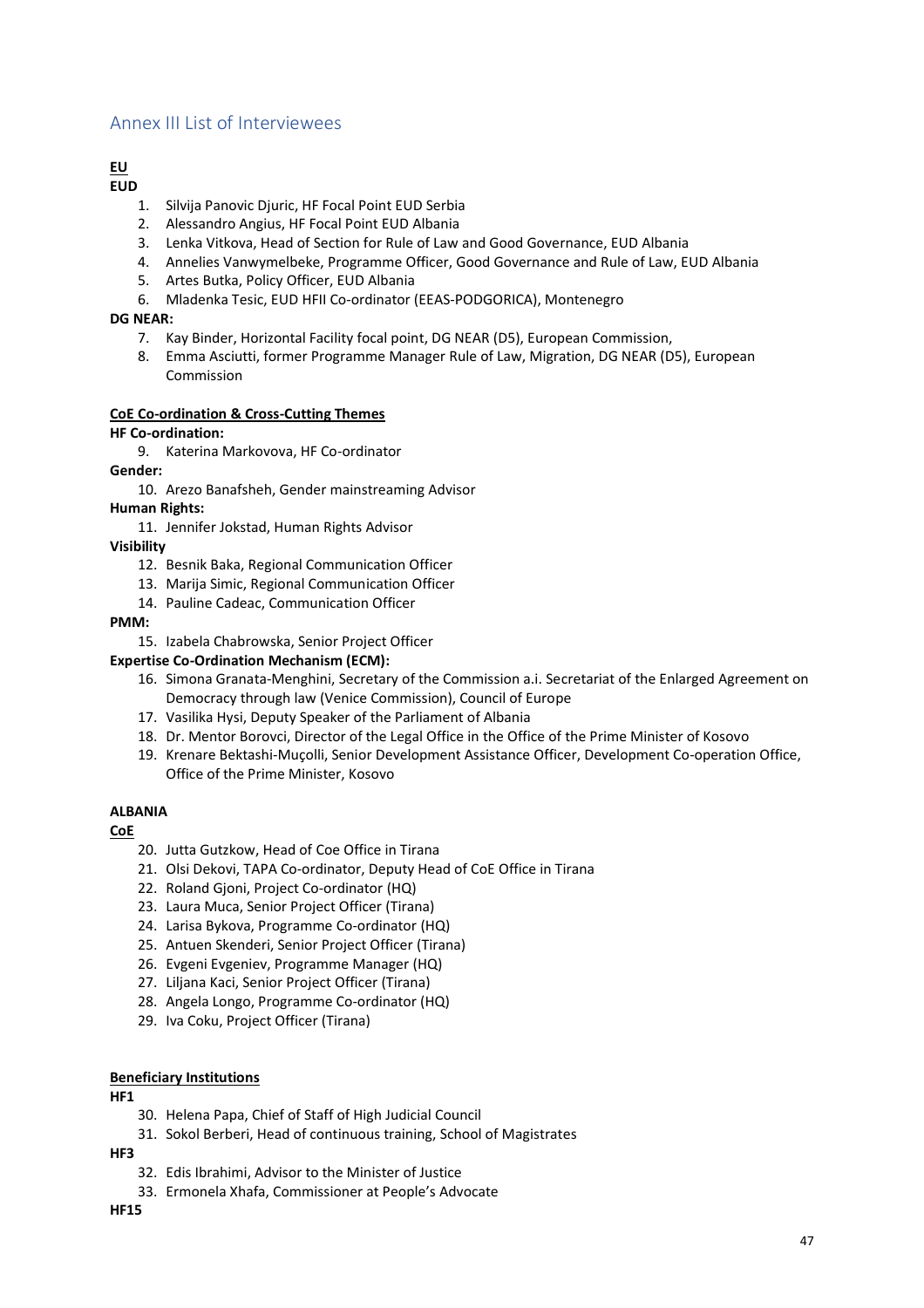- 34. Adea Pirdeni, Deputy Minister of Justice
- 35. Artan Shiqerukaj, Director of Strategic Analysis at the General Directorate for the Prevention of Money Laundering

#### **HF18**

- 36. Robert Gajda, Commissioner for Protection from Discrimination
- 37. Merita Xhafaj, General Director of Social Policies, Ministry of Health and Social Protection

#### **Civil Society**

- 38. Xheni Karaj, Aleanca LGBTI, Albania
- 39. Erion Tase, Academy of Political Studies, Albania

#### **Additional resource persons**

40. Viktor Gumi, Expert, Albania

#### **MONTENEGRO**

#### **CoE**

- 41. Evgenia Giakoumopoulou, Head of Operations, CoE Podgorica Office
- 42. Ivona Dragutinovic, Senior Project Officer (Podgorica)
- 43. Ksenia Gruss, Project Co-ordinator (HQ)
- 44. Ninoslav Mladenovic, Senior Project Officer (Belgrade)
- 45. Angela Longo, Programme Manager (HQ)
- 46. Milos Boskovic, Senior Project Officer (Podgorica)
- 47. Vesna Atanasova, Programme Manager (HQ)
- 48. Boris Ristovic, Senior Project Officer (Podgorica)
- 49. Ardita Abdiu, Head of Division (HQ)

#### **Beneficiary Institutions**

**HF 7**

- 50. Ksenija Jovicevic, Secretary of the Supreme Court, Supreme Court of Montenegro
- 51. Valentina Pavlicic, National Agent before the ECtHR, Office of the National Agent before the ECtHR

# **HF 23**

- 52. Tamara Popovic, Ministry of Interior
- 53. Nerma Dobracic, Deputy Ombudsperson

#### **HF 24**

- 54. Tamara Milic, Head of Unit for Preschool and Inclusive Education, Ministry of Education
- 55. Sanja Pekovic, Director of the Centre for Studies and Quality Assurance, University of Montenegro

# **HF 35**

- 56. Jadranka Vojvodic, Deputy Director / Head of Legal and Finance Department, Agency for Electronic Media
- 57. Masa Adzic, Head of the In-service Department, Centre for Training in Judiciary and State Prosecution

# **Civil Society**

- 58. Jelena Colakovic, NGO Juventas
- 59. Maja Raicevic, NGO Women's Rights Centre

# **SERBIA**

#### **CoE**

- 60. Tobias Flessenkemper, Head of CoE Office in Belgrade
- 61. Nadia Cuk, TAPA Co-ordinator & Deputy Head of CoE Office in Belgrade
- 62. Maja Micic Lazovic, Senior Project Officer, (Belgrade)
- 63. Biljana Sladojevic Milatovic, Project Manager, (HQ)
- 64. Milica Djordjevic, Senior Project Officer, (Belgrade)
- 65. Ilias Kalamaras, Project Manager, (HQ)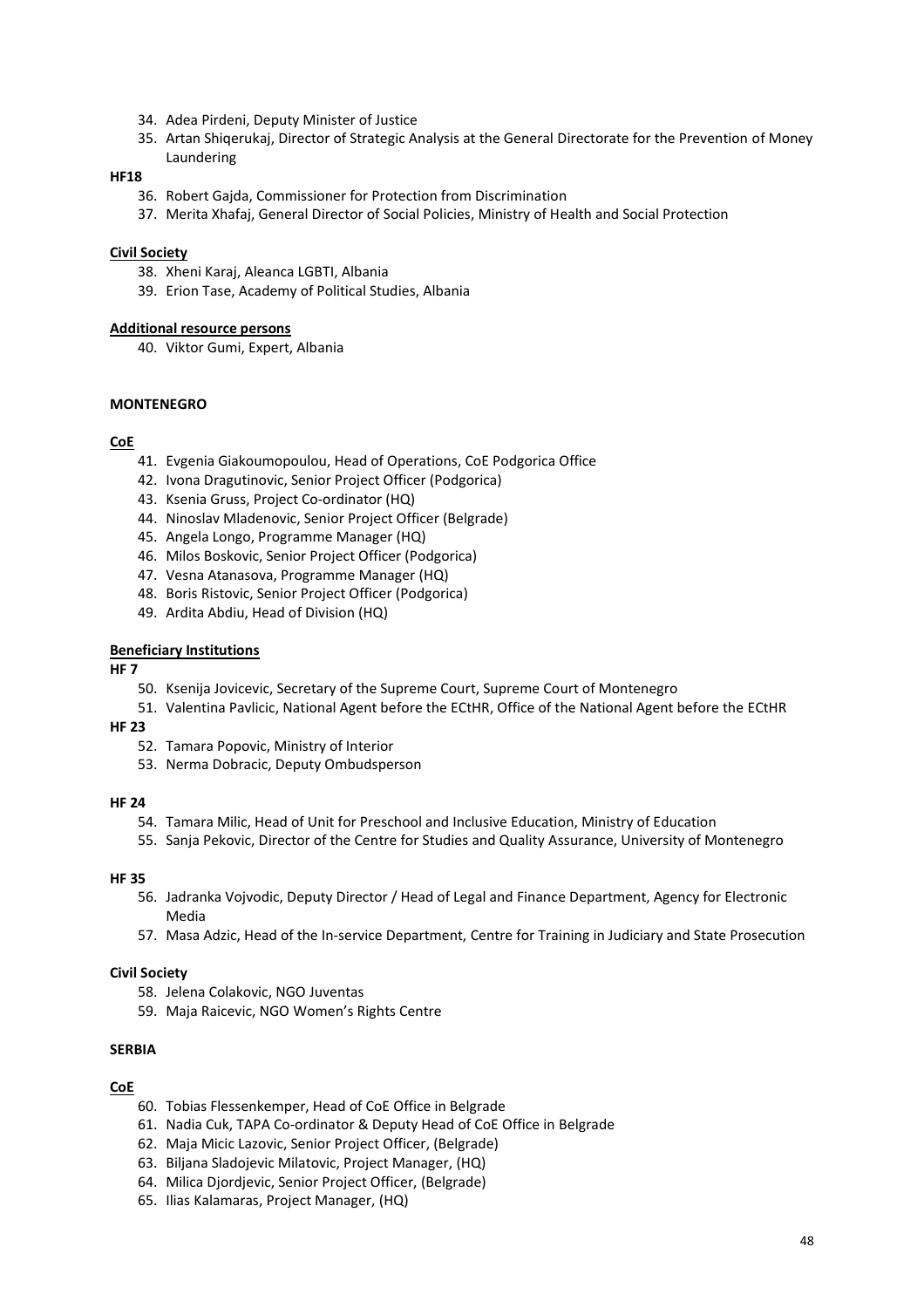- 66. Ninoslav Mladenovic, Senior Project Officer, (Belgrade)
- 67. Angela Longo, Programme Manager, (HQ)
- 68. Mirjana Majstorovic, Project Officer, (Belgrade)
- 69. Severina Spassova, Senior Project Officer, (HQ)
- 70. Maja Stojanovic, Senior Project Officer, (Belgrade)
- 71. Radmila Borozan, Senior Project Officer, (Belgrade)
- 72. Donche Boshkovski, Programme Manager, (HQ)

#### **Beneficiary Institutions**

#### **HF 10**

- 73. Zorana Jadrijevic Mladar, Government Agent of the Republic of Serbia before the European Court of Human Rights
- 74. Ivana Krstic, Professor, Law Faculty, University of Belgrade

#### **HF 11**

- 75. Aleksandra Stepanovic, Head of Department for Protection of Human Rights of Persons Deprived of Liberty, Prison Administration, Ministry of Justice
- 76. Milivoj Nedimovic, Ministry of Interior, Head of Department for the Control of Police Work, President of the Commission for the Implementation of the Standard of Police Conduct

#### **HF25**

- 77. Ivana Antic, Assistant Minister, Ministry of Human and Minority Rights and Social Dialogue
- 78. Borjana Perunicic, Expert service of the Protector of Citizens of the Republic of Serbia

#### **HF 26**

79. Mitar Djuraskovic, National Anti-trafficking Co-ordinator, Police Directorate, Ministry of the Interior

#### **HF 36**

- 80. Milan Todorovic, Secretary General, Regulatory Authority for Electronic Media
- 81. Majda Kršikapa, Deputy Director, Judicial Academy
- 82. Delibašić, Judge of the Supreme Court of Cassation and an elected member of the High Judicial Council
- 83. Aleksandar Kostic, International co-operation advisor at Judicial Academy

#### **Civil Society**

- 84. Aleksandar Ivanovic, Director, NGO ''Monitor'', HF25
- 85. Jelena Hrnjak NGO Atina, HF26

#### **REGIONAL**

#### **Beneficiaries**

#### **HF 38**

86. Aleksandar Plavsic, Service for Combating Terrorism, Criminal Police Directorate, Ministry of Interior

#### **Civil Society**

87. Amarildo Fecanji, NGO ERA LGBTI Equal Rights Association for the Western Balkans and Turkey, HF45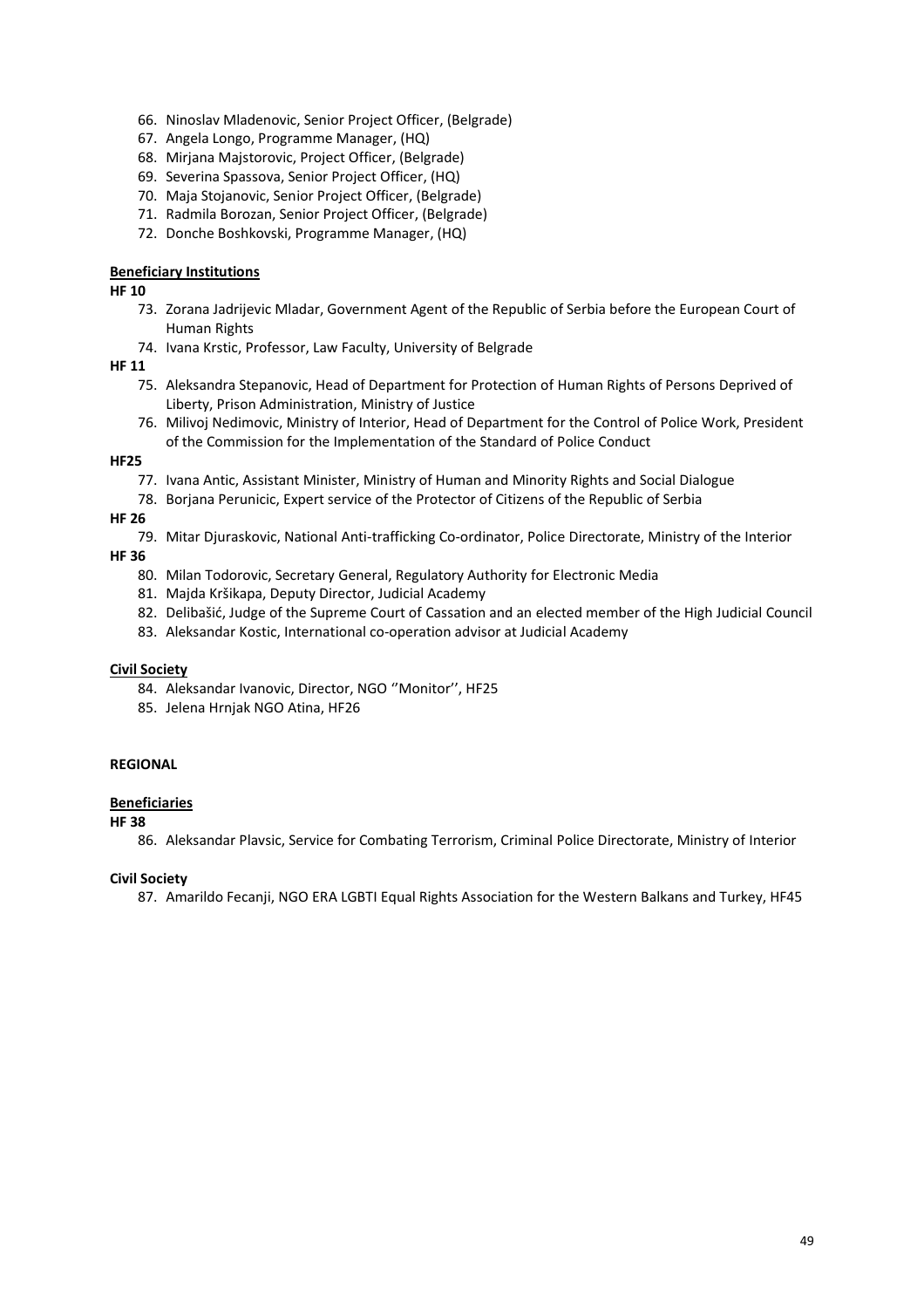# Annex IV List of documents

# Horizontal Facility Programme Documents

- − EU: Action Summary. Instrument for pre-accession assistance (IPA II), 2014 2020. Mulit-country EU/CoE Horizontal facility for Western Balkans and Turkey - Phase II
- − Horizontal facility for Western Balkans and Turkey 2019 2022. For your rights: towards European standards.
- − Description of the Action, incl. Logframe Table of the Horizontal Facility Phase II
- − TAPA, Tri-Annual Plans of Action Albania, Bosnia- and Herzegovina, Kosovo, Montenegro, North Macedonia, Serbia, Turkey 2019 – 2022
- − HFII List of actions, incl. total budget per action

#### Evaluation / Monitoring

- − Blomeyer & Sanz: HF I Evaluation Report
- − EU/CoE: Evaluation Management Response and Follow-up, update of February 2021
- − DG NEAR: ROM report HF II as of April 2021

#### Guidelines / Transversals

- − EU/CoE: Implementation guidelines of the Horizontal Facility Phase II
- − EU/CoE: The Expertise co-ordination mechanism an overview
- − EU/CoE: Communication guidelines of the Horizontal Facility Phase II
- − EU/CoE: Visibility standard in online activities in the framework of the HF II
- − EU/CoE: Guidelines on preparing web news-items about the activities implemented within HF II
- − EU/CoE: Internal guidelines on how to produce action related videos within the HF II
- − CoE: Project Management methodology, Handbook
- − DG NEAR: guidelines on linking planning/programming, monitoring and evaluation.
- − CoE: Gender Equality Strategy 2018 2023
- − CoE: Gender Mainstreaming Toolkit for co-operation projects
- − CoE: Gender sensitive communication checklist
- − CoE: Human Rights Approach. Practical guide for co-operation projects

#### Horizontal Facility Level Reports

- − HFII First Annual Report (May 2019 May 2020), incl. respective annexes on visibility etc.
- − HFII Narrative Synopsis reports 1 5 and corresponding Information notes to Beneficiaries 1- 5

#### Action Documents

For actions HF1, 3, 7, 10, 11, 15, 18, 23, 24, 25, 26, 35, 36, 38, 44, 45:

- Description of the Action, Logframe and Budget
- Inception Report
- Baseline Data or Initial Assessment as available for the specific action
- Work plan
- Annual Report and bi-monthly and tri-monthly narrative synopsis reports

#### Other operational documents / thematic or transversal reporting

- − List of action related outputs as of July 2020
- − ECM: list of officially received requests under the ECM as of January 2021
- − Human Rights: compendium of good practices from HF projects
- − Gender: sample gender analysis anti-trafficking action in Serbia (HF26)
- − Communication plan template; Communication matrix sample; Communication brief for evaluators

#### **Background**

- EU: Enhancing the accession process a credible EU perspective for the Western Balkans 2020
- EU: 2020 communication on EU enlargement policy
- EU: progress reports for the sample Beneficiaries Albania, Montenegro and Serbia (various)
- CoE Monitoring bodies: various latest reports of the respective monitoring bodies as relevant to the sample actions, its activities and outcome indicators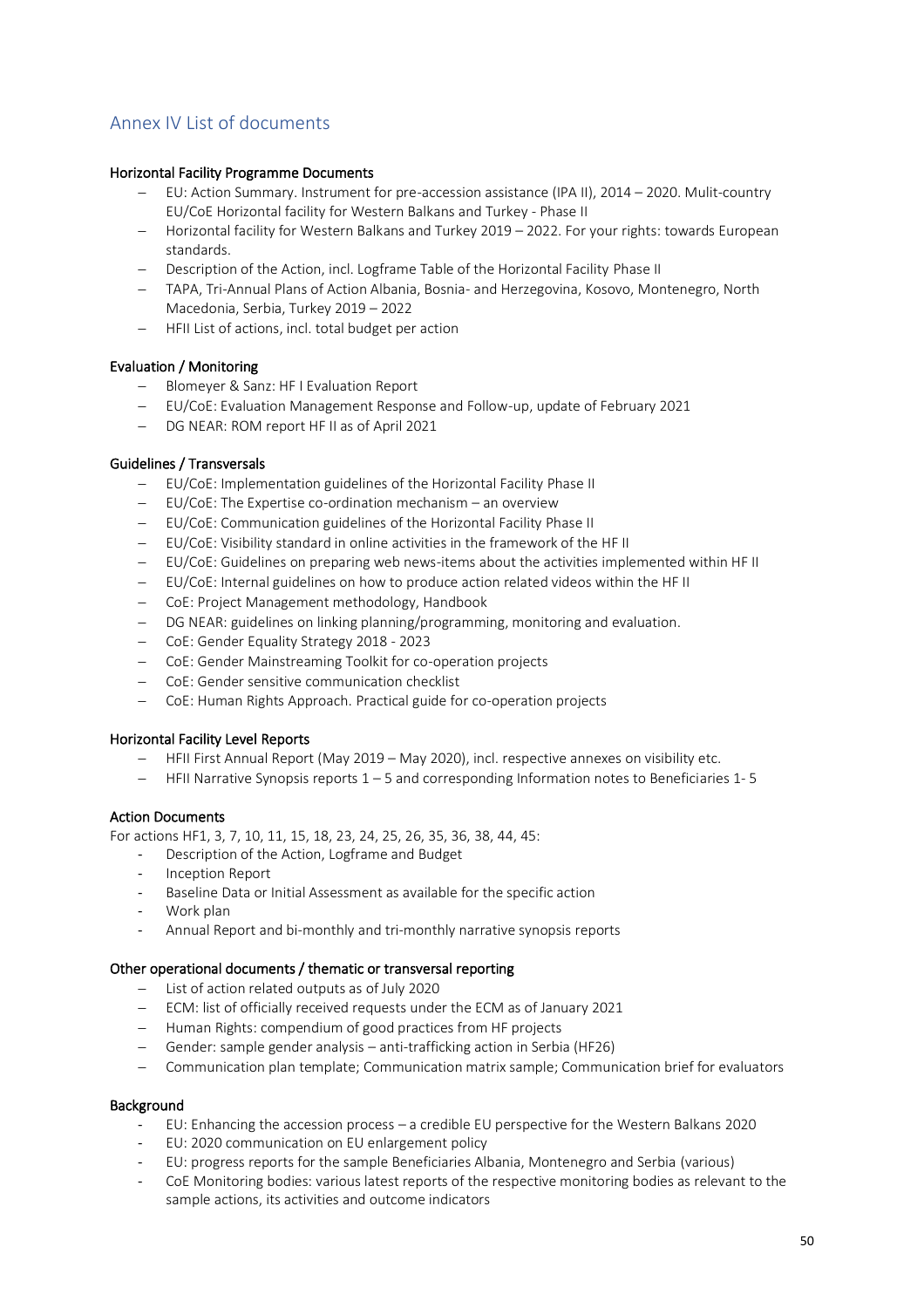| Flagship                                                             | <b>Albania</b>                                                                                                                                                                                                                                     | <b>Serbia</b>                                                                                                                                                                                                                                                                                                                                                   |                                                                                                                                                                                          | Regional                                                                                                                                                                                             |
|----------------------------------------------------------------------|----------------------------------------------------------------------------------------------------------------------------------------------------------------------------------------------------------------------------------------------------|-----------------------------------------------------------------------------------------------------------------------------------------------------------------------------------------------------------------------------------------------------------------------------------------------------------------------------------------------------------------|------------------------------------------------------------------------------------------------------------------------------------------------------------------------------------------|------------------------------------------------------------------------------------------------------------------------------------------------------------------------------------------------------|
|                                                                      |                                                                                                                                                                                                                                                    |                                                                                                                                                                                                                                                                                                                                                                 | Montenegro                                                                                                                                                                               |                                                                                                                                                                                                      |
| 1. Strengthening the<br>rule of law                                  | HF1:<br>Strengthening the<br>Quality and<br>Efficiency of<br>Justice<br>HF3: Enhancing<br>the protection of<br>human rights of<br>prisoners<br>HF15: Action<br>against Economic<br>Crime<br><b>HF18: Promotion</b><br>of diversity and<br>equality | HF10: Strengthening<br>the effective legal<br>remedies to human<br>rights violations<br>HF11: Enhancing the<br>human rights<br>protection for<br>detained and<br>sentenced persons<br>HF25: Promotion of<br>diversity and equality<br>HF26: Preventing and<br>combating trafficking<br>in human beings<br>HF36 Freedom of<br>expression and<br>freedom of media | HF7: Improved<br>procedural<br>safeguards in judicial<br>proceedings<br>HF23: Promotion of<br>diversity and<br>equality<br>HF35: Freedom of<br>expression and<br>freedom of the<br>media | HF45: Promotion<br>of diversity and<br>equality in the<br><b>Western Balkans</b>                                                                                                                     |
| 2. Reinforcing<br>engagement on<br>security and on<br>migration      |                                                                                                                                                                                                                                                    |                                                                                                                                                                                                                                                                                                                                                                 |                                                                                                                                                                                          | HF38: Enhancing<br>penitentiary<br>capacities in<br>addressing<br>radicalisation in<br>prisons in the<br><b>Western Balkans</b><br>HF44: Action<br>against Economic<br>Crime in South<br>East Europe |
| 3. Enhanced support<br>for socio-economic<br>development             |                                                                                                                                                                                                                                                    |                                                                                                                                                                                                                                                                                                                                                                 | HF24: Quality<br>education for all                                                                                                                                                       |                                                                                                                                                                                                      |
| 5. Launching a Digital<br>Agenda for the<br><b>Western Balkans</b>   | <b>HF1, HF15</b>                                                                                                                                                                                                                                   | <b>HF25</b>                                                                                                                                                                                                                                                                                                                                                     |                                                                                                                                                                                          |                                                                                                                                                                                                      |
| 6. Supporting<br>reconciliation and<br>good neighbourly<br>relations |                                                                                                                                                                                                                                                    |                                                                                                                                                                                                                                                                                                                                                                 | <b>HF24</b>                                                                                                                                                                              | All regional actions                                                                                                                                                                                 |

# Annex V Overview HFII sample action coherence with EU Flagship Initiatives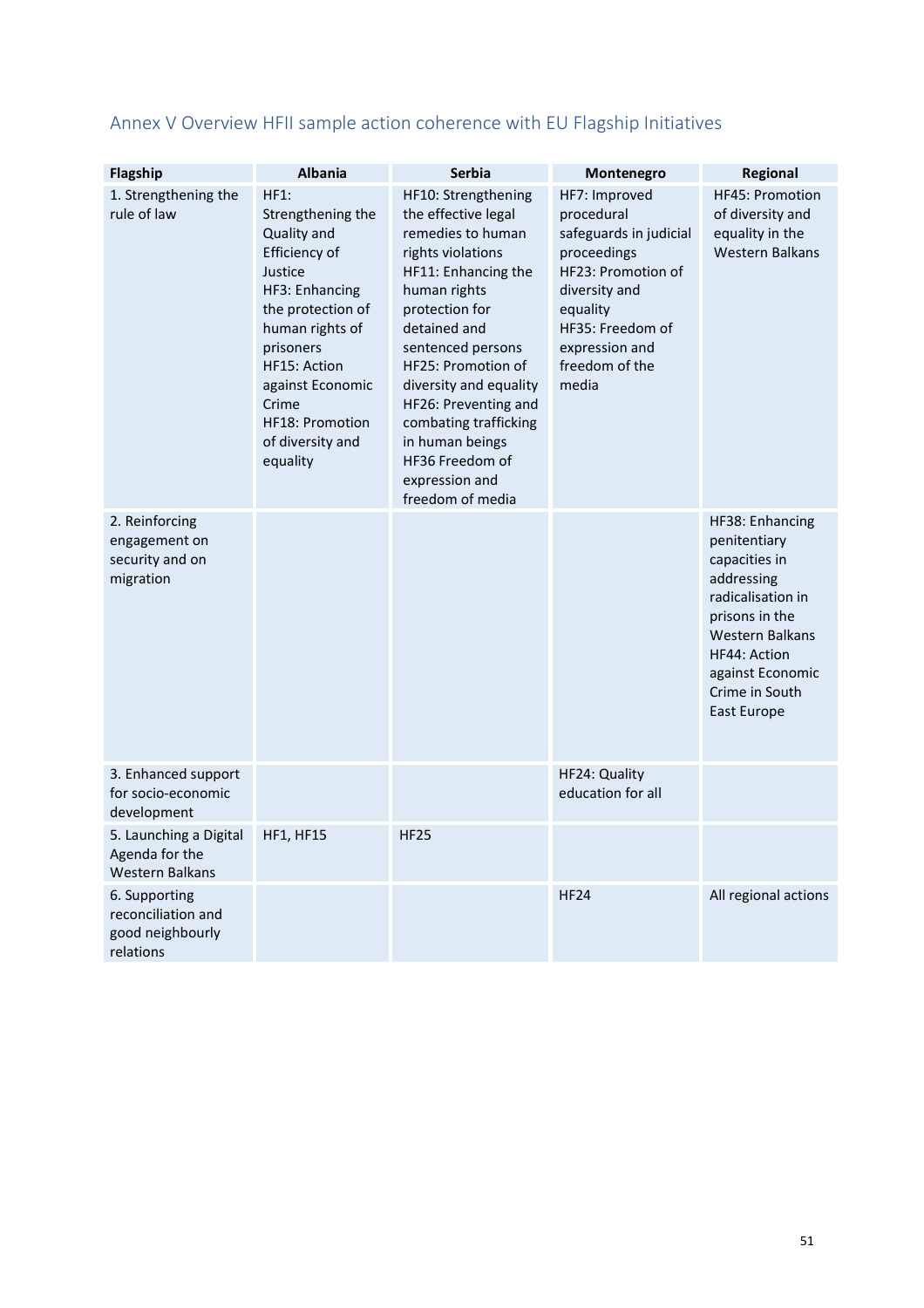# Annex VI Project briefs

**The action briefs provide an action-specific overview on the implementation. Effectiveness and outcomes of each sample action are summarized in Annex VII.**

#### **ALBANIA**

| <b>Action:</b>      | HF 1 Strengthening the quality and efficiency of justice in Albania (SEJ III) |
|---------------------|-------------------------------------------------------------------------------|
| Theme:              | <b>Ensuring Justice</b>                                                       |
| <b>Beneficiary:</b> | <b>Albania</b>                                                                |
| <b>Duration:</b>    | 05/2019-05/2022                                                               |
|                     |                                                                               |

**Short description of the action:** The action works towards three distinctive objectives: to enable the judiciary (1) to apply more reliable and specific statistics and (2) to further improve the quality of its services in accordance with CEPEJ standards and tools; and to enable the School of Magistrates (SoM) 3) to provide regular training on efficiency and quality in light of the justice reform and according to CEPEJ standards and tools. The action builds on the achievements of SEJ and SEJII under HFI. It implements priority recommendations of the earlier phases with regard to the reform process. As a newly established institution the High Judicial Council (HJC) is the main focus of the action. Under phase I, the HJC had not been established yet and hence the focus had been more on the pilot courts.

**Particularities of the implementation process:** All in all, the implementation of the action has been going smoothly. Some activities had to be delayed due to COVID-related restrictions. One of the key challenges affecting the implementing process of the action is related to the ongoing vetting process which created numerous vacancies in almost every level of the judiciary. A total of 6 court presidents from pilot courts who were trained and participated in the action have left their position in the course of the vetting process. Also the work of the SoM has been affected as some of its trainers were disqualified and had to be replaced by new experts. The action addressed this challenge by including court councils into the activities and focussing on the inclusion of new graduates into capacity-building activities.

**Achievements:** Interviews stipulate that the adaptation of the CEPEJ methodology and indicator sets for judicial data collection and subsequent training addressed the challenge of fragmented data collection and absence of concepts to measure efficiency by courts. It thus contributed to the fulfilment of obligatory harmonised data collection and reporting by courts. The latest 2020 HJC annual report is based on the CEPEJ concept and indicators. The action developed an easy to use excel chart to standardise judicial data collection. Interviews also confirm that the support for establishing the new Judicial Map would contribute to the efficiency of the courts' operationability and mitigate the gaps created by the vetting process. Concerning strengthening the SoM, the training needs assessment is confirmed to be in line with legal acts and the judicial reform as it supports the new role given to the judiciary. Interviews highlighted that the assessment enabled to identify the particular needs of different groups, including prosecutors and chancellors. The SoM now has relevant training modules available as part of the SoM curriculum which are adaptable for online and on-site training. New judges invited to continuous training indicated high interest.

**Impact and sustainability prospects:** With regard to the SoM the CoE is confident that, in the midterm, an exit strategy could be sought, as it has now relevant tools, ToT and training modules available and that the SoM has the capacity to take over. Both the SoM and the CoE see that the evaluation of impact of training is an area that would require further attention. Concerning the HJC around 80% to 90% of recommendations generated by the action and its predecessors have been taken on board, *e.g*. the "Complementary rules for the judges' evaluation scheme" and the "Point-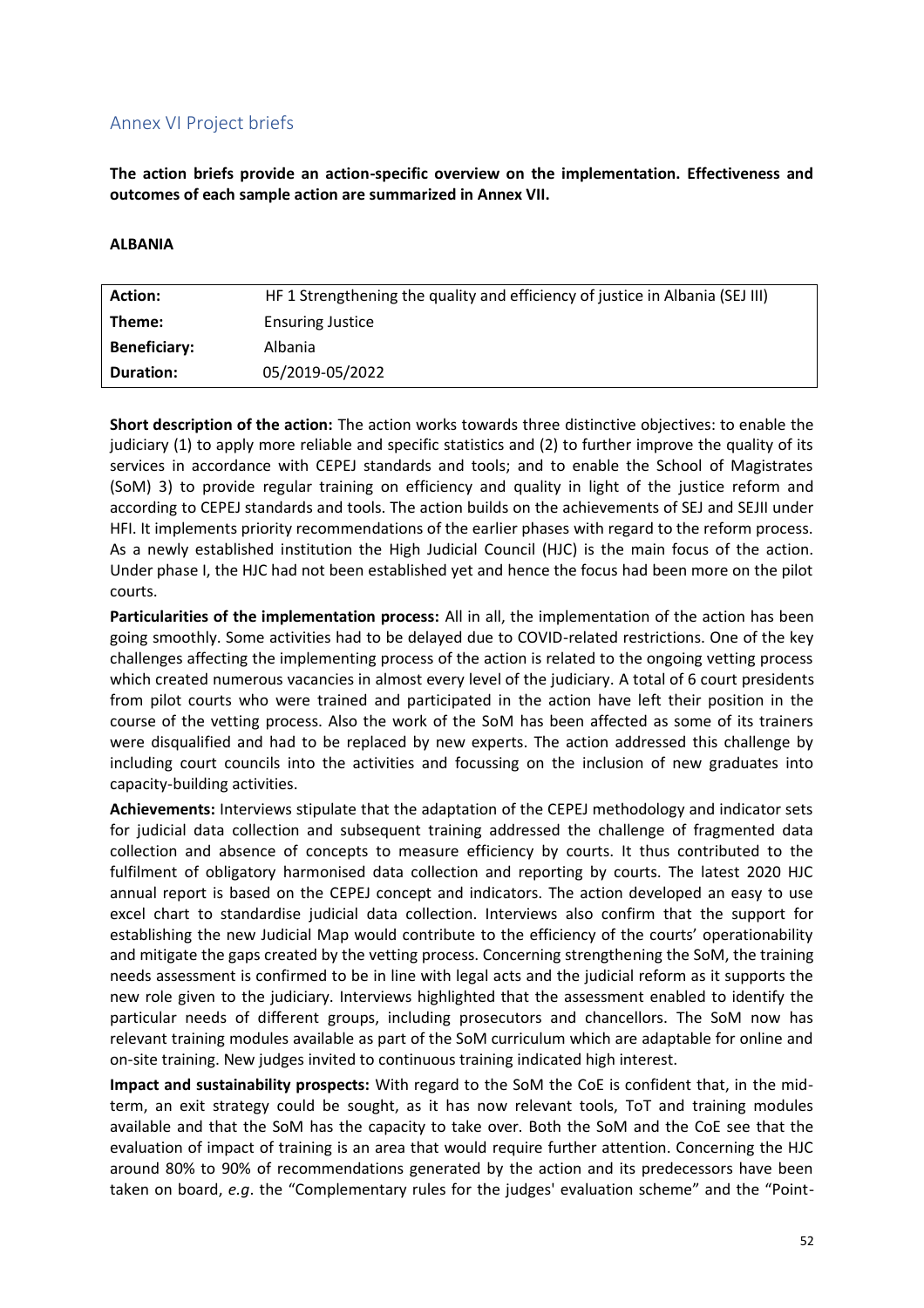based scheme and methodology for evaluation of judges" adopted by the HJC in 2019 and the draft regulation by the HJC for the High Court and will stay with the institution. Strengthened capacities of HJC through training of the complete Department of Statistics will ensure adequate oversight of judicial data collection. User Satisfaction Surveys are seen as an important element to ensure continuous improvement of performance and hence contribute to sustainability and impact (trust in the judicial system). The HJC is committed to utilise IT solutions for collecting court users' satisfaction on the quality and efficiency of justice service by courts at all levels in Albania. Finally, all related regulations and new standards are mandatory. The CEPEJ based methodology on judicial statistics has been introduced through a decision of the Council and hence it is now obligatory for courts to collect CEPEJ based indicators. Furthermore, stipulations in terms of a periodic review of the judicial map have been included in the legal framework.

| <b>Action:</b>      | HF 3 Enhancing the protection of human rights of prisoners in Albania |
|---------------------|-----------------------------------------------------------------------|
| Sector:             | <b>Ensuring Justice</b>                                               |
| <b>Beneficiary:</b> | <b>Albania</b>                                                        |
| Duration:           | 05/2019-05/2022                                                       |

**Short description of the action:** The action aims to improve the functioning of prisons and human rights protection for persons deprived of liberty in line with Council of Europe and CPT standards. To that end the action woks towards strengthening the organisational capacities of penitentiary system, improved provision of (mental) health care in prisons, improved measures of rehabilitation of prisoners and improved conditions and treatment of vulnerable groups of prisoners. The action builds on the results achieved from the implementation of its predecessor action "Enhancing the protection of human rights of prisoners in Albania" under HFI. Assessment reports, standard-setting documents and relevant tools (*e.g*. on risk/needs assessment, sentence planning) and training curricula which have been developed under the HFI action are now further developed, tested and introduced to the beneficiary institutions.

**Particularities of the implementation process:** Interviews indicate that the action was confronted with certain challenges including the low salary scheme for prison staff which contributes to over 500 vacancies of around 4000 domestic-wide posts. The CoE has addressed this issue through a respective opinion on the penitentiary legal packages. Finally, interviews suggest that the actions objectives are viewed as highly ambitious with its four distinctive components. As a result, additional requests to the CoE from beneficiaries are difficult to address, *e.g*. the request for supporting the establishment of a forensic institution, in the opinion of the CoE staff, would require a separate action to be addressed.

**Achievements:** The development of the National Strategy for Education and Employment is seen a key achievement by the State Advocate Office and the MoJ and the first draft has just been launched. Interviews point out that the legal basis needs to be reinforced by the provision of respective by-laws for the new law 81/2020 which regulates procedures for employment of detainees. The three approved draft laws of the penitentiary legal package took 17 out of 20 recommendations of the CoE expert on board and interviews with beneficiary institutions highlighted that CoE expertise, in particular on ECtHR case-law had been invaluable. The work continues now to draft relevant by-laws. Interviews confirm that the support to the newly established Training Center has been very much needed, in particular in view of its limited size with a total of one full-time and two part-time staff. Training on the basis of the new modules was delayed to August 2020 due to COVID-19 pandemic, but feedback of participants has reportedly been very positive. The CoE has received requests by the Training Center for further support to develop additional modules on violent and high-risk prisoners. Finally, interviews also stressed that CoE expertise and resources were vital to develop the booklet on prisoners' rights, which reportedly exceeds available material in technical quality and level to which the contents respond to concrete needs of prisoners.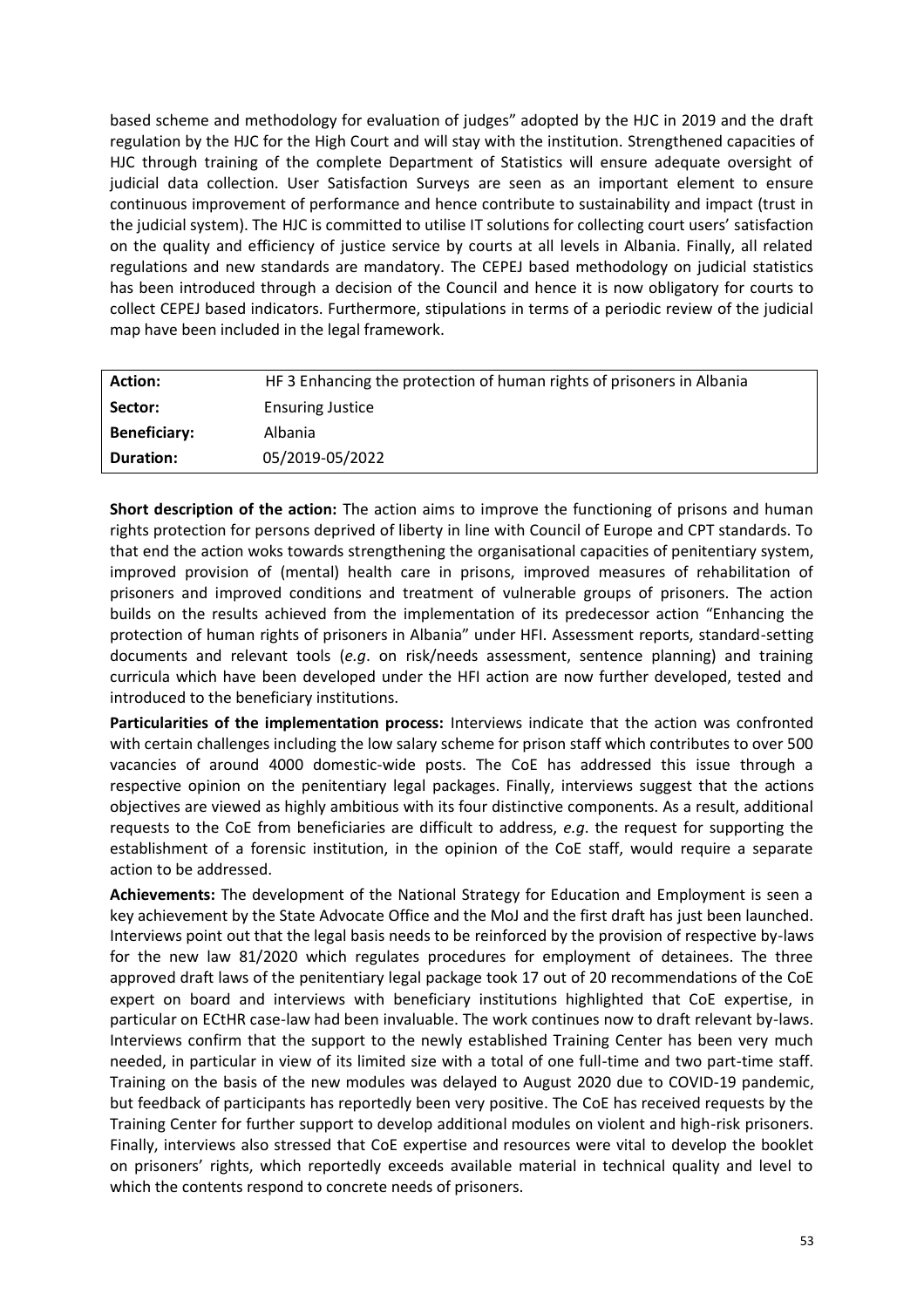**Impact and sustainability prospects:** Interviews stressed that previous attempts to establish a rehabilitation approach failed due to the lack of an obligatory legal act. There is confidence that the National Strategy for Employment and Education is endorsed by an obligatory legal act, which will further facilitate its implementation. The CoE is confident that relevant outputs produced to support the implementation are to be endorsed at domestic level and will be utilised in years to come. It was also emphasised that piloting of tools for the penitentiary facilities is seen as key to their sustainability as this ensures end-users understanding, testing and utilisation of tools in their daily work routines. With regard to the Training Center, interviews suggest that a participatory approach to the development of training modules including a ToT and accompanying material which was based on a revision of existing material ensures ownership of the Training Center and continuous usage. Finally, both the CoE and beneficiary institutions underlined the importance of the action's Steering Committee and output-related working groups as a contributing factor to generate ownership and hence sustainability.

| <b>Action:</b>      | HF 15 Action against economic crime in Albania          |
|---------------------|---------------------------------------------------------|
| Sector:             | Fighting corruption, economic crime and organized crime |
| <b>Beneficiary:</b> | <b>Albania</b>                                          |
| Duration:           | 5/2019-5/2022                                           |

**Short description of the action:** The action aims to strengthen economic crime prevention and enforcement tools through support in four distinctive areas, including the improvement of relevant legislation and institutional framework; the strengthening of asset recovery and management practices; the strengthening of mechanisms to prevent Money Laundering and Terrorist Financing (ML/TF) and fostering inter-agency co-operation. The action builds on achievements of the HFI and responds directly to the Moneyval and FATF monitoring process.

**Achievements:** The action achieved considerable outcomes with regard to legislative change and strengthening of institutions. The action's contribution to the Electoral Code amendments pertaining to political party financing addresses a long-standing problem, such as *e.g*. vote buying which should now be investigated by a new special anti-corruption court or the use of campaign material, as highlighted by the OSCE. Support continues with the provision of legal opinions on relevant by-laws, *e.g*. on monitoring on election campaign financing. Interviews indicate that in particular the draft law "On Foreign Jurisdictional Relations" are viewed by both the CoE and the MoJ as one of the main achievements of the HF. CoE has supported the introduction of the new electronic Asset Declaration System since HFI which will enable civil society to check MoP and governmental officials' income and assets. Draft by-laws will introduce mandatory online asset declaration by 2022. Interviews indicate that this is one of the main activities of the action the EU follows very closely and CSO training and an information campaign for the broader public are to follow. The action supported the General Directorate for the Prevention of Money Laundering (GD) with reports including recommendations on assessing money laundering risks in the real estate sector and guidelines for the non-financial sector. Interviews confirm this has been an important contribution to increase the GD's capacities to implement a respective new regulatory framework on money laundering. The action has provided practical support to the GD by translating relevant documents into English to enable the GD to adhere to tight FATF reporting deadlines. Following the reorganisation of the Central Election Commission (CEC) on the basis of the new Electoral Code, the action strengthened the CEC's and CSOs' capacity to monitor election finances through a series of joint training sessions.

**Particularities of the implementation process:** On the whole, implementation has been going smoothly. Phase II of the action started immediately after the completion of the first phase under HFI and directly linked into HFI to activities. CoE staff remained in place and was able to leverage on sound knowledge of the action context and good working relationships with the institutions. As economic crime is a top priority not only for the EU but also for other donors, including the United States, there is a lot of investment into numerous programmes in this area. Therefore, for the CoE it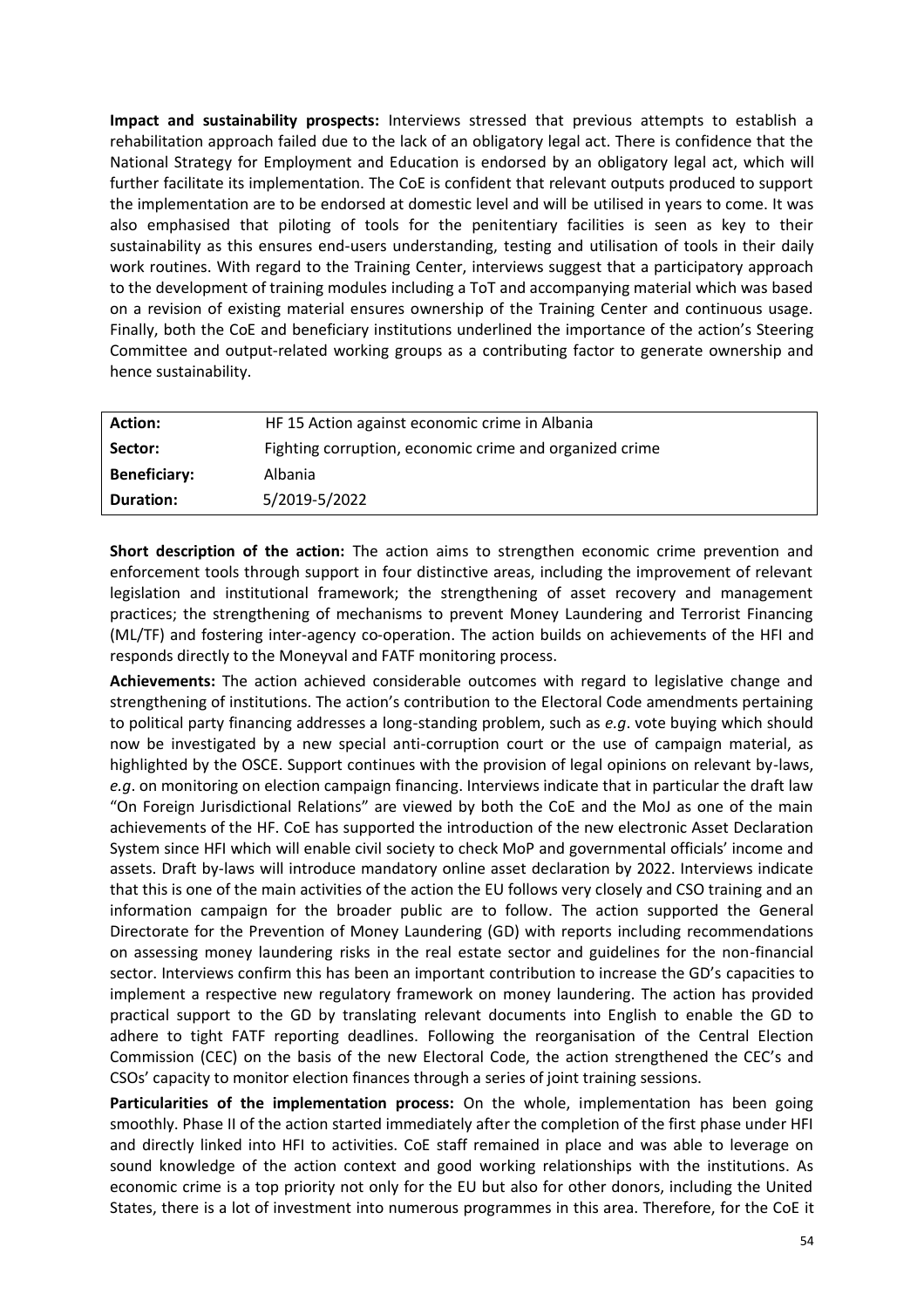was important to monitor the donor landscape, avoid overlap and aim for complementarity. This concerned *e.g*., the drafting of by-laws following the new Electoral Code for which the CEC received assistance by a number or organisations. Here, the CoE co-ordinated with the National Democratic Institute (NDI) on the drafting of the by-laws as well as on the provision of training. Co-ordination with the GIZ required change of one of the specific objectives concerning the system of beneficial ownership registry. Here the CoE provided complementary capacity-building activities.

**Impact and sustainability prospects:** The CoE was able to consolidate the outcomes of actions from phase I and II which contributes to sustainability. The action has good sustainability prospects as relevant legislations is adjusted to international standards and steps towards implementation have been taken. Improved processes and tools, such as the National Risk Assessment, is used by the institutions. Interviews suggest an increased ownership and/or engagement of institutions, such as *e.g*. the CEC. The action already generated impact. The adoption of the electoral reform and amendments on political party financing fulfils one of the key conditions by the European Council upon accession negotiations. The action also contributed to the fulfillment of 9 out of 10 GRECO recommendations in the area or corruption prevention issued in the 2020  $4<sup>th</sup>$  evaluation round. Interviews suggest that institutions would continue to seek CoE support for the fulfillment of a set of recommendations under GRECOs  $5<sup>th</sup>$  evaluation round by April 2022. Finally, interviews suggest that the action contributed to increased compliance of Moneyval requirement and the implementation of Action Plan measures agreed with the Financial Action Task Force. This has led to a positive evaluation by the International Co-operation Review Group.

| Action:             | HF 18 Promotion of diversity and equality in Albania                                      |
|---------------------|-------------------------------------------------------------------------------------------|
| Sector:             | Promoting Anti-Discrimination and Protection of the Rights of Vulnerable<br><b>Groups</b> |
| <b>Beneficiary:</b> | <b>Albania</b>                                                                            |
| <b>Duration:</b>    | 05/2019-05/2022                                                                           |

**Short description of the action:** The action aims to strengthen anti-discrimination mechanisms in in three distinctive areas: protection of national minorities; protection protection of LGBTI rights and combating hate speech. To that end it partners with a number of relevant institutions including the People's Advocate, relevant Ministries, the Commissioner for Protection from Discrimination and the State Committee on Minorities and CSOs. The action is not building upon a first phase as part of the HFI but on a number of previous actions on minority and LGBTI rights, including the FCNM and work on the local minority charter as well as on the promotion of CoE tools on LGBTI rights.

**Particularities of the implementation process:** Overall, activities have been implemented according to schedule. Initially the action was managed by HQ due to the late recruitment of field staff. As a result of the COVID-19 pandemic the work plan had to be adapted which caused a number of activities to be delayed, anticipated or moved to an online format. Interviews confirm that involved partner institutions and CSOs fully engage with the action and have taken ownership on its intended outcomes. The CoE noted that the budget of the three-year action with three complex thematic areas is comparatively moderate at 400,000 euros and hence does not allow for a lot of leeway to capitalise on the good co-operation with institutions and respond to additional requests.

**Achievements:** The action achieved considerable results when it comes to legislative change, in particular with regard to the revised Law on Protection from Discrimination. Partners, both institutional and CSO, confirm that CoE expert opinion on the drafts and support in communication to Parliament has been essential. CoE support to the new LGBTI Action Plan 2021-2025 managed to bring governmental stakeholders on board. The review of the previous Action Plan ensured to learning, *e.g*. drafting of a corresponding budget. The action also strengthened relevant institutions. Interviews suggest that the study on hate speech enables the Commissioner for Protection from Discrimination and People's Advocate (Ombudsperson - OM) and other institutions. The OM expects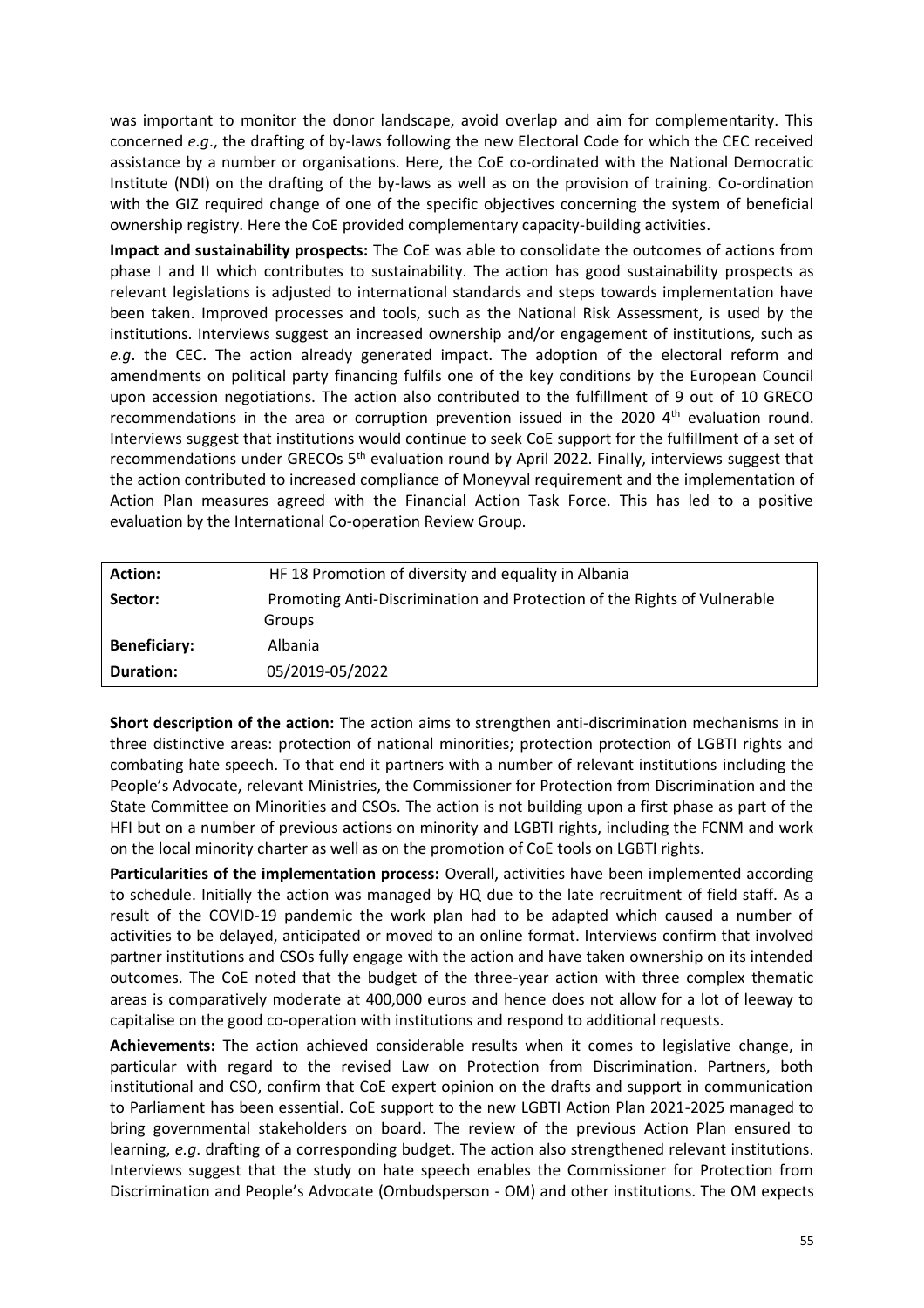it will guide and support the OM decisions on allegations of hate speech and processing of cases. CSOs expect the study to support their respective advocacy efforts. The establishment of a police CSO working group contributes to the enhanced communication and establishment of trust between the LGBTI community and the police. The action also assisted with the establishment of the No Hate Speech Alliance which brought together key stakeholders including the People's Advocate, the Audio-visual Media Authority, the Media Council and the Commissioner or Protection from Discrimination. Interviewees highlighted that this this Alliance is an essential step forward to coordinate and streamline efforts to address hate speech. The Alliance is expected to have an important role in hate speech monitoring in the run up of the forthcoming elections. Finally, the action resulted in a number of public awareness initiatives including the 2020 Anti-Discrimination Week. Partners highlighted that the coverage of various cities has been key, as discriminatory actions and views are more prevalent outside the capital. The three OM regional offices noted a high coverage of local TV and positive feedback of citizens and local institutions that were part of activities.

**Impact and sustainability prospects:** Both partners and CoE underline that the action provides an important contribution to Albania's fulfillment of Chapter 23, as amendments to the legislative framework comply with the acquis communautaire, and relevant institutions including the equality bodies have been strengthened. Partners also highlighted good sustainability prospects of the various outputs of the action. *E.g*. produced manuals and studies are expected to be utilised not only by immediate partners of the actions but also by other institutions including the judiciary and public administration and CSOs. The No Hate Speech Alliance is expected to stay on board as it has been formalised through the signing of an MoU by participating institutions.

#### **MONTENEGRO**

| <b>Action:</b>      | HF7 Improved procedural safeguards in judicial proceedings in Montenegro |
|---------------------|--------------------------------------------------------------------------|
| Sector:             | <b>Ensuring Justice</b>                                                  |
| <b>Beneficiary:</b> | Montenegro                                                               |
| <b>Duration:</b>    | $04/2019 - 04/2022$                                                      |
|                     |                                                                          |

**Short description of the action:** The action aims to support institutions in the protection of the rights of persons involved in judicial proceedings, including the enhancement of access to free legal aid to ensure equal rights for disadvantaged and marginalised groups. In close co-operation with the law faculties the action aims at reinforcing human rights education through human rights clinical legal training. The action builds on the achievements of HFI by incorporating education on human rights issues into the regular curricula of legal professionals in Montenegro.

**Particularities of the implementation process:** Reform processes have been affected by Parliamentary elections held in August 2020. The election resulted in a victory of the opposition and and a replacement of the ruling party after 30 years in office. This prompted the installation of the new Government and new ministries, which entailed a large-scale change in the ministerial administration. The re-election of the President of the Supreme Court of Montenegro for the third term in office led to a dispute with the civil society and the opposition, which considered it unconstitutional. Currently, one third of all judges are awaiting retirement and replacements with sufficient expertise cannot be identified, which may further slow down the judicial reform process.

**Achievements:** The analyses and the work plan prepared for the procedural rights of victims and accused; as well as the analyses of the free legal aid system, directly add to the Beneficiaries implementation of the judiciary reform thus strengthening progress towards Chapter 23. Interviews highlight that strengthening judicial dialogue is seen a key achievement of this action leading to harmonised court practice. Interviews also confirm that support of the action provided to the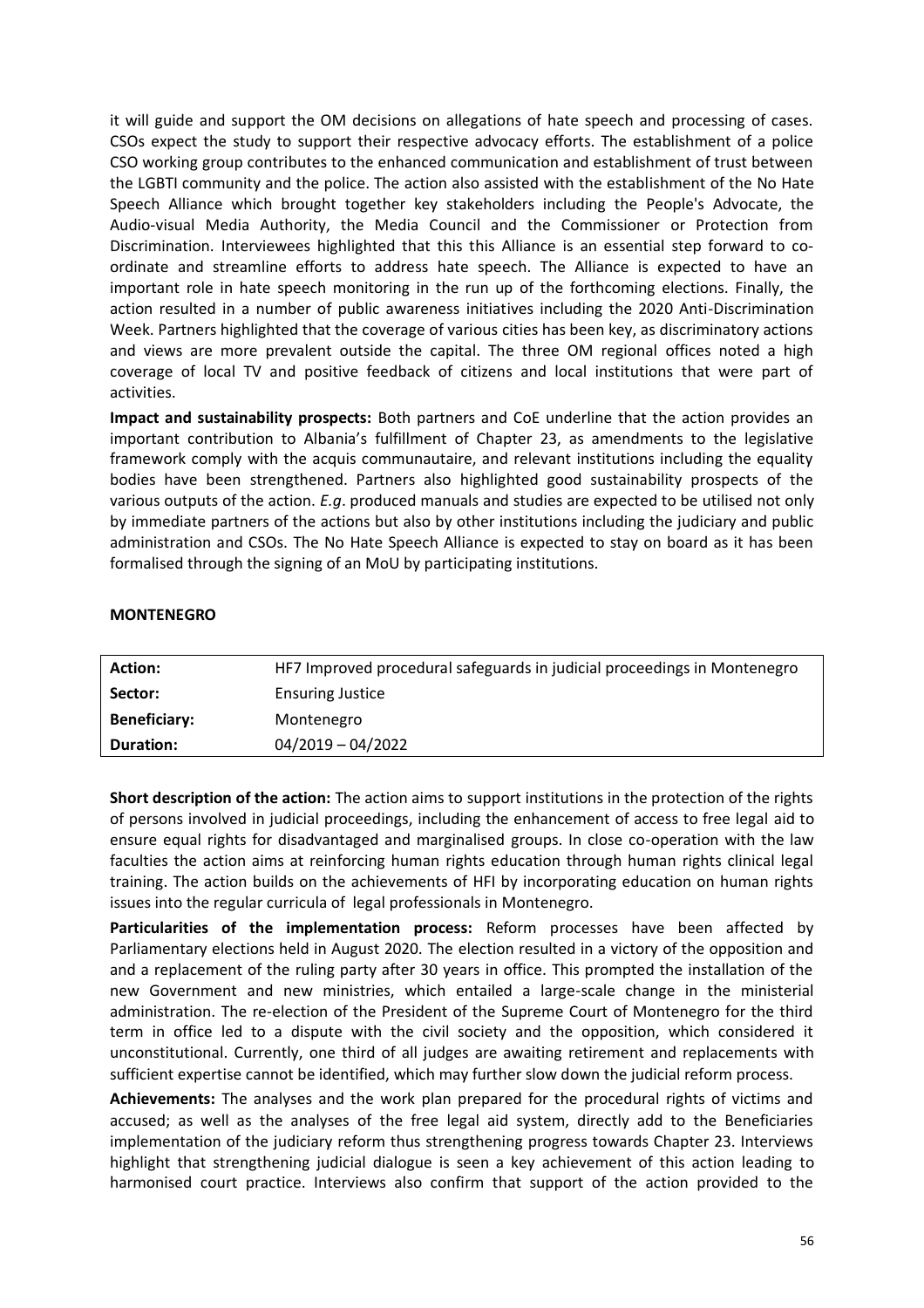Supreme Court and Constitutional Court directly strengthens the protection of human rights of citizens in Montenegro.

**Impact and sustainability prospects:** Steps towards impact can be evidenced through the actual change in court practice, as stakeholder interviews point out. Further impact resulted from the Constitutional Court of Montenegro revoking for the first time an extradition order which demonstrates a clear understanding of international standards on the prohibition of torture and directly applies ECtHR case law at domestic level. Interviews confirm that investments in the legal clinic on human rights education, co-operation with universities and student support, are all important steps towards long-term sustainabilty of the achievements of this action in strengthening human rights protection. Facilitating structured dialogue with the civil society sector and inclusion of local CSOs are also seen as important contributions to sustainability as civil society representatives effectively participate in devising legal solutions as well as in providing expertise.

| <b>Action:</b>      | HF 23 Promotion of diversity and equality in Montenegro           |
|---------------------|-------------------------------------------------------------------|
| Sector:             | Anti-discrimination and protection of rights of vulnerable groups |
| <b>Beneficiary:</b> | Montenegro                                                        |
| <b>Duration:</b>    | 05/2019-05/2022                                                   |

**Short description of the action:** The action aims at strengthening the capacity of stakeholders in combatting discrimination, hate speech and hate crime. It ecompasses support at the policy and legislative level as well as through capacity building and awareness raising, including in the field of LGBTI rights. The action is complemented by HF45, the regional action on anti-discrimination.

**Particularities of the implementation process:** The action is covered via the CoE HQ and Belgrade staff with the support of the Head of Operations in Montenegro as no staff based in Podgorica is assigned to the action. This may pose a particular challenge in a long run but until now the action has made good progress and is well managed given the challenging context. Besides the to ongoing COVID-19 restrictions and disruptions related to the change of Government, the commitment to cooperate and bring forward activities by domestic partners did not change. The action however, faces an overall dismissive and adverse environment against the LGBTI community by the general public, especially in the (social) media and this constituted a key challenge. The increase in ethnic and religious hate motivated attacks in the context of the August 2020 elections confirmed the need to continue addressing hatred-based violence in Montenegro.

**Achievements:** Good co-operation and dialogue established with partners and stakeholders and earlier joint programmes with the EU continued throughout implementation of this action. This was seen as an essential basis for support to the adoption of the Law on Civil Partnership. Interviews confirm that dialogue and partnership established with the CSO community had been a key contribution to the achievements under this action. Debates organised in co-operation with the Ministries and the Ombudsman advanced the LGBTI agenda in the Beneficiary. Moreover, interviews highlighted achievements in strengthening capacities of the police forces, the judiciary and public administration to address discrimination in their respective professional areas.

**Impact and sustainability prospects:** In order to achieve a change of attitudes interviews pointed out the need for a broader awareness raising targeting the general population, in particular in rural areas. Public campaigns and continued capacity building of institutions are key to the long-term sustainability. Inclusion of the ToT into the formal curriculum for police training is seen as essential, and was formally endorsed on 17 May 2021 with the final award ceremony and certification of trainers, in the presence of the Minister of Interior and Police management. This commitment should be also integrated into the new 2021-2025 Police Development Strategy and its Work Plan to monitor progress.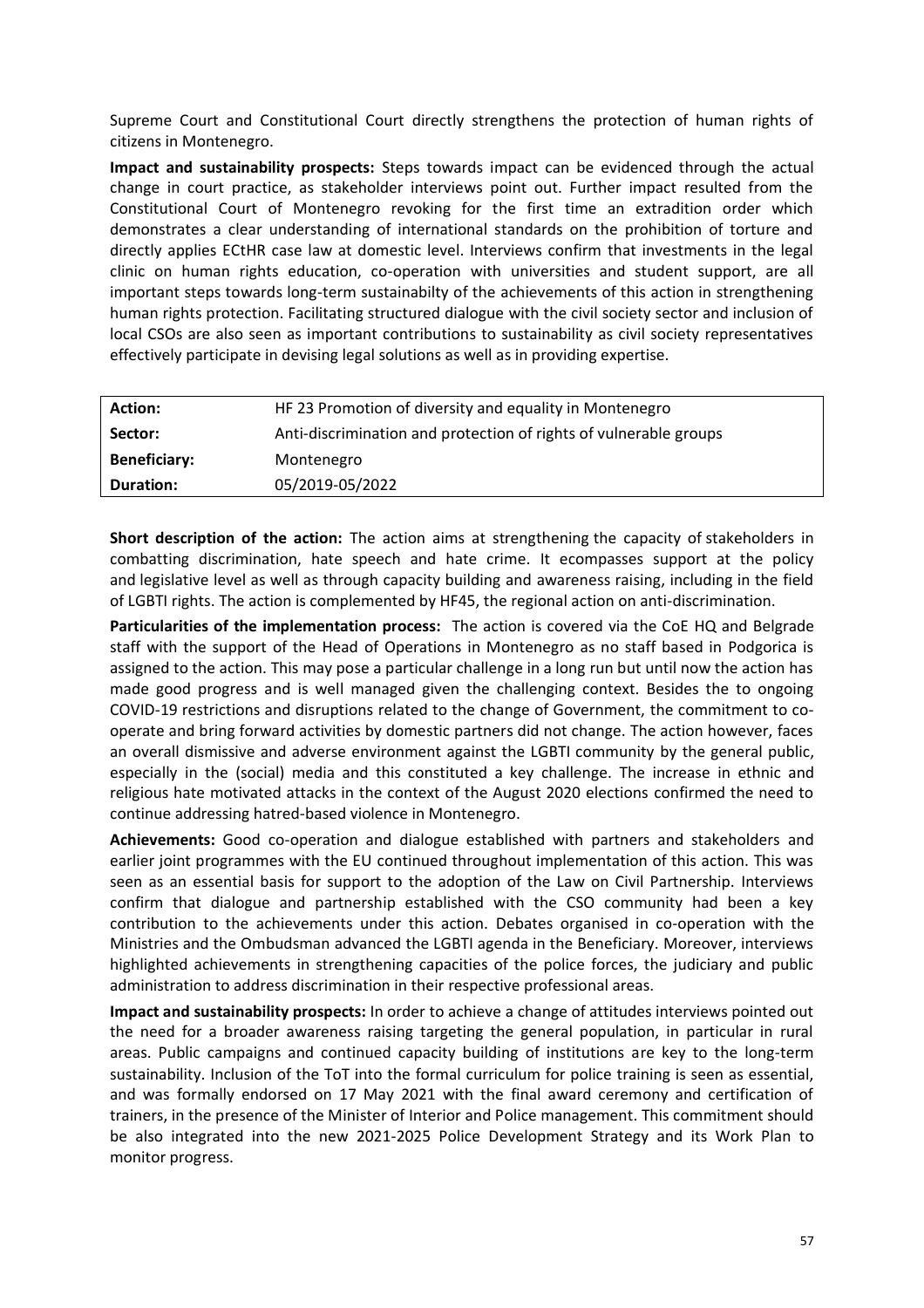| <b>Action:</b>      | HF 24 QUALITY EDUCATION FOR ALL (QUALITY ED - MONTENEGRO)         |
|---------------------|-------------------------------------------------------------------|
| Sector:             | Anti-discrimination and protection of rights of vulnerable groups |
| <b>Beneficiary:</b> | Montenegro                                                        |
| <b>Duration:</b>    | 05/2019-05/2022                                                   |

**Short description of the action:** The action aims to foster quality education by supporting schools, communities and education institutions to fight discrimination in education and to accommodate vulnerable children through the promotion and implementation of the CoE Reference Framework of Competences for Democratic Culture. It builds upon results from previous actions (HF 26 "Fostering a democratic school culture"; HF20 "Strengthen Integrity and Combat Corruption in the Higher Education"). The action builds directly on the HFI intervention which supported the drafting and adoption of the Law on Academic Integrity. The action will now support the Law's implementation.

**Particularities of the implementation process:** Implementation has been going smoothly. The Steering Committee serves as a platform for co-ordination and is functioning well. Stakeholder representatives have a trusting working relationship with the CoE based on long-established cooperation. Support by the CoE beyond the immediate implementation of activities under the action, such as *e.g*. to reporting requirements of the Ministry of Education, is well appreciated. Implementation of the action has been equally affected by COVID-19 related restrictions as well as by changes at governmental level. Mitigation measures in response to the pandemic led to the development of new concepts such as the Digital Democratic Classroom. Moreover, members of the Ethics Committee responsible for the protection and promotion of academic integrity and prevention of plagiarism (appointed in line with the 2019 Law on academic integrity) were replaced following the change of government.

**Achievements:** The action has already made considerable progress in terms of strengthening institutions. The University of Montenegro's lifelong learning centre's foundation act included part on academic integrity as a key element in fostering democratic culture in education system. A network of 40 pilot schools has been established to promote democratic school culture and inclusive education and teachers' competencies for democratic culture strengthened through online training. Interviews confirm that the inclusion of CSOs as well as communities has been essential to widely promote democratic cultures and culturally diverse societies. The action has also contributed to an improved legislative framework, namely development of the new draft Strategy for Development of Higher Education 2020-2025 through provision of expertise. The strategy remains to be adopted, almost one year on. Also DGs NEAR, EAC, EMPL and RTD reviewed and/or commented on this draft strategy in June/July 2020. Interviews emphasised the importance of the action to the implementation of the Law on Academic Integrity by supporting the incorporation of the integrity concept into the University of Montenegro establishing acts, the development of an ethic charter and the design of audit standards which all led to certification of the University.

Finally, the action contributed to changed practice as around 2000 students completed the certified online course on academic integrity. Completion of the course is mandatory for enrolment at the University of Montenegro.

**Impact and sustainability prospects:** The action's utilisation of established partnerships and cooperation with stakeholders which had been built under HFI can be seen as a key contributing factor for sustainability and impact. Also, investment in teacher training, community engagement and CSO co-operation are all effective measures in promoting long term sustainability of results. The development of a democratic school baseline framework to assess results and change in pilot schools will provide an important basis for roll-out and further impact. In light of the ongoing COVID-19 related restrictions which continously affect the education sector, the action could benefit from further developing the online education forum and investing into online training modules.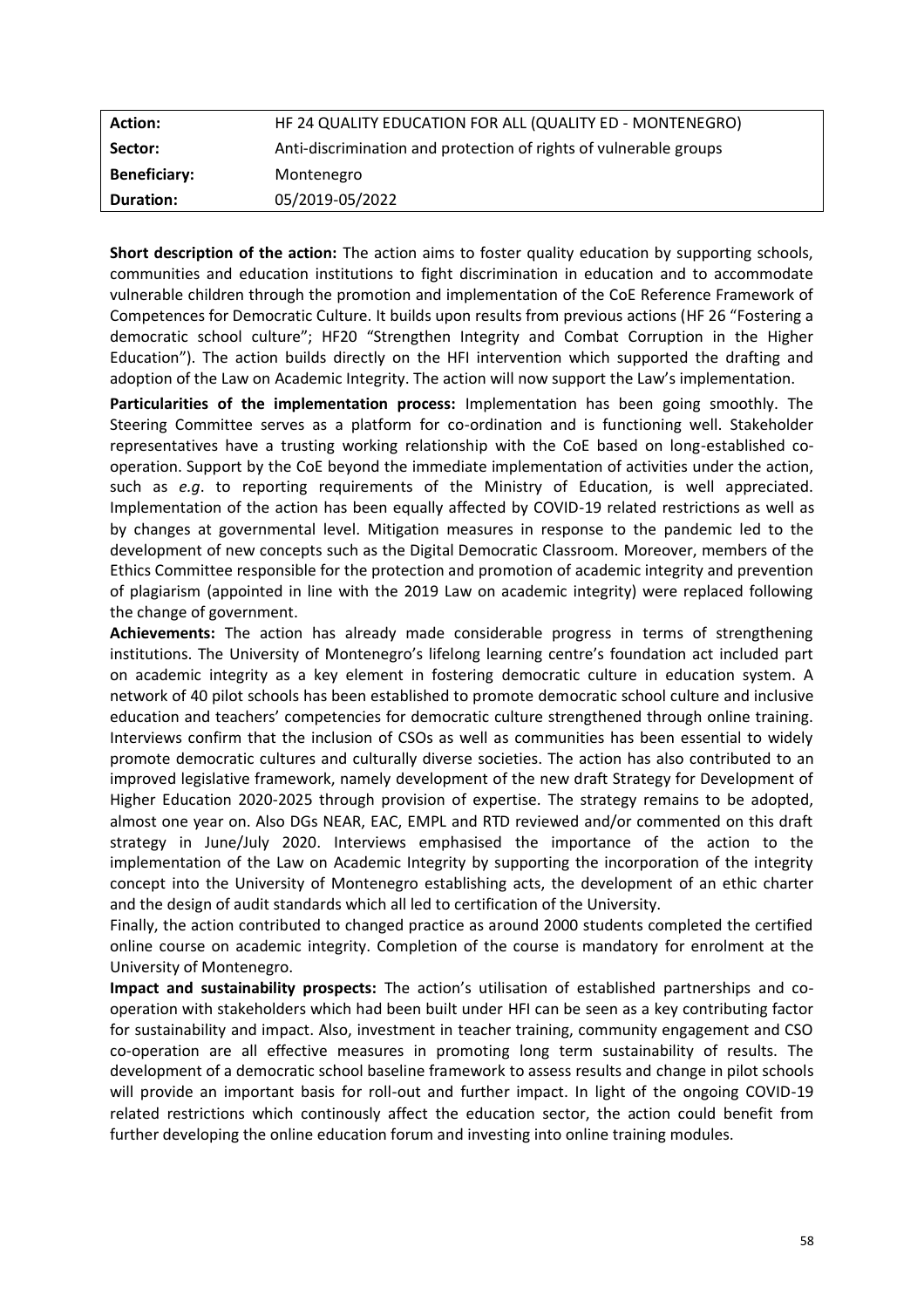| <b>Action:</b>      | HF35 Freedom of expression and freedom of the media in Montenegro |
|---------------------|-------------------------------------------------------------------|
| Sector:             | Freedom of Expression and Media                                   |
| <b>Beneficiary:</b> | Montenegro                                                        |
| Duration:           | 05/2019-05/2022                                                   |

**Short description of the action:** The action aims to promote freedom of expression and freedom of the media in line with European standards. It consists of three components targeting different groups of beneficiaries: legal professionals and law enforcement; the Media Regulatory Authority and governmental bodies in charge of the media legislation and journalism related issues; and media actors. The current action builds upon the previous regional EU/CoE JUFREX programme by following up on the implementation of Media Sector Inquiry recommendations.

**Particularities of the implementation process:** On the whole implementation of the action has been going smoothly. The Steering Committee has been utilised beyond supervision and co-ordination to advance work on content and relevant issues, establishing further stakeholder priorities such as the focus on legislative reform. Implementation of the action has been affected by external factors. The media affairs sector has been moved to the newly established Ministry of Public Administration, Digital Society and Media. In 2020 there were also arrests and legal proceedings against editors of on-line portals and citizens for content they posted or shared on-line, curtailing freedom of the media and freedom of expression.

**Achievements:** The action has progressed well in the strengthening of relevant institutions, including the police, the judiciary and the media. Interviews have particularly highlighted the importance of enhancing police force capacities to protect journalists in particular the risk assessment guidelines, as key. The ability of the police force to monitor risks for journalists, to establish regular communication with editors, and to use IT softwares to register cases is seen as an important preventive mechanism by stakeholders. The action also contributed to an improved legislative framework, namely through expert input into the drafting and adoption of the Law on Media and Law on Public Broadcasting Service RTCG and the drafting of the Law on Audio Visual Media Services which is the final piece of legislation to be adopted within the media legal framework in Montenegro.

**Impact and sustainability prospects:** Legislative changes and development of the three most important media laws are a central contribution to sustainable implementation of the media reform. Strengthening the capacities of training institutions in Montenegro is also viewed as sustainable as training modules are planned to be integrated into regular curricula frameworks, such as *e.g*. the Faculty of Political Science and the Police Academy. Training material, including manuals and handbooks developed under the action will remain with the training institutions and will be utilised beyond the action's timeframe.

# **SERBIA**

| <b>Action:</b>      | HF 10 Strengthening the effective legal remedies to human rights violations in Serbia |
|---------------------|---------------------------------------------------------------------------------------|
| Sector:             | <b>Ensuring Justice</b>                                                               |
| <b>Beneficiary:</b> | Serbia                                                                                |
| <b>Duration:</b>    | 05/2019-05/2022                                                                       |

**Short description of the action:** The action is the follow up (Phase II) of the action "Supporting Effective Remedies and Mutual Legal Assistance" which was implemented in Serbia, from 2016 to 2019 under HFI. The action focuses on improving the harmonisation of judicial practice, supporting authorities to create measures to effectively remedy human rights violations, strengthening capacities of legal professionals to apply the ECHR and ECtHR case law and strengthening mechanism for execution of the ECtHR judgements in relation to Serbia. For this phase the execution of judgements is the focus.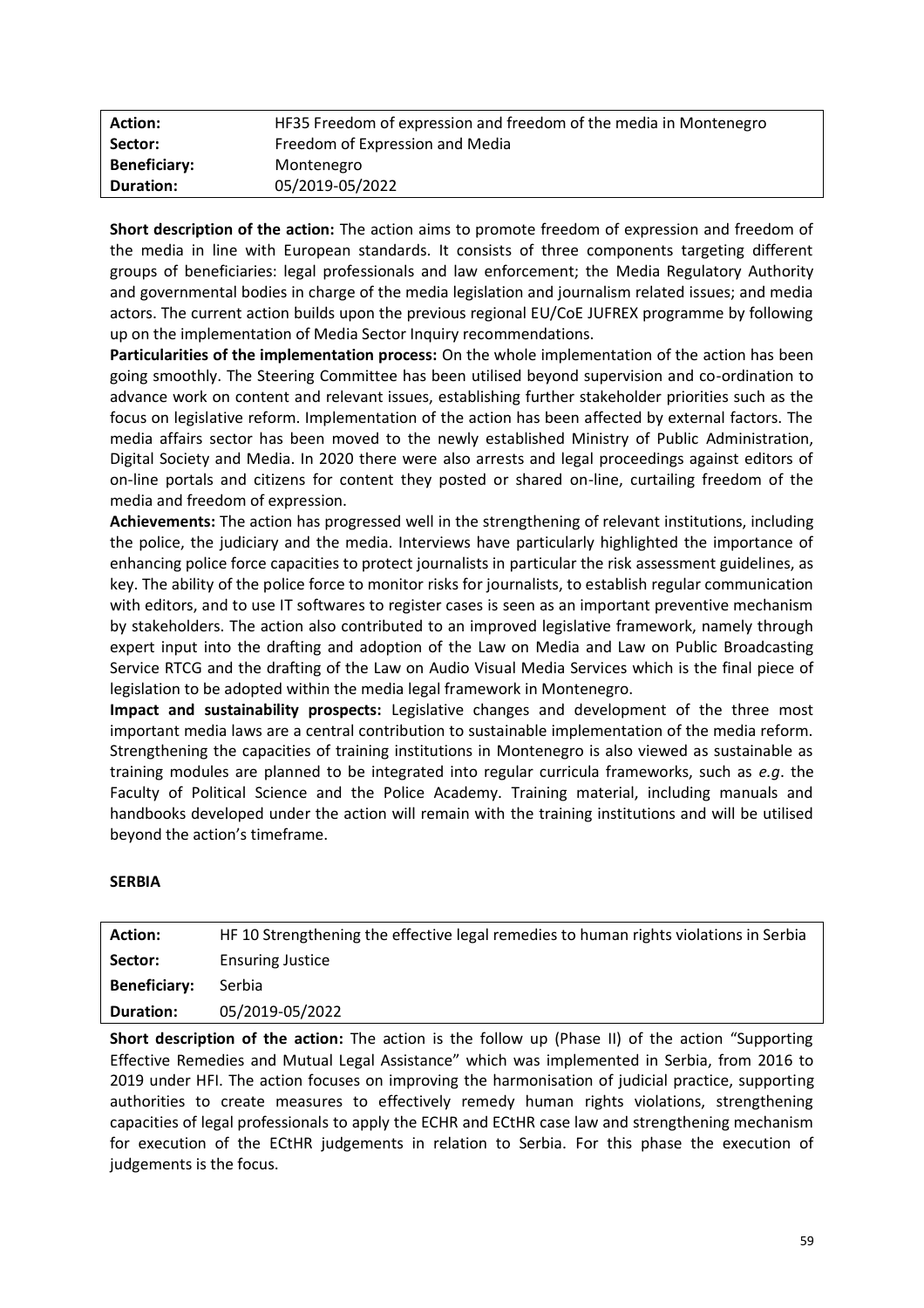**Implementation process and achievements:** The CoE team seems to have established a very good and stable co-operation with key partners such as the Judicial Academy as well as with the Law Faculty of the University of Belgrade. The exchange with the Government Agent of Serbia before the European Court of Human Rights is also positive, and the MoI could be won over for the development of a law on DNA database, which is a necessity to enable effective follow-up on the cases in the context of missing babies (see Annex VII for further context).

Furthermore, there are a number of outputs that have a very good potential to initiate relevant changes in the system. These include, for example, the baseline study on human rights education in law faculties, which shows where to start systemically in initial training, needs assessment of the process of the execution of the ECtHR judgments in Serbia, which provides recommendations on how to enhance the process and strengthen the role of relevant domestic institutions, and the exchange formats between jurisdictions at different levels and between Serbia and the ECtHR.

**Impact and sustainability prospects:** As a cautious assessment from the interviews, it can be summarised that in the implementation of ECtHR judgements, cases which require monetary compensation work more or less satisfactory, while cases that require legal changes in the system go very slow. On the "Zorica Jovanovic v. Serbia" case it took 7 years from ECtHR judgement to a legal change in the system. In the point of view of a number of interviewees many individuals are trying to do their best in their respective professions, but the political system and weak institutions limit the effectiveness of their effort.

| <b>Action:</b>      | HF 11 Enhancing the human rights protection for detained and sentenced<br>persons in Serbia |
|---------------------|---------------------------------------------------------------------------------------------|
| Sector:             | <b>Ensuring Justice</b>                                                                     |
| <b>Beneficiary:</b> | Serbia                                                                                      |
| <b>Duration:</b>    | 05/2019-05/2022                                                                             |

**Short description of the action:** The action aims to better protect the human rights of detainees, prisoners, persons in psychiatric and social care institutions. In particular the action focuses on strengthening safeguards against ill-treatment of arrested and detained persons through better compliance with the CoE standards and CPT recommendations, protection of the human rights of prisoners and the protection of human rights of persons with mental disabilities detained in psychiatric (general and forensic) or social care institutions,

**Implementation process and achievements:** The action has made good progress in both the legislative and capacity building areas, although the implementation has suffered from the limitations of the pandemic. It particularly affected the trainings for the police and the co-operation with the Ministry of Health, which was overloaded with pandemic-related duties when the feasibility study on mental health started. On the one hand interviewed partners described the co-operation with civil society as important; at the same time, the action reports and the interviews provide little information on whether/how *e.g.* the trainings for members of the OPCAT National Preventive Mechanism in Serbia contribute to a change in practice.

Several interviewees emphasised that the improvement of inter-ministerial co-operation is a positive effect of the action.

With regard to the regional action HF38 ("Enhancing penitentiary capacities in addressing radicalisation in prisons in the Western Balkans"), the regional action HF38 is complementary to HF11. There are identical project partners, but no thematic overlaps.

**Impact and sustainability prospects:** Relevant trainings have been integrated as mandatory into the regular initial trainings at the respective training institutions for police and prison staff, which works in favour of sustainability. A comparable mechanism is not yet established in the field of mental health. Interviewees also mentioned that they believe the management level in the penitentiary system and the police to be genuinely committed and motivated regardless of the overall political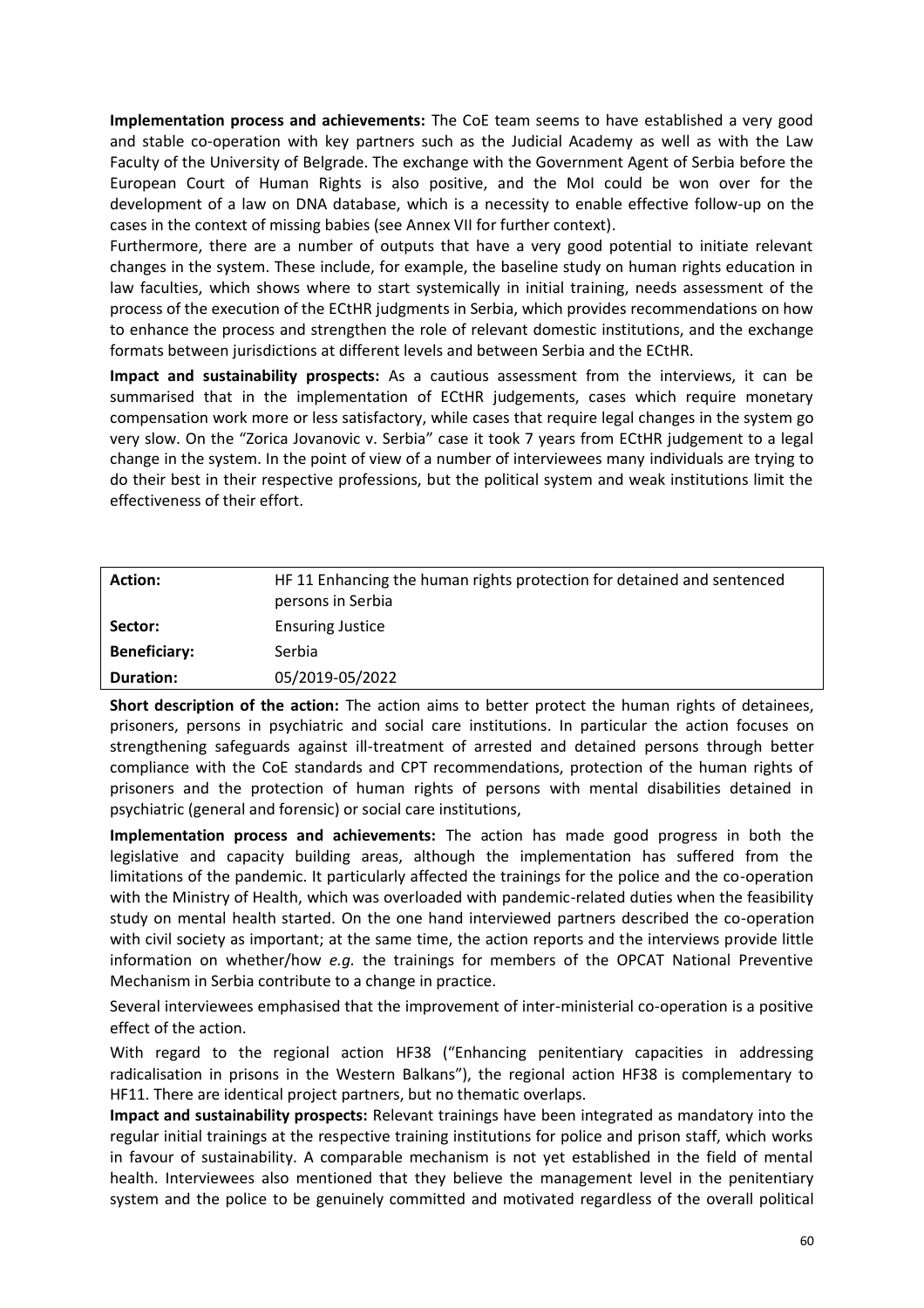environment. However, a stronger watch-dog role by civil society would surely contribute to the sustainability of efforts made in this sensitive sector. Progress in the field of mental health may be affected by COVID-19, as its control ties up considerable human and financial resources in the health sector.

| <b>Action:</b>      | HF 25 Promotion of diversity and equality in Serbia                         |
|---------------------|-----------------------------------------------------------------------------|
| Sector:             | Promoting Anti-Discrimination and Protection of Rights of Vulnerable Groups |
| <b>Beneficiary:</b> | Serbia                                                                      |
| <b>Duration:</b>    | 05/2019-05/2022                                                             |

**Short description of the action:** The action aims to strengthen the capacity of stakeholders to address national minority protection and promotion, protection of LGBTI rights and combating hate speech. The action on promotion of diversity and equality in Serbia builds upon the work of one action implemented in the first phase of the Horizontal Facility. The action aims for a three-fold approach including the policy and legislative level, the capacity building level and the awareness raising level.

**Implementation process and achievements:** The action experienced a somewhat difficult start-up phase, as there were different ideas among the members of the Steering Committee about the distribution of roles, tasks, thematic focus and the associated resources, as well as about the participation of civil society in the action and in the Steering Board. In addition, there was a comparatively high number of actors and thus a fragmentation of activities and resources, which made the action very complex when measured against the available budget. In the action design, a clear focus was then placed on the work on LGBTI rights and hate-speech and the co-operation with civil society was clearly strengthened. The work on minority rights has thus decreased in comparison to HFI and according to interviewees this clear thematic weighting is still controversial, while CoE indicated that the issue has been overcome. Some interviewees noted that a separation of the different thematic areas, possibly in the form of different actions, could be a sensible solution.

In the area of minority rights, most of the measurable results of the action were realised within HFI. Nevertheless, there is still a continuous dialogue on the topic. The fourth periodic report on the implementation of the Council of Europe's Framework Convention for the Protection of National Minorities (FCNM) in Serbia was analysed, an online monitoring system was initiated and the work is on track. Co-operation (sub-granting) with civil society actors is described as positive, especially in the context of the COVID-19 pandemic, which created new challenges. For example, hate-speech, e.g. against suspected infected people increased. Within the LGBTI community, the CoE estimates that the bundle of measures reached approximately 30,000 people through various counselling formats (legal, psychological) and public relations work. The effects of awareness-raising in mainstream society are yet to be measured.

**Impact and sustainability prospects:** As regards to anti-discrimination work on LGBTI a certain degree of sustainable anchoring is found at the local level in the local Action Plans, although it remains to be seen whether these are also consistently reflected in the allocation of funds at the local level. At the central level, the new draft laws on anti-discrimination, same sex partnerships and gender identity send a positive signal. As regards to national minorities CoE expects a high degree of sustainability through the direct work with National Councils of National Minorities. Another interviewee expressed that in her point of view the work on national minorities needs more attention and sustainability prospects are at stake. The new structure of the ministry is also a positive sign. Whether these will prove to be politically sustainable is yet to be assessed.

In the area of minority rights, the interviewees had different views on the issue of sustainability. One interviewee saw sustainability as endangered by the shift in focus: the legislative successes achieved under HFI could now not be popularised and implementation pursued. Others saw a rather growing interest of donors for this topic area, so a continuation seems likely. Thematically, all interviewees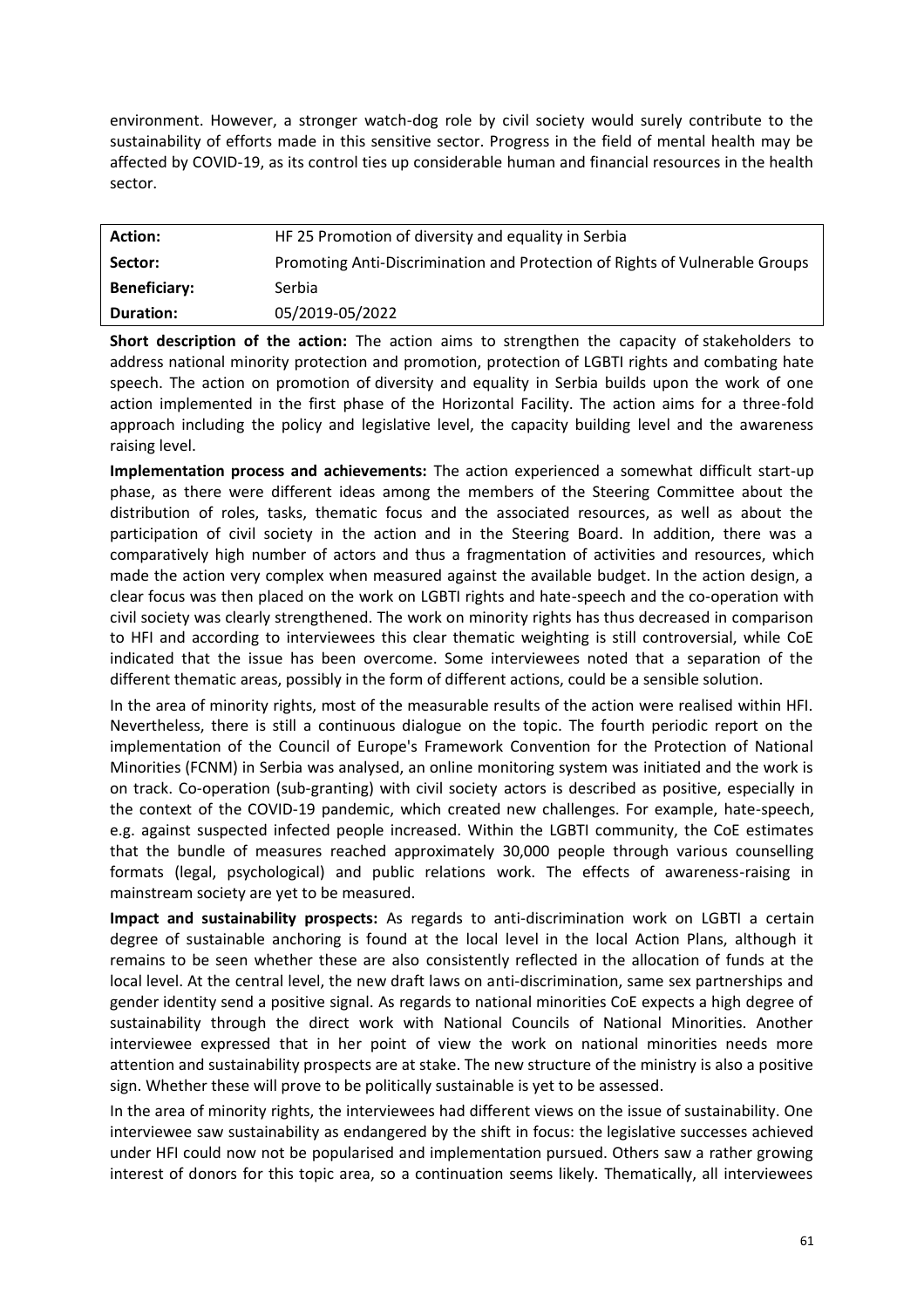agreed that societal reservations about LGBTI are deeply rooted among some people and require medium- to long-term societal processes.

| <b>Action:</b>      | HF 26 Preventing and combating trafficking in human beings in Serbia        |
|---------------------|-----------------------------------------------------------------------------|
| Sector:             | Promoting Anti-Discrimination and Protection of Rights of Vulnerable Groups |
| <b>Beneficiary:</b> | Serbia                                                                      |
| <b>Duration:</b>    | 05/2019-05/2022                                                             |

**Short description of the action:** The action aims to assist Serbia in the effective implementation of the Council of Europe Convention on Action against Trafficking in Human Beings and is designed to follow-up on GRETA recommendations. HFI put a focus on labour exploitation as a niche unexplored by other agencies. As the second GRETA Report underlined the need for measures for child protection and assistance as urgent priorities, the action under HFII added child trafficking to its focus on labour exploitation (as children constitute more than 60% of the identified victims).

**Implementation process and achievements:** Interviewed partners in Serbia highlighted, among other things, the need for multi-stakeholder approaches, especially to be able to take preventive action. This approach has already been implemented in the local teams and there are examples of good co-operation between the Red Cross, police, prosecutors, civil society and other actors. The model of local teams is positively highlighted, but is still limited in its geographical scope. Cooperation with civil society has developed positively. CSOs are full members of the steering committee and various interview partners referred to other stakeholder's interventions. Through sub-grants two civil society partners also raised awareness on trafficking in human beings through online campaigns reaching out to the public (website, facebook, leaflets, etc.). However, there is no quantifiable result in terms of raised awareness. Capacity building activities, in particular training of labour inspectors has reached relevant numbers (for details on these concrete outputs and outcomes, please refer to Annex VII).

**Impact and sustainability prospects:** Training sessions for labour inspectors have achieved a relevant broad impact in the institution, but unfortunately there is no separate training institution where the training can be anchored in the long term. A ToT approach should cushion this, but a stronger institutionalised approach is still missing. On the other hand, the training for legal professionals has already been anchored in the Judicial Academy and will continue to be available in the future. However, interviewed partners also emphasised that there is often a lack of policy coherence in state action both within Serbia and internationally. Reference was made to the multiple root causes of trafficking incl. economic factors, the educational system, national and international migration routes, the role of recipient countries and places, to name just a few. Interviewees pointed to the need to harmonize various policies. In order to prevent human trafficking, the education sector should be much more involved and, for example, compulsory training should be anchored there. Centralised measures were also considered to be much too slow and bureaucratic, while local actors on the ground can make a difference.

| <b>Action:</b>      | HF 36 Freedom of expression and freedom of the media in Serbia |
|---------------------|----------------------------------------------------------------|
| Sector:             | Freedom of Expression / Media                                  |
| <b>Beneficiary:</b> | Serbia                                                         |
| <b>Duration:</b>    | 05/2019-05/2022                                                |

**Short description of the action:** The action aims to promote freedom of expression and freedom of the media in Serbia in line with Council of Europe standards. It targets three different groups of beneficiaries: legal professionals (judges, prosecutors, police officers, lawyers); the Media Regulatory Authority and the Faculty of Political Sciences (students). The current action (so called JUFREX 2 by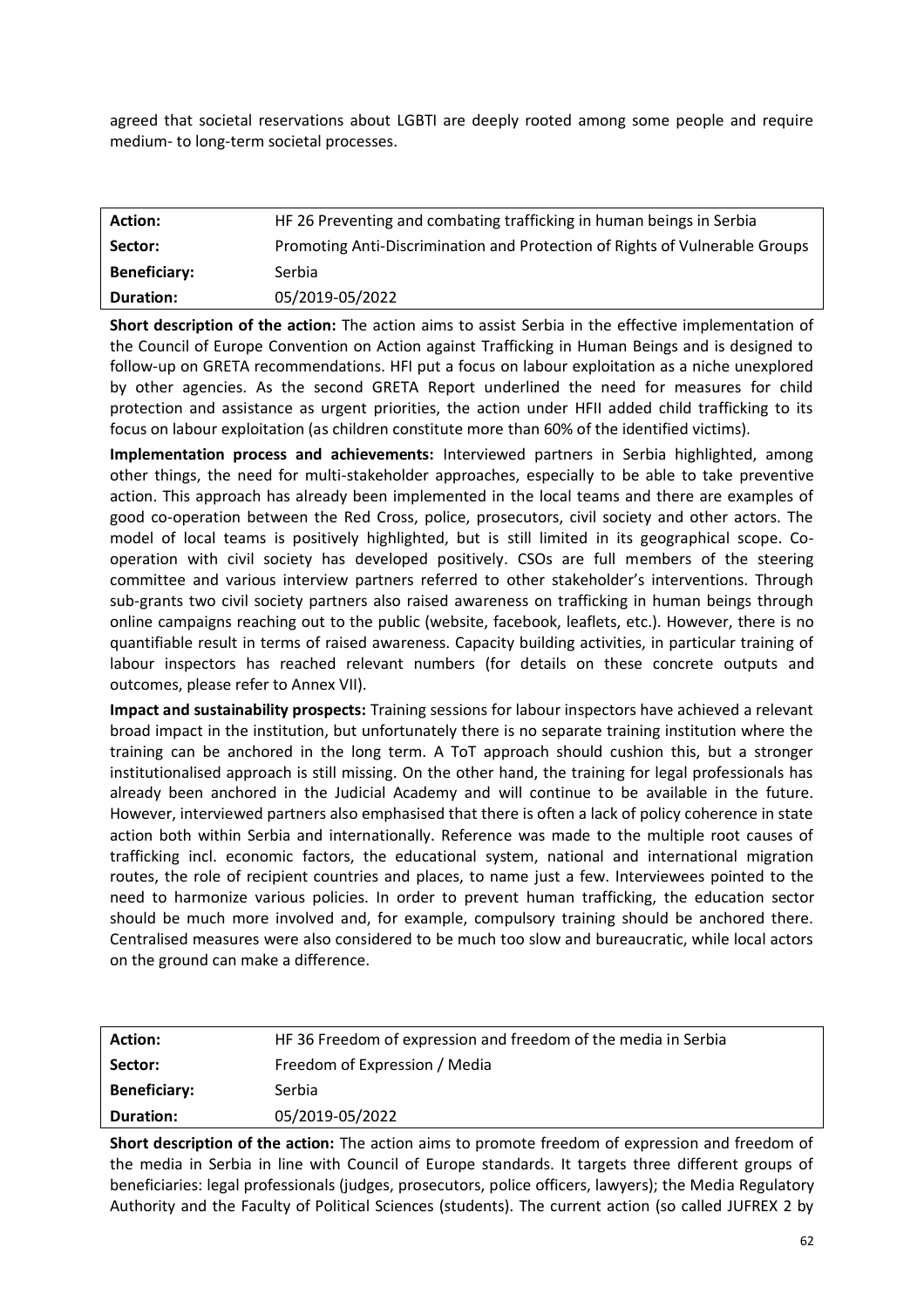beneficiaries) is implemented under HF II and builds upon the previous regional European Union/Council of Europe joint action JUFREX 1. The action is interconnected with the JUFREX regional action (HF46).

**Implementation process and achievements:** In order to avoid overlaps with other initiatives journalists were excluded as direct target group for this action. Instead, the CoE focused its activities on a limited number of stakeholders. The co-operation with the Judicial Academy seems to go smoothly and the Academy staff values the co-operation with CoE in the framework of this action as part of a wider co-operation with CoE established through various activities. Results of the cooperation, *e.g.* relevant HELP courses, which have been integrated in the annual training programme at the Judicial Academy are summarized in Annex VII. A Memorandum of Understanding (MoU) was signed with the Faculty of Political Sciences only recently, therefore no achievement can be reported so far with this partner. The co-operation with the Regulatory Authority for Electronic Media focused on less controversial themes, *e.g*. accessibility of information to persons with a disability as well as on media literacy products for pre-school children. Other aspects, like protecting freedom of expression in times of crisis and the protection of journalists were addressed through various knowledge products like guidelines and standards, etc. Work with the aim to improve capacities of the Regulatory Authority for Electronic Media to align its practices with CoE and EU standards such as the EUs Audiovisual Media Services Directive is underway. At the time of writing this report, CoE did not specify outputs for this line of work and interviewees did not highlight it. Hence the evaluators cannot draw any conclusions for this particular line of work. The same applies for the recently started co-operation with the Faculty of Political Sciences.

**Impact and sustainability prospects:** The action provides a clear contribution in terms of the accession process in the field of Accessibility of Media Content for People with Disabilities in Light of the Revised European Union Audiovisual Media Services Directive (AVMSD) and Council of Europe Standards, which will presumably have a positive effect. The contribution to freedom of the media and protection of journalists must be seen as very long-term. A number of interviewees, also from other project contexts, have repeatedly pointed out the extremely poor situation in the area of media freedom (and also referred to EU reports). Interviewees perception on the impact of training so far varies greatly: as described in Annex VII some interviewees expressed that there is evidence of change in the judgements (and hence training impact) as judges see an increasing need to revert to the Human Rights Convention. (Most common reference to article 6,8, 10 and 14; right to a fair trial, respect of private and family life, freedom of expression, prohibition of discrimination). In one interviewees point of view judges do not only refer to human rights in a technical sense, but really reflect their content. Another interviewee concluded that the knowledge of judges and prosecutors had improved, but not their attitude. According to this interviewee they are still not committed to the values of freedom of expression and freedom of media. The action is operating in a very difficult environment and short-term success is not to be expected. At the same time, it was not clear from the interviews conducted as part of this evaluation how the comparatively highly specialised work with individual institutions fits into a broader strategy likely to further sustainable change in terms of freedom of expression and freedom of the media.

# **Regional**

| <b>Action:</b>      | HF 38 Enhancing penitentiary capacities in addressing radicalisation in<br>prisons in the Western Balkans |
|---------------------|-----------------------------------------------------------------------------------------------------------|
| Sector:             | <b>Ensuring Justice</b>                                                                                   |
| <b>Beneficiary:</b> | Western Balkans                                                                                           |
| Duration:           | 05/2019-05/2022                                                                                           |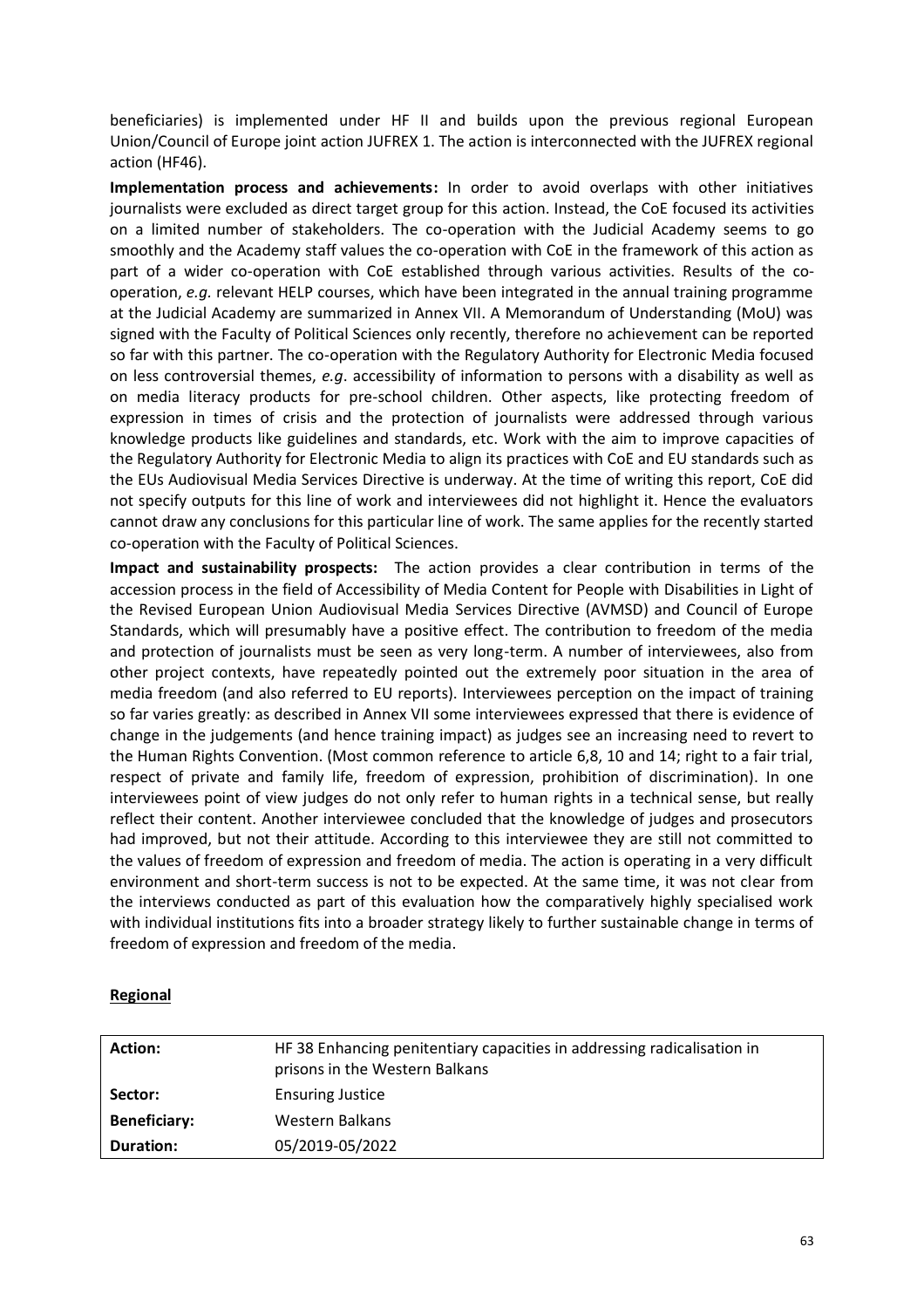**Short description of the action:** The action provides for a discussion forum among the prison and probation practitioners in the Western Balkans, allowing them to identify good practices, learn from shortcomings and set the minimum standards in countering radicalisation in prisons and enhancing efforts for rehabilitation of violent extremist prisoners. The action aims to support the Beneficiary specific endeavours in two areas: a) prevention - the prison environment as a potential ground for radicalisation of prisoners and b) rehabilitation and reintegration - the potential utilisation of assessment tools, rehabilitation efforts and intervention programs when applied to violent extremist prisoners (VEPs).

**Implementation process and achievements:** The content of this regional action is complementary to Beneficiary-specific approaches; in some cases it fills gaps in the content of the respective thematic areas in individual Beneficiaries (Serbia), in others it was set up as a division of labour with the interventions of other donors (Albania/OSCE). The action fulfilled all deliverables, but two aspects (regional dimension and the grant scheme) have suffered from the limitations imposed by the COVID-19 pandemic. Like all regional projects, the multi-stakeholder exchange takes up a crucial space in the project design and can be compensated for less easily than in other projects. In addition, radicalisation (in prisons) and (terrorist) violence are sensitive topics anyway, which have a comparatively high inhibition threshold when dealt with in online formats. The affinity for online activities varies among beneficiaries. While Kosovo opted for the hybrid-format implementation of a training of trainers, there were reservations in Serbia and a postponement of the measure was preferred here. In addition to the "harder" achievements such as VEP tools and programmes, interview partners also emphasised their interest in improved inter-institutional communication within a Beneficiary, which for some institutions is a central interest in the action.

**Impact and sustainability prospects:** The wider context of the action in the region initially sets unfavourable conditions for impact and sustainability as in the area of rehabilitation and post-penal assistance in particular, the overall system is weak and human resources are scarce. The action tries to meet this challenge by openly naming the problems and addressing them in various working groups and by designing various Beneficiary-specific tools and approaches. It aims to establish interagency cooperation and sustainable rehabilitation and reintegration processes to overcome the identified gaps in the system. The individualised rehabilitation of ex-prisoners with an extremist or violent background poses an extra challenge, however specific tailor-made tools and programmes were designed and are currently being piloted in selected prisons to test their applicability in practice. At present, piloting - an important instrument for generating a positive experience - is made more difficult by COVID-19. However, the action manages to proceed. Quick successes are not to be expected and activities must be thought of in the long term.

| <b>Action:</b>      | HF 44 Action against Economic Crime in South East Europe and Turkey |
|---------------------|---------------------------------------------------------------------|
| <b>Sector</b>       | Fighting Corruption, Economic Crime and Organized Crime             |
| <b>Beneficiary:</b> | Western Balkans                                                     |
| <b>Duration:</b>    | 05/2019-05/2022                                                     |

**Short description of the action:** The regional action builds on and consolidates the results achieved under HFI through Beneficiary-specific and regional interventions. The action aims to provide overarching support for common concerns and transversal issues as well as complement the jurisdiction-specific actions in these areas with specifically tailored support. To that end the action works towards outcomes in three distinctive areas: enhanced public procurement frameworks in the Beneficiaries; exchange of good practices on transparency of beneficial ownership and improved capacities for the management of NPO terrorism financing risks. The regional action is complementary to Beneficiary specific actions in Albania (HF15), Montenegro (HF16) and North Macedonia (HF17).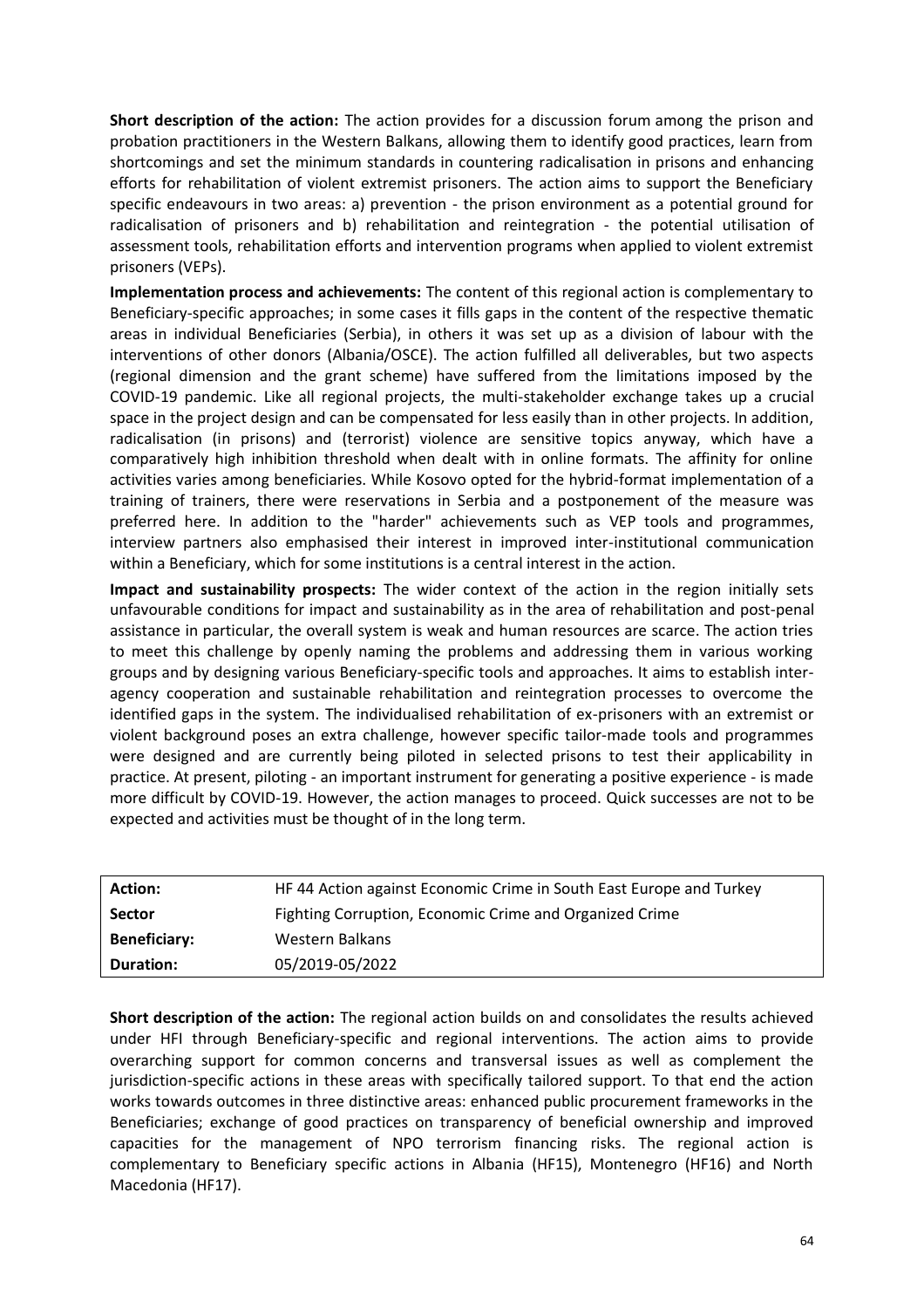**Achievements:** Despite COVID-19 related restrictions and its effects on regional exchange, regional events of the action contributed to increased cross-regional networking between beneficiary institutions of all participating jurisdictions. Also, domestic networking between NPOs and authorities via contact points for data collection on the NPO risk assessment was strengthened. In the area of legislation and policy, the action provided Beneficiaries with access to good practices for compliance with international standards through two pilot interventions: the delivery of a legal opinion on the compliance of the Draft Public Procurement Law of Albania to better align with 2014 EU Directive on Public Procurement which was adopted and in force and the production of a technical paper on compliance of the Rulebook setting up Beneficial Ownership Registry in Montenegro with the 5th EU AML Directive and FATF recommendations. The regional risk assessment related to terrorist financing through the NPO sector is under way. The methodology has been developed and provides for data collection and analysis in two phases. Data is currently collected by means of survey and interviews with CSOs and the authorities which so far produced high response rates from most jurisdictions. External expertise such as of the European Centre for Non-Profit Law, had been utilised to develop the methodology. Interviews highlight that despite the sensitive nature of the issue the action achieved to bring relevant institutions and CSOs to the table. In light of "shrinking CSO space" in some of the Beneficiaries, for the CoE it is also important that the risk assessment provides a "proportionate response" targeting specific areas without curtailing the CSO sector as such. In addition, an assessment of the corruption risks related to public procurement at regional level is under way.

**Particularities of the implementation process:** The implementation of this regional action was much affected by the impact of the COVID-19 related restrictions, *e.g*. regional elements such as capacity building activities as well as two regional workshops had to be postponed. The switch to online formats with English as the language of communication limited the open exchange. CoE thus focussed on advancing desk-based activities. On the other hand, participating beneficiary institutions co-operate well and engage with the action. The action was able to bring relevant stakeholders on board, also on more sensitive issues, such as NPO terrorist financing risks. Through regular meetings the action was able to establish a sound working relationship with the GIZ, who implements a pilot action on NPO terrorist financing in North Macedonia, and thus avoiding overlap and creating synergies.

**Impact and sustainability prospects:** The CoE expects the action to provide a contribution to the 2018 EU Strategy for the Western Balkans, in particular in the areas of public procurement and transparency of legal ownership, which have amongst others been flagged as areas of concern to tackle corruption and organised crime in the region. Input into the draft Public Procurement Law in Albania can be seen as a sustainable measure at Beneficiary level. Sustainability prospects of the action concerning increased beneficiary institutions' capacities to implement international standards through the provision and sharing of good practice remains to be seen. Equally, an assessment of the sustainability levels of regional co-operation should be assessed towards the end of the action.

| <b>Action:</b>      | HF45 Promotion of diversity and equality in the Western Balkans             |
|---------------------|-----------------------------------------------------------------------------|
| Sector:             | Promoting Anti-Discrimination and Protection of Rights of Vulnerable Groups |
| <b>Beneficiary:</b> | Western Balkans                                                             |
| <b>Duration:</b>    | 05/2019-05/2022                                                             |

**Short description of the action:** The action aims to strengthen regional co-operation and hence the effectiveness of equality bodies and Ombudsman institutions in the promotion of tolerance and combating hate speech. It also provides an occasion of strengthening co-operation between Police administrations to address hate crimes against the LGBTI population, and raise awareness of the general public and the CSOs in the region on this issue. The regional action complements the Beneficiary-specific actions on promotion of diversity and equality and provides discussion fora for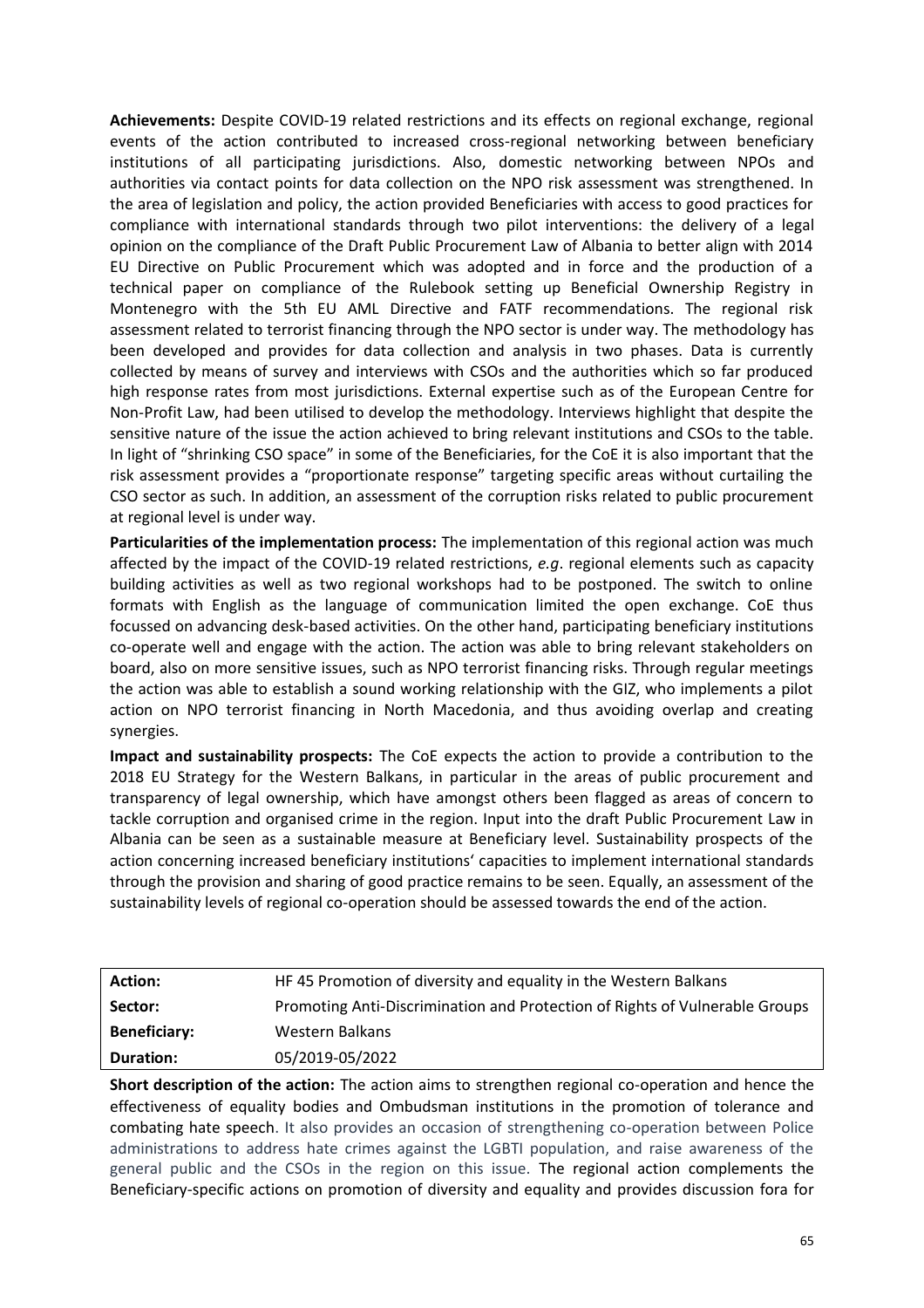the representatives of the equality bodies and Ombudsman institutions, Police and CSOs. The action is part of a package of 7 anti-discrimination actions in Albania, Bosnia-Herzegovina, Kosovo, Montenegro, North Macedonia and Serbia plus the regional component.

**Implementation process and achievements:** There were parallel inception processes at Beneficiary and regional level to identify specifics for regional level intervention. The theme of combating hate speech through work of equality bodies was driven by the equality bodies, which expressed a wish for support in the face of right-wing populism and a forum to experience a sense of solidarity and mutual support. Setting a further focus on combating hate crime against LGBTI was based on the initiative of CoE and some of the beneficiaries and CSOs in the region (notably LGBTI regional and Beneficiary-based CSOs) as a specific issue more difficult to address at domestic level without international support and in the attempt to have a clear focus of the action in light of budgetary limitations.

CoE does follow-up on the effectiveness of tools and trainings applied within the action. "Soft" benefits of the regional exchange are also evident as CoE does receive some feedback that equality bodies exchange information beyond the context of the action. Sometimes they request contact data of other equality bodies from the CoE, sometimes beneficiaries directly take content from a regional training to the local level. In interviews beneficiaries stated that the regional level interaction is productive content-wise (*e.g*. regional study on hate crime) and supports networking and learning about trends and issues of neighbouring countries. One interviewee pointed out that the regional training of trainers directly contributed to the Beneficiary-level activities. However, as one interviewee pointed out at least for the equality bodies the added value (in terms of contacts) of an extra platform for regional exchange might be limited as they are anyway members of the European Network of Equality Bodies, where they can realise a similar exchange if they take the initiative.

As direct exchange and network strengthening is a central feature of all regional activities, these were particularly challenged by the COVID-19 pandemic and the action has not yet been able to develop its full potential.

**Impact and sustainability prospects:** The equality bodies as such are supported through the human rights system and are usually enshrined in the Constitutions or primary law of the respective Beneficiary. Hence a certain level of institutional stability is likely. At the same time this does not guarantee the independence and sustainability of their work. Support by international actors clearly contributes to the institutional sustainability prospects.

Topic-wise the field of hate speech is by now more or less established, though the equality bodies do face public attacks. Stakeholders believe that the campaigning part of the action had a good start as the COVID-19 pandemic and the resulting lack of personal interaction brought more people online and consequently led to an increased online reach of the campaign. However, interviewees also expressed that the campaign will get even more effective once it reaches the local community level. On this level the COVID-19 pandemic might hamper the implementation, as live debates are the preferable format. A mitigation strategy consist of e.g. the continuation of online activities, use of social media, TV/radio presence, etc.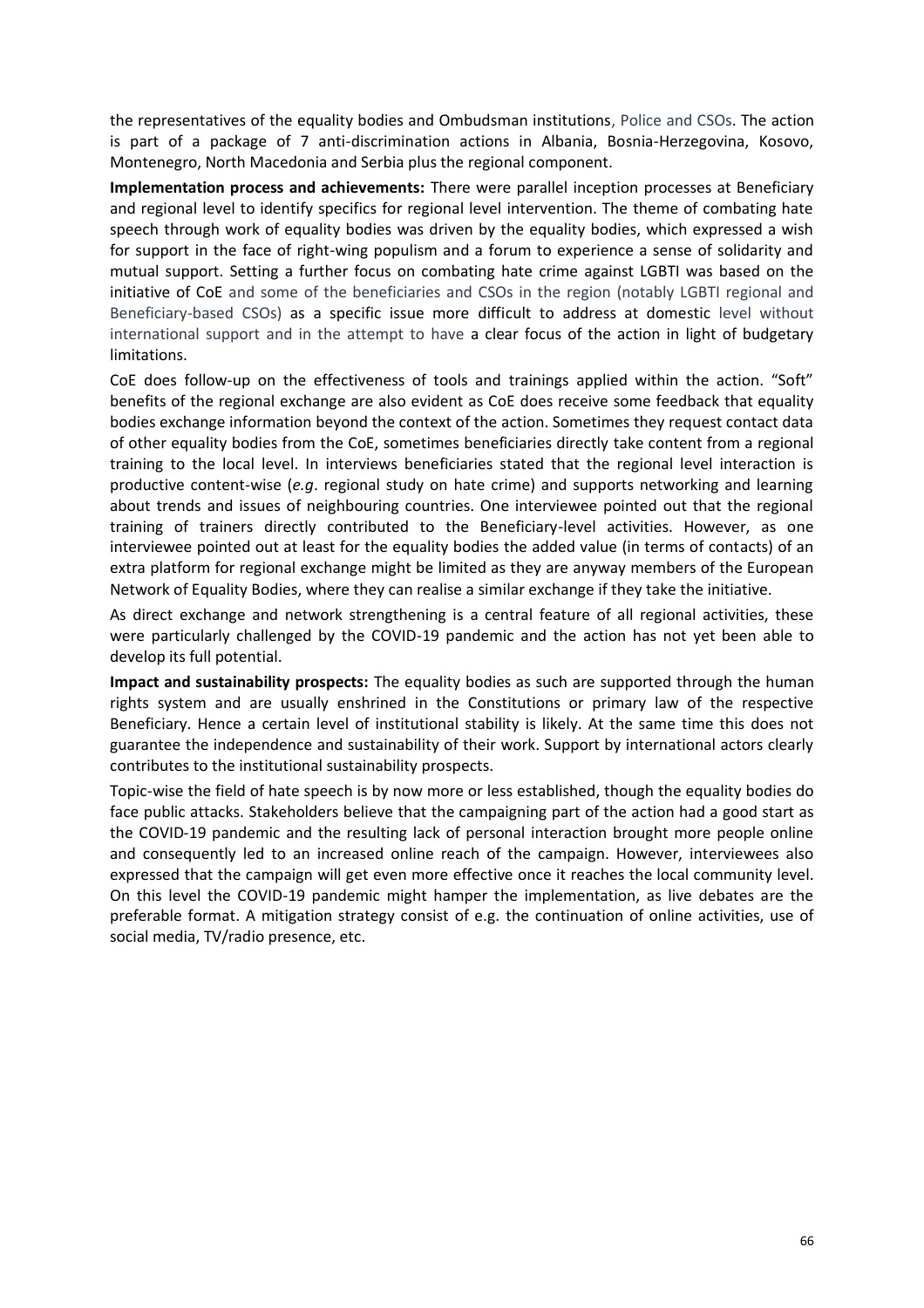# Annex VII Confirmed sample action outcomes

By Beneficiary and according to Beneficiary TAPA and HFII Facility logframe

## **ALBANIA**

| <b>SECTOR ENSURING JUSTICE</b>                                                                                                                                                                                                                                                                                                                                                                                                                                                                                                                                                                                                                                                                                                                                                                                                                                                                                                 |                                                                                                                                                                                             |  |
|--------------------------------------------------------------------------------------------------------------------------------------------------------------------------------------------------------------------------------------------------------------------------------------------------------------------------------------------------------------------------------------------------------------------------------------------------------------------------------------------------------------------------------------------------------------------------------------------------------------------------------------------------------------------------------------------------------------------------------------------------------------------------------------------------------------------------------------------------------------------------------------------------------------------------------|---------------------------------------------------------------------------------------------------------------------------------------------------------------------------------------------|--|
| SAMPLE ACTION: HF1 Strengthening the quality and efficiency of justice in Albania (SEJ III)                                                                                                                                                                                                                                                                                                                                                                                                                                                                                                                                                                                                                                                                                                                                                                                                                                    |                                                                                                                                                                                             |  |
| Identified Expected Results (impact) related to monitoring/evaluation<br>Recommendation[s] (according to Tri Annual Plan of Action)<br>In the context of its on-going reform, the judiciary in Albania improves its efficiency<br>and quality in its daily functioning in accordance with European standards.                                                                                                                                                                                                                                                                                                                                                                                                                                                                                                                                                                                                                  | HF II Outcome (according to logframe)<br>Strengthened independence, accountability, efficiency, professionalism and the overall<br>quality of justice in accordance with European standards |  |
| <b>Facilitating Multi-Stakeholder Dialogue</b><br>A joint understanding of relevant stakeholders on key issues of the judicial reform addressed by the project has been gained through the interdisciplinary working group<br>$\bullet$<br>including the MoJ, the HJC and different courts.<br><b>Strengthening of institutions</b><br>School of Magistrates has been strengthened in a way that ensures sustainable functioning and allows CoE to seek an exit strategy from the institution<br>$\bullet$<br>SoM is enabled to effectively identify training needs of judges and prosecutors through CEPEJ based training needs assessment. This resulted in the design of the<br>2020/2021 SoM training calendar.<br>SoM curriculum of initial and continuous built (performance evaluation, statistics, time management); training modules adaptable for online and on-site training; first<br>trainings already delivered. |                                                                                                                                                                                             |  |
| management system (ICMIS).                                                                                                                                                                                                                                                                                                                                                                                                                                                                                                                                                                                                                                                                                                                                                                                                                                                                                                     | High Judicial Council enabled to systematically monitor court performance through the adaptation of CEPEJ methodology for data collection and the future new case                           |  |

- **Standing Committee on Ethical and Professional Evaluation of Judges started to carry out transparent performance evaluation** of judges based on the new performance evaluation tools developed through the action.
- **Institutions enabled to identify gaps related to the vetting processes** and thus enabled to mitigate its impact through the new Judicial Map.

| <b>SAMPLE ACTION:</b> HF3 Enhancing the protection of human rights of prisoners in Albania |                                                                                     |  |
|--------------------------------------------------------------------------------------------|-------------------------------------------------------------------------------------|--|
|                                                                                            |                                                                                     |  |
| Identified Expected Results (impact) related to monitoring/evaluation                      | HF II Outcome (according to logframe)                                               |  |
| Recommendation[s] (according to Tri Annual Plan of Action)                                 |                                                                                     |  |
| Further support to prison reform in Albania and human rights protection for                | Improved functioning of prisons and human rights protection for persons deprived of |  |
| prisoners in line with Council of Europe and CPT standards                                 | liberty in line with Council of Europe and CPT standards                            |  |
|                                                                                            |                                                                                     |  |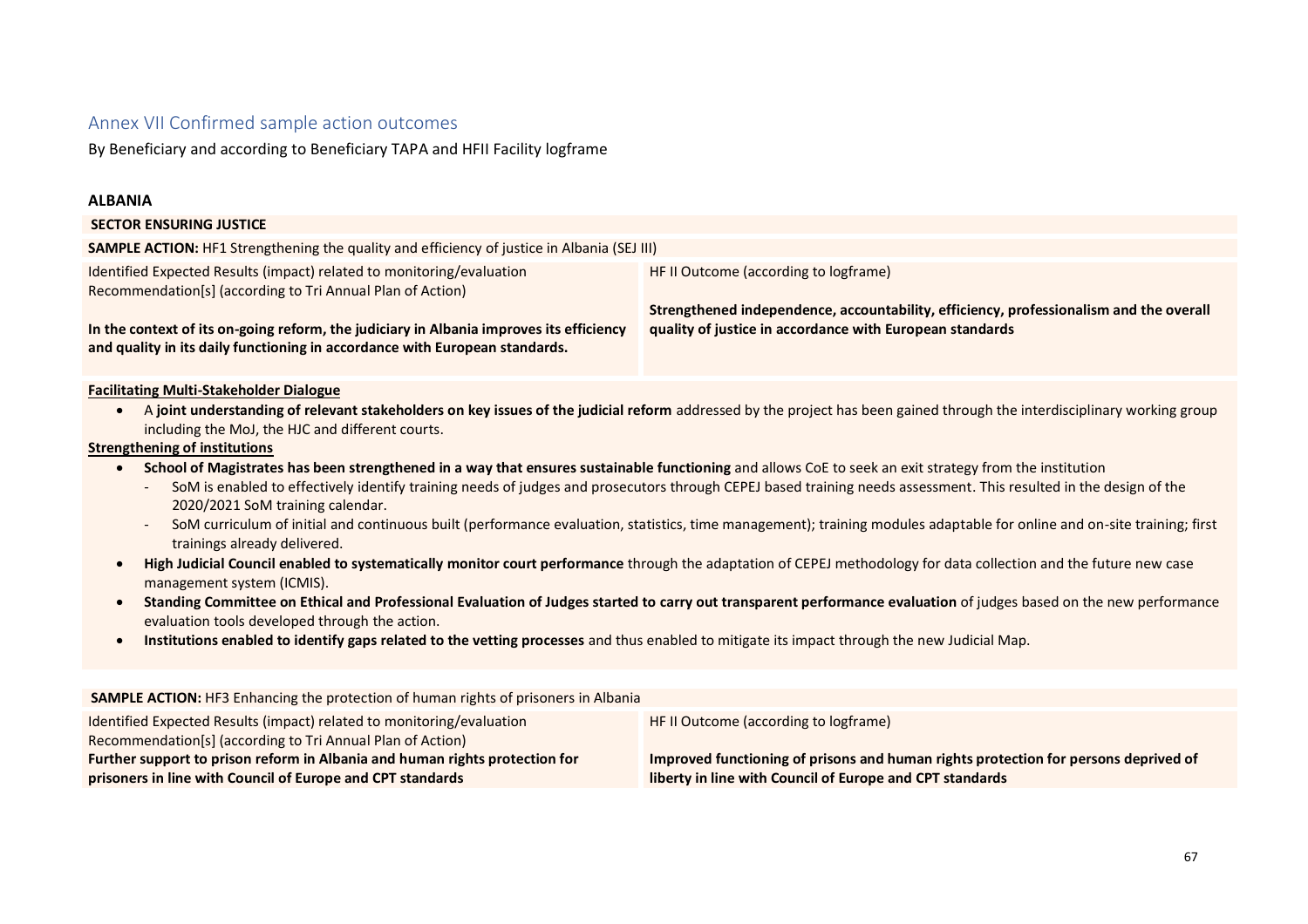#### **Strengthening of institutions**

- **Newly established Training Center for the Prison Administration strengthened** through curricula development including 32 training modules
	- A total of 200 prison administration staff (out of around 4000) have been trained on the basis of new modules
- **Penitentiary facilities strengthened** through piloting of tools for risk assessment, individual sentence planning and development of pre-release plans in Ali Demi, Fier and Peqin prisons.

#### **Legislation and Policies**

- **Sound penitentiary reform package in place** through the approval of 3 laws: "On Prison Police", "On the Probation Service" and "On the Rights and Treatment of Sentenced and Pre-Trial Prisoners".
- Draft **National Strategy for Education and Employment in Prisons**
	- Will cover 5410 prisoners in 24 penitentiary institutions Beneficiary-wide
	- Resulted in MoJ signed MoU with businesses, including business associations and manufacturers which is expected to cover a total of 500 detainees by the end of the year

#### Increased public awareness/changed attitude

**SAMPLE ACTION:** HF15 Action against economic crime in Albania

• **Raised awareness of prisoners and their families** about available services, prisoners' rights and obligations and complaint mechanisms through the dissemination of a booklet to inmates and families.

#### **SECTOR FIGHTING CORUPTION, ECONOMIC CRIME AND ORGANISED CRIME**

| Increased guarantees are enacted against corruption and money laundering/terrorist |
|------------------------------------------------------------------------------------|
|                                                                                    |
|                                                                                    |

#### **Strengthening of institutions**

- Capacities of the newly reorganized Central Election Commission to monitor election finances were strengthened including around 40 CEC on-site monitors and 5 CEC trainers
- The General Directorate for the Prevention of Money Laundering has been strengthened through recommendations on the revision and updating of its Money Laundering and the Financing of Terrorism ML/TF National Risk Assessment (NRA).
- The High Inspectorate of Declaration and Audit of Assets and Conflicts of Interest (HIDAACI) expected to be strengthened through the establishment of a new electronic Asset Declaration System following current installation and training of responsible institutions.

#### **Legislation and Policies**

- In July 2020 the Parliament adopted amendments to the Electoral Code and in December 2020 a law on Political Party Financing which included around 90% of HFI and HFII recommendations on the Electoral Code and Political Party Financing
- A number of draft laws including "On the prevention of conflicts of interest in the exercise of public functions" to the High Inspectorate for the Declaration and Audit of Assets (HIDAACI) expected to be approved by Parliament within 2021, on "The Notary Services in the Republic of Albania" (final version to be sent to Council of Ministers) and on the draft law amending Law no 10193/2009 "On Foreign Jurisdictional Relations"(with Parliament for approval).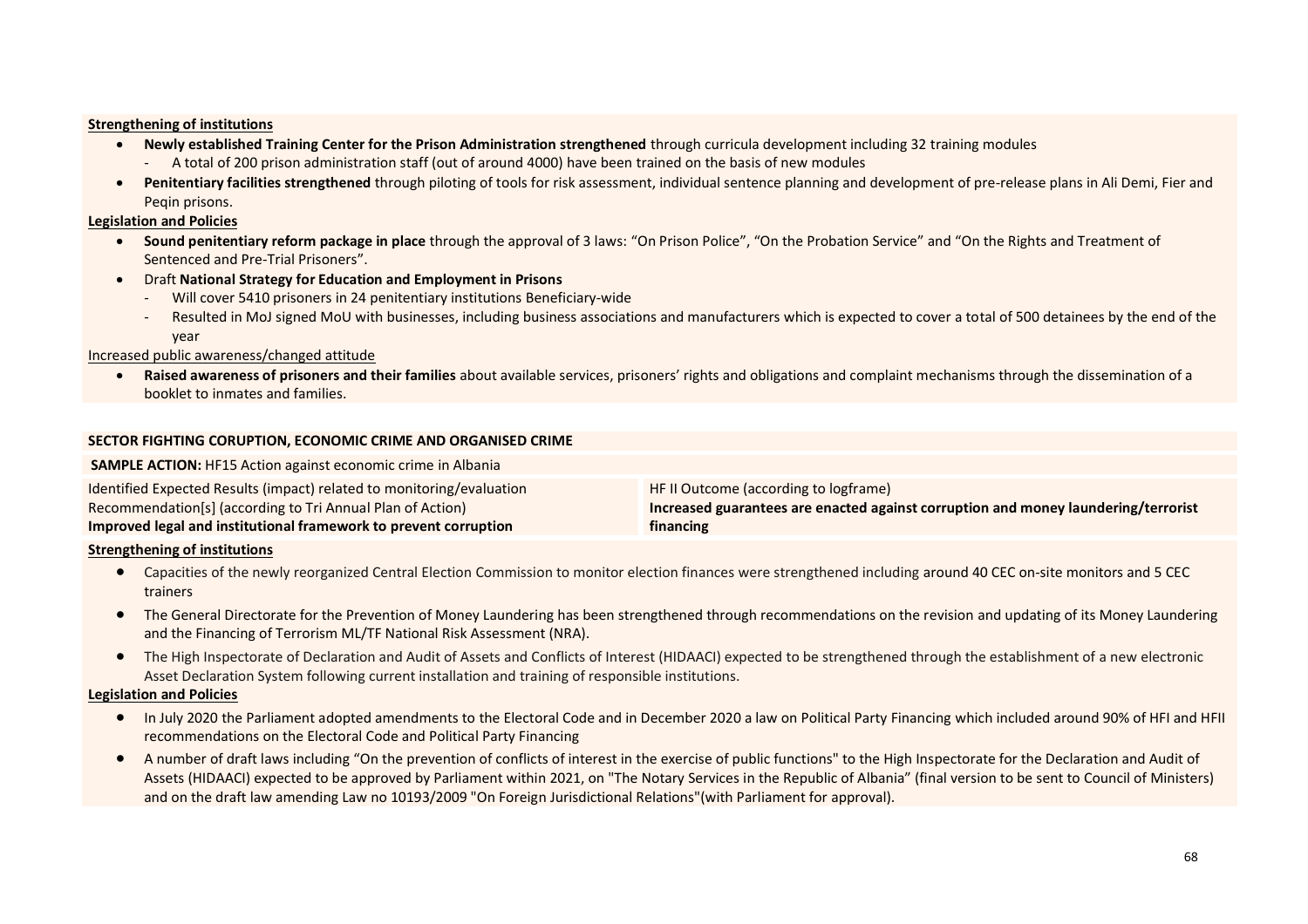#### **SECTOR PROMOTING ANTI-DISCRIMINATION AND PROTECTION OF RIGHTS OF VULNERABLE GROUPS**

| <b>SAMPLE ACTION: HF18 Promotion of diversity and equality in Albania</b>         |                                                                                   |
|-----------------------------------------------------------------------------------|-----------------------------------------------------------------------------------|
| Identified Expected Results (impact) related to monitoring/evaluation             | HF II Outcome (according to logframe)                                             |
| Recommendation[s] (according to Tri Annual Plan of Action)                        |                                                                                   |
| Improved functioning of anti-discrimination mechanisms and their accessibility by | Improved functioning of anti-discrimination mechanisms and their accessibility by |
| vulnerable groups, in line with the European standards and best practices.        | vulnerable groups, in line with the European standards and best practices         |
| Eacilitating Multi Stakeholder Dialogue                                           |                                                                                   |

#### Facilitating Multi-Stakeholder Dialogue

• No Hate Speech Alliance established in December 2019 streamlines and co-ordinates actions by relevant stakeholders incl. the People's Advocate, Audio-visual Media Authority, Media Council, the Commissioner or Protection from Discrimination and CSO and formalized through an MoU.

#### **Strengthening of institutions**

- The **Commissioner for Protection from Discrimination and People's Advocate (Ombudsperson)** capacity to respond to hate speech has been strengthened through a study on hate speech and offensive language and development of a mobile app to report incidences of hate speech.
- Capacity **of police force** to respond to hate speech and hate crime has been strengthened through an updated manual on police response to hate crime and the establishment of a CSO-police working group on hate crime disseminated to all main police stations and Academy of Police. The police have embraced the issue by appointing a new focal point for diversity and discrimination.

## **Legislation and Policies**

- Revised Law on Protection from Discrimination entered into force in November 2020 and is in line with ECHR and ECRI.
- Census law which approved in November 2020 includes CoE recommendations.
- New LGBT Action Plan 2021-2025 drafted incl. corresponding budget, expected to be approved before mid-2021.
- Two draft bylaws out of the five pending on the Law no 96/2017 "On protection of national minorities in the Republic of Albania" have adopted CoE recommendations. Increased public awareness/changed attitude
	- Anti-discrimination week campaign in February 2020 covering multiple cities and involving hundreds of participants inc. local government, CSOs, vulnerable groups, Parliament, received broad media coverage and good feedback of citizens and local institutions that were part of activities.

## **MONTENEGRO**

| <b>SECTOR ENSURING JUSTICE</b>                                                                                                                                               |                                                                         |  |
|------------------------------------------------------------------------------------------------------------------------------------------------------------------------------|-------------------------------------------------------------------------|--|
| <b>SAMPLE ACTION:</b> HF7 Improved procedural safeguards in judicial proceedings in Montenegro                                                                               |                                                                         |  |
| Identified Expected Results (impact) related to monitoring/evaluation<br>HF II Outcome (according to logframe)<br>Recommendation[s] (according to Tri Annual Plan of Action) |                                                                         |  |
| Support to alignment of Montenegrin legal framework on procedural rights<br>with the EU acquis and ECtHR case law                                                            | Strengthened coherence in application of the standards set by the ECtHR |  |
| Support to coherent application of the standards set by ECtHR in criminal                                                                                                    |                                                                         |  |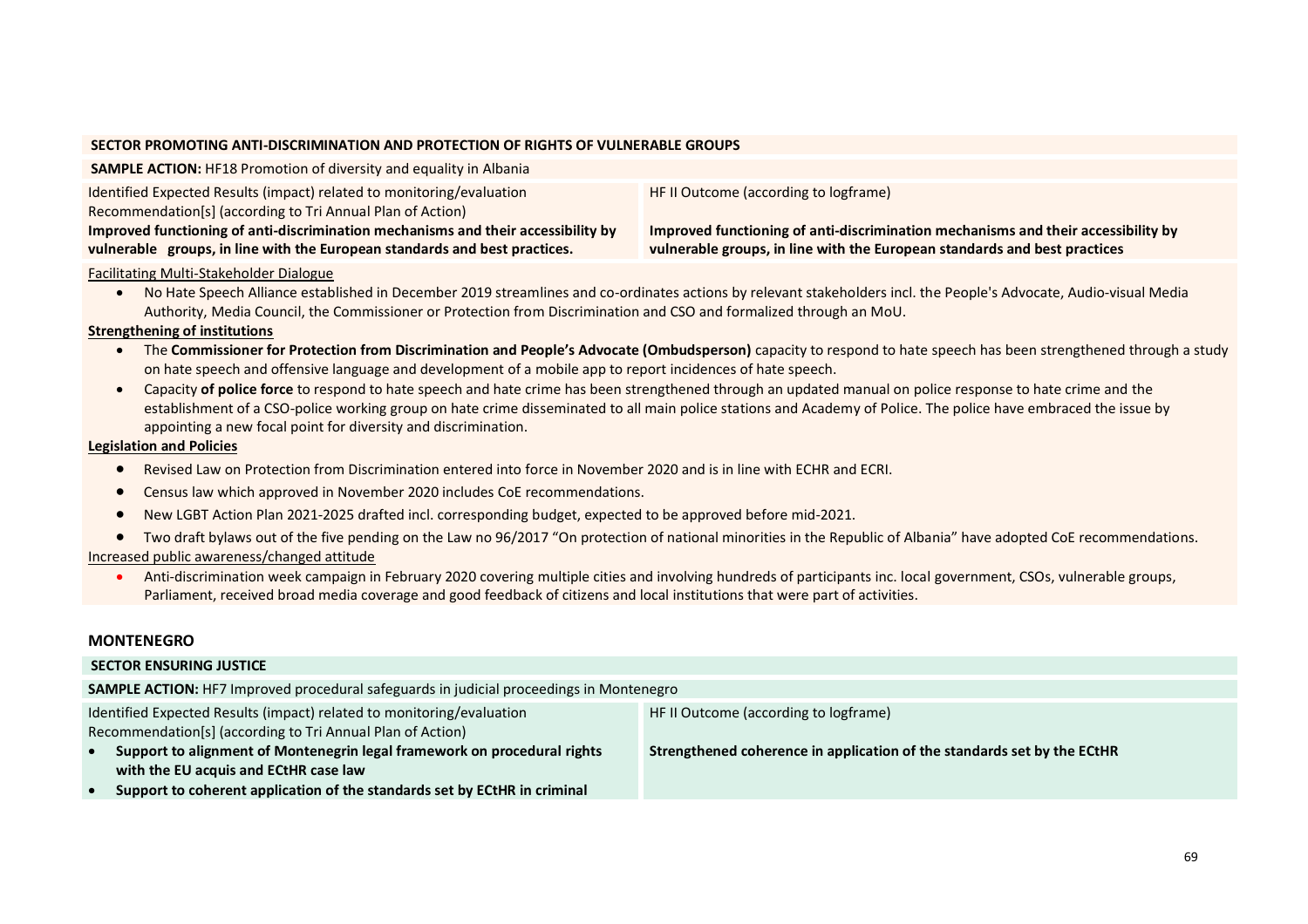#### **proceedings**

#### Facilitating Multi-Stakeholder Dialogue

- **Reinforcement of judicial dialogue** between the Constitutional and the Supreme Court of Montenegro or central courts and the Strasbourg Court contributed to increased harmonisation of court practice in Montenegro.
- The action contributed to establishment of a structured dialogue between civil society and public authorities at the central level. The civil society representatives effectively contributed to defining challenges and proposing solutions regarding the public authorities' work and reforms of national legislation.

#### **Strengthening of institutions**

- **Law students gained knowledge on human rights through Legal Clinic** in co-operation with the European Law Students' Association.
- **Judges and legal practitioners have access to knowledge on ECtHR case law** in relation to the right to property through production of handbook.
- **Police force and prosecution enabled to adhere to respective ECtHR** standards through the production of a manual on effective investigations of cases of ill-treatment.
- **Police force and prosecutors gained access to knowledge on processing cases of violence against women** through the production of intervention guidelines (draft).
- **Institutions of the judiciary have access to training measures** through the translation and adaption of the HELP online course on procedural safeguards in criminal proceedings and victims' rights.

#### **Legislation and Policies**

- Steps have been taken towards the **alignment of the national legal framework on procedural rights with the EU acquis and ECtHR case law** through the production of relevant baselines and recommendations, including
	- Baseline assessments on existing legislative framework and practices in relation to the rights of suspects and accused persons (1) and victims (2) in the criminal proceedings, followed by the development of draft work plan for harmonisation of national legislation with EU Directives and ECtHR standards in the area of victims' rights, and rights of suspects and accused persons;
	- Baseline Assessment and recommendations on legislative framework and practices on Free Legal Aid
	- Baseline assessment and recommendations on the application of the European Convention on Human Rights' standards concerning the right to a reasoned decision and the rights of persons deprived of liberty;
	- Recommendations on harmonisation of the legal framework on prohibition of torture with ECtHR standards.

## (Contribution to) changed practice

- **Change of the case law at the national level:** In December 2019, the Constitutional Court of Montenegro for the first time revoked an extradition order demonstrating an understanding of international standard in the area of prohibition of torture and directly applied the ECtHR case law at national level.
- **Change of court practice:** In the area domestic violence slight but noticeable progress is made in terms of criminal sanctioning by the courts for established offences. The number of fines and number of protective measures imposed by the misdemeanour courts had increased in 2019.

#### **SECTOR PROMOTING ANTI-DISCRIMINATION AND PROTECTION OF RIGHTS OF VULNERABLE GROUPS**

| <b>SAMPLE ACTION:</b> HF23 Promotion of diversity and equality in Montenegro      |                                                                                   |
|-----------------------------------------------------------------------------------|-----------------------------------------------------------------------------------|
| Identified Expected Results (impact) related to monitoring/evaluation             | HF II Outcome (according to logframe)                                             |
| Recommendation[s] (according to Tri Annual Plan of Action)                        |                                                                                   |
| Improved functioning of anti-discrimination mechanisms and their accessibility by | Improved functioning of anti-discrimination mechanisms and their accessibility by |
|                                                                                   |                                                                                   |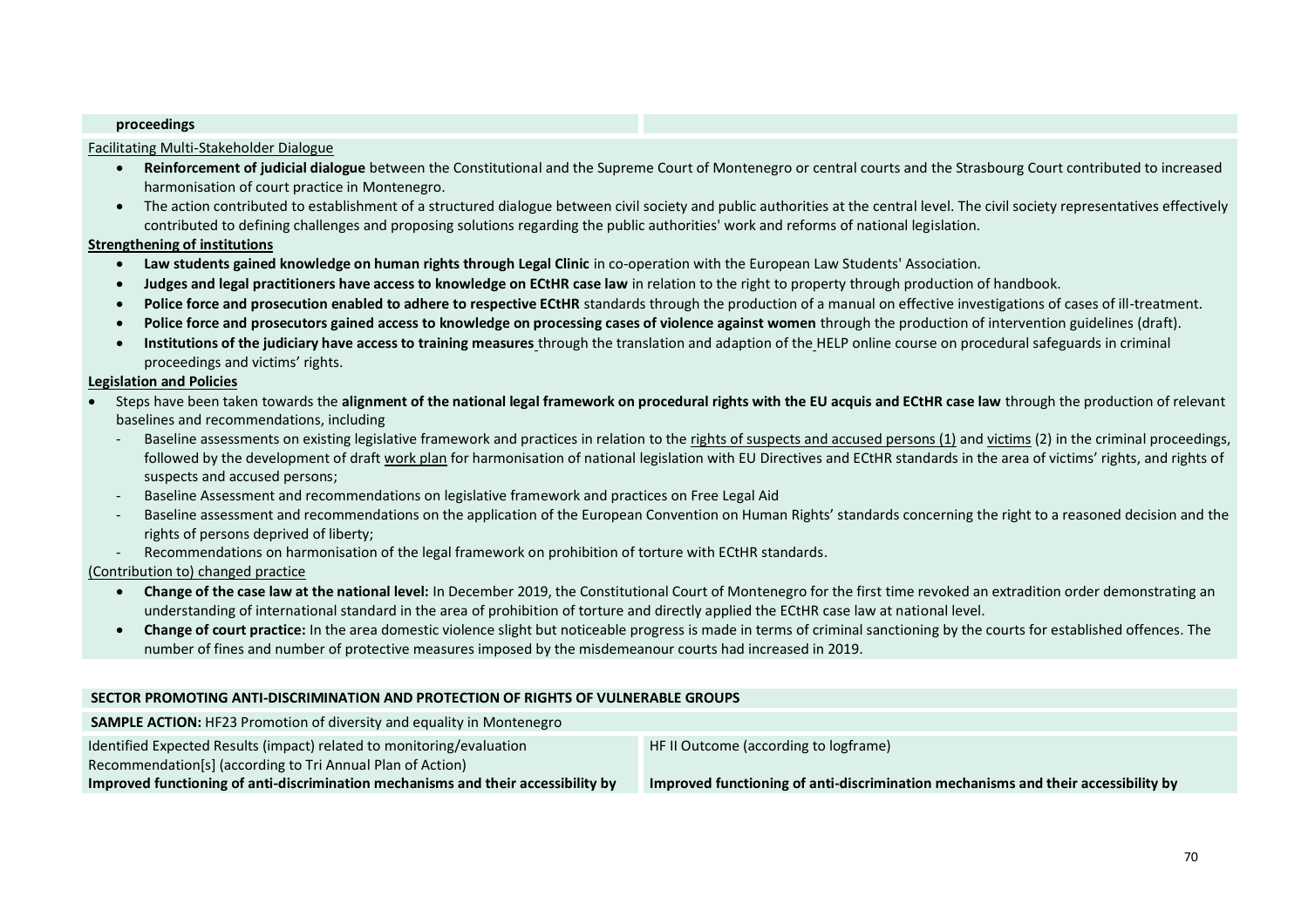#### **vulnerable groups, in line with the European standards and best practices. vulnerable groups, in line with the European standards and best practices**

#### Facilitating Multi-Stakeholder Dialogue

- Good co-ordination among stakeholders (Ministry, Ombudsman etc) in bringing forward the LGBTI agenda and their co-operation with the LGBTI partners (5 NGOs actively participating in the dialogue) had been key for the work on the Law on life partnership of same-sex couples.
- A consultative session of the CoE and the EUD in partnership with the Parliamentary Committee on Human Rights and Freedoms strengthened the case for adoption of the Law on Civil Partnership.

#### **Strengthening of institutions**

- **Police force capacity building on hate crime supported** through the review of a ToT curriculum and manual in light of the new anti-discrimination framework and updated ECtHR case law related to LGBTI persons. First ToT sessions carried out.
- **Civil servants' knowledge on anti-discrimination enhanced** through the production of a manual followed by delivery of trainings on the main principles of antidiscrimination and related international and European standards and mechanisms including ECRI.
- **Institutions of the judiciary have access to training measures on anti-discrimination** through adaption of the HELP online course to the Montenegrin context.
- Assessment on the response to hate speech for the **equality body** (Ombudsperson Office) provided a solid basis to develop counter narrative tools and initiate awareness raising activities.

## **Legislation and Policies**

• In July 2020, the Law on life partnership of same-sex couples was enacted by Parliament, making Montenegro the first Beneficiary in the region to regulate the status of same-sex couples.

### Increased public awareness/changed attitude

- Public awareness raising on discrimination and hate speech was supported through a number of measures:
- Presentation and debate in online/public fora on discrimination patters based on findings of a baseline survey;
- Production of a promotional video to support the approval of the law on civil partnerships for LGBTI couples;
- Award of three CSO grants to raise awareness on hate speech via an online campaign; support to LGBTI persons in the aftermath of COVID-19 pandemic; and measures against stigmatisation of the Roma community.

#### (Contribution to) changed practice

• Montenegro recently recorded quite a good score in the yearly ILGA rainbow map, whilst public support by high level institutions continued to contribute to an overall safe environment for the community, especially in the capital.

| <b>SAMPLE ACTION:</b> HF24 Quality education for all (QUALITY ED - MONTENEGRO)      |                                                                                         |
|-------------------------------------------------------------------------------------|-----------------------------------------------------------------------------------------|
| Identified Expected Results (impact) related to monitoring/evaluation               | HF II Outcome (according to logframe)                                                   |
| Recommendation[s] (according to Tri Annual Plan of Action)                          |                                                                                         |
| To foster quality education for all in pre-university and higher education based on | Improved quality of education by fostering a democratic culture in the education system |
| CoE standards and practices                                                         | through applying anti-discriminatory approaches based on CoE standards and practices    |
|                                                                                     |                                                                                         |

#### **Strengthening of institutions**

• University of Montenegro's lifelong learning centre's foundation act included part on academic integrity as a key element in fostering democratic culture in education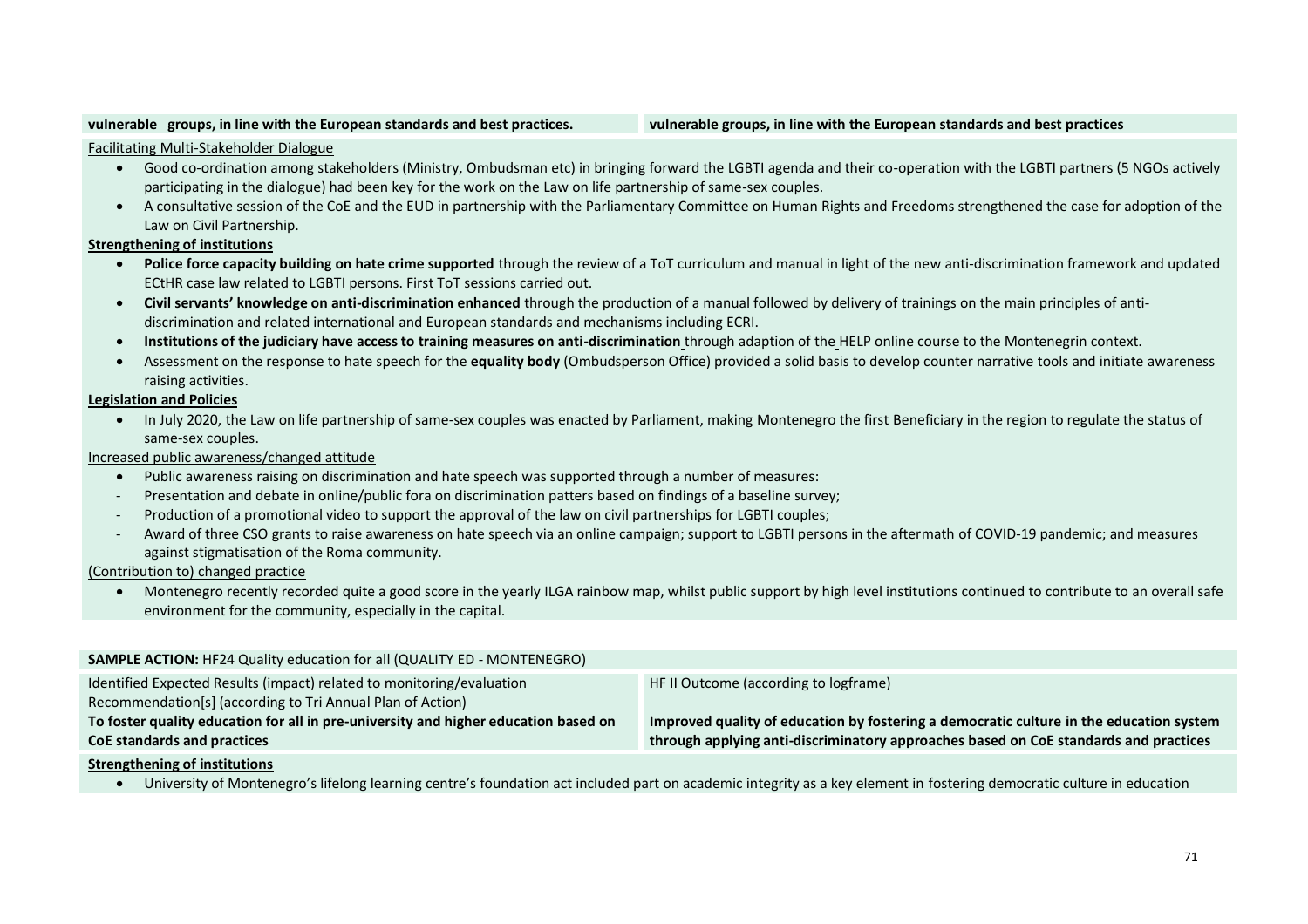system.

- Fostered capacity of the Ethical Committee to develop the Charter of Ethics following through the implementation of the Law on Academic Integrity.
- A network of 40 pilot schools established to promote democratic school culture and inclusive education; pilot schools teachers' competencies for democratic culture strengthened through online training.

## **Legislation and Policies**

- The development of the new draft Strategy for Development of Higher Education 2020-2025 with a view to improving quality education, in particular using holistic approach to academic integrity has been supported through CoE expertise.
- Implementation of the Law on Academic Integrity has been supported through provision of analysis of the quality assurance system in higher education, evaluation standards and self-evaluation criteria for higher education institutions (establishing of audit standards)

(Contribution to) changed practice

• Around 2000 students completed the online course on academic integrity and received certificates as the University of Montenegro made it condition for the registration and university enrolment.

## **SECTOR FREEDOM OF EXPRESSION / MEDIA**

| SAMPLE ACTION: HF35 Freedom of expression and freedom of the media in Montenegro (JUFREX) |                                                                   |  |
|-------------------------------------------------------------------------------------------|-------------------------------------------------------------------|--|
| Identified Expected Results (impact) related to monitoring/evaluation                     | HF II Outcome (according to logframe)                             |  |
| Recommendation[s] (according to Tri Annual Plan of Action)                                |                                                                   |  |
| Strengthened freedom of expression and freedom of the media, in line with                 | Improved enabling environment for freedom of expression and media |  |
| European standards.                                                                       |                                                                   |  |

## **Strengthening of institutions**

- Judicial institutions access to knowledge on freedom of expression and the media supported through
	- o Comprehensive judicial training programme under the grant agreement with the Centre for Training in Judiciary and State Prosecution
	- o Trainings on the Freedom of Expression for representatives from judicial sector
	- o Montenegrin version of the HELP course on the Protection of Journalists and on Freedom of Expression made available online
- Police force capacities to protect journalists enhanced through a number of measures including:
	- o Guidelines on risk assessment for the police on protecting journalists which is expected to be adopted by the MoI;
	- o Training for the Police Task Force on the Safety of Journalists and Freedom of Expression
- The judiciary, lawyers and police officer's knowledge on freedom of expression and the media supported through the Handbook on freedom of expression for trainers as translated and adapted to the Beneficiary-specific context (updated version)
- Contribution to journalist's knowledge building on the freedom of expression and freedom of media through training by the Association of Professional Journalists (APJ) and Media Trade union (MTU).

## **Legislation and Policies**

- Adoption of Law on Media and Law on Public Broadcasting Service RTCG included CoE expert input.
- Law on Audio Visual Media Services drafted as the final piece of legislation to be adopted within the Montenegrin media legal framework with support of CoE expert.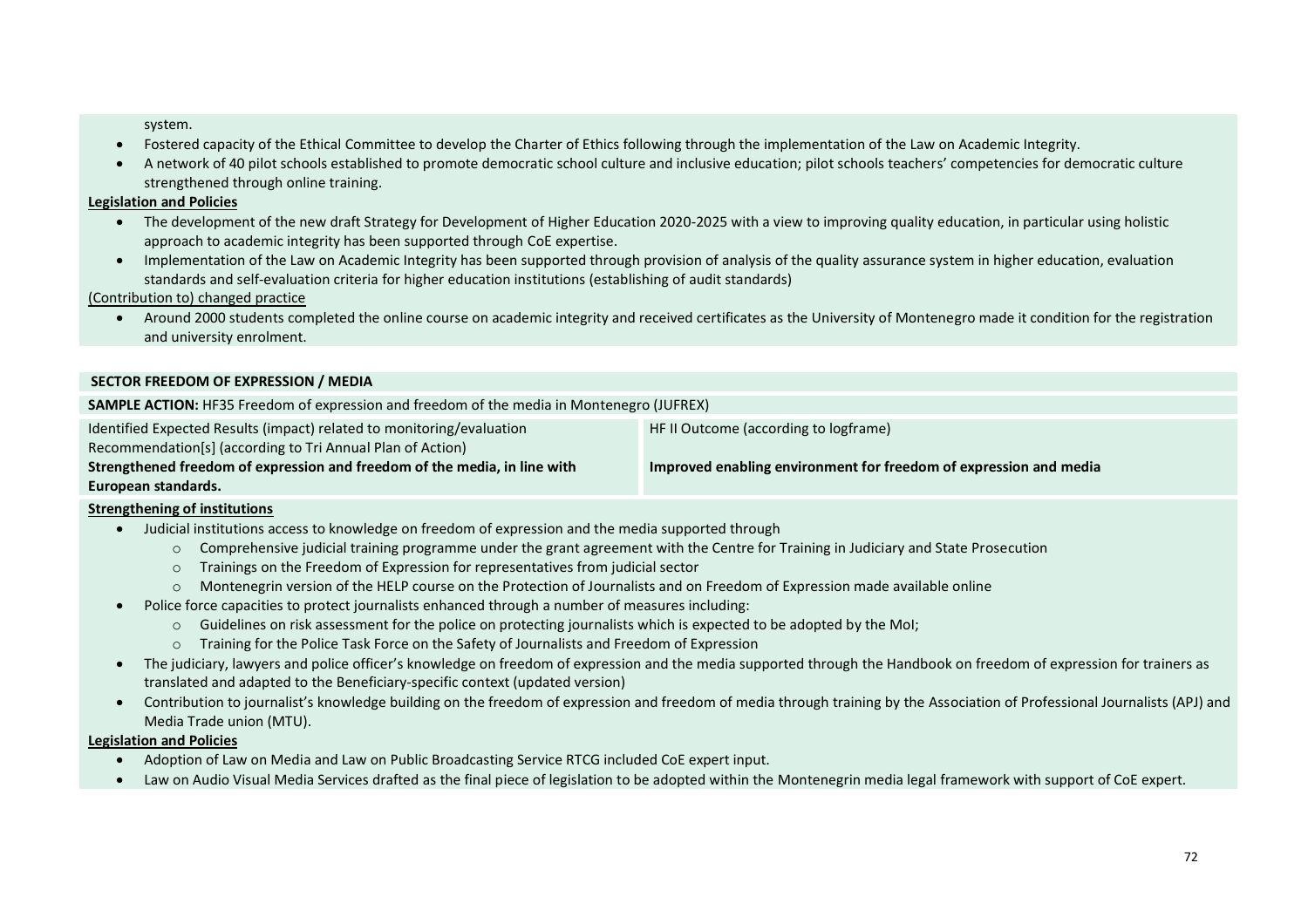### **SERBIA**

| <b>SECTOR ENSURING JUSTICE</b>                                                                                                      |                                                                         |  |
|-------------------------------------------------------------------------------------------------------------------------------------|-------------------------------------------------------------------------|--|
| SAMPLE ACTION: HF10 Strengthening the effective legal remedies to human rights violations in Serbia                                 |                                                                         |  |
| Identified Expected Results (impact) related to monitoring/evaluation<br>Recommendation[s] (according to Tri Annual Plan of Action) | HF II Outcome (according to logframe)                                   |  |
| Individual human rights are secured through improved legal remedies against<br>human rights violations                              | Strengthened coherence in application of the standards set by the ECtHR |  |

#### **Strengthening of institutions**

- Trainings reached approximately 110 current and future legal professionals and enhanced their knowledge and skills on the protection system established by the Convention (ECHR standards, functioning of the ECtHR and relevant case-law)
- HELP course on ECtHR included as **mandatory in the training of judicial academy**
- Stable co-operation with faculty of law at the university of Belgrade, which actively promotes human rights education in various formats amongst its students

#### **Legislation and Policies**

• **Adoption of the Law** on "missing babies" by the Serbian Parliament (as a step towards the execution of the ECtHR judgment Zorica Jovanovic v. Serbia.). (Related indicator: Zorica Jovanovic v. Serbia: At its March 2020 session, the Committee of Ministers in its human rights format decided to move supervision of the case from enhanced to standard supervision.)

## **(Contribution to) changed practice**

• Judges make use of the platform on cases (which are available in local language and also contain judgements from other countries in the region). Some interviewees indicate that there is progress in the application of standards.

#### **SAMPLE ACTION:** HF11 Enhancing the human rights protection for detained and sentenced persons in Serbia (phase II)

| Identified Expected Results (impact) related to monitoring/evaluation             | HF II Outcome (according to logframe)                                               |
|-----------------------------------------------------------------------------------|-------------------------------------------------------------------------------------|
| Recommendation[s] (according to Tri Annual Plan of Action)                        |                                                                                     |
| To enhance human rights protection of detained and sentenced persons in Serbia in | Improved functioning of prisons and human rights protection for persons deprived of |
| line with CoE and CPT standards                                                   | liberty in line with Council of Europe and CPT standards                            |
|                                                                                   |                                                                                     |

#### **Facilitating Multi-Stakeholder Dialogue**

• Interviewees highlight an enhanced inter-Ministerial co-operation as a distinct outcome and side-benefit of the Steering Committee.

#### **Strengthening of institutions**

- Cascade training for police officers dedicated to prevention of ill-treatment and torture realized. From October 2019 this training is part of **mandatory annual trainings**.
- The Ministry of Justice introduced training on (newly developed) treatment programs as **mandatory for prison treatment staff**. 13 future trainers gained necessary methodological knowledge for designing and conceptualizing as well as conducting training.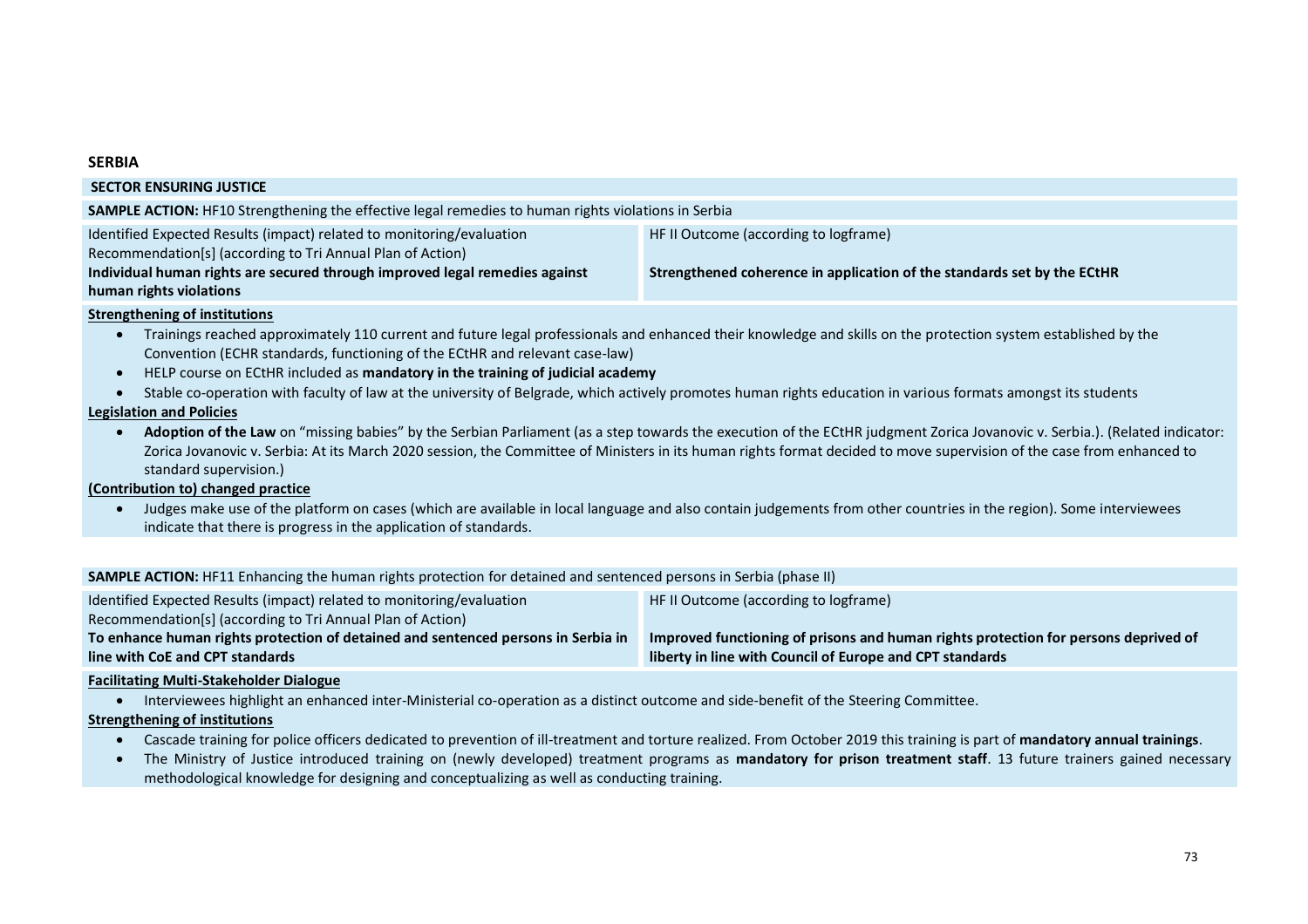#### **Legislation and Policies**

- The **Mental Health Strategy** and accompanying Action Plan, developed in HF I were adopted by the Serbian government in November 2019.
- Prison Strategy: First draft of the new strategic document covering 6-year period (2021-2027).

#### **SECTOR PROMOTING ANTI-DISCRIMINATION AND PROTECTION OF RIGHTS OF VULNERABLE GROUPS**

| <b>SAMPLE ACTION:</b> HF25 Promotion of diversity and equality in Serbia          |                                                                                   |
|-----------------------------------------------------------------------------------|-----------------------------------------------------------------------------------|
| Identified Expected Results (impact) related to monitoring/evaluation             | HF II Outcome (according to logframe)                                             |
| Recommendation[s] (according to Tri Annual Plan of Action)                        |                                                                                   |
| Improved functioning of anti-discrimination mechanisms and their accessibility by | Improved functioning of anti-discrimination mechanisms and their accessibility by |
| vulnerable groups, in line with the European standards and best practices         | vulnerable groups, in line with the European standards and best practices         |
| . Barattera de la Anglet, Cerdera la Islam Pitalia esta                           |                                                                                   |

#### **Facilitating Multi-Stakeholder Dialogue**

- Agenda setting: used frame of HFII strategically to develop a dialogue with the Beneficiary on issues, which are not prioritized and which are controversial (LGBTQI rights)
- On-going dialogue with the Office of Human and Minority Rights (OHMR) on the State Report, 4th Opinion on Serbia (FCNM)
- Intensified co-operation with civil society considerably. Civil society actors identify unplanned benefits/side-effects; *e.g*. advertised the organisation locally, established new contacts/partners locally, gained visibility at central level due to co-operation with CoE, clearly identified internal lessons learned.

#### **Strengthening of institutions**

- **Assessment of local Action Plans in 67 local self-government units** to strengthen the capacities of local authorities for mainstreaming LGBTI rights in local policy documents and bylaws; covers approx. 40% of all local self-government units.
- So far 16 local units covered with training and mentoring (15 are to come in 2021); coverage so far below 15% of all local self-government units, hence still in a "piloting" scope.

#### **Legislation and Policies**

• **Draft laws on anti-discrimination, same sex partnerships and gender identity** are underway. As this revision had been pending for a long time even a first draft might be a cautious sign of some movement on the policy level.

| <b>SAMPLE ACTION:</b> HF26 Preventing and combating trafficking in human beings in Serbia |                                                                 |
|-------------------------------------------------------------------------------------------|-----------------------------------------------------------------|
| Identified Expected Results (impact) related to monitoring/evaluation                     | HF II Outcome (according to logframe)                           |
| Recommendation[s] (according to Tri Annual Plan of Action)                                |                                                                 |
| Prevention and combating of trafficking in human beings are improved                      | Improved capacity to detect and identify victims of trafficking |
| . Maraiki antara Antarki Musika katalan Musika ang p                                      |                                                                 |

#### **Facilitating Multi-Stakeholder Dialogue**

- Increasing integration of civil society organisations through membership in the Steering Committee and sub-granting
- The training of the labour inspectors and the setting up of the local teams (see below) were designed on a multi-sectorial basis, which is particularly positively highlighted by the beneficiaries.

#### **Strengthening of institutions**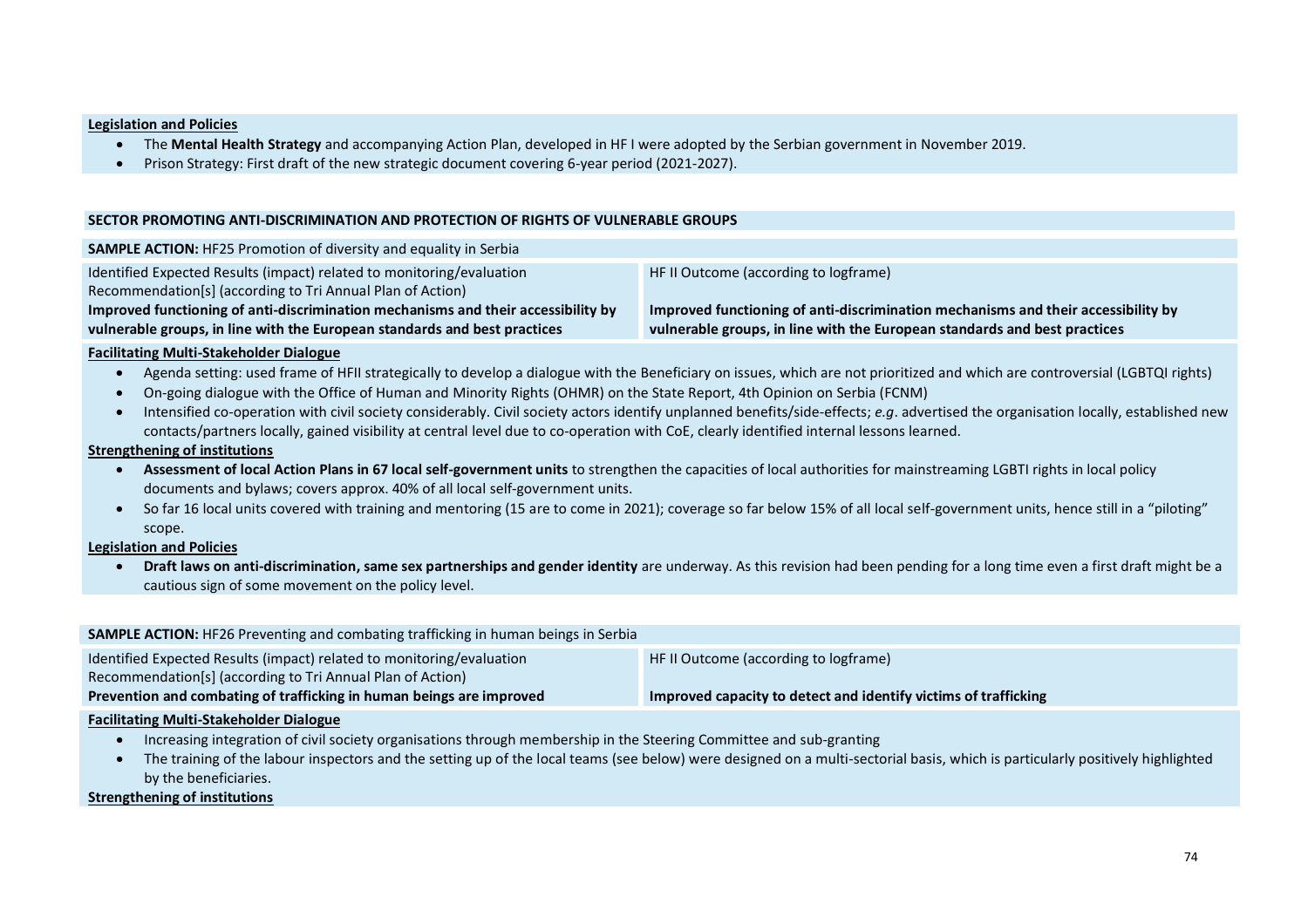- More than 90% of labour inspectors trained on basics of identification, prosecution and prevention of trafficking in human beings. (Total of approx. 140 labour inspectors, with 11 of them trained before HFII started). A ToT component furthering sustainability currently on hold due to COVID-19.
- HELP training for legal professional was adopted for Serbia and is **institutionalized with the Judicial Academy**. So far 31 judges and prosecutors and 37 law students completed the course.
- 17 local anti-trafficking teams piloted and qualified with a cross-sectorial multi-stakeholder approach (group mix of red cross, police, prosecutors, NGOs and other stakeholders). 5 of them considered particularly active and stable with potential to make a difference on the ground.

#### **SECTOR FREEDOM OF EXPRESSION / MEDIA**

| <b>SAMPLE ACTION:</b> HF36 Freedom of expression and freedom of the media in Serbia (JUFREX) |                                                                   |  |
|----------------------------------------------------------------------------------------------|-------------------------------------------------------------------|--|
| Identified Expected Results (impact) related to monitoring/evaluation                        | HF II Outcome (according to logframe)                             |  |
| Recommendation[s] (according to Tri Annual Plan of Action)                                   |                                                                   |  |
| Strengthened freedom of expression and freedom of the media, in line with                    | Improved enabling environment for freedom of expression and media |  |
| European standards.                                                                          |                                                                   |  |

#### **Strengthening of institutions**

- Expanded pool of certified trained trainers and content-wise included freedom of media
- 2 relevant HELP courses available and **integrated in the annual training programme at the Judicial Academy** (a) freedom of expression, b) protection and safety of iournalists).
- Training events for staff of the Regulatory Authority for Electronic Media and for the public broadcaster took place (*e.g*. on rights of persons with disabilities). However, there are no concrete statements on whether the trainings have already reached a significant number of employees and are reflected institutionally and/or through changed practices; neither in reports nor in interviews.

#### **(Contribution to) changed practice**

• Judgements: Interview partners had different opinions on the question whether there is already evidence of a changed practice. Some believe that there is evidence of change in the judgements as judges see an increasing need to revert to the Human Rights Convention. (Most common reference to article 6,8, 10 and 14; right to a fair trial, respect of private and family life, freedom of expression, prohibition of discrimination). In one interviewees point of view judges do not only refer to human rights in a technical sense, but really reflect their content. Another interviewee concluded that the knowledge of judges and prosecutors had improved, but not their attitude. According to this interviewee they are still not committed to the values of freedom of expression and freedom of media.

#### **REGIONAL**

#### **SECTOR ENSURING JUSTICE**

**SAMPLE ACTION:** HF38 Enhancing penitentiary capacities in addressing radicalisation in prisons in the Western Balkans

Impact according to project logframe and description:

**Regional security enhanced by addressing radicalisation in prisons and disengaging radicalised offenders from violence**

HF II Outcome (according to logframe) **Improved functioning of prisons and human rights protection for persons deprived of liberty in line with Council of Europe and CPT standards**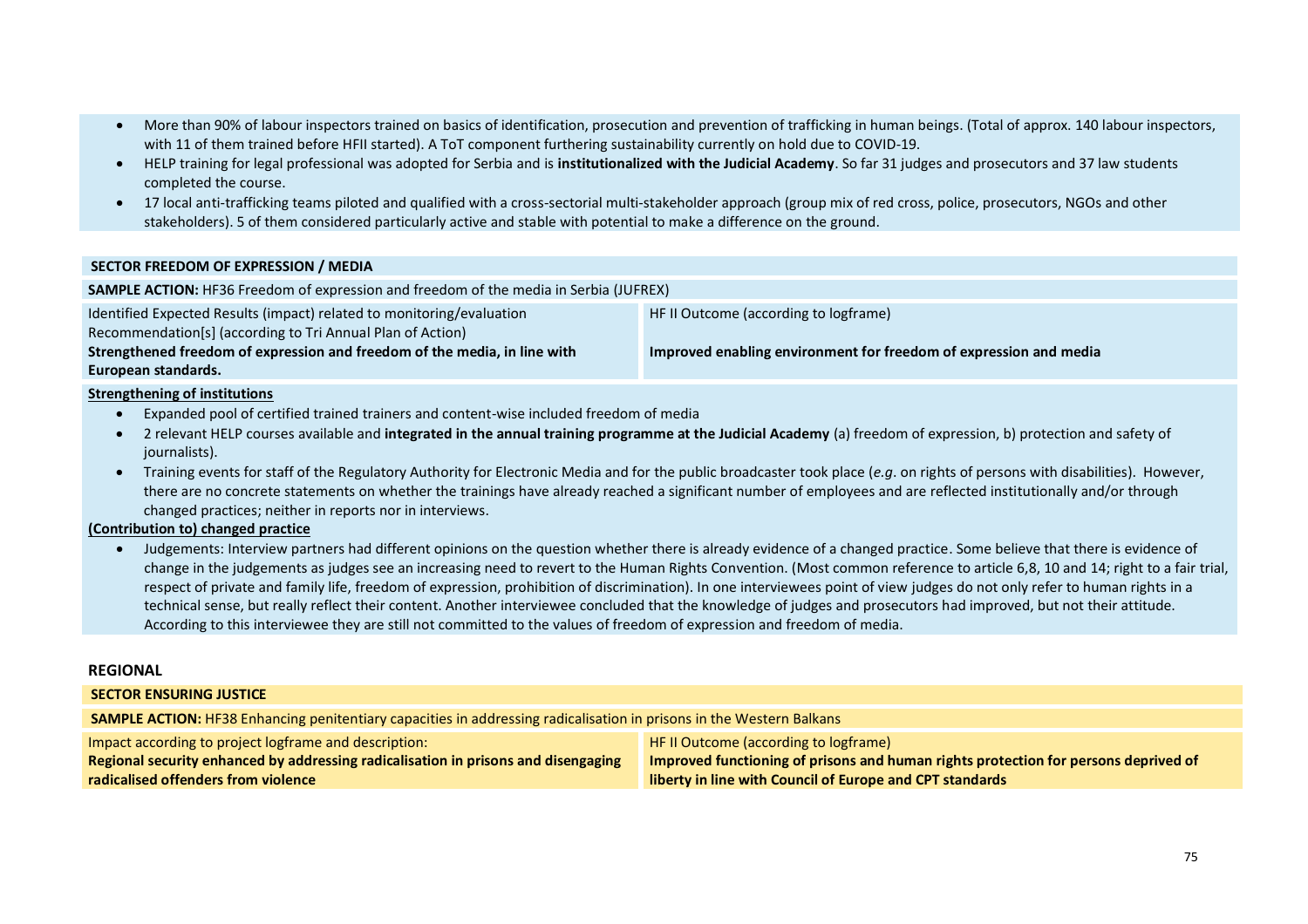#### **Facilitating Multi-Stakeholder Dialogue**

- Regional exchange in meetings and working groups with positive feedback in after-meeting evaluation forms.
- Supported or introduced **multi-stakeholder approach in the rehabilitation system**: *e.g*. local co-ordination forums including civil society, religious groups, etc. to prevent recidivism

#### **Strengthening of institutions**

- Developed **methodologies for risk and needs assessment** as a screening tool for violent extremist prisoners and individualized rehabilitation strategy for prisoners for various beneficiaries (complementary to existing tools).
- Website and restricted **platform for professionals in the fields of probation and prison** realized. So far (in the initial stage after launching the platform) about 120 practitioners granted access and gave feedback.
- **HELP course launched** in four beneficiaries with currently 150 participants undertaking the course (initial stage)

| SECTOR FIGHTING CORRUPTION, ECONOMIC CRIME AND ORGANISED CRIME                                                                                                                                          |                                                                                                                                          |  |
|---------------------------------------------------------------------------------------------------------------------------------------------------------------------------------------------------------|------------------------------------------------------------------------------------------------------------------------------------------|--|
| <b>SAMPLE ACTION: HF44 Action against Economic Crime in South East Europe and Turkey</b>                                                                                                                |                                                                                                                                          |  |
| Identified Expected Results (impact) related to monitoring/evaluation<br>Recommendation[s] (according to Tri Annual Plan of Action)<br>Improved legal and institutional framework to prevent corruption | HF II Outcome (according to logframe)<br>Increased guarantees are enacted against corruption and money laundering/terrorist<br>financing |  |

#### Facilitating Multi-Stakeholder Dialogue

• Regional events contributed to increased cross-regional networking between Beneficiary institutions in particular between Albania and Kosovo and to domestic networking between NPOs and authorities via contact points for data collection on the NPO risk assessment

#### **Strengthening of institutions**

- Risk assessment report provides Beneficiary institutions with typologies of corruption risks, best practice measures and recommendations for further reforms.
- Risk assessment related to terrorist financing through the NPO sector under way: report on legislative framework assessment completed; draft methodology produced; data collection ongoing.

#### **Legislation and Policies**

- Beneficiary countries able to access good practice and compliance to international standards through two pilot interventions:
	- Legal opinion on the compliance of the Draft Public Procurement Law of Albania to better align with 2014 EU Directive on Public Procurement (awaiting approval by Parliament);
	- Technical paper analysing the compliance of the Rulebook setting up Beneficial Ownership Registry in Montenegro with the 5th EU AML Directive and FATF recommendations.

#### **SECTOR PROMOTING ANTI-DISCRIMINATION AND PROTECTION OF RIGHTS OF VULNERABLE GROUPS**

**SAMPLE ACTION:** HF45 Promotion of diversity and equality in the Western Balkans

Impact according to project logframe and description **Example 20 and HF II Outcome (according to logframe)**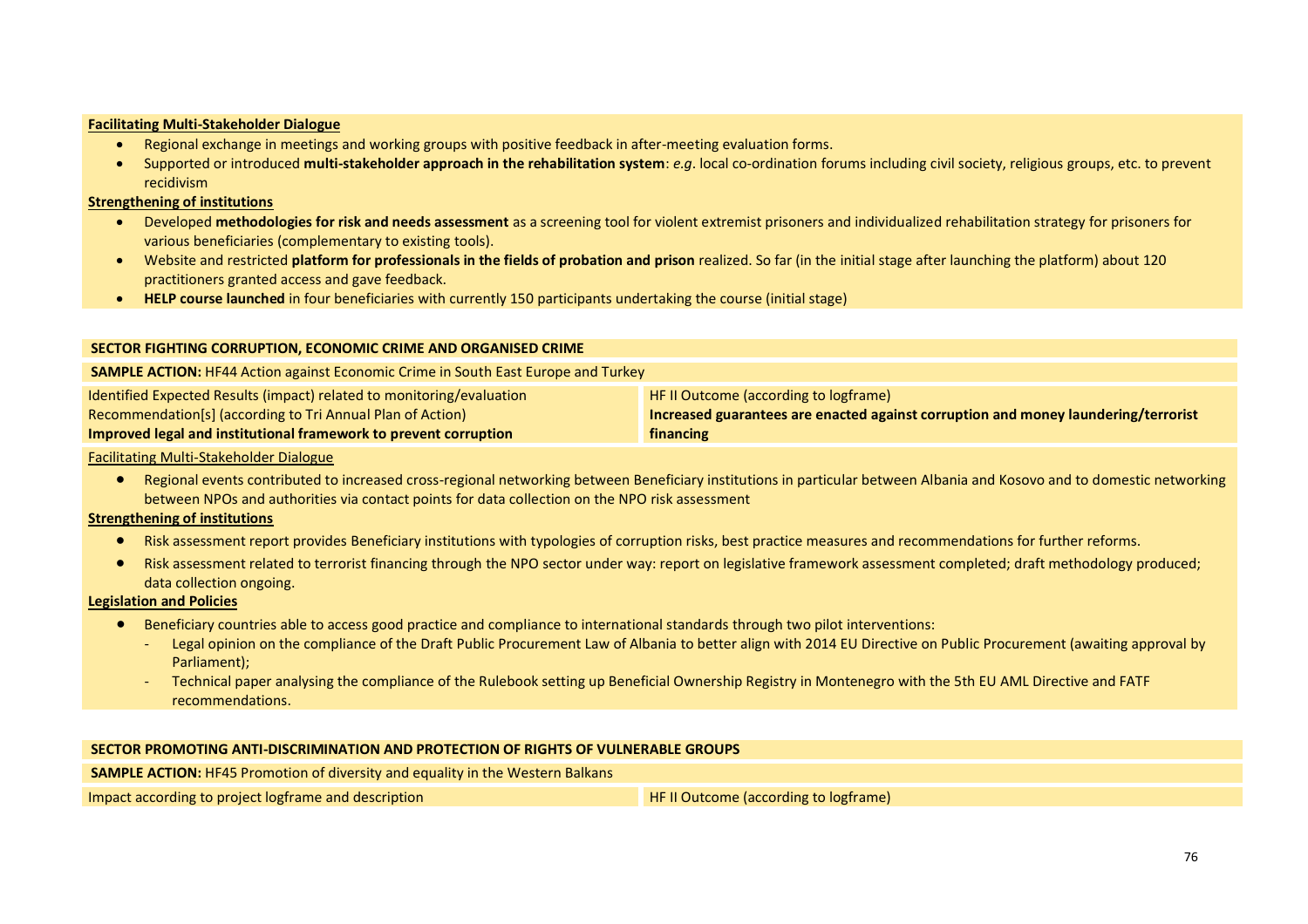**Improved functioning of anti-discrimination mechanisms and their accessibility by vulnerable groups, in line with the European standards and best practices.**

**Improved functioning of anti-discrimination mechanisms and their accessibility by vulnerable groups, in line with the European standards and best practices**

**Facilitating Multi-Stakeholder Dialogue**

• **Facilitated multi-stakeholder dialogue between civil society and governmental institutions** on regional level in the frame of regional training (LGBTI).

#### **Strengthening of institutions**

- Final draft of the **Comparative Study on Strengthening Equality Bodies in the Western Balkan Region** in the Field of Hate Speech in the final editing phase. Presentation on hold due to COVID-19.
- **Two modules for online resources** on ECRI General Policy Recommendations No. 2 and No. 15 to be used as training resources for Equality Bodies/Ombudspersons, civil servants and civil society organisations finalised (but not yet launched at the time of conducting interviews).

• Small grants and in particular the "emergency grants" for civil society organisations appreciated by LGBTI organisations as **stabilising the community**.

(Contribution to) increased public awareness/changed attitude

• Campaign "Block the hatred. Share the love" with an approx. outreach of 100.000 views of posts so far and a good level of interaction. Feeds into central level campaigning.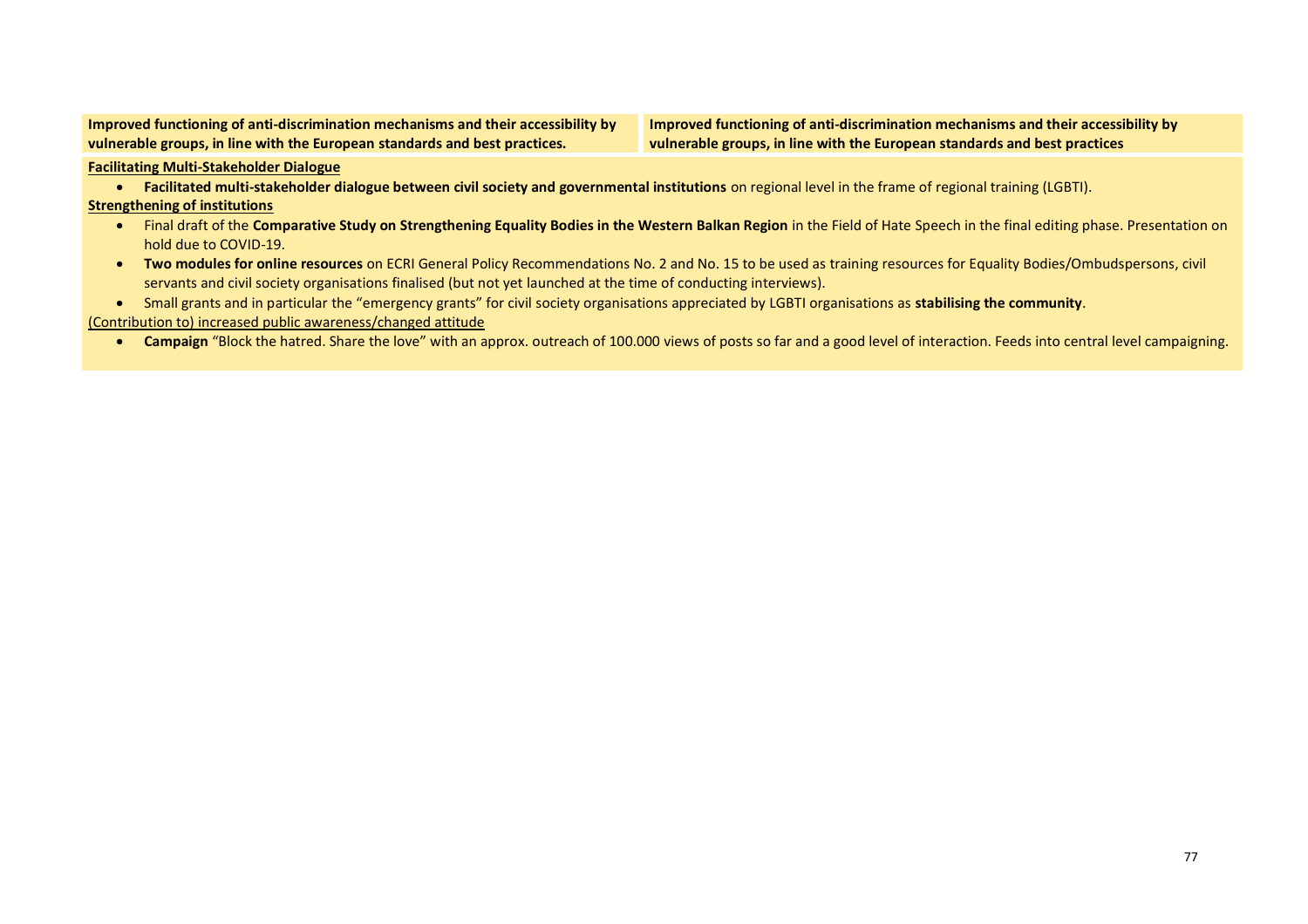# Annex VIII COVID-19 related challenges and mitigation

| <b>Positive effects</b> |
|-------------------------|
|                         |

## **Meetings and trainings**

- − Reached more diverse people from different places in training (HF25)
- Easier to secure input by experts on specific issues; *e.g.* on DNA data basis by expert from Latin America (HF10)
- − Costs decreased (HF10, HF7)
- For the team focusing more on content and less on logistics became possible (HF10)
- − Schedules more flexible (HF10)

## **Innovation**

- − Opportunity to introduce online training modules (HF1)
- − Triggered idea to establish a digital classroom for democracy (HF24)
- − Highly motivated to make extra efforts to prove that online trainings can be interactive and lively and the ice can be broken, challenging, but with positive result (HF36)
- − Interest for innovation of considerate scale: remote training seen as efficient to reach the 4000 prison services staff; request from Directorate General of Prison Administration for training assistance in online format which had not previously done before; however, there are some unresolved hurdles, *e.g*. participants lack IT to follow training online; in penitentiary institutions prison staff are not allowed to bring mobile phones (HF3)

## **Survey**

− Good response rate because people spend so much time online (HF25)

## **Campaigning on regional level**

There was not much else going on, so more people noticed, re-posted, etc. (HF45)

## **Positive effects Negative effects**

## **No alternatives for certain activities,** *e.g***.:**

- Inspections of detention facilities (HF 3)
- Piloting of innovative practice as developed in the actions: no satisfying mitigation strategy available, needs to be done on-site (HF 1; HF 38)
- Provision of expertise: Utilisation of local consultants had its limitations; *e.g.* piloting of tools in specific prison facilities under the rehabilitation component; CoE policy did not allow local consultant to enter facilities (HF3)

## **Trust-building & communication**

- considerably harder to start cooperating with new institutions when trust needs to be built first (HF36)
- Face-to-face communication is better, also in light of discussing sensitive issues (HF10, HF11, HF15, HF38, HF7)
- local forums on rehabilitation of exprisoners see issue as too sensitive for online-work (HF38)

## **Partner resources:**

- Some partners overloaded with duties resulting in limited availability: *e.g.* Ministry of Health (HF 11), prison staff due to extra burden to establish preventive hygienic measures (HF 38)
- Relevant institutions closed/under quarantine (*e.g.* social care institutions relevant for mental health issues / shelter for victims of trafficking) (HF11, HF26)

## **Meetings and trainings**

- limitations based on technical facilities, *e.g.* no camera available, poor internet connection, lack of adequate interpretation facilities (HF3, HF26, HF11, HF38, HF23)
- lack of know-how or affinity to digital solutions limits participation of key-staff (HF7)
	- officials get interrupted when working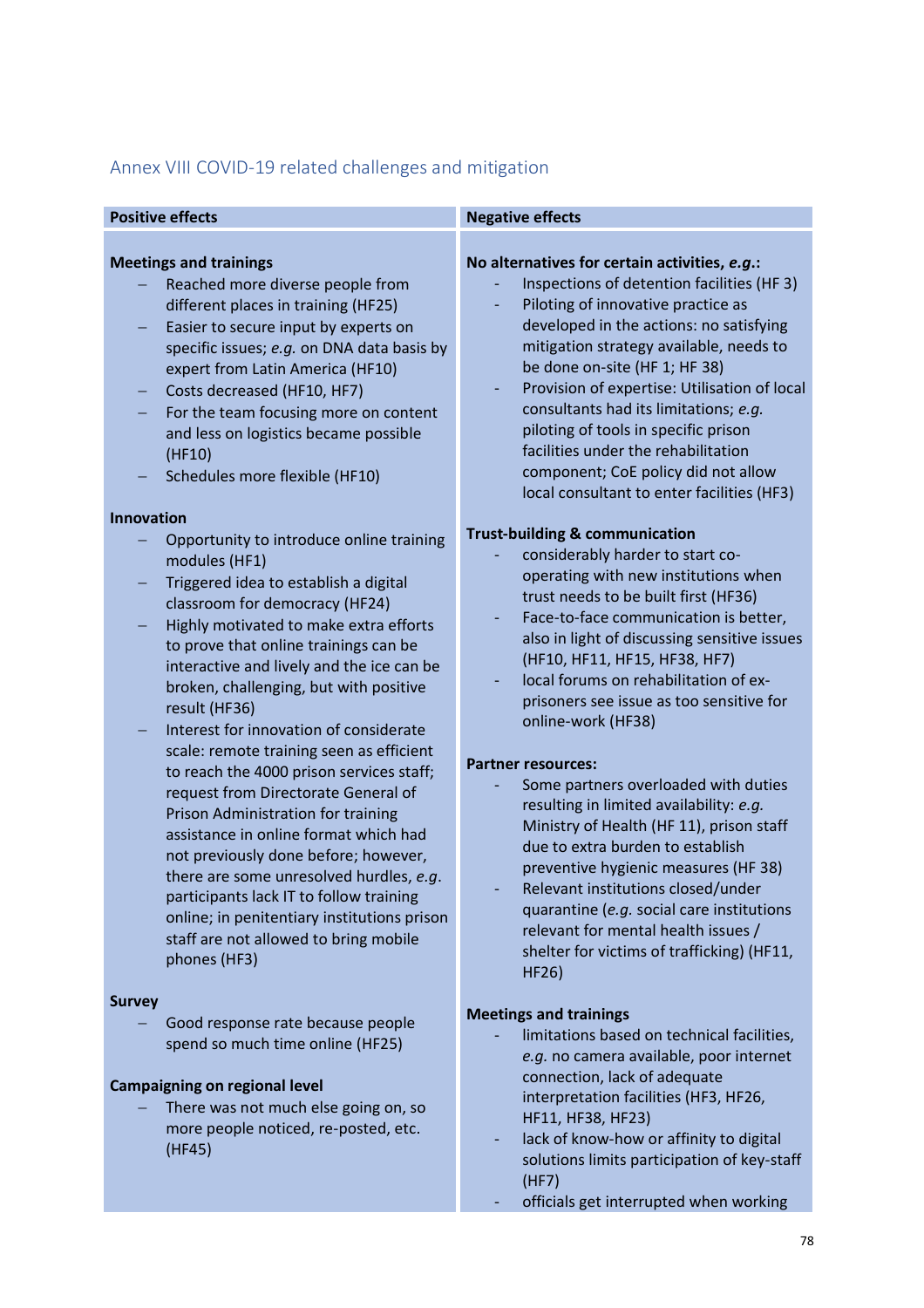(HF11) missing social interaction (HF26, HF45) fatigue of online discussion and meeting visible (HF25, HF10, HF11, HF38, HF45) online trainings, particularly ToT, less effective than live; problem of "fake" participation (=being online, camera off, working on something else) (HF25, HF11, HF7, HF35) Good interpretation services costly (HF7) **Regional activities** Regional exchange hit hard as many activities had to be postponed in particular on sensitive issues, *e.g.* on combating hate crime (HF44, HF45). No satisfying mitigation strategy available. (HF45, HF38) Participants/Beneficiaries busy with their domestic duties; affected commitment to regional action (HF44) Provision of interpretation in local languages for online events technically hampered; resumed to English as sole working language (HF44) **Awareness raising activities** often postponed (HF25) less effective (HF25, HFI with focus on legislation, HFII meant to popularise these) much harder to popularise publications on media literacy (HF36)

online from their own offices (*e.g.* for signatures), less focus on the meeting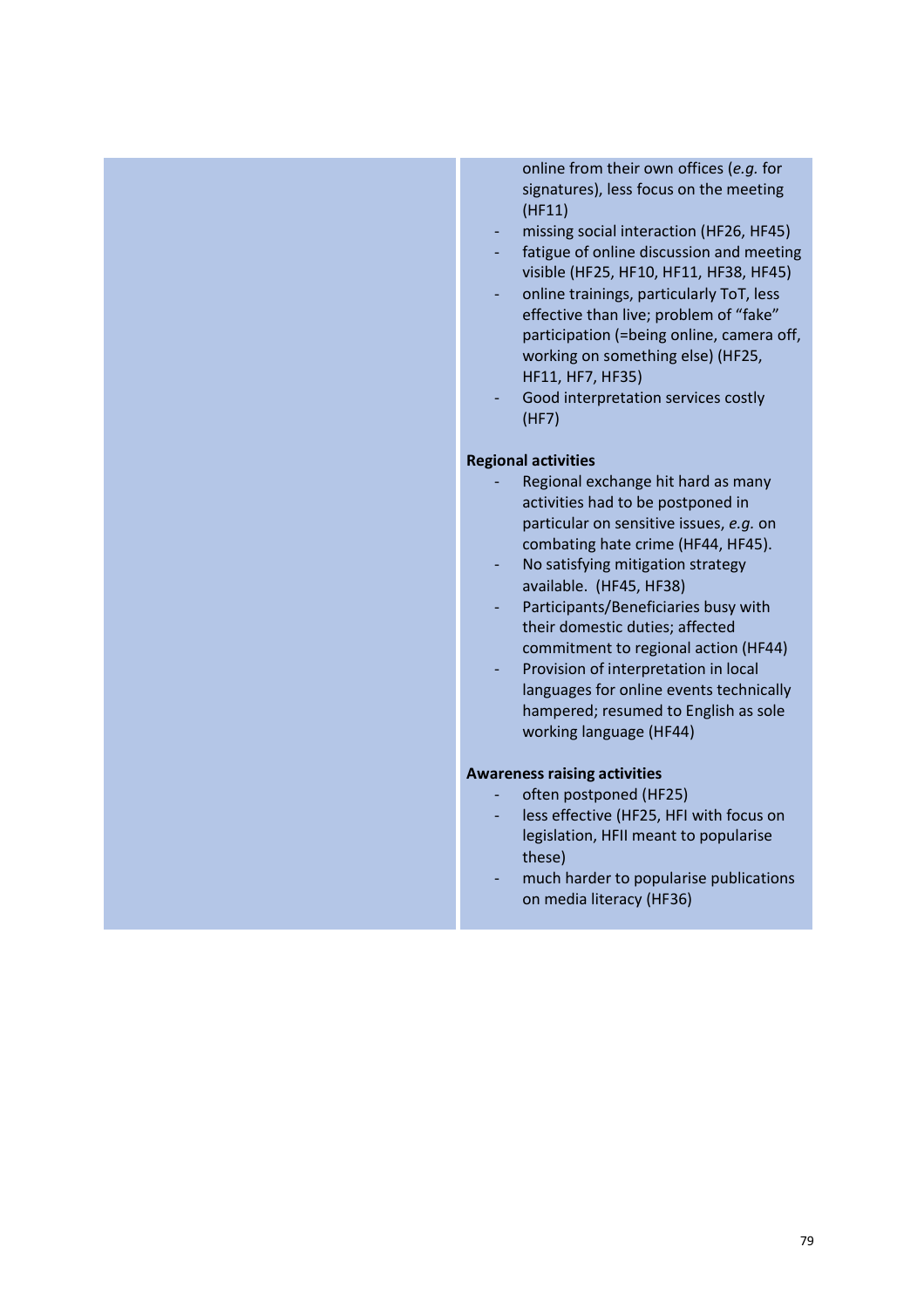# Annex IX Action specific recommendations by interviewees

**Please note that this Annex is an unedited synopsis of recommendations by intereviewees, reflecting their point of views.**

## **Albania**

## **HF1: Strengthening the quality and efficiency of justice in Albania (SEJ III)**

- In light of COVID-related restrictions, we need to ensure to be able to manage a project also in times of crisis. Hence, we need to be better prepared with up-to-date communication and IT tools.
- In order to better follow long-term processes, we need to work in a flexible way.
- It is important that the action is flexible to shift funds to emerging needs.
- As a capacity building institution, we need to be proactive to review activities and ensure they are in line with capacity building needs and according to context.

## **HF3: Enhancing the protection of human rights of prisoners in Albania**

- The action needs to be flexible to be able to modify and adjust to a changing environment or request.
- Project staff needs to be sensitive to the beneficiaries and to what works and does not work (taking into account the local context).
- Some of the COVID-adjusted work modes should be kept; *e.g.,* the increased utilisation of local consultants; remote meetings can be efficient, *e.g*., is CoE able to follow more activities in video format.

#### **HF15: Action against economic crime in Albania**

• Support at the highest political level needed, in particular (but not only) with regard to the issue of asset recovery through a positive and strong involvement of the National Anticorruption Co-ordinator.

#### **HF18: Promotion of diversity and equality in Albania**

- Co-operation with other actions such as JUFREX in support the No Hate Alliance is a good practice. This should be discussed from the outset as it needs investment.
- CSO involvement in a watch dog role and monitoring function important for this type of intervention.

## **Montenegro**

#### **HF7 Improved procedural safeguards in judicial proceedings in Montenegro**

- Contracting expertise directly from CSOs instead of contracting individual experts (employed by CSOs) would contribute to building CSO capacities, their reputation and recognition by the governmental agencies and ministries. Such effects could be also reached if the action establishes formal partnership with CSOs, not only action level co-operation.
- Trainings to focus on building practical knowledge, promoting real case experiences and court practices, overall, preferably containing less theory and reduced lengthy textual analyses. Accompanying handbooks and manuals to include much more practical examples and real case scenarios.
- Detailed assessment of training effects is needed to establish extent to which knowledge is actually applied.

#### **HF 23 - Promotion of diversity and equality in Montenegro**

- CSO grants should be more flexible.
- A centralised data base to collect data related to discrimination is important.
- All revevant stakeholders need to be brought on board, *e.g.,* the police alone cannot work on fighting hate crime/speech, prosecutors and courts must be trained as well to ensure a more comprehensive response. All stakeholders need to follow an integrated approach working towards the same standards.
- Study visits are very important to advance the LGBTI issue, especially for the police officers to learn from other good practice in other countries, *e.g.* the UK and other European countries.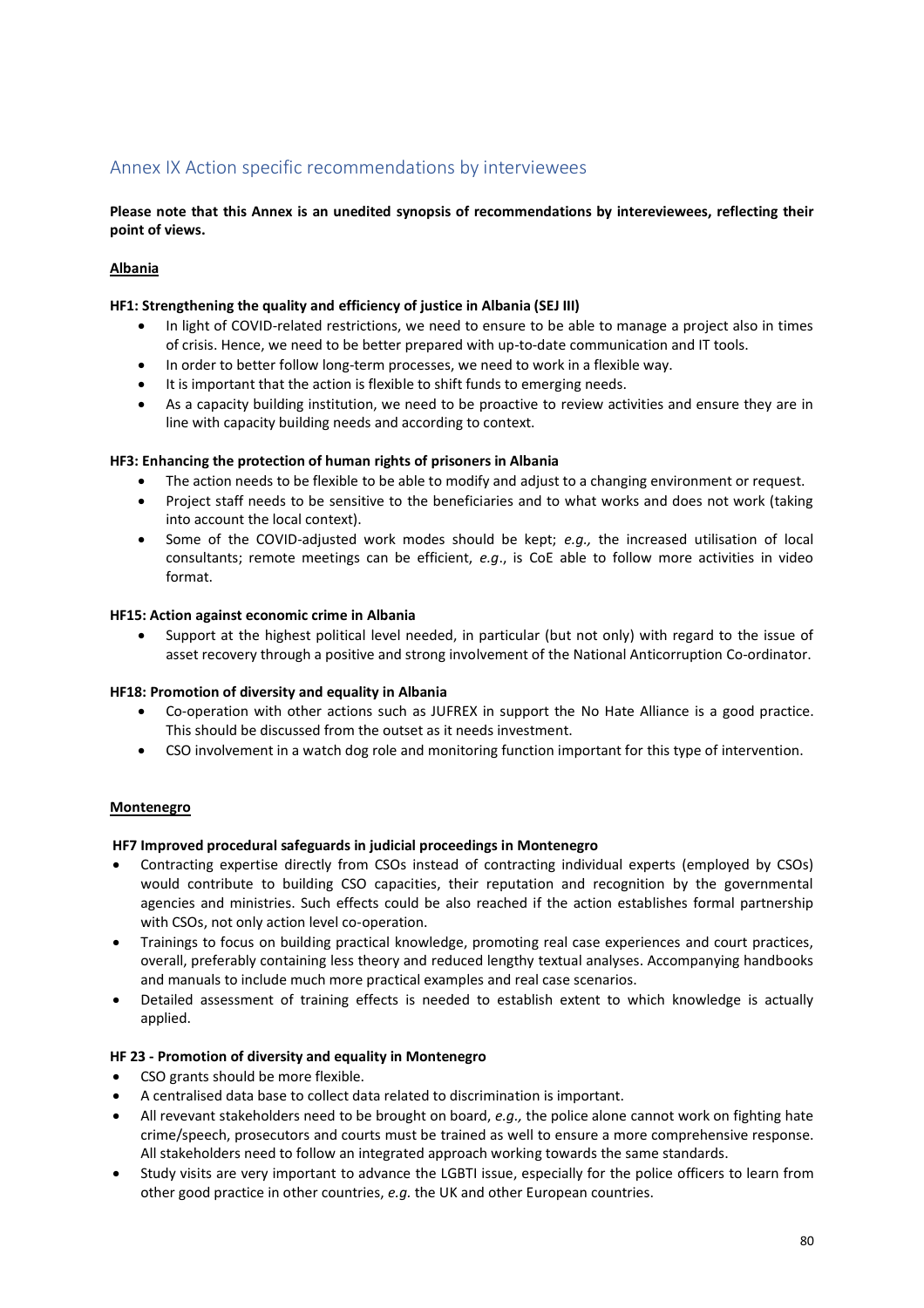- More investment is needed into the inclusion of rural areas across the Beneficiary outside the capital.
- Psychosocial support training should complement capacity building of the police to improve response and victim's protection.
- The action has the smallest budget of HFII actions in Montenegro. More funds are urgently needed to introduce new activities but also to be able to hire field staff in Montenegro as the action is presently covered by the Belgrade Office.
- CoE should leverage on its good standing with the MoI to advance adoption of the the ToT curriculum.

## **HF 24 Quality Education for All (QUALITY ED – MONTENEGRO)**

- The multi-level approach involving communities, schools, and the University proved to be successful in the promotion of school democracy.
- A future HFIII should include persons with disabililties as a disctinctive target group.

## **HF 35 Freedom of expression and freedom of the media in Montenegro (JUFREX)**

- Mixed teams of EU and regional experts should be introduced as good practice. Trainings need more local/regional judges who have experience with international standards and domestic legislation and can offer comparative and combined analyses.
- Inclusion of trainers from the region should be followed as good practice as participants are more comfortable with trainings in local languages.
- Media Literacy Strategy (recommended last year for development) to replace initially proposed development of e-tool that is not economical, it is very expensive solution, and was initially taken as an idea from Hungarian example. Instead, the Agency for Electronic Media recommends development of the Strategy and follow-up ToT.
- Co-operation with the Agency for Anti-corruption should be strengthened.
- Issues related to media pluralism are important and should be advanced through a follow-up action.

## **Serbia**

#### **HF 10 Strengthening the effective legal remedies to human rights violations in Serbia**

• Have more law faculties involved and focus on young legal professionals as a source of sustainable change.

#### **HF 11 Enhancing the human rights protection for detained and sentenced persons in Serbia**

- There could be more frequent online meetings complementary to the steering committee. More exchange of opinions, *e.g*. once in 2 months, so we all see each other at least online. On site meetings are better for communication, but more exchange is appreciated.
- It is always good to hear experience from different countries. Do facilitate more of these opportunities to learn from different countries in specialised areas, *e.g.* heads of committees of prevention of torture to compare legislation and mechanisms. Also an interesting topic would be how police powers are seen in different countries in light of pandemic related restrictions. In some countries police dispersing a crowd was seen as legitimate in others as restricting liberty rights. This debate is interesting.

#### **HF 25 Promotion of diversity and equality in Serbia**

- There is some competing interest between institutions with a focus on national minorities (project focus in HFI) and other discriminated groups (focus HF II on LGBTI): best would be to have separate tracks on these topics with adequate funding for each of them. Would be better for the harmony of stakeholders in antidiscrimination.
- Continue supporting independent bodies such as the Protector of Citizens of Serbia, as these are short of resources (*e.g*. people and premises).
- Provide expert support on the topic of persons living with disabilities.
- Focus more on the work with young people. We might not be able to change systems or mindsets of decision makers in Belgrade, so we have to change mindsets of young people in the country. Work much more on education.
- Be more creative in reaching people. Overall people do not read, so there is limited usage of handbooks, manuals, etc. Seek more co-operation with online companies, etc.